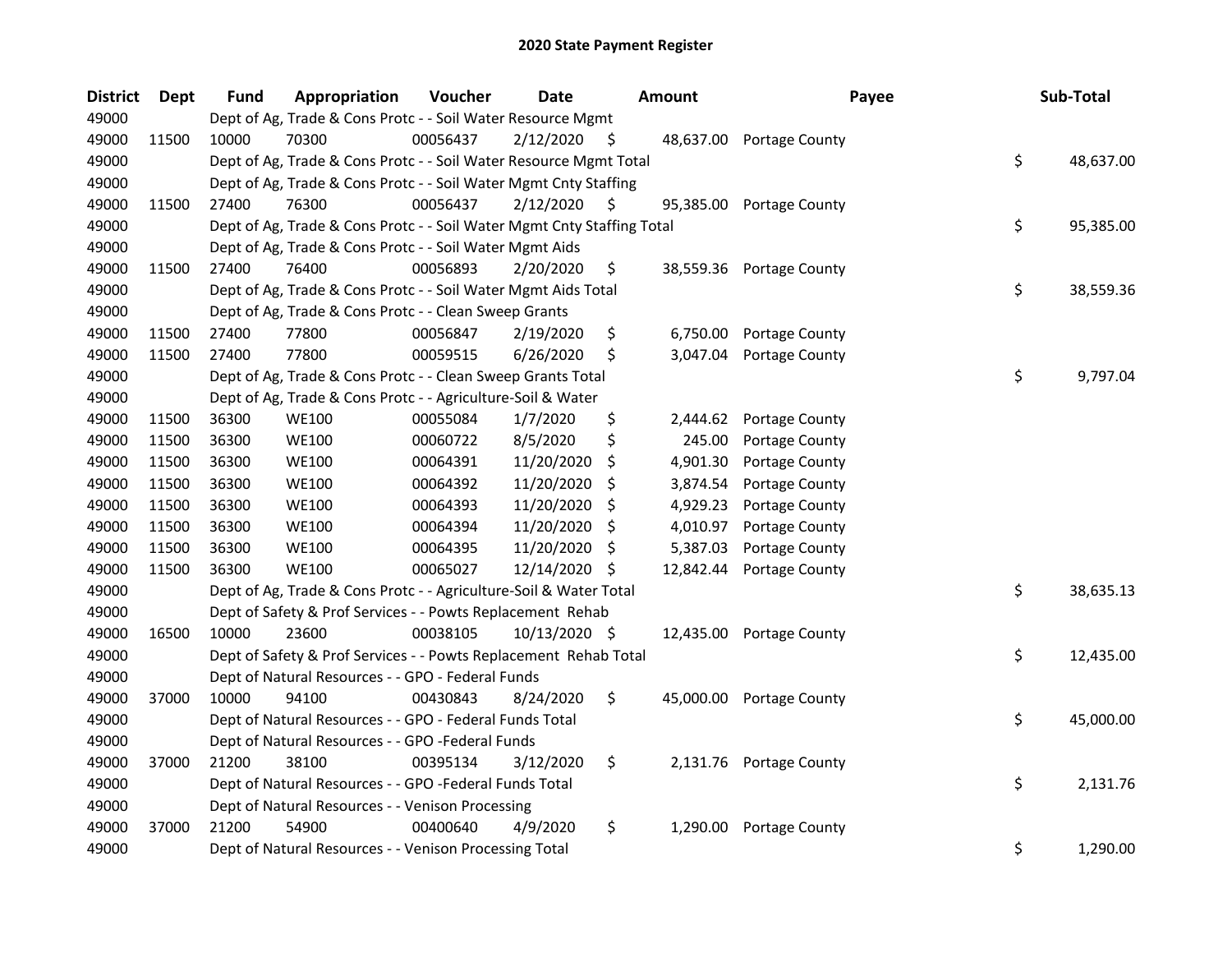| <b>District</b> | Dept  | <b>Fund</b> | Appropriation                                                      | Voucher  | <b>Date</b> |     | Amount | Payee                    | Sub-Total       |
|-----------------|-------|-------------|--------------------------------------------------------------------|----------|-------------|-----|--------|--------------------------|-----------------|
| 49000           |       |             | Dept of Natural Resources - - Enf A - Boating Enforcement          |          |             |     |        |                          |                 |
| 49000           | 37000 | 21200       | 55000                                                              | 00395134 | 3/12/2020   | \$. |        | 4,367.51 Portage County  |                 |
| 49000           |       |             | Dept of Natural Resources - - Enf A - Boating Enforcement Total    |          |             |     |        |                          | \$<br>4,367.51  |
| 49000           |       |             | Dept of Natural Resources - - Enf A - Atv & Utv Enforcement        |          |             |     |        |                          |                 |
| 49000           | 37000 | 21200       | 55100                                                              | 00436267 | 9/18/2020   | \$  |        | 4,629.94 Portage County  |                 |
| 49000           |       |             | Dept of Natural Resources - - Enf A - Atv & Utv Enforcement Total  |          |             |     |        |                          | \$<br>4,629.94  |
| 49000           |       |             | Dept of Natural Resources - - Enf A - Snow Enforcement             |          |             |     |        |                          |                 |
| 49000           | 37000 | 21200       | 55200                                                              | 00436448 | 9/24/2020   | \$  |        | 5,449.39 Portage County  |                 |
| 49000           |       |             | Dept of Natural Resources - - Enf A - Snow Enforcement Total       |          |             |     |        |                          | \$<br>5,449.39  |
| 49000           |       |             | Dept of Natural Resources - - Wildlife Damage Claims & Abat        |          |             |     |        |                          |                 |
| 49000           | 37000 | 21200       | 55300                                                              | 00400640 | 4/9/2020    | \$  |        | 21,180.82 Portage County |                 |
| 49000           |       |             | Dept of Natural Resources - - Wildlife Damage Claims & Abat Total  |          |             |     |        |                          | \$<br>21,180.82 |
| 49000           |       |             | Dept of Natural Resources - - Resaids - County Cons Aids           |          |             |     |        |                          |                 |
| 49000           | 37000 | 21200       | 56300                                                              | 00416400 | 6/16/2020   | \$  |        | 2,175.00 Portage County  |                 |
| 49000           |       |             | Dept of Natural Resources - - Resaids - County Cons Aids Total     |          |             |     |        |                          | \$<br>2,175.00  |
| 49000           |       |             | Dept of Natural Resources - - Resaids - Forest Croplnd & Mfl       |          |             |     |        |                          |                 |
| 49000           | 37000 | 21200       | 56600                                                              | 00436104 | 9/18/2020   | \$  |        | 21,338.29 Portage County |                 |
| 49000           |       |             | Dept of Natural Resources - - Resaids - Forest CropInd & Mfl Total |          |             |     |        |                          | \$<br>21,338.29 |
| 49000           |       |             | Dept of Natural Resources - - Ra- Suppl Snow Trail Aids            |          |             |     |        |                          |                 |
| 49000           | 37000 | 21200       | 56900                                                              | 00407946 | 5/7/2020    | \$  |        | 22,101.03 Portage County |                 |
| 49000           |       |             | Dept of Natural Resources - - Ra- Suppl Snow Trail Aids Total      |          |             |     |        |                          | \$<br>22,101.03 |
| 49000           |       |             | Dept of Natural Resources - - Ra- Cnty Snow Trail & Area Aid       |          |             |     |        |                          |                 |
| 49000           | 37000 | 21200       | 57400                                                              | 00449174 | 12/1/2020   | \$  |        | 85,380.00 Portage County |                 |
| 49000           |       |             | Dept of Natural Resources - - Ra- Cnty Snow Trail & Area Aid Total |          |             |     |        |                          | \$<br>85,380.00 |
| 49000           |       |             | Dept of Natural Resources - - Ra- Snowmobile Trail Areas           |          |             |     |        |                          |                 |
| 49000           | 37000 | 21200       | 57500                                                              | 00438036 | 9/30/2020   | \$  |        | 20,627.11 Portage County |                 |
| 49000           |       |             | Dept of Natural Resources - - Ra- Snowmobile Trail Areas Total     |          |             |     |        |                          | \$<br>20,627.11 |
| 49000           |       |             | Dept of Natural Resources - - Res Acq & Dev - Federal Funds        |          |             |     |        |                          |                 |
| 49000           | 37000 | 21200       | 78200                                                              | 00385212 | 1/28/2020   | \$  | 682.68 | Portage County           |                 |
| 49000           | 37000 | 21200       | 78200                                                              | 00385213 | 1/27/2020   | \$  | 663.03 | Portage County           |                 |
| 49000           | 37000 | 21200       | 78200                                                              | 00385214 | 1/27/2020   | \$  | 669.26 | Portage County           |                 |
| 49000           | 37000 | 21200       | 78200                                                              | 00385215 | 1/27/2020   | \$  | 669.16 | Portage County           |                 |
| 49000           | 37000 | 21200       | 78200                                                              | 00385216 | 1/27/2020   | \$  | 662.86 | Portage County           |                 |
| 49000           | 37000 | 21200       | 78200                                                              | 00385217 | 1/27/2020   | \$  | 663.84 | Portage County           |                 |
| 49000           | 37000 | 21200       | 78200                                                              | 00385218 | 1/27/2020   | \$  | 855.33 | Portage County           |                 |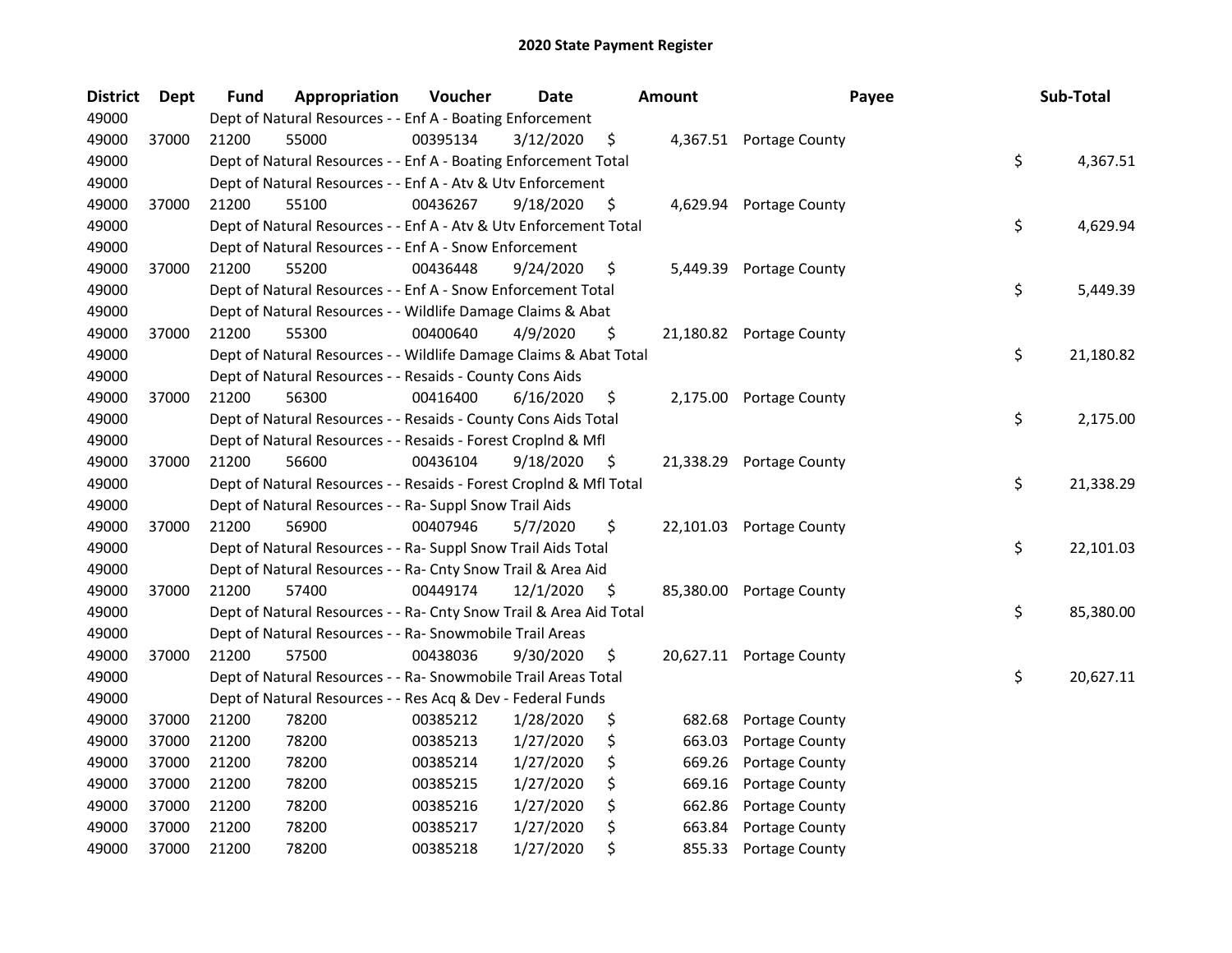| <b>District</b> | <b>Dept</b> | Fund  | Appropriation | Voucher  | <b>Date</b> | <b>Amount</b>  | Payee          | Sub-Total |
|-----------------|-------------|-------|---------------|----------|-------------|----------------|----------------|-----------|
| 49000           | 37000       | 21200 | 78200         | 00385219 | 1/27/2020   | \$<br>665.49   | Portage County |           |
| 49000           | 37000       | 21200 | 78200         | 00385220 | 1/27/2020   | \$<br>680.54   | Portage County |           |
| 49000           | 37000       | 21200 | 78200         | 00385221 | 1/27/2020   | \$<br>685.83   | Portage County |           |
| 49000           | 37000       | 21200 | 78200         | 00385222 | 1/27/2020   | \$<br>685.93   | Portage County |           |
| 49000           | 37000       | 21200 | 78200         | 00385223 | 1/27/2020   | \$<br>675.99   | Portage County |           |
| 49000           | 37000       | 21200 | 78200         | 00385224 | 1/27/2020   | \$<br>675.85   | Portage County |           |
| 49000           | 37000       | 21200 | 78200         | 00385225 | 1/27/2020   | \$<br>659.43   | Portage County |           |
| 49000           | 37000       | 21200 | 78200         | 00385226 | 1/27/2020   | \$<br>513.61   | Portage County |           |
| 49000           | 37000       | 21200 | 78200         | 00385227 | 1/27/2020   | \$<br>684.95   | Portage County |           |
| 49000           | 37000       | 21200 | 78200         | 00385228 | 1/27/2020   | \$<br>1,071.91 | Portage County |           |
| 49000           | 37000       | 21200 | 78200         | 00385229 | 1/27/2020   | \$<br>1,070.79 | Portage County |           |
| 49000           | 37000       | 21200 | 78200         | 00385230 | 1/27/2020   | \$<br>1,071.67 | Portage County |           |
| 49000           | 37000       | 21200 | 78200         | 00385231 | 1/27/2020   | \$<br>1,074.54 | Portage County |           |
| 49000           | 37000       | 21200 | 78200         | 00385232 | 1/27/2020   | \$<br>1,429.90 | Portage County |           |
| 49000           | 37000       | 21200 | 78200         | 00385233 | 1/27/2020   | \$<br>1,438.18 | Portage County |           |
| 49000           | 37000       | 21200 | 78200         | 00385234 | 1/27/2020   | \$<br>1,464.83 | Portage County |           |
| 49000           | 37000       | 21200 | 78200         | 00385235 | 1/27/2020   | \$<br>1,074.54 | Portage County |           |
| 49000           | 37000       | 21200 | 78200         | 00385236 | 1/27/2020   | \$<br>1,072.54 | Portage County |           |
| 49000           | 37000       | 21200 | 78200         | 00385237 | 1/27/2020   | \$<br>1,072.54 | Portage County |           |
| 49000           | 37000       | 21200 | 78200         | 00385238 | 1/27/2020   | \$<br>1,074.54 | Portage County |           |
| 49000           | 37000       | 21200 | 78200         | 00385239 | 1/27/2020   | \$<br>1,224.70 | Portage County |           |
| 49000           | 37000       | 21200 | 78200         | 00385240 | 1/27/2020   | \$<br>1,448.90 | Portage County |           |
| 49000           | 37000       | 21200 | 78200         | 00385241 | 1/28/2020   | \$<br>911.44   | Portage County |           |
| 49000           | 37000       | 21200 | 78200         | 00385242 | 1/27/2020   | \$<br>911.37   | Portage County |           |
| 49000           | 37000       | 21200 | 78200         | 00385243 | 1/27/2020   | \$<br>911.40   | Portage County |           |
| 49000           | 37000       | 21200 | 78200         | 00385244 | 1/27/2020   | \$<br>538.10   | Portage County |           |
| 49000           | 37000       | 21200 | 78200         | 00385245 | 1/27/2020   | \$<br>1,076.04 | Portage County |           |
| 49000           | 37000       | 21200 | 78200         | 00385246 | 1/27/2020   | \$<br>281.98   | Portage County |           |
| 49000           | 37000       | 21200 | 78200         | 00385247 | 1/29/2020   | \$<br>232.29   | Portage County |           |
| 49000           | 37000       | 21200 | 78200         | 00385248 | 1/27/2020   | \$<br>1,075.87 | Portage County |           |
| 49000           | 37000       | 21200 | 78200         | 00385249 | 1/27/2020   | \$<br>1,075.69 | Portage County |           |
| 49000           | 37000       | 21200 | 78200         | 00385250 | 1/27/2020   | \$<br>1,066.56 | Portage County |           |
| 49000           | 37000       | 21200 | 78200         | 00385251 | 1/27/2020   | \$<br>1,068.48 | Portage County |           |
| 49000           | 37000       | 21200 | 78200         | 00385252 | 1/28/2020   | \$<br>23.79    | Portage County |           |
| 49000           | 37000       | 21200 | 78200         | 00385253 | 1/27/2020   | \$<br>3.79     | Portage County |           |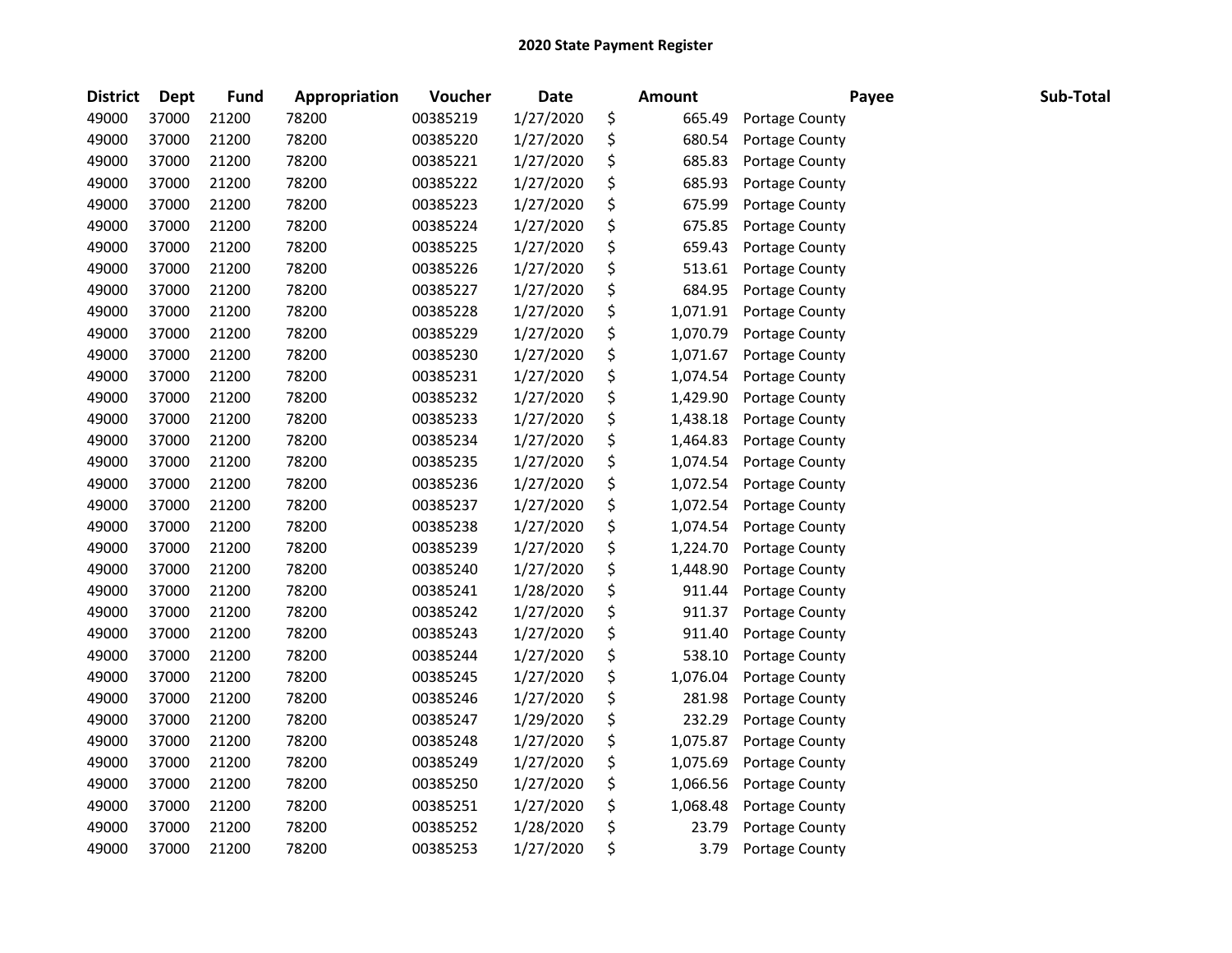| <b>District</b> | <b>Dept</b> | <b>Fund</b> | Appropriation | Voucher  | <b>Date</b> | Amount         | Payee          | Sub-Total |
|-----------------|-------------|-------------|---------------|----------|-------------|----------------|----------------|-----------|
| 49000           | 37000       | 21200       | 78200         | 00385254 | 1/27/2020   | \$<br>936.36   | Portage County |           |
| 49000           | 37000       | 21200       | 78200         | 00385255 | 1/27/2020   | \$<br>1,012.03 | Portage County |           |
| 49000           | 37000       | 21200       | 78200         | 00385256 | 1/27/2020   | \$<br>985.13   | Portage County |           |
| 49000           | 37000       | 21200       | 78200         | 00385257 | 1/27/2020   | \$<br>988.77   | Portage County |           |
| 49000           | 37000       | 21200       | 78200         | 00385258 | 1/27/2020   | \$<br>931.85   | Portage County |           |
| 49000           | 37000       | 21200       | 78200         | 00385259 | 1/27/2020   | \$<br>978.83   | Portage County |           |
| 49000           | 37000       | 21200       | 78200         | 00385260 | 1/27/2020   | \$<br>991.08   | Portage County |           |
| 49000           | 37000       | 21200       | 78200         | 00385261 | 1/27/2020   | \$<br>497.88   | Portage County |           |
| 49000           | 37000       | 21200       | 78200         | 00385262 | 1/27/2020   | \$<br>497.88   | Portage County |           |
| 49000           | 37000       | 21200       | 78200         | 00385263 | 1/27/2020   | \$<br>932.41   | Portage County |           |
| 49000           | 37000       | 21200       | 78200         | 00385264 | 1/27/2020   | \$<br>254.42   | Portage County |           |
| 49000           | 37000       | 21200       | 78200         | 00385265 | 1/27/2020   | \$<br>991.95   | Portage County |           |
| 49000           | 37000       | 21200       | 78200         | 00385266 | 1/27/2020   | \$<br>640.22   | Portage County |           |
| 49000           | 37000       | 21200       | 78200         | 00385267 | 1/27/2020   | \$<br>926.18   | Portage County |           |
| 49000           | 37000       | 21200       | 78200         | 00385268 | 1/27/2020   | \$<br>871.70   | Portage County |           |
| 49000           | 37000       | 21200       | 78200         | 00385269 | 1/27/2020   | \$<br>909.64   | Portage County |           |
| 49000           | 37000       | 21200       | 78200         | 00385270 | 1/27/2020   | \$<br>909.35   | Portage County |           |
| 49000           | 37000       | 21200       | 78200         | 00385271 | 1/27/2020   | \$<br>872.57   | Portage County |           |
| 49000           | 37000       | 21200       | 78200         | 00385272 | 1/27/2020   | \$<br>467.70   | Portage County |           |
| 49000           | 37000       | 21200       | 78200         | 00385273 | 1/27/2020   | \$<br>1,227.95 | Portage County |           |
| 49000           | 37000       | 21200       | 78200         | 00385274 | 1/27/2020   | \$<br>1,600.27 | Portage County |           |
| 49000           | 37000       | 21200       | 78200         | 00385275 | 1/27/2020   | \$<br>1,099.72 | Portage County |           |
| 49000           | 37000       | 21200       | 78200         | 00385276 | 1/27/2020   | \$<br>1,102.45 | Portage County |           |
| 49000           | 37000       | 21200       | 78200         | 00385277 | 1/27/2020   | \$<br>181.17   | Portage County |           |
| 49000           | 37000       | 21200       | 78200         | 00385278 | 1/27/2020   | \$<br>178.93   | Portage County |           |
| 49000           | 37000       | 21200       | 78200         | 00385279 | 1/27/2020   | \$<br>178.93   | Portage County |           |
| 49000           | 37000       | 21200       | 78200         | 00385280 | 1/27/2020   | \$<br>917.79   | Portage County |           |
| 49000           | 37000       | 21200       | 78200         | 00385281 | 1/27/2020   | \$<br>150.57   | Portage County |           |
| 49000           | 37000       | 21200       | 78200         | 00385282 | 1/27/2020   | \$<br>873.67   | Portage County |           |
| 49000           | 37000       | 21200       | 78200         | 00385283 | 1/27/2020   | \$<br>1,065.05 | Portage County |           |
| 49000           | 37000       | 21200       | 78200         | 00385284 | 1/27/2020   | \$<br>1,221.30 | Portage County |           |
| 49000           | 37000       | 21200       | 78200         | 00385285 | 1/27/2020   | \$<br>1,265.06 | Portage County |           |
| 49000           | 37000       | 21200       | 78200         | 00385286 | 1/27/2020   | \$<br>1,015.06 | Portage County |           |
| 49000           | 37000       | 21200       | 78200         | 00385287 | 1/27/2020   | \$<br>1,159.42 | Portage County |           |
| 49000           | 37000       | 21200       | 78200         | 00385288 | 1/27/2020   | \$<br>1,159.42 | Portage County |           |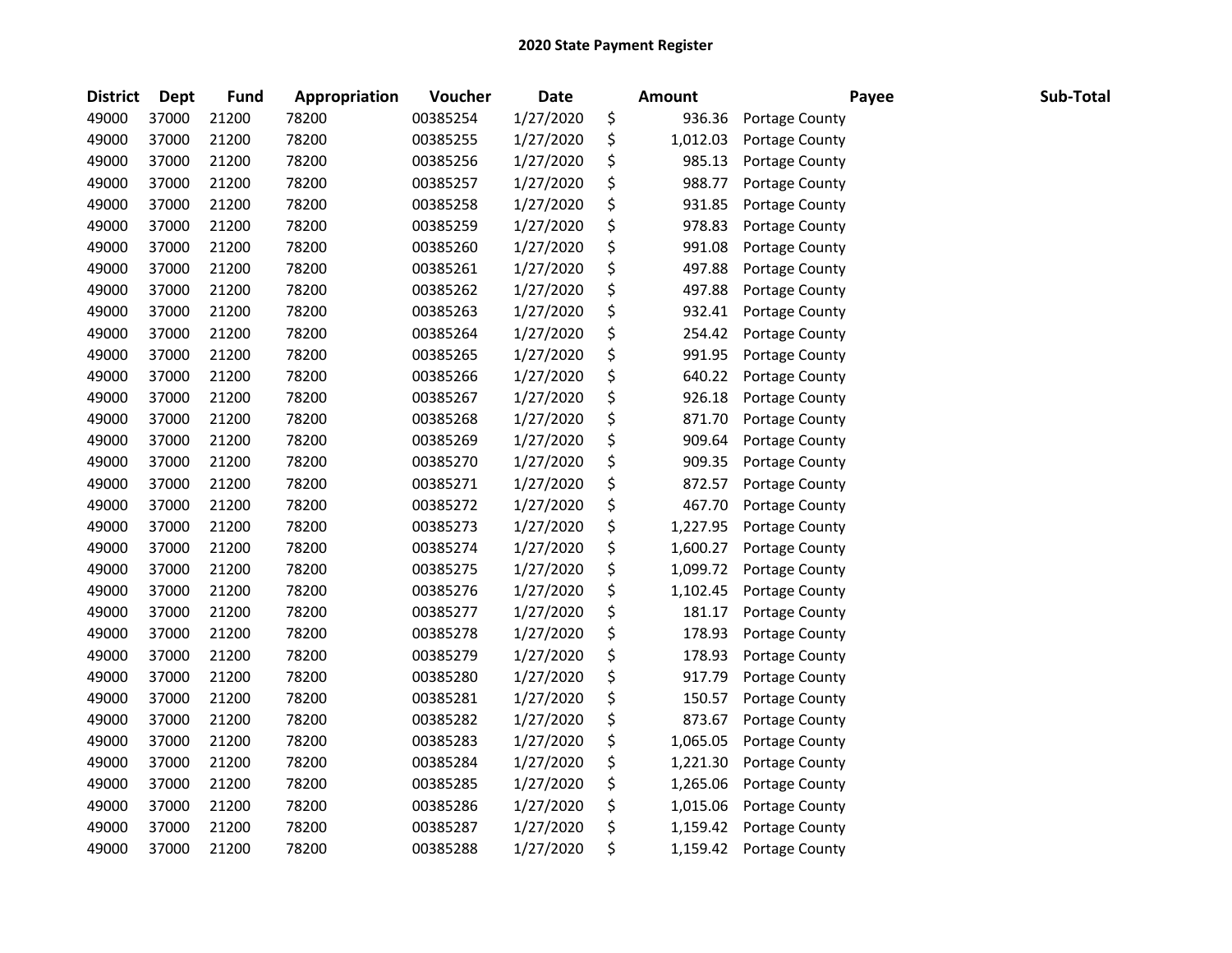| <b>District</b> | <b>Dept</b> | <b>Fund</b> | Appropriation | Voucher  | <b>Date</b> | Amount         | Payee          | Sub-Total |
|-----------------|-------------|-------------|---------------|----------|-------------|----------------|----------------|-----------|
| 49000           | 37000       | 21200       | 78200         | 00385289 | 1/27/2020   | \$<br>1,202.55 | Portage County |           |
| 49000           | 37000       | 21200       | 78200         | 00385290 | 1/27/2020   | \$<br>1,015.06 | Portage County |           |
| 49000           | 37000       | 21200       | 78200         | 00385291 | 1/27/2020   | \$<br>1,123.48 | Portage County |           |
| 49000           | 37000       | 21200       | 78200         | 00385292 | 1/27/2020   | \$<br>1,131.31 | Portage County |           |
| 49000           | 37000       | 21200       | 78200         | 00385293 | 1/27/2020   | \$<br>160.43   | Portage County |           |
| 49000           | 37000       | 21200       | 78200         | 00385294 | 1/27/2020   | \$<br>161.06   | Portage County |           |
| 49000           | 37000       | 21200       | 78200         | 00385295 | 1/29/2020   | \$<br>164.28   | Portage County |           |
| 49000           | 37000       | 21200       | 78200         | 00385296 | 1/27/2020   | \$<br>168.31   | Portage County |           |
| 49000           | 37000       | 21200       | 78200         | 00385297 | 1/27/2020   | \$<br>921.47   | Portage County |           |
| 49000           | 37000       | 21200       | 78200         | 00385298 | 1/27/2020   | \$<br>847.62   | Portage County |           |
| 49000           | 37000       | 21200       | 78200         | 00385299 | 1/27/2020   | \$<br>821.68   | Portage County |           |
| 49000           | 37000       | 21200       | 78200         | 00385300 | 1/27/2020   | \$<br>1,131.49 | Portage County |           |
| 49000           | 37000       | 21200       | 78200         | 00385301 | 1/27/2020   | \$<br>922.83   | Portage County |           |
| 49000           | 37000       | 21200       | 78200         | 00385302 | 1/28/2020   | \$<br>924.55   | Portage County |           |
| 49000           | 37000       | 21200       | 78200         | 00385303 | 1/27/2020   | \$<br>886.58   | Portage County |           |
| 49000           | 37000       | 21200       | 78200         | 00385304 | 1/27/2020   | \$<br>227.39   | Portage County |           |
| 49000           | 37000       | 21200       | 78200         | 00385305 | 1/29/2020   | \$<br>159.96   | Portage County |           |
| 49000           | 37000       | 21200       | 78200         | 00385306 | 1/27/2020   | \$<br>154.69   | Portage County |           |
| 49000           | 37000       | 21200       | 78200         | 00385307 | 1/27/2020   | \$<br>159.03   | Portage County |           |
| 49000           | 37000       | 21200       | 78200         | 00385308 | 1/27/2020   | \$<br>852.40   | Portage County |           |
| 49000           | 37000       | 21200       | 78200         | 00385309 | 1/27/2020   | \$<br>924.30   | Portage County |           |
| 49000           | 37000       | 21200       | 78200         | 00385310 | 1/27/2020   | \$<br>218.40   | Portage County |           |
| 49000           | 37000       | 21200       | 78200         | 00385311 | 1/27/2020   | \$<br>915.31   | Portage County |           |
| 49000           | 37000       | 21200       | 78200         | 00385312 | 1/27/2020   | \$<br>1,043.75 | Portage County |           |
| 49000           | 37000       | 21200       | 78200         | 00385313 | 1/27/2020   | \$<br>1,071.23 | Portage County |           |
| 49000           | 37000       | 21200       | 78200         | 00385314 | 1/27/2020   | \$<br>1,047.99 | Portage County |           |
| 49000           | 37000       | 21200       | 78200         | 00385315 | 1/27/2020   | \$<br>1,062.76 | Portage County |           |
| 49000           | 37000       | 21200       | 78200         | 00385316 | 1/27/2020   | \$<br>1,068.92 | Portage County |           |
| 49000           | 37000       | 21200       | 78200         | 00385317 | 1/27/2020   | \$<br>233.17   | Portage County |           |
| 49000           | 37000       | 21200       | 78200         | 00385318 | 1/27/2020   | \$<br>229.07   | Portage County |           |
| 49000           | 37000       | 21200       | 78200         | 00385319 | 1/27/2020   | \$<br>1,085.60 | Portage County |           |
| 49000           | 37000       | 21200       | 78200         | 00385320 | 1/27/2020   | \$<br>1,096.46 | Portage County |           |
| 49000           | 37000       | 21200       | 78200         | 00385321 | 1/27/2020   | \$<br>1,105.28 | Portage County |           |
| 49000           | 37000       | 21200       | 78200         | 00385322 | 1/27/2020   | \$<br>1,105.49 | Portage County |           |
| 49000           | 37000       | 21200       | 78200         | 00385323 | 1/27/2020   | \$<br>1,100.38 | Portage County |           |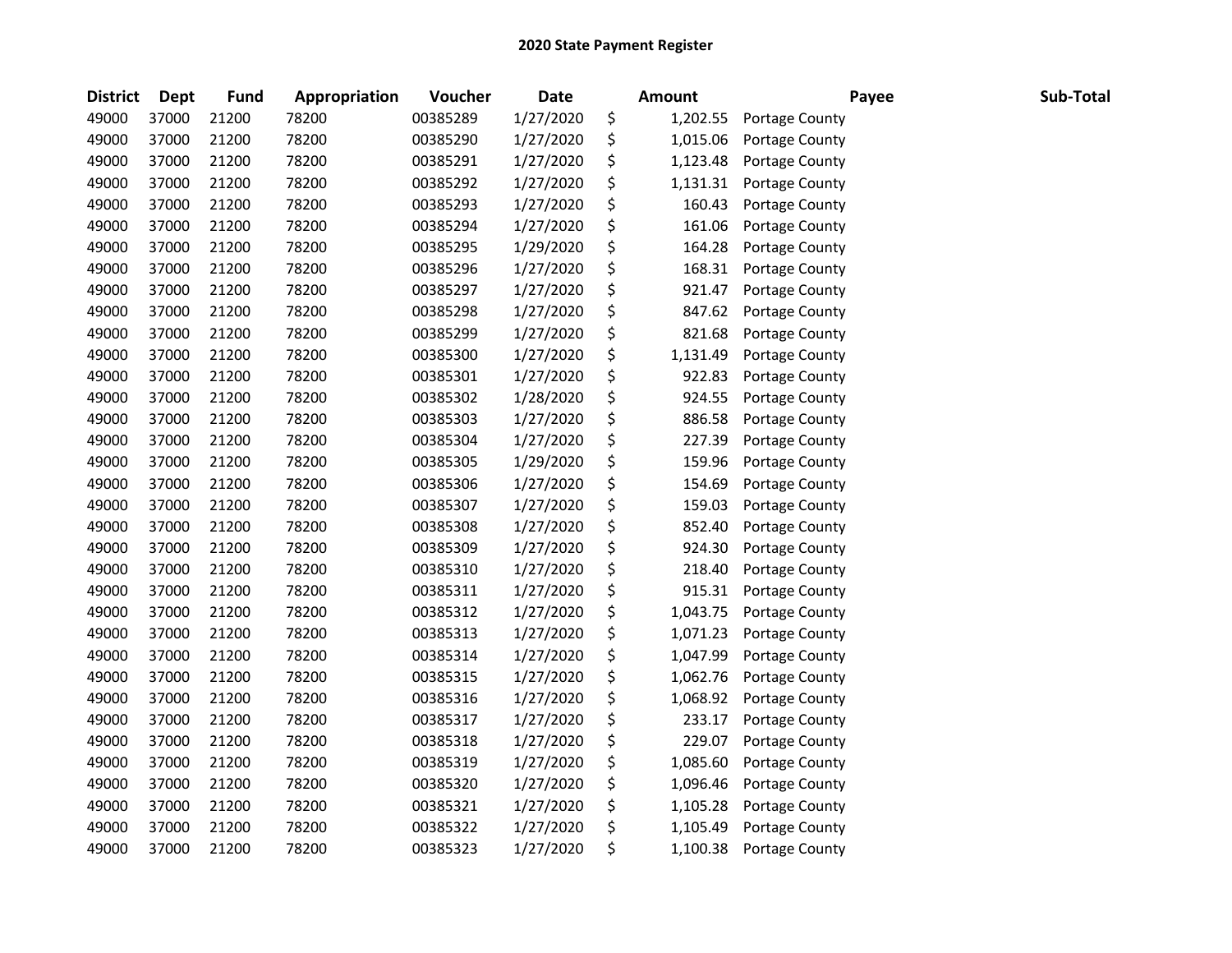| <b>District</b> | <b>Dept</b> | <b>Fund</b> | Appropriation                                                      | Voucher  | <b>Date</b> | <b>Amount</b>    |                          | Payee | Sub-Total        |
|-----------------|-------------|-------------|--------------------------------------------------------------------|----------|-------------|------------------|--------------------------|-------|------------------|
| 49000           | 37000       | 21200       | 78200                                                              | 00385324 | 1/27/2020   | \$<br>1,097.26   | Portage County           |       |                  |
| 49000           | 37000       | 21200       | 78200                                                              | 00385325 | 1/27/2020   | \$<br>1,099.01   | Portage County           |       |                  |
| 49000           | 37000       | 21200       | 78200                                                              | 00385326 | 1/27/2020   | \$<br>1,098.03   | Portage County           |       |                  |
| 49000           | 37000       | 21200       | 78200                                                              | 00385327 | 1/27/2020   | \$<br>1,096.32   | Portage County           |       |                  |
| 49000           |             |             | Dept of Natural Resources - - Res Acq & Dev - Federal Funds Total  |          |             |                  |                          |       | \$<br>96,387.77  |
| 49000           |             |             | Dept of Natural Resources - - Fin Asst For Responsible Units       |          |             |                  |                          |       |                  |
| 49000           | 37000       | 27400       | 67000                                                              | 00412847 | 5/29/2020   | \$<br>181,952.44 | Portage County           |       |                  |
| 49000           |             |             | Dept of Natural Resources - - Fin Asst For Responsible Units Total |          |             |                  |                          |       | \$<br>181,952.44 |
| 49000           |             |             | Dept of Natural Resources - - Recycling Consolidation Grants       |          |             |                  |                          |       |                  |
| 49000           | 37000       | 27400       | 67300                                                              | 00412847 | 5/29/2020   | \$               | 15,944.72 Portage County |       |                  |
| 49000           |             |             | Dept of Natural Resources - - Recycling Consolidation Grants Total |          |             |                  |                          |       | \$<br>15,944.72  |
| 49000           |             |             | Dept of Natural Resources - - Land Acquisition                     |          |             |                  |                          |       |                  |
| 49000           | 37000       | 36300       | <b>TA100</b>                                                       | 00394534 | 3/6/2020    | \$<br>23.00      | Portage County           |       |                  |
| 49000           | 37000       | 36300       | <b>TA100</b>                                                       | 00406038 | 4/24/2020   | \$<br>33,560.64  | Portage County           |       |                  |
| 49000           | 37000       | 36300       | TA100                                                              | 00430846 | 8/24/2020   | \$<br>127,016.73 | Portage County           |       |                  |
| 49000           | 37000       | 36300       | <b>TA100</b>                                                       | 00430850 | 8/24/2020   | \$<br>52,640.35  | Portage County           |       |                  |
| 49000           |             |             | Dept of Natural Resources - - Land Acquisition Total               |          |             |                  |                          |       | \$<br>213,240.72 |
| 49000           |             |             | Dept of Natural Resources - - GPO - Sd Water Loan Prog, Fed        |          |             |                  |                          |       |                  |
| 49000           | 37000       | 57300       | 48200                                                              | 00383809 | 1/21/2020   | \$<br>7,951.00   | Portage County           |       |                  |
| 49000           | 37000       | 57300       | 48200                                                              | 00400317 | 4/8/2020    | \$<br>5,617.00   | Portage County           |       |                  |
| 49000           | 37000       | 57300       | 48200                                                              | 00418729 | 7/16/2020   | \$<br>5,617.00   | Portage County           |       |                  |
| 49000           | 37000       | 57300       | 48200                                                              | 00436803 | 10/21/2020  | \$<br>5,617.00   | Portage County           |       |                  |
| 49000           |             |             | Dept of Natural Resources - - GPO - Sd Water Loan Prog, Fed Total  |          |             |                  |                          |       | \$<br>24,802.00  |
| 49000           |             |             | WI Dept of Transportation - - Damage Claims                        |          |             |                  |                          |       |                  |
| 49000           | 39500       | 10000       | 35000                                                              | 00613884 | 11/12/2020  | \$<br>3,731.00   | Portage County           |       |                  |
| 49000           | 39500       | 10000       | 35000                                                              | 00613885 | 11/12/2020  | \$<br>66,824.30  | Portage County           |       |                  |
| 49000           | 39500       | 10000       | 35000                                                              | 00616518 | 11/18/2020  | \$<br>68,107.20  | Portage County           |       |                  |
| 49000           |             |             | WI Dept of Transportation - - Damage Claims Total                  |          |             |                  |                          |       | \$<br>138,662.50 |
| 49000           |             |             | WI Dept of Transportation - - Eldly&Disa Co/Aid Sf                 |          |             |                  |                          |       |                  |
| 49000           | 39500       | 21100       | 16800                                                              | 00481726 | 1/16/2020   | \$<br>179,033.00 | Portage County           |       |                  |
| 49000           | 39500       | 21100       | 16800                                                              | 00513106 | 4/10/2020   | \$<br>830.45     | Portage County           |       |                  |
| 49000           |             |             | WI Dept of Transportation - - Eldly&Disa Co/Aid Sf Total           |          |             |                  |                          |       | \$<br>179,863.45 |
| 49000           |             |             | WI Dept of Transportation - - Hwy Sfty Loc Aid Ffd                 |          |             |                  |                          |       |                  |
| 49000           | 39500       | 21100       | 18500                                                              | 00583983 | 9/17/2020   | \$<br>9,579.45   | Portage County           |       |                  |
| 49000           | 39500       | 21100       | 18500                                                              | 00597921 | 10/13/2020  | \$<br>19,739.69  | Portage County           |       |                  |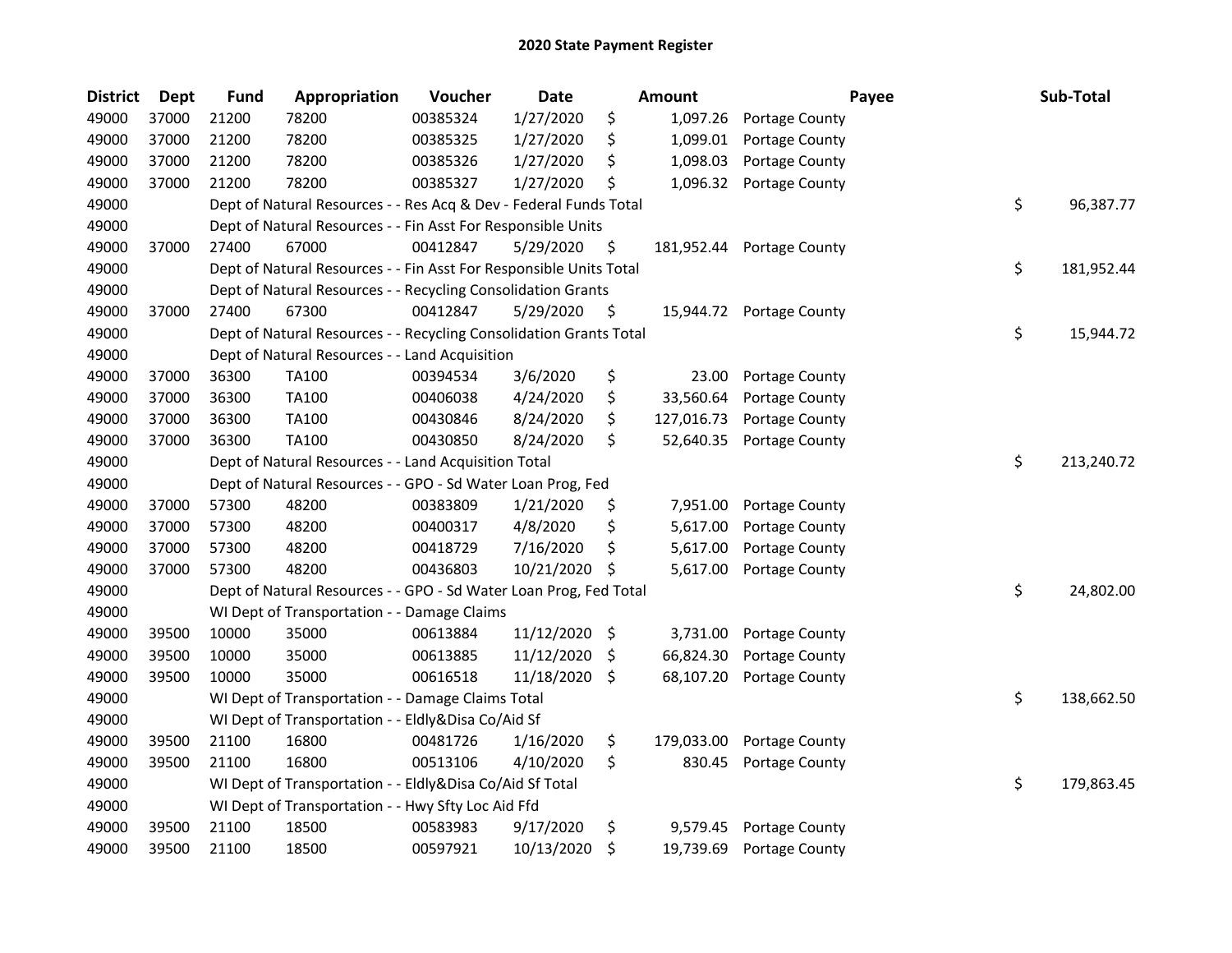| <b>District</b> | <b>Dept</b> | <b>Fund</b> | Appropriation                                            | Voucher  | <b>Date</b> | <b>Amount</b>      | Payee          | Sub-Total          |
|-----------------|-------------|-------------|----------------------------------------------------------|----------|-------------|--------------------|----------------|--------------------|
| 49000           |             |             | WI Dept of Transportation - - Hwy Sfty Loc Aid Ffd Total |          |             |                    |                | \$<br>29,319.14    |
| 49000           |             |             | WI Dept of Transportation - - Trans Aids To Co.-Sf       |          |             |                    |                |                    |
| 49000           | 39500       | 21100       | 19000                                                    | 00475472 | 1/6/2020    | \$<br>614,898.94   | Portage County |                    |
| 49000           | 39500       | 21100       | 19000                                                    | 00542319 | 7/6/2020    | \$<br>1,229,797.88 | Portage County |                    |
| 49000           | 39500       | 21100       | 19000                                                    | 00585145 | 10/5/2020   | \$<br>614,898.94   | Portage County |                    |
| 49000           |             |             | WI Dept of Transportation - - Trans Aids To Co.-Sf Total |          |             |                    |                | \$<br>2,459,595.76 |
| 49000           |             |             | WI Dept of Transportation - - Local Rds, Grants Sf       |          |             |                    |                |                    |
| 49000           | 39500       | 21100       | 27000                                                    | 00479291 | 1/8/2020    | \$<br>256,357.28   | Portage County |                    |
| 49000           |             |             | WI Dept of Transportation - - Local Rds, Grants Sf Total |          |             |                    |                | \$<br>256,357.28   |
| 49000           |             |             | WI Dept of Transportation - - Loc Rd Imp Prg St Fd       |          |             |                    |                |                    |
| 49000           | 39500       | 21100       | 27800                                                    | 00556555 | 7/31/2020   | \$<br>5,556.78     | Portage County |                    |
| 49000           | 39500       | 21100       | 27800                                                    | 00624334 | 12/7/2020   | \$<br>245,834.97   | Portage County |                    |
| 49000           |             |             | WI Dept of Transportation - - Loc Rd Imp Prg St Fd Total |          |             |                    |                | \$<br>251,391.75   |
| 49000           |             |             | WI Dept of Transportation - - Hwy Mgmt & Opers Sf        |          |             |                    |                |                    |
| 49000           | 39500       | 21100       | 36500                                                    | 00483975 | 1/22/2020   | \$<br>2,042.98     | Portage County |                    |
| 49000           | 39500       | 21100       | 36500                                                    | 00488492 | 2/6/2020    | \$<br>2,016.62     | Portage County |                    |
| 49000           | 39500       | 21100       | 36500                                                    | 00502309 | 3/16/2020   | \$<br>563.68       | Portage County |                    |
| 49000           | 39500       | 21100       | 36500                                                    | 00511645 | 4/6/2020    | \$<br>367.75       | Portage County |                    |
| 49000           | 39500       | 21100       | 36500                                                    | 00514718 | 4/15/2020   | \$<br>972.00       | Portage County |                    |
| 49000           | 39500       | 21100       | 36500                                                    | 00522538 | 5/6/2020    | \$<br>687.75       | Portage County |                    |
| 49000           | 39500       | 21100       | 36500                                                    | 00523550 | 5/8/2020    | \$<br>168.52       | Portage County |                    |
| 49000           | 39500       | 21100       | 36500                                                    | 00534488 | 6/9/2020    | \$<br>759.12       | Portage County |                    |
| 49000           | 39500       | 21100       | 36500                                                    | 00534489 | 6/9/2020    | \$<br>414.31       | Portage County |                    |
| 49000           | 39500       | 21100       | 36500                                                    | 00550742 | 7/14/2020   | \$<br>432.00       | Portage County |                    |
| 49000           | 39500       | 21100       | 36500                                                    | 00566859 | 8/17/2020   | \$<br>588.91       | Portage County |                    |
| 49000           | 39500       | 21100       | 36500                                                    | 00578872 | 9/8/2020    | \$<br>794.91       | Portage County |                    |
| 49000           | 39500       | 21100       | 36500                                                    | 00593710 | 10/5/2020   | \$<br>858.14       | Portage County |                    |
| 49000           | 39500       | 21100       | 36500                                                    | 00612596 | 11/9/2020   | \$<br>1,148.75     | Portage County |                    |
| 49000           | 39500       | 21100       | 36500                                                    | 00625017 | 12/10/2020  | \$<br>1,873.10     | Portage County |                    |
| 49000           |             |             | WI Dept of Transportation - - Hwy Mgmt & Opers Sf Total  |          |             |                    |                | \$<br>13,688.54    |
| 49000           |             |             | WI Dept of Transportation - - Routine Maint Sf           |          |             |                    |                |                    |
| 49000           | 39500       | 21100       | 36800                                                    | 00483975 | 1/22/2020   | \$<br>151,919.86   | Portage County |                    |
| 49000           | 39500       | 21100       | 36800                                                    | 00488492 | 2/6/2020    | \$<br>378,037.32   | Portage County |                    |
| 49000           | 39500       | 21100       | 36800                                                    | 00492611 | 2/21/2020   | \$<br>50,433.91    | Portage County |                    |
| 49000           | 39500       | 21100       | 36800                                                    | 00492612 | 2/21/2020   | \$<br>14,213.88    | Portage County |                    |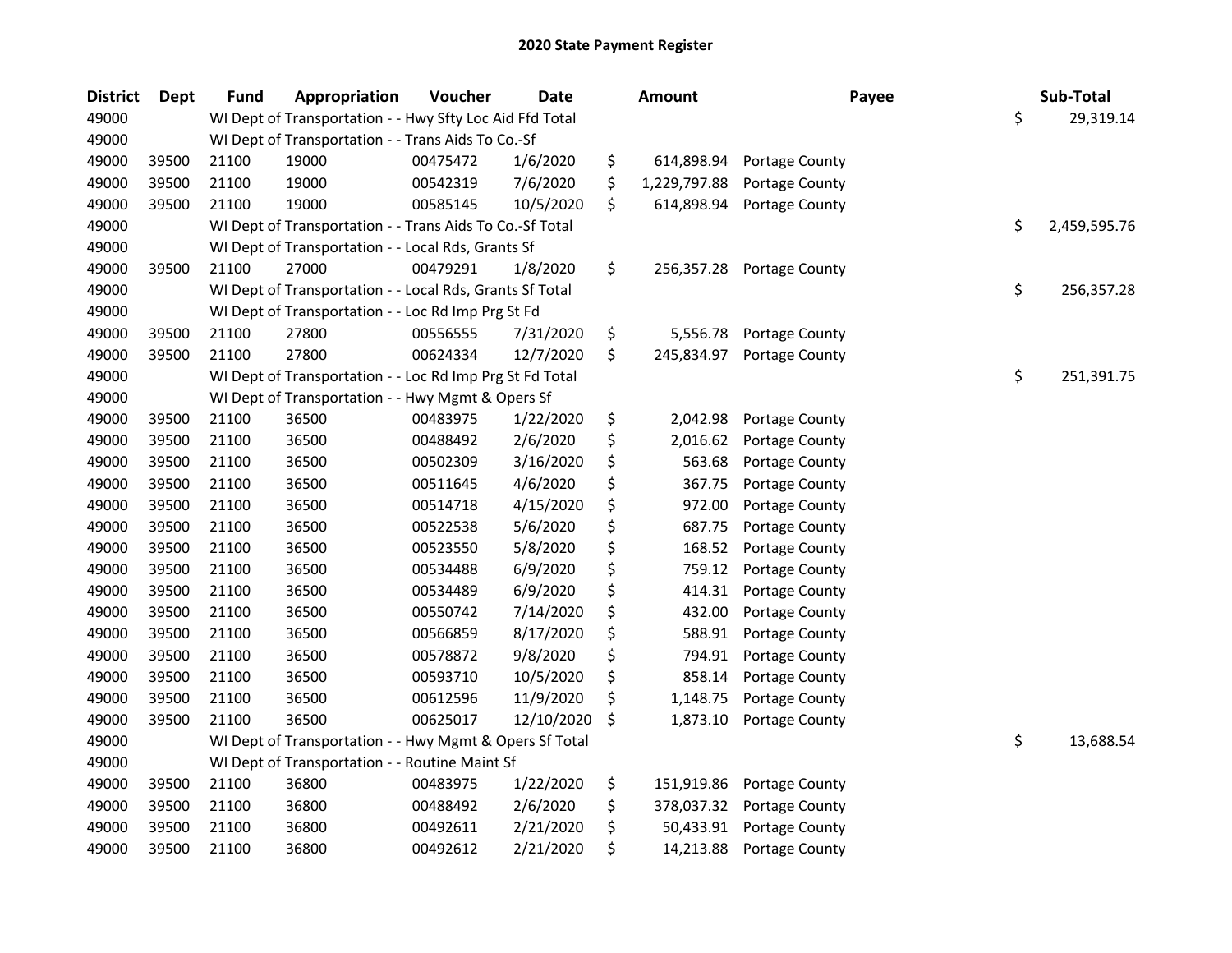| <b>District</b> | <b>Dept</b> | <b>Fund</b> | Appropriation | Voucher  | <b>Date</b> |     | <b>Amount</b> | Payee          | Sub-Total |
|-----------------|-------------|-------------|---------------|----------|-------------|-----|---------------|----------------|-----------|
| 49000           | 39500       | 21100       | 36800         | 00497842 | 3/2/2020    | \$  | 300,051.91    | Portage County |           |
| 49000           | 39500       | 21100       | 36800         | 00502309 | 3/16/2020   | \$  | 4,255.38      | Portage County |           |
| 49000           | 39500       | 21100       | 36800         | 00509658 | 4/1/2020    | \$  | 6,483.17      | Portage County |           |
| 49000           | 39500       | 21100       | 36800         | 00509752 | 4/1/2020    | \$  | 2,901.78      | Portage County |           |
| 49000           | 39500       | 21100       | 36800         | 00510299 | 4/2/2020    | \$  | 499.83        | Portage County |           |
| 49000           | 39500       | 21100       | 36800         | 00511643 | 4/6/2020    | \$  | 3,082.42      | Portage County |           |
| 49000           | 39500       | 21100       | 36800         | 00514656 | 4/14/2020   | \$  | 231,648.41    | Portage County |           |
| 49000           | 39500       | 21100       | 36800         | 00520735 | 5/1/2020    | \$  | 131,674.85    | Portage County |           |
| 49000           | 39500       | 21100       | 36800         | 00521952 | 5/5/2020    | \$  | 22,216.00     | Portage County |           |
| 49000           | 39500       | 21100       | 36800         | 00522538 | 5/6/2020    | \$  | 12,548.96     | Portage County |           |
| 49000           | 39500       | 21100       | 36800         | 00529976 | 5/27/2020   | \$  | 128,470.68    | Portage County |           |
| 49000           | 39500       | 21100       | 36800         | 00534491 | 6/9/2020    | \$  | 3,431.48      | Portage County |           |
| 49000           | 39500       | 21100       | 36800         | 00545487 | 7/1/2020    | \$  | 108,028.07    | Portage County |           |
| 49000           | 39500       | 21100       | 36800         | 00550742 | 7/14/2020   | \$  | 4,929.39      | Portage County |           |
| 49000           | 39500       | 21100       | 36800         | 00551440 | 7/15/2020   | \$  | 48,900.98     | Portage County |           |
| 49000           | 39500       | 21100       | 36800         | 00552975 | 7/17/2020   | \$  | 122,993.70    | Portage County |           |
| 49000           | 39500       | 21100       | 36800         | 00553779 | 7/23/2020   | \$  | 9,512.63      | Portage County |           |
| 49000           | 39500       | 21100       | 36800         | 00560439 | 8/4/2020    | \$  | 70,656.25     | Portage County |           |
| 49000           | 39500       | 21100       | 36800         | 00566859 | 8/17/2020   | \$  | 817.25        | Portage County |           |
| 49000           | 39500       | 21100       | 36800         | 00571697 | 8/21/2020   | \$  | 127,711.10    | Portage County |           |
| 49000           | 39500       | 21100       | 36800         | 00571860 | 8/24/2020   | \$  | 38,535.97     | Portage County |           |
| 49000           | 39500       | 21100       | 36800         | 00575453 | 8/31/2020   | \$  | 86,669.04     | Portage County |           |
| 49000           | 39500       | 21100       | 36800         | 00576572 | 9/2/2020    | \$  | 109,686.22    | Portage County |           |
| 49000           | 39500       | 21100       | 36800         | 00578872 | 9/8/2020    | \$  | 2,511.47      | Portage County |           |
| 49000           | 39500       | 21100       | 36800         | 00581819 | 9/15/2020   | \$  | 82,530.25     | Portage County |           |
| 49000           | 39500       | 21100       | 36800         | 00588348 | 9/23/2020   | \$  | 4,192.57      | Portage County |           |
| 49000           | 39500       | 21100       | 36800         | 00588354 | 9/23/2020   | \$  | 75,047.16     | Portage County |           |
| 49000           | 39500       | 21100       | 36800         | 00591846 | 9/29/2020   | \$  | 84,539.87     | Portage County |           |
| 49000           | 39500       | 21100       | 36800         | 00593710 | 10/5/2020   | \$  | 3,869.94      | Portage County |           |
| 49000           | 39500       | 21100       | 36800         | 00595190 | 10/7/2020   | \$  | 16,736.78     | Portage County |           |
| 49000           | 39500       | 21100       | 36800         | 00597320 | 10/14/2020  | \$, | 3,266.45      | Portage County |           |
| 49000           | 39500       | 21100       | 36800         | 00599349 | 10/15/2020  | \$  | 1,220.33      | Portage County |           |
| 49000           | 39500       | 21100       | 36800         | 00603364 | 10/22/2020  | \$  | 93,757.20     | Portage County |           |
| 49000           | 39500       | 21100       | 36800         | 00604689 | 10/26/2020  | \$  | 25,017.30     | Portage County |           |
| 49000           | 39500       | 21100       | 36800         | 00611518 | 11/6/2020   | \$  | 1,240.42      | Portage County |           |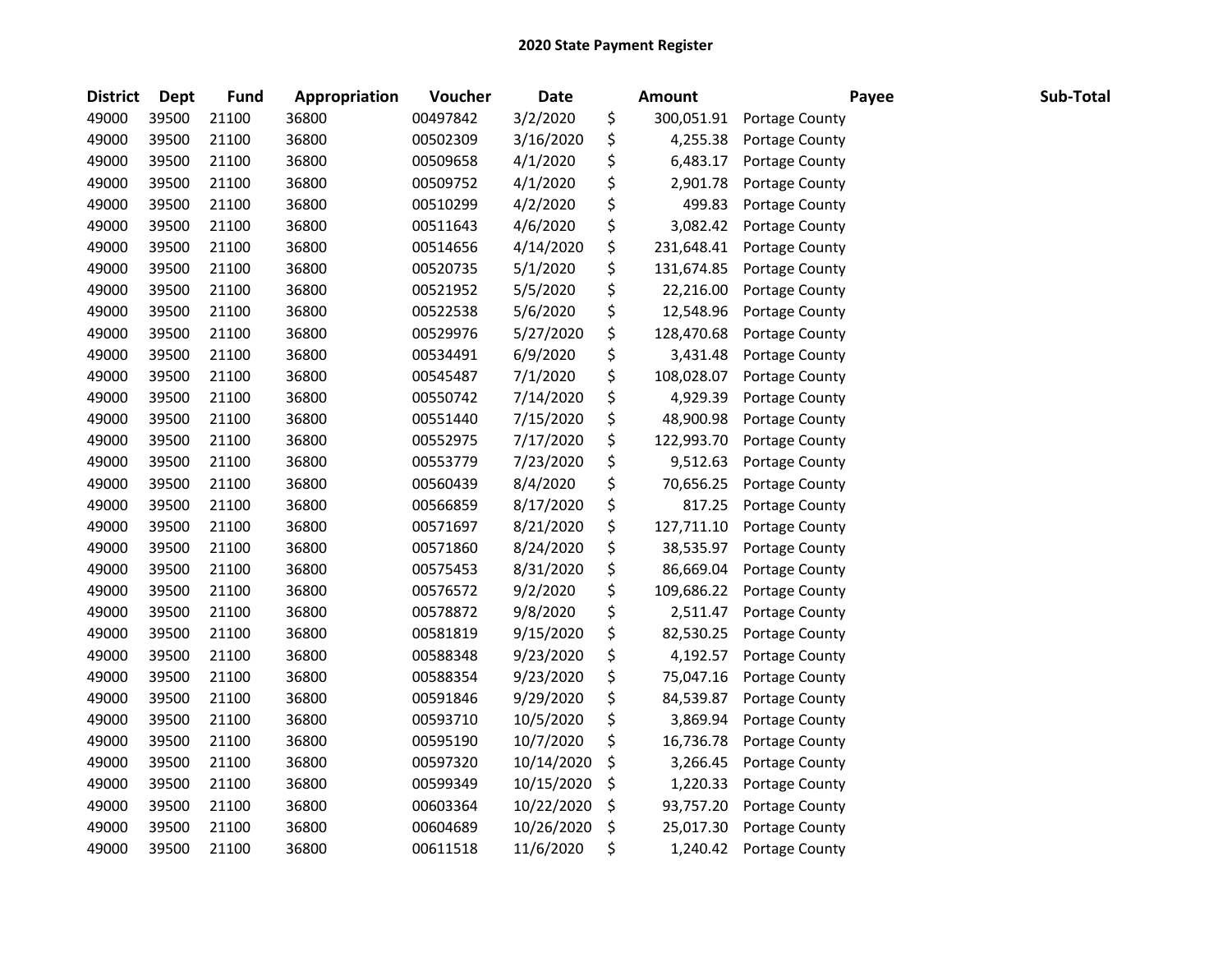| <b>District</b> | Dept  | <b>Fund</b> | Appropriation                                                      | Voucher  | <b>Date</b> | <b>Amount</b>    | Payee          | Sub-Total          |
|-----------------|-------|-------------|--------------------------------------------------------------------|----------|-------------|------------------|----------------|--------------------|
| 49000           | 39500 | 21100       | 36800                                                              | 00611985 | 11/6/2020   | \$<br>1,601.20   | Portage County |                    |
| 49000           | 39500 | 21100       | 36800                                                              | 00611987 | 11/6/2020   | \$<br>1,070.13   | Portage County |                    |
| 49000           | 39500 | 21100       | 36800                                                              | 00612596 | 11/9/2020   | \$<br>623.08     | Portage County |                    |
| 49000           | 39500 | 21100       | 36800                                                              | 00617781 | 11/20/2020  | \$<br>185,156.15 | Portage County |                    |
| 49000           | 39500 | 21100       | 36800                                                              | 00625017 | 12/10/2020  | \$<br>670.89     | Portage County |                    |
| 49000           | 39500 | 21100       | 36800                                                              | 00626190 | 12/14/2020  | \$<br>231,162.89 | Portage County |                    |
| 49000           |       |             | WI Dept of Transportation - - Routine Maint Sf Total               |          |             |                  |                | \$<br>2,984,524.52 |
| 49000           |       |             | WI Dept of Transportation - - Veh Insp, Trf EnfSf                  |          |             |                  |                |                    |
| 49000           | 39500 | 21100       | 56400                                                              | 00537855 | 6/17/2020   | \$<br>70.00      | Portage County |                    |
| 49000           |       |             | WI Dept of Transportation - - Veh Insp, Trf Enf Sf Total           |          |             |                  |                | \$<br>70.00        |
| 49000           |       |             | Department of Corrections - - General Program Operations           |          |             |                  |                |                    |
| 49000           | 41000 | 10000       | 10100                                                              | 00360963 | 5/21/2020   | \$<br>35.00      | Portage County |                    |
| 49000           |       |             | Department of Corrections - - General Program Operations Total     |          |             |                  |                | \$<br>35.00        |
| 49000           |       |             | Department of Corrections - - Becky Young Community Correcti       |          |             |                  |                |                    |
| 49000           | 41000 | 10000       | 11200                                                              | 00340049 | 2/5/2020    | \$<br>39,725.97  | Portage County |                    |
| 49000           | 41000 | 10000       | 11200                                                              | 00349414 | 3/23/2020   | \$<br>72,022.67  | Portage County |                    |
| 49000           | 41000 | 10000       | 11200                                                              | 00356302 | 4/27/2020   | \$<br>40,908.78  | Portage County |                    |
| 49000           | 41000 | 10000       | 11200                                                              | 00357558 | 5/4/2020    | \$<br>44,205.42  | Portage County |                    |
| 49000           | 41000 | 10000       | 11200                                                              | 00361474 | 5/22/2020   | \$<br>42,829.39  | Portage County |                    |
| 49000           | 41000 | 10000       | 11200                                                              | 00364727 | 6/8/2020    | \$<br>41,233.78  | Portage County |                    |
| 49000           | 41000 | 10000       | 11200                                                              | 00369599 | 7/1/2020    | \$<br>36,867.40  | Portage County |                    |
| 49000           | 41000 | 10000       | 11200                                                              | 00371550 | 7/9/2020    | \$<br>38,404.28  | Portage County |                    |
| 49000           | 41000 | 10000       | 11200                                                              | 00392198 | 11/2/2020   | \$<br>45,988.82  | Portage County |                    |
| 49000           | 41000 | 10000       | 11200                                                              | 00393064 | 11/6/2020   | \$<br>60,624.47  | Portage County |                    |
| 49000           | 41000 | 10000       | 11200                                                              | 00398264 | 12/7/2020   | \$<br>40,858.00  | Portage County |                    |
| 49000           | 41000 | 10000       | 11200                                                              | 00398268 | 12/7/2020   | \$<br>39,897.12  | Portage County |                    |
| 49000           |       |             | Department of Corrections - - Becky Young Community Correcti Total |          |             |                  |                | \$<br>543,566.10   |
| 49000           |       |             | Department of Corrections - - Corrections Contracts And Agre       |          |             |                  |                |                    |
| 49000           | 41000 | 10000       | 11400                                                              | 00336572 | 1/22/2020   | \$<br>3,036.14   | Portage County |                    |
| 49000           | 41000 | 10000       | 11400                                                              | 00342490 | 2/19/2020   | \$<br>6,638.34   | Portage County |                    |
| 49000           | 41000 | 10000       | 11400                                                              | 00348422 | 3/18/2020   | \$<br>6,844.18   | Portage County |                    |
| 49000           | 41000 | 10000       | 11400                                                              | 00354044 | 4/16/2020   | \$<br>6,072.28   | Portage County |                    |
| 49000           | 41000 | 10000       | 11400                                                              | 00355013 | 4/23/2020   | \$<br>977.74     | Portage County |                    |
| 49000           | 41000 | 10000       | 11400                                                              | 00360551 | 5/22/2020   | \$<br>9,365.72   | Portage County |                    |
| 49000           | 41000 | 10000       | 11400                                                              | 00367066 | 6/23/2020   | \$<br>14,048.58  | Portage County |                    |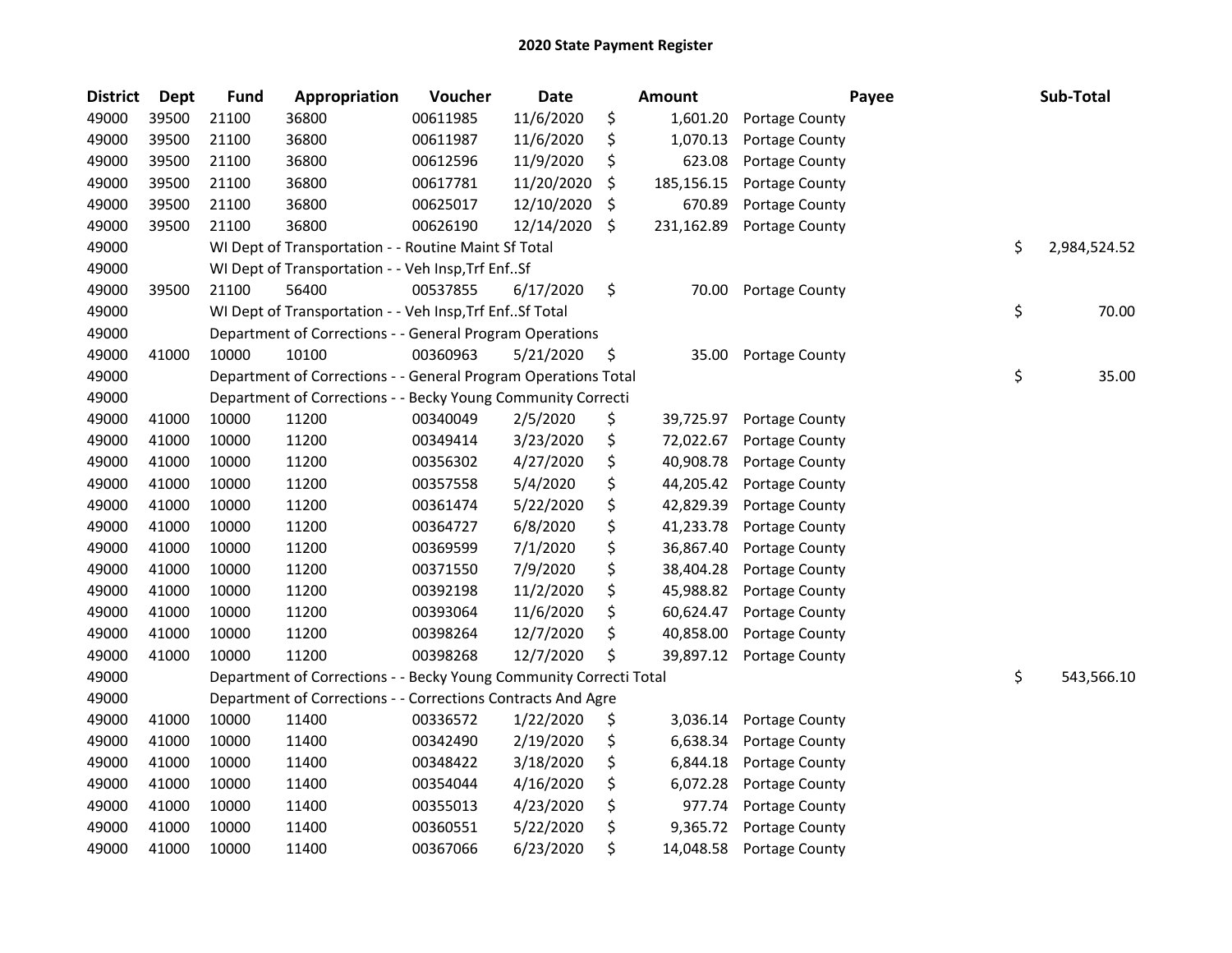| <b>District</b> | <b>Dept</b> | <b>Fund</b> | Appropriation                                                      | Voucher  | <b>Date</b>   |     | <b>Amount</b> | Payee                                                                                                         | Sub-Total        |
|-----------------|-------------|-------------|--------------------------------------------------------------------|----------|---------------|-----|---------------|---------------------------------------------------------------------------------------------------------------|------------------|
| 49000           | 41000       | 10000       | 11400                                                              | 00371231 | 7/13/2020     | \$  | 360.22        | Portage County                                                                                                |                  |
| 49000           | 41000       | 10000       | 11400                                                              | 00372121 | 7/17/2020     | \$  | 12,710.62     | Portage County                                                                                                |                  |
| 49000           | 41000       | 10000       | 11400                                                              | 00378038 | 8/18/2020     | \$  | 2,573.00      | Portage County                                                                                                |                  |
| 49000           | 41000       | 10000       | 11400                                                              | 00379811 | 8/26/2020     | \$  | 4,219.72      | Portage County                                                                                                |                  |
| 49000           | 41000       | 10000       | 11400                                                              | 00383600 | 9/16/2020     | \$  | 4,168.26      | Portage County                                                                                                |                  |
| 49000           | 41000       | 10000       | 11400                                                              | 00390553 | 10/26/2020    | \$  | 6,226.66      | Portage County                                                                                                |                  |
| 49000           | 41000       | 10000       | 11400                                                              | 00395339 | 11/19/2020    | \$  | 7,821.92      | Portage County                                                                                                |                  |
| 49000           | 41000       | 10000       | 11400                                                              | 00397254 | 12/3/2020     | \$  | 10,652.22     | Portage County                                                                                                |                  |
| 49000           | 41000       | 10000       | 11400                                                              | 00397255 | 12/3/2020     | \$  | 12,247.48     | Portage County                                                                                                |                  |
| 49000           | 41000       | 10000       | 11400                                                              | 00397256 | 12/3/2020     | \$  | 5,609.14      | Portage County                                                                                                |                  |
| 49000           | 41000       | 10000       | 11400                                                              | 00400217 | 12/17/2020    | \$  | 6,792.72      | Portage County                                                                                                |                  |
| 49000           | 41000       | 10000       | 11400                                                              | 00400634 | 12/21/2020    | -\$ | 10,755.14     | Portage County                                                                                                |                  |
| 49000           |             |             | Department of Corrections - - Corrections Contracts And Agre Total |          |               |     |               |                                                                                                               | \$<br>131,120.08 |
| 49000           |             |             |                                                                    |          |               |     |               | Department of Corrections - - Reimbursing Counties For Probation, Extended Supervision And Parole Holds       |                  |
| 49000           | 41000       | 10000       | 11600                                                              | 00392768 | 11/5/2020     | \$  |               | 60,720.00 Portage County                                                                                      |                  |
| 49000           |             |             |                                                                    |          |               |     |               | Department of Corrections - - Reimbursing Counties For Probation, Extended Supervision And Parole Holds Total | \$<br>60,720.00  |
| 49000           |             |             | Department of Corrections - - Federal Project Operations           |          |               |     |               |                                                                                                               |                  |
| 49000           | 41000       | 10000       | 34100                                                              | 00380191 | 8/27/2020     | \$  | 30.00         | Portage County                                                                                                |                  |
| 49000           |             |             | Department of Corrections - - Federal Project Operations Total     |          |               |     |               |                                                                                                               | \$<br>30.00      |
| 49000           |             |             | Child Abuse & Neglect Prev Bd - - General Aids                     |          |               |     |               |                                                                                                               |                  |
| 49000           | 43300       | 10000       | 99000                                                              | 00002385 | 4/24/2020     | \$  | 4,543.35      | Portage County                                                                                                |                  |
| 49000           |             |             | Child Abuse & Neglect Prev Bd - - General Aids Total               |          |               |     |               |                                                                                                               | \$<br>4,543.35   |
| 49000           |             |             | Department of Health Services - - State/Federal Aids               |          |               |     |               |                                                                                                               |                  |
| 49000           | 43500       | 10000       | 00000                                                              | 92007    | $1/1/2020$ \$ |     | 101,867.00    | Portage County                                                                                                |                  |
| 49000           | 43500       | 10000       | 00000                                                              | 92008    | $2/1/2020$ \$ |     | 144,165.00    | Portage County                                                                                                |                  |
| 49000           | 43500       | 10000       | 00000                                                              | 92009    | $3/1/2020$ \$ |     | 72,984.00     | Portage County                                                                                                |                  |
| 49000           | 43500       | 10000       | 00000                                                              | 92010    | $4/1/2020$ \$ |     | 2,768.00      | Portage County                                                                                                |                  |
| 49000           | 43500       | 10000       | 00000                                                              | 92011    | $5/1/2020$ \$ |     | 247,010.00    | Portage County                                                                                                |                  |
| 49000           | 43500       | 10000       | 00000                                                              | 92012    | $6/1/2020$ \$ |     | 122,119.00    | Portage County                                                                                                |                  |
| 49000           | 43500       | 10000       | 00000                                                              | 92100    | 7/1/2020 \$   |     | 805,889.00    | Portage County                                                                                                |                  |
| 49000           | 43500       | 10000       | 00000                                                              | 92101    | 8/1/2020 \$   |     | 259,020.00    | Portage County                                                                                                |                  |
| 49000           | 43500       | 10000       | 00000                                                              | 92102    | $9/1/2020$ \$ |     | 270,356.00    | Portage County                                                                                                |                  |
| 49000           | 43500       | 10000       | 00000                                                              | 92103    | 10/1/2020 \$  |     | 118,245.00    | Portage County                                                                                                |                  |
| 49000           | 43500       | 10000       | 00000                                                              | 92104    | 11/1/2020 \$  |     | 449,938.00    | Portage County                                                                                                |                  |
| 49000           | 43500       | 10000       | 00000                                                              | 92105    | 12/1/2020 \$  |     | 686,362.00    | Portage County                                                                                                |                  |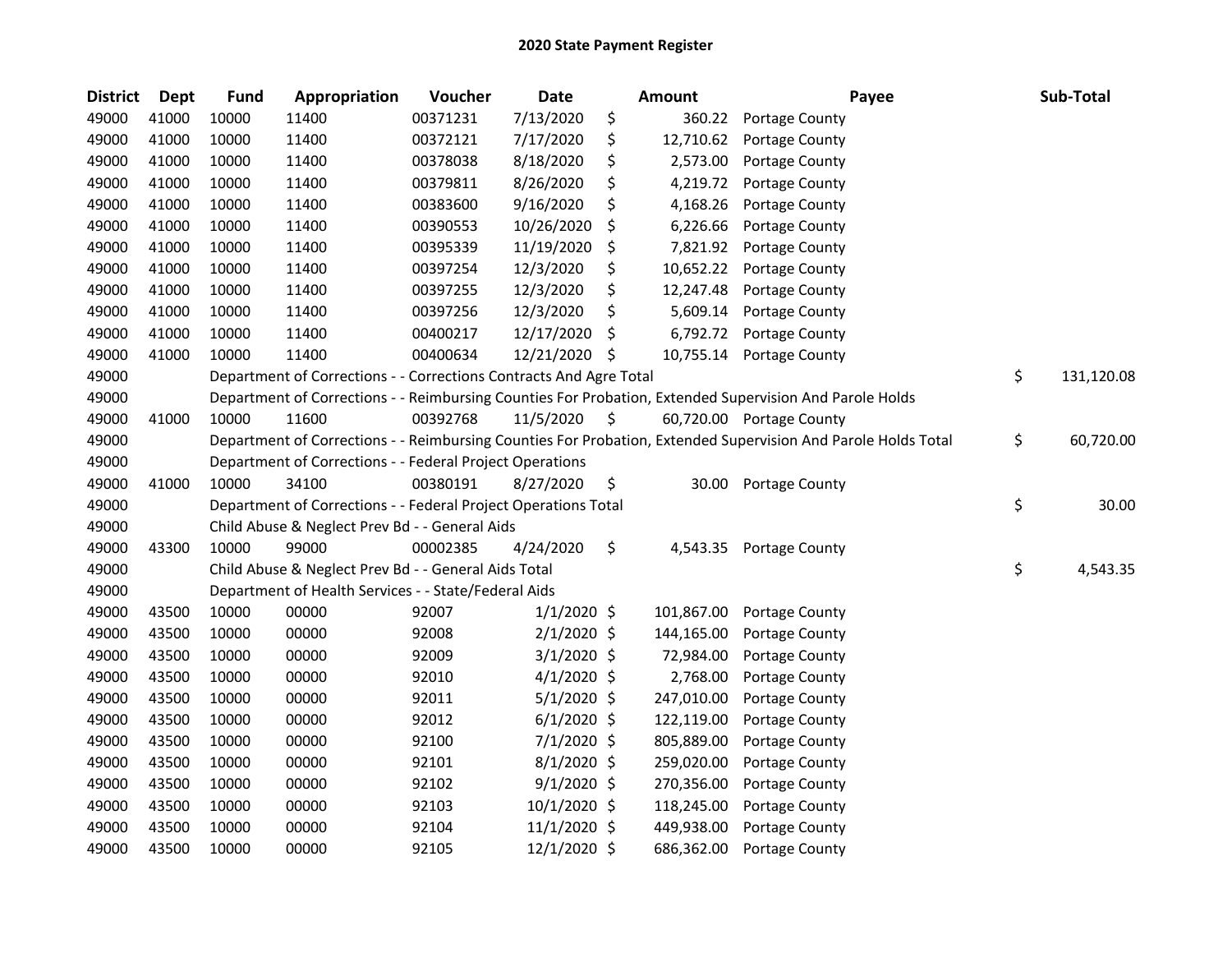| <b>District</b> | <b>Dept</b> | <b>Fund</b> | Appropriation                                                          | Voucher  | <b>Date</b>   |     | <b>Amount</b> | Payee                 | Sub-Total          |
|-----------------|-------------|-------------|------------------------------------------------------------------------|----------|---------------|-----|---------------|-----------------------|--------------------|
| 49000           |             |             | Department of Health Services - - State/Federal Aids Total             |          |               |     |               |                       | \$<br>3,280,723.00 |
| 49000           |             |             | Department of Health Services - - General Program Operations           |          |               |     |               |                       |                    |
| 49000           | 43500       | 10000       | 40100                                                                  | 00337129 | 1/23/2020     | \$  | 1.50          | <b>Portage County</b> |                    |
| 49000           | 43500       | 10000       | 40100                                                                  | 00344574 | 2/26/2020     | \$  | 1.50          | Portage County        |                    |
| 49000           | 43500       | 10000       | 40100                                                                  | 00346157 | 3/4/2020      | \$  | 1.50          | Portage County        |                    |
| 49000           | 43500       | 10000       | 40100                                                                  | 00373054 | 8/17/2020     | \$  | 1.50          | Portage County        |                    |
| 49000           | 43500       | 10000       | 40100                                                                  | 00373056 | 8/17/2020     | \$  | 1.50          | Portage County        |                    |
| 49000           | 43500       | 10000       | 40100                                                                  | 00374764 | 8/26/2020     | \$  | 1.00          | Portage County        |                    |
| 49000           | 43500       | 10000       | 40100                                                                  | 00374765 | 8/26/2020     | \$  | 15.00         | Portage County        |                    |
| 49000           | 43500       | 10000       | 40100                                                                  | 00383904 | 10/14/2020    | \$, | 1.50          | Portage County        |                    |
| 49000           | 43500       | 10000       | 40100                                                                  | 00386913 | 10/27/2020    | \$  | 1.50          | Portage County        |                    |
| 49000           | 43500       | 10000       | 40100                                                                  | 00390024 | 11/12/2020    | \$  | 1.50          | Portage County        |                    |
| 49000           | 43500       | 10000       | 40100                                                                  | 00393987 | 12/1/2020     | Ś   | 15.00         | Portage County        |                    |
| 49000           |             |             | Department of Health Services - - General Program Operations Total     |          |               |     |               |                       | \$<br>43.00        |
| 49000           |             |             | Department of Health Services - - Medical Assistance State Admin       |          |               |     |               |                       |                    |
| 49000           | 43500       | 10000       | 44000                                                                  | 00337129 | 1/23/2020     | \$  | 1.50          | Portage County        |                    |
| 49000           | 43500       | 10000       | 44000                                                                  | 00344574 | 2/26/2020     | \$  | 1.50          | Portage County        |                    |
| 49000           | 43500       | 10000       | 44000                                                                  | 00346157 | 3/4/2020      | \$  | 1.50          | Portage County        |                    |
| 49000           | 43500       | 10000       | 44000                                                                  | 00373054 | 8/17/2020     | \$  | 1.50          | Portage County        |                    |
| 49000           | 43500       | 10000       | 44000                                                                  | 00373056 | 8/17/2020     | \$  | 1.50          | Portage County        |                    |
| 49000           | 43500       | 10000       | 44000                                                                  | 00374764 | 8/26/2020     | \$  | 1.00          | Portage County        |                    |
| 49000           | 43500       | 10000       | 44000                                                                  | 00374765 | 8/26/2020     | \$  | 15.00         | Portage County        |                    |
| 49000           | 43500       | 10000       | 44000                                                                  | 00383904 | 10/14/2020    | \$  | 1.50          | Portage County        |                    |
| 49000           | 43500       | 10000       | 44000                                                                  | 00386913 | 10/27/2020    | \$  | 1.50          | Portage County        |                    |
| 49000           | 43500       | 10000       | 44000                                                                  | 00390024 | 11/12/2020    | \$  | 1.50          | Portage County        |                    |
| 49000           | 43500       | 10000       | 44000                                                                  | 00393987 | 12/1/2020     |     | 15.00         | Portage County        |                    |
| 49000           |             |             | Department of Health Services - - Medical Assistance State Admin Total |          |               |     |               |                       | \$<br>43.00        |
| 49000           |             |             | Department of Health Services - - Nursing Facility Resident Prot       |          |               |     |               |                       |                    |
| 49000           | 43500       | 10000       | 62100                                                                  | 00386749 | 10/26/2020 \$ |     | 2,535.72      | <b>Portage County</b> |                    |
| 49000           |             |             | Department of Health Services - - Nursing Facility Resident Prot Total |          |               |     |               |                       | \$<br>2,535.72     |
| 49000           |             |             | Department of Health Services - - Interagency And Intra-Agency P       |          |               |     |               |                       |                    |
| 49000           | 43500       | 10000       | 86700                                                                  | 00391431 | 12/4/2020     | \$  | 44,695.00     | Portage County        |                    |
| 49000           | 43500       | 10000       | 86700                                                                  | 00393909 | 12/15/2020    | \$  | 18,340.00     | Portage County        |                    |
| 49000           | 43500       | 10000       | 86700                                                                  | 00393965 | 12/18/2020    | \$  | 8,260.00      | Portage County        |                    |
| 49000           | 43500       | 10000       | 86700                                                                  | 00397652 | 12/23/2020    | \$  | 2,660.00      | Portage County        |                    |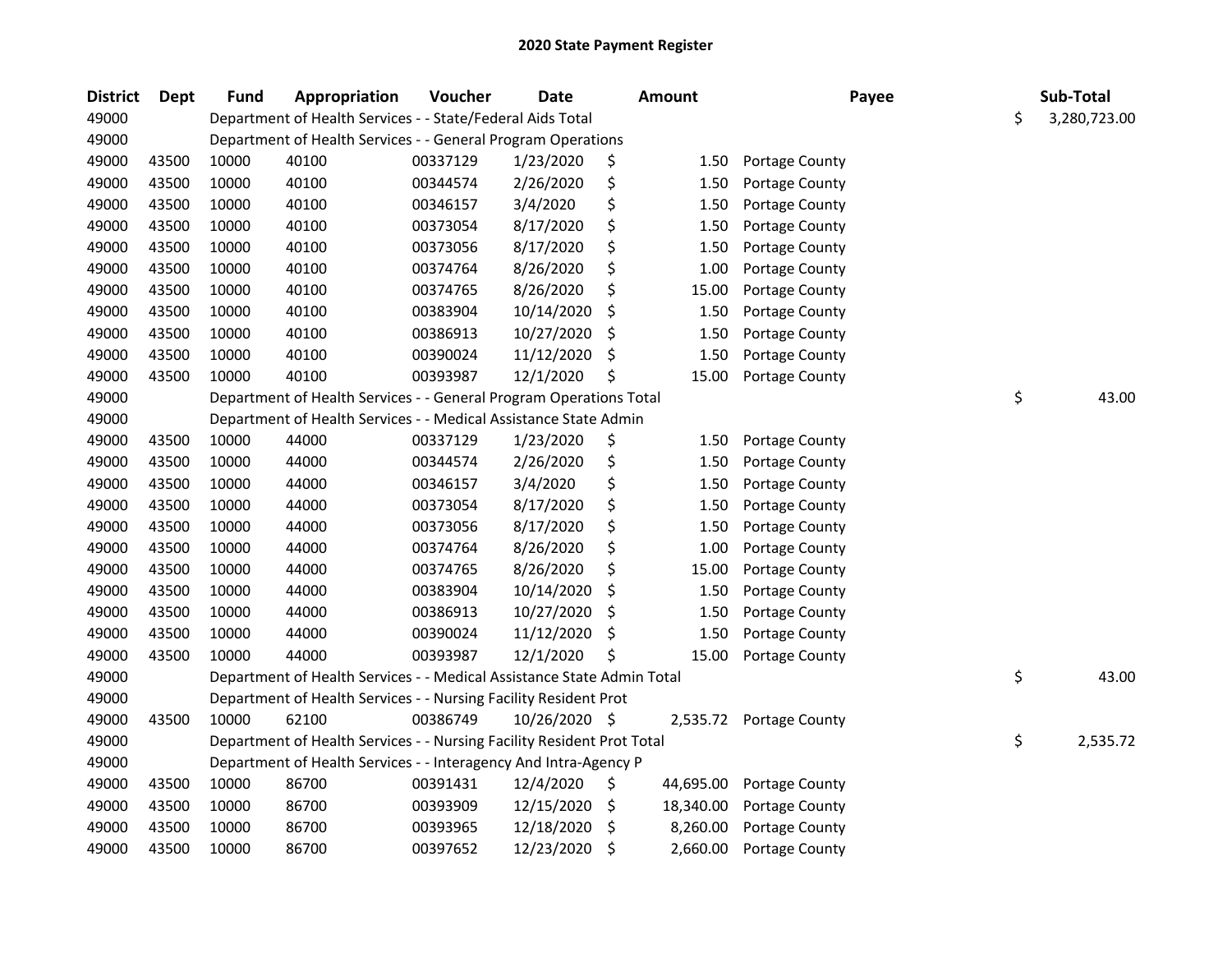| <b>District</b> | <b>Dept</b> | <b>Fund</b> | Appropriation                                                          | Voucher  | <b>Date</b>   |     | <b>Amount</b> | Payee          | Sub-Total       |
|-----------------|-------------|-------------|------------------------------------------------------------------------|----------|---------------|-----|---------------|----------------|-----------------|
| 49000           |             |             | Department of Health Services - - Interagency And Intra-Agency P Total |          |               |     |               |                | \$<br>73,955.00 |
| 49000           |             |             | Department of Health Services - - Local Assistance Clearing            |          |               |     |               |                |                 |
| 49000           | 43500       | 10000       | 90300                                                                  | 00396899 | 12/16/2020 \$ |     | 21,688.00     | Portage County |                 |
| 49000           |             |             | Department of Health Services - - Local Assistance Clearing Total      |          |               |     |               |                | \$<br>21,688.00 |
| 49000           |             |             | Dept of Children and Families - - Fees For Administrative Servic       |          |               |     |               |                |                 |
| 49000           | 43700       | 10000       | 23100                                                                  | 00065126 | 1/27/2020     | \$, | 60.00         | Portage County |                 |
| 49000           | 43700       | 10000       | 23100                                                                  | 00069737 | 5/1/2020      | \$  | 135.00        | Portage County |                 |
| 49000           | 43700       | 10000       | 23100                                                                  | 00073023 | 7/23/2020     | \$  | 10.00         | Portage County |                 |
| 49000           | 43700       | 10000       | 23100                                                                  | 00076541 | 10/22/2020    | \$  | 10.00         | Portage County |                 |
| 49000           |             |             | Dept of Children and Families - - Fees For Administrative Servic Total |          |               |     |               |                | \$<br>215.00    |
| 49000           |             |             | Dept of Children and Families - - General Aids                         |          |               |     |               |                |                 |
| 49000           | 43700       | 10000       | 99000                                                                  | 00064525 | 1/6/2020      | \$  | 31,963.24     | Portage County |                 |
| 49000           | 43700       | 10000       | 99000                                                                  | 00065376 | 1/30/2020     | \$  | 80,617.24     | Portage County |                 |
| 49000           | 43700       | 10000       | 99000                                                                  | 00065675 | 2/5/2020      | \$  | 513.15        | Portage County |                 |
| 49000           | 43700       | 10000       | 99000                                                                  | 00065807 | 2/11/2020     | \$  | 432.00        | Portage County |                 |
| 49000           | 43700       | 10000       | 99000                                                                  | 00066349 | 2/26/2020     | \$  | 35,347.38     | Portage County |                 |
| 49000           | 43700       | 10000       | 99000                                                                  | 00066868 | 3/5/2020      | \$  | 8,636.00      | Portage County |                 |
| 49000           | 43700       | 10000       | 99000                                                                  | 00066944 | 3/5/2020      | \$  | 254.82        | Portage County |                 |
| 49000           | 43700       | 10000       | 99000                                                                  | 00068292 | 4/6/2020      | \$  | 9,969.30      | Portage County |                 |
| 49000           | 43700       | 10000       | 99000                                                                  | 00069136 | 4/21/2020     | \$  | 88,623.39     | Portage County |                 |
| 49000           | 43700       | 10000       | 99000                                                                  | 00069394 | 4/28/2020     | \$  | 3,697.75      | Portage County |                 |
| 49000           | 43700       | 10000       | 99000                                                                  | 00069395 | 4/30/2020     | \$  | 63,601.63     | Portage County |                 |
| 49000           | 43700       | 10000       | 99000                                                                  | 00069863 | 5/5/2020      | \$  | 341,921.21    | Portage County |                 |
| 49000           | 43700       | 10000       | 99000                                                                  | 00069924 | 5/5/2020      | \$  | 4,002.36      | Portage County |                 |
| 49000           | 43700       | 10000       | 99000                                                                  | 00070065 | 5/8/2020      | \$  | 15,390.00     | Portage County |                 |
| 49000           | 43700       | 10000       | 99000                                                                  | 00070436 | 5/22/2020     | \$  | 87,026.53     | Portage County |                 |
| 49000           | 43700       | 10000       | 99000                                                                  | 00070827 | 6/4/2020      | \$  | 313,291.28    | Portage County |                 |
| 49000           | 43700       | 10000       | 99000                                                                  | 00070885 | 6/5/2020      | \$  | 94,426.07     | Portage County |                 |
| 49000           | 43700       | 10000       | 99000                                                                  | 00071491 | 6/17/2020     | \$  | 11,256.00     | Portage County |                 |
| 49000           | 43700       | 10000       | 99000                                                                  | 00072031 | 6/30/2020     | \$  | 5,722.00      | Portage County |                 |
| 49000           | 43700       | 10000       | 99000                                                                  | 00072339 | 7/6/2020      | \$  | 45,779.64     | Portage County |                 |
| 49000           | 43700       | 10000       | 99000                                                                  | 00073346 | 7/30/2020     | \$  | 120,724.70    | Portage County |                 |
| 49000           | 43700       | 10000       | 99000                                                                  | 00073898 | 8/12/2020     | \$  | 41,590.00     | Portage County |                 |
| 49000           | 43700       | 10000       | 99000                                                                  | 00073938 | 8/12/2020     | \$  | 11,427.32     | Portage County |                 |
| 49000           | 43700       | 10000       | 99000                                                                  | 00073939 | 8/12/2020     | \$  | 21,237.26     | Portage County |                 |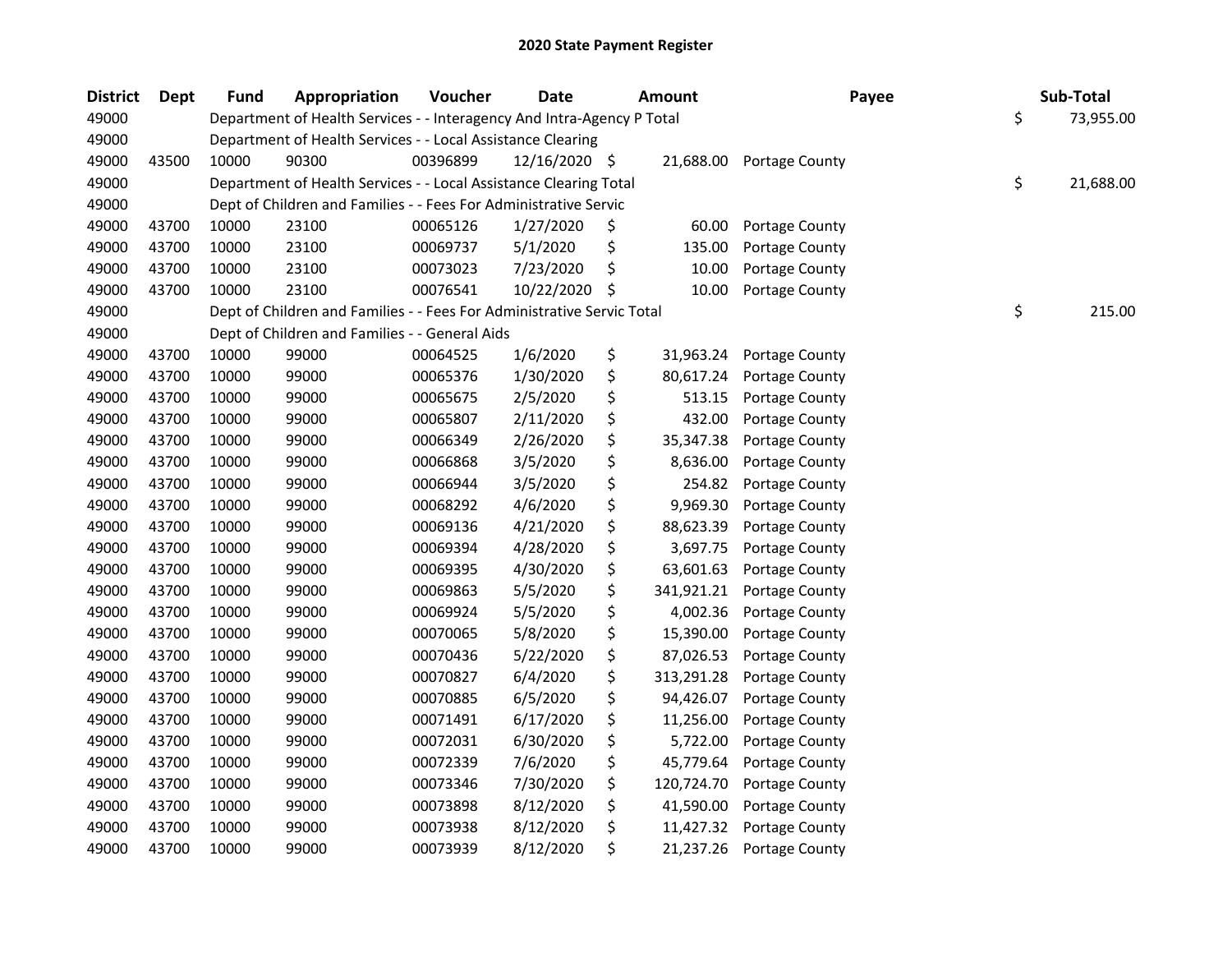| <b>District</b> | <b>Dept</b> | <b>Fund</b> | Appropriation                                              | Voucher  | Date       | Amount           | Payee          | Sub-Total          |
|-----------------|-------------|-------------|------------------------------------------------------------|----------|------------|------------------|----------------|--------------------|
| 49000           | 43700       | 10000       | 99000                                                      | 00074189 | 8/21/2020  | \$<br>36,871.91  | Portage County |                    |
| 49000           | 43700       | 10000       | 99000                                                      | 00074545 | 9/1/2020   | \$<br>29,703.83  | Portage County |                    |
| 49000           | 43700       | 10000       | 99000                                                      | 00074689 | 9/8/2020   | \$<br>376.95     | Portage County |                    |
| 49000           | 43700       | 10000       | 99000                                                      | 00074805 | 9/10/2020  | \$<br>4,574.00   | Portage County |                    |
| 49000           | 43700       | 10000       | 99000                                                      | 00074806 | 9/10/2020  | \$<br>865,003.00 | Portage County |                    |
| 49000           | 43700       | 10000       | 99000                                                      | 00075133 | 9/17/2020  | \$<br>87,555.00  | Portage County |                    |
| 49000           | 43700       | 10000       | 99000                                                      | 00075134 | 9/17/2020  | \$<br>3,803.00   | Portage County |                    |
| 49000           | 43700       | 10000       | 99000                                                      | 00075232 | 9/18/2020  | \$<br>41,775.46  | Portage County |                    |
| 49000           | 43700       | 10000       | 99000                                                      | 00075840 | 10/2/2020  | \$<br>106,015.98 | Portage County |                    |
| 49000           | 43700       | 10000       | 99000                                                      | 00075928 | 10/5/2020  | \$<br>239.69     | Portage County |                    |
| 49000           | 43700       | 10000       | 99000                                                      | 00076820 | 10/30/2020 | \$<br>59,568.17  | Portage County |                    |
| 49000           | 43700       | 10000       | 99000                                                      | 00076853 | 10/30/2020 | \$<br>8,656.55   | Portage County |                    |
| 49000           | 43700       | 10000       | 99000                                                      | 00076866 | 10/30/2020 | \$<br>15,171.25  | Portage County |                    |
| 49000           | 43700       | 10000       | 99000                                                      | 00076915 | 10/30/2020 | \$<br>48,864.05  | Portage County |                    |
| 49000           | 43700       | 10000       | 99000                                                      | 00076946 | 11/3/2020  | \$<br>128,284.53 | Portage County |                    |
| 49000           | 43700       | 10000       | 99000                                                      | 00077048 | 11/5/2020  | \$<br>255.00     | Portage County |                    |
| 49000           | 43700       | 10000       | 99000                                                      | 00077173 | 11/6/2020  | \$<br>228.00     | Portage County |                    |
| 49000           | 43700       | 10000       | 99000                                                      | 00077275 | 11/10/2020 | \$<br>8,895.00   | Portage County |                    |
| 49000           | 43700       | 10000       | 99000                                                      | 00077775 | 11/23/2020 | \$<br>91,794.11  | Portage County |                    |
| 49000           | 43700       | 10000       | 99000                                                      | 00078178 | 12/4/2020  | \$<br>13,580.00  | Portage County |                    |
| 49000           | 43700       | 10000       | 99000                                                      | 00078267 | 12/7/2020  | \$<br>226.70     | Portage County |                    |
| 49000           |             |             | Dept of Children and Families - - General Aids Total       |          |            |                  |                | \$<br>2,988,892.45 |
| 49000           |             |             | Dept of Workforce Development - - Auxiliary Services       |          |            |                  |                |                    |
| 49000           | 44500       | 10000       | 13000                                                      | 00304283 | 11/3/2020  | \$<br>50.00      | Portage County |                    |
| 49000           | 44500       | 10000       | 13000                                                      | 00307414 | 12/2/2020  | \$<br>75.00      | Portage County |                    |
| 49000           |             |             | Dept of Workforce Development - - Auxiliary Services Total |          |            |                  |                | \$<br>125.00       |
| 49000           |             |             | Dept of Workforce Development - - Ui Admin Fed             |          |            |                  |                |                    |
| 49000           | 44500       | 10000       | 15100                                                      | 00267658 | 1/14/2020  | \$<br>70.00      | Portage County |                    |
| 49000           | 44500       | 10000       | 15100                                                      | 00270899 | 2/4/2020   | \$<br>45.00      | Portage County |                    |
| 49000           | 44500       | 10000       | 15100                                                      | 00275629 | 3/3/2020   | \$<br>45.00      | Portage County |                    |
| 49000           | 44500       | 10000       | 15100                                                      | 00280613 | 4/2/2020   | \$<br>45.00      | Portage County |                    |
| 49000           | 44500       | 10000       | 15100                                                      | 00284507 | 5/4/2020   | \$<br>30.00      | Portage County |                    |
| 49000           | 44500       | 10000       | 15100                                                      | 00287356 | 6/2/2020   | \$<br>20.00      | Portage County |                    |
| 49000           | 44500       | 10000       | 15100                                                      | 00290177 | 7/2/2020   | \$<br>25.00      | Portage County |                    |
| 49000           | 44500       | 10000       | 15100                                                      | 00293614 | 8/4/2020   | \$<br>30.00      | Portage County |                    |
|                 |             |             |                                                            |          |            |                  |                |                    |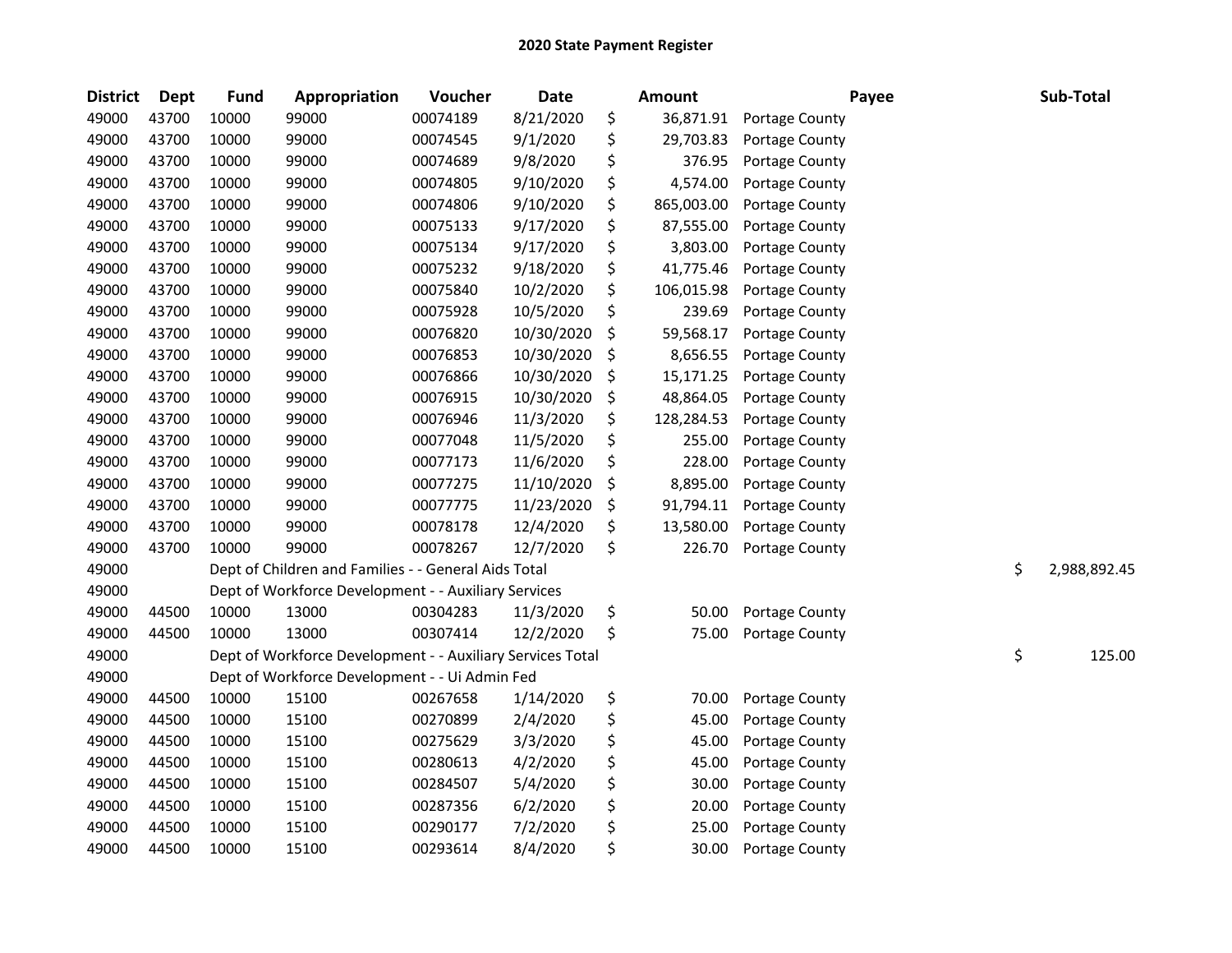| <b>District</b> | Dept  | <b>Fund</b> | Appropriation                                                         | Voucher  | <b>Date</b> |    | <b>Amount</b> |                | Payee | Sub-Total       |
|-----------------|-------|-------------|-----------------------------------------------------------------------|----------|-------------|----|---------------|----------------|-------|-----------------|
| 49000           | 44500 | 10000       | 15100                                                                 | 00296651 | 9/2/2020    | \$ | 10.00         | Portage County |       |                 |
| 49000           | 44500 | 10000       | 15100                                                                 | 00300322 | 10/2/2020   | \$ | 10.00         | Portage County |       |                 |
| 49000           |       |             | Dept of Workforce Development - - Ui Admin Fed Total                  |          |             |    |               |                |       | \$<br>330.00    |
| 49000           |       |             | Dept of Workforce Development - - Wc Ops Uninsured Emplyr Admin       |          |             |    |               |                |       |                 |
| 49000           | 44500 | 22700       | 17700                                                                 | 00288638 | 6/17/2020   | \$ | 15.00         | Portage County |       |                 |
| 49000           | 44500 | 22700       | 17700                                                                 | 00288639 | 6/17/2020   | \$ | 15.00         | Portage County |       |                 |
| 49000           | 44500 | 22700       | 17700                                                                 | 00288640 | 6/17/2020   | \$ | 5.00          | Portage County |       |                 |
| 49000           | 44500 | 22700       | 17700                                                                 | 00296776 | 9/2/2020    | \$ | 5.00          | Portage County |       |                 |
| 49000           | 44500 | 22700       | 17700                                                                 | 00296799 | 9/3/2020    | \$ | 5.00          | Portage County |       |                 |
| 49000           | 44500 | 22700       | 17700                                                                 | 00296813 | 9/3/2020    | \$ | 5.00          | Portage County |       |                 |
| 49000           |       |             | Dept of Workforce Development - - Wc Ops Uninsured Emplyr Admin Total |          |             |    |               |                |       | \$<br>50.00     |
| 49000           |       |             | Department of Justice - - Drug Courts                                 |          |             |    |               |                |       |                 |
| 49000           | 45500 | 10000       | 21700                                                                 | 00080758 | 3/4/2020    | \$ | 49,096.36     | Portage County |       |                 |
| 49000           | 45500 | 10000       | 21700                                                                 | 00089766 | 11/4/2020   | \$ | 30,679.55     | Portage County |       |                 |
| 49000           |       |             | Department of Justice - - Drug Courts Total                           |          |             |    |               |                |       | \$<br>79,775.91 |
| 49000           |       |             | Department of Justice - - Crime Laboratories, Dna                     |          |             |    |               |                |       |                 |
| 49000           | 45500 | 10000       | 22100                                                                 | 00085867 | 7/16/2020   | \$ | 1,520.00      | Portage County |       |                 |
| 49000           |       |             | Department of Justice - - Crime Laboratories, Dna Total               |          |             |    |               |                |       | \$<br>1,520.00  |
| 49000           |       |             | Department of Justice - - Law Enforcement Train, Local                |          |             |    |               |                |       |                 |
| 49000           | 45500 | 10000       | 23100                                                                 | 00091826 | 12/8/2020   | \$ | 12,160.00     | Portage County |       |                 |
| 49000           |       |             | Department of Justice - - Law Enforcement Train, Local Total          |          |             |    |               |                |       | \$<br>12,160.00 |
| 49000           |       |             | Department of Justice - - Federal Aid, Local Assistance               |          |             |    |               |                |       |                 |
| 49000           | 45500 | 10000       | 25100                                                                 | 00083139 | 5/13/2020   | \$ | 4,192.00      | Portage County |       |                 |
| 49000           |       |             | Department of Justice - - Federal Aid, Local Assistance Total         |          |             |    |               |                |       | \$<br>4,192.00  |
| 49000           |       |             | Department of Justice - - Alt Prosecution Alcohol Drugs               |          |             |    |               |                |       |                 |
| 49000           | 45500 | 10000       | 27100                                                                 | 00083660 | 5/18/2020   | \$ | 16,971.73     | Portage County |       |                 |
| 49000           | 45500 | 10000       | 27100                                                                 | 00088080 | 9/10/2020   | \$ | 44,798.99     | Portage County |       |                 |
| 49000           | 45500 | 10000       | 27100                                                                 | 00089766 | 11/4/2020   | \$ | 14,416.28     | Portage County |       |                 |
| 49000           |       |             | Department of Justice - - Alt Prosecution Alcohol Drugs Total         |          |             |    |               |                |       | \$<br>76,187.00 |
| 49000           |       |             | Department of Justice - - Internet Crimes Against Childr              |          |             |    |               |                |       |                 |
| 49000           | 45500 | 10000       | 28400                                                                 | 00083465 | 5/20/2020   | \$ | 372.58        | Portage County |       |                 |
| 49000           | 45500 | 10000       | 28400                                                                 | 00092374 | 12/28/2020  | S  | 224.68        | Portage County |       |                 |
| 49000           |       |             | Department of Justice - - Internet Crimes Against Childr Total        |          |             |    |               |                |       | \$<br>597.26    |
| 49000           |       |             | Department of Justice - - Crime Victim Witness Assist                 |          |             |    |               |                |       |                 |
| 49000           | 45500 | 10000       | 53200                                                                 | 00080503 | 2/26/2020   | \$ | 24,175.10     | Portage County |       |                 |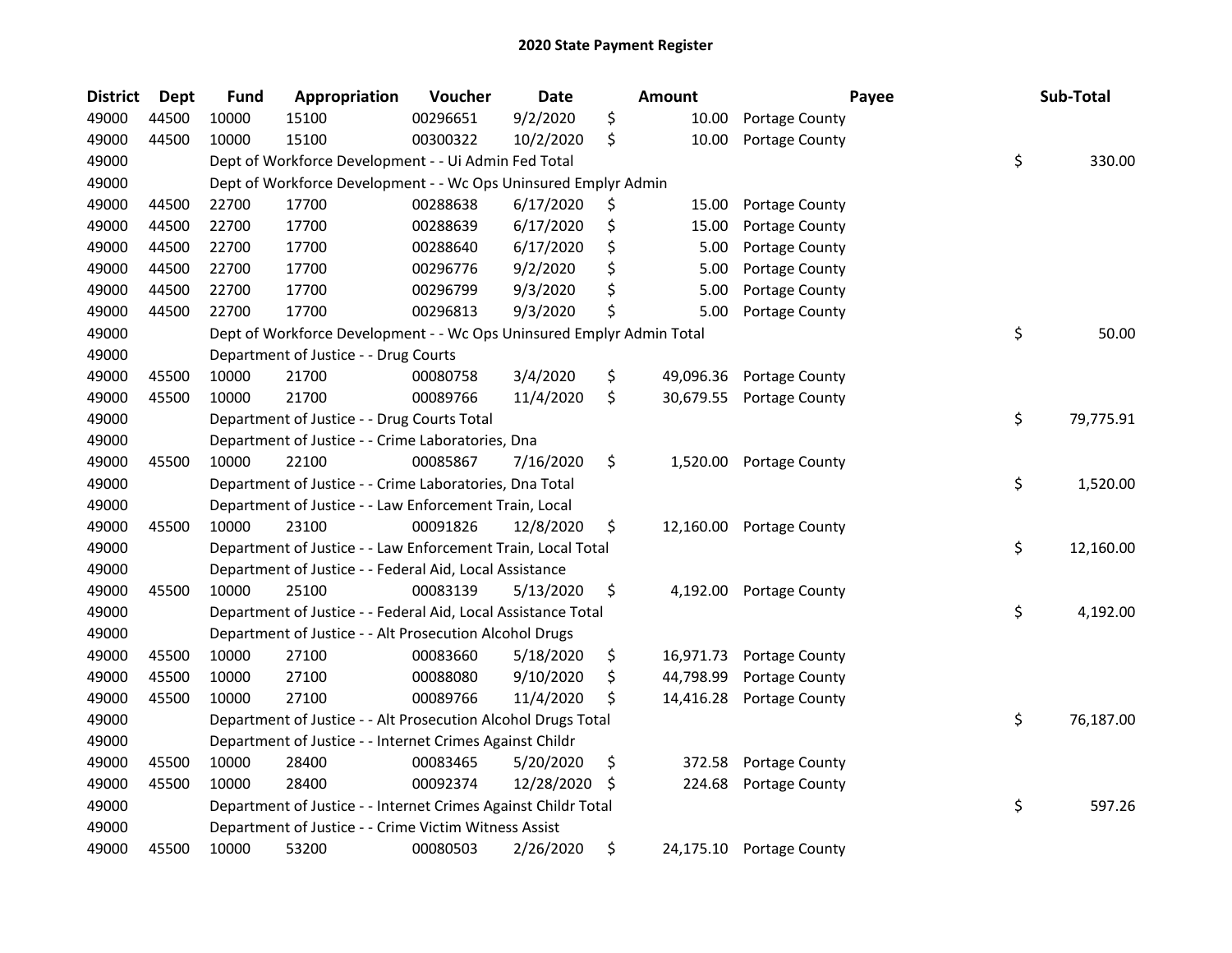| <b>District</b> | <b>Dept</b> | <b>Fund</b> | Appropriation                                                          | Voucher  | <b>Date</b>   |     | Amount     | Payee                 | Sub-Total        |
|-----------------|-------------|-------------|------------------------------------------------------------------------|----------|---------------|-----|------------|-----------------------|------------------|
| 49000           | 45500       | 10000       | 53200                                                                  | 00086049 | 7/17/2020     | \$  | 22,924.79  | Portage County        |                  |
| 49000           |             |             | Department of Justice - - Crime Victim Witness Assist Total            |          |               |     |            |                       | \$<br>47,099.89  |
| 49000           |             |             | Department of Justice - - Federal Aid; Victim Comp                     |          |               |     |            |                       |                  |
| 49000           | 45500       | 10000       | 54100                                                                  | 00088556 | 9/25/2020     | \$  | 1,390.00   | Portage County        |                  |
| 49000           |             |             | Department of Justice - - Federal Aid; Victim Comp Total               |          |               |     |            |                       | \$<br>1,390.00   |
| 49000           |             |             | Department of Military Affairs - - Disaster Recovery Aid               |          |               |     |            |                       |                  |
| 49000           | 46500       | 10000       | 30500                                                                  | 00078456 | 6/9/2020      | \$  | 606.53     | Portage County        |                  |
| 49000           | 46500       | 10000       | 30500                                                                  | 00083521 | 9/28/2020     | \$  | 3,436.09   | Portage County        |                  |
| 49000           | 46500       | 10000       | 30500                                                                  | 00084021 | 10/8/2020     | \$  | 4,120.84   | Portage County        |                  |
| 49000           | 46500       | 10000       | 30500                                                                  | 00085442 | 11/12/2020    | \$. | 51,725.93  | Portage County        |                  |
| 49000           | 46500       | 10000       | 30500                                                                  | 00085626 | 11/17/2020    | S   | 3,326.25   | Portage County        |                  |
| 49000           |             |             | Department of Military Affairs - - Disaster Recovery Aid Total         |          |               |     |            |                       | \$<br>63,215.64  |
| 49000           |             |             | Department of Military Affairs - - Emergency Response Equipment        |          |               |     |            |                       |                  |
| 49000           | 46500       | 10000       | 30800                                                                  | 00073580 | 2/5/2020      | \$  | 6,891.55   | Portage County        |                  |
| 49000           |             |             | Department of Military Affairs - - Emergency Response Equipment Total  |          |               |     |            |                       | \$<br>6,891.55   |
| 49000           |             |             | Department of Military Affairs - - Local Emer Planning Grants          |          |               |     |            |                       |                  |
| 49000           | 46500       | 10000       | 33700                                                                  | 00074548 | 2/26/2020     | S   | 21,195.26  | <b>Portage County</b> |                  |
| 49000           |             |             | Department of Military Affairs - - Local Emer Planning Grants Total    |          |               |     |            |                       | \$<br>21,195.26  |
| 49000           |             |             | Department of Military Affairs - - Federal Aid, Local Assistance       |          |               |     |            |                       |                  |
| 49000           | 46500       | 10000       | 34200                                                                  | 00074549 | 2/26/2020     | \$  | 53,511.69  | Portage County        |                  |
| 49000           | 46500       | 10000       | 34200                                                                  | 00078456 | 6/9/2020      | \$  | 3,639.18   | Portage County        |                  |
| 49000           | 46500       | 10000       | 34200                                                                  | 00083124 | 9/18/2020     | \$  | 1,377.35   | Portage County        |                  |
| 49000           | 46500       | 10000       | 34200                                                                  | 00083521 | 9/28/2020     | \$  | 45,341.56  | Portage County        |                  |
| 49000           | 46500       | 10000       | 34200                                                                  | 00085442 | 11/12/2020    | \$  | 374,540.54 | Portage County        |                  |
| 49000           | 46500       | 10000       | 34200                                                                  | 00085626 | 11/17/2020    | \$  | 19,957.50  | Portage County        |                  |
| 49000           |             |             | Department of Military Affairs - - Federal Aid, Local Assistance Total |          |               |     |            |                       | \$<br>498,367.82 |
| 49000           |             |             | Department of Military Affairs - - Next Generation 911                 |          |               |     |            |                       |                  |
| 49000           | 46500       | 23900       | 36800                                                                  | 00086237 | 12/30/2020 \$ |     | 525.00     | Portage County        |                  |
| 49000           |             |             | Department of Military Affairs - - Next Generation 911 Total           |          |               |     |            |                       | \$<br>525.00     |
| 49000           |             |             | Department of Veterans Affairs - - County Grants                       |          |               |     |            |                       |                  |
| 49000           | 48500       | 58200       | 26700                                                                  | 00077478 | 2/24/2020     | \$  | 11,500.00  | Portage County        |                  |
| 49000           |             |             | Department of Veterans Affairs - - County Grants Total                 |          |               |     |            |                       | \$<br>11,500.00  |
| 49000           |             |             | Department of Administration - - Federal Aid                           |          |               |     |            |                       |                  |
| 49000           | 50500       | 10000       | 14200                                                                  | 00130125 | 10/2/2020     | \$  | 569,607.36 | Portage County        |                  |
| 49000           | 50500       | 10000       | 14200                                                                  | 00132244 | 11/13/2020    | \$  | 247,729.49 | Portage County        |                  |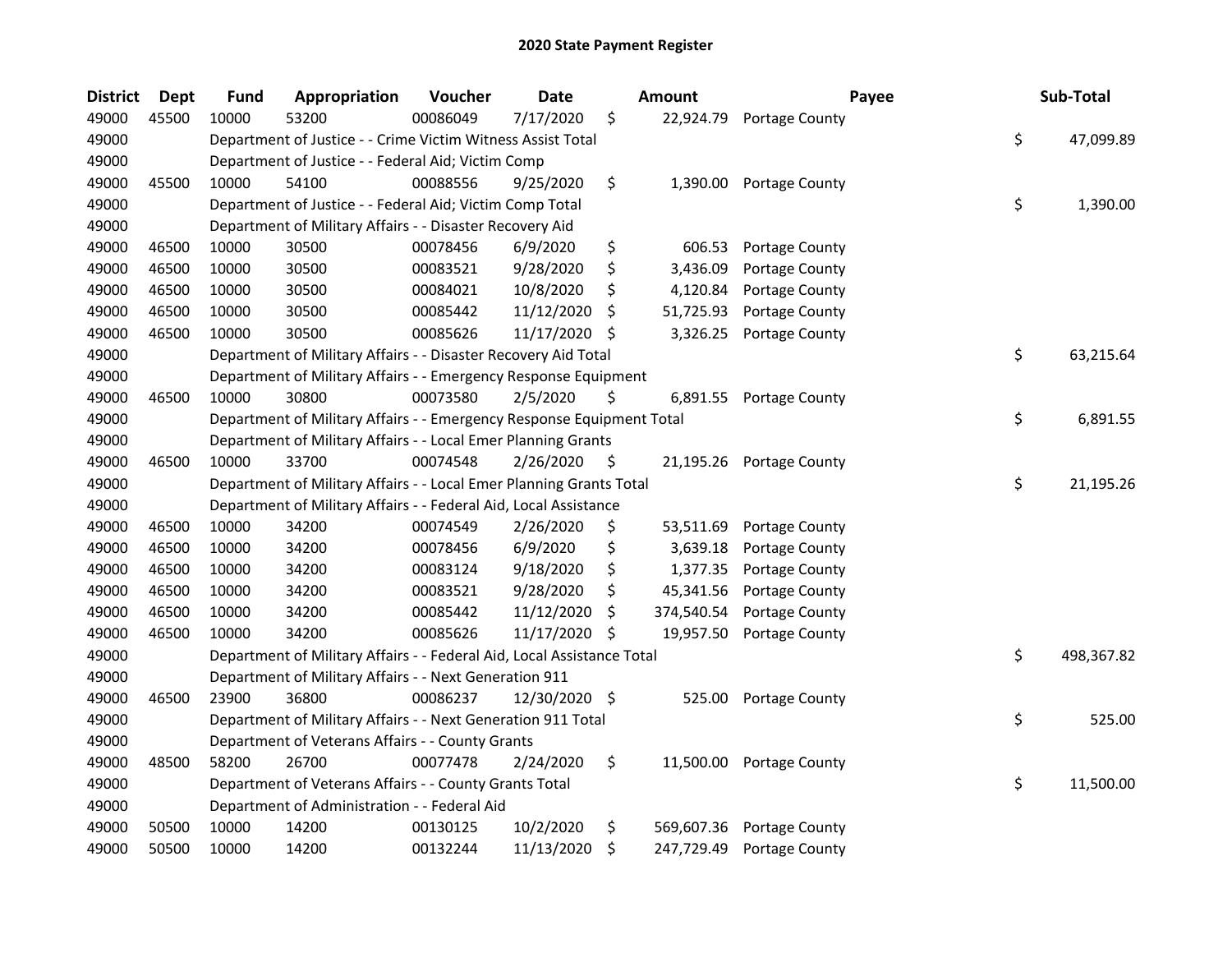| <b>District</b> | <b>Dept</b> | <b>Fund</b> | Appropriation                                                        | Voucher  | <b>Date</b> | <b>Amount</b>    |                | Payee | Sub-Total    |
|-----------------|-------------|-------------|----------------------------------------------------------------------|----------|-------------|------------------|----------------|-------|--------------|
| 49000           | 50500       | 10000       | 14200                                                                | 00134976 | 12/10/2020  | \$<br>366,046.70 | Portage County |       |              |
| 49000           | 50500       | 10000       | 14200                                                                | 00136475 | 12/17/2020  | \$<br>123,679.97 | Portage County |       |              |
| 49000           |             |             | Department of Administration - - Federal Aid Total                   |          |             |                  |                | \$    | 1,307,063.52 |
| 49000           |             |             | Department of Administration - - Federal Aid, Local Assistance       |          |             |                  |                |       |              |
| 49000           | 50500       | 10000       | 15500                                                                | 00115861 | 1/15/2020   | \$<br>5,816.50   | Portage County |       |              |
| 49000           | 50500       | 10000       | 15500                                                                | 00116695 | 1/29/2020   | \$<br>9,873.43   | Portage County |       |              |
| 49000           | 50500       | 10000       | 15500                                                                | 00120258 | 3/31/2020   | \$<br>3,361.81   | Portage County |       |              |
| 49000           | 50500       | 10000       | 15500                                                                | 00120976 | 4/15/2020   | \$<br>10,655.08  | Portage County |       |              |
| 49000           | 50500       | 10000       | 15500                                                                | 00122613 | 5/15/2020   | \$<br>2,351.20   | Portage County |       |              |
| 49000           | 50500       | 10000       | 15500                                                                | 00123111 | 5/29/2020   | \$<br>7,398.42   | Portage County |       |              |
| 49000           | 50500       | 10000       | 15500                                                                | 00126096 | 7/29/2020   | \$<br>851.75     | Portage County |       |              |
| 49000           | 50500       | 10000       | 15500                                                                | 00127233 | 8/17/2020   | \$<br>7,485.08   | Portage County |       |              |
| 49000           | 50500       | 10000       | 15500                                                                | 00128740 | 9/15/2020   | \$<br>3,843.21   | Portage County |       |              |
| 49000           | 50500       | 10000       | 15500                                                                | 00131011 | 10/15/2020  | \$<br>2,291.75   | Portage County |       |              |
| 49000           | 50500       | 10000       | 15500                                                                | 00132916 | 11/17/2020  | \$<br>3,969.65   | Portage County |       |              |
| 49000           |             |             | Department of Administration - - Federal Aid, Local Assistance Total |          |             |                  |                | \$    | 57,897.88    |
| 49000           |             |             | Department of Administration - - Low-Income Assistance Grants        |          |             |                  |                |       |              |
| 49000           | 50500       | 23500       | 37100                                                                | 00115861 | 1/15/2020   | \$<br>3,971.16   | Portage County |       |              |
| 49000           | 50500       | 23500       | 37100                                                                | 00116695 | 1/29/2020   | \$<br>10,475.98  | Portage County |       |              |
| 49000           | 50500       | 23500       | 37100                                                                | 00120258 | 3/31/2020   | \$<br>3,964.24   | Portage County |       |              |
| 49000           | 50500       | 23500       | 37100                                                                | 00120976 | 4/15/2020   | \$<br>6,466.77   | Portage County |       |              |
| 49000           | 50500       | 23500       | 37100                                                                | 00122613 | 5/15/2020   | \$<br>2,721.74   | Portage County |       |              |
| 49000           | 50500       | 23500       | 37100                                                                | 00123111 | 5/29/2020   | \$<br>7,325.18   | Portage County |       |              |
| 49000           | 50500       | 23500       | 37100                                                                | 00126096 | 7/29/2020   | \$<br>20,046.15  | Portage County |       |              |
| 49000           | 50500       | 23500       | 37100                                                                | 00127233 | 8/17/2020   | \$<br>11,696.45  | Portage County |       |              |
| 49000           | 50500       | 23500       | 37100                                                                | 00128740 | 9/15/2020   | \$<br>3,149.57   | Portage County |       |              |
| 49000           | 50500       | 23500       | 37100                                                                | 00131011 | 10/15/2020  | \$<br>4,038.57   | Portage County |       |              |
| 49000           | 50500       | 23500       | 37100                                                                | 00132916 | 11/17/2020  | \$<br>8,385.07   | Portage County |       |              |
| 49000           | 50500       | 23500       | 37100                                                                | 00133621 | 12/1/2020   | \$<br>16,140.97  | Portage County |       |              |
| 49000           | 50500       | 23500       | 37100                                                                | 00137228 | 12/22/2020  | \$<br>4,336.04   | Portage County |       |              |
| 49000           |             |             | Department of Administration - - Low-Income Assistance Grants Total  |          |             |                  |                | \$    | 102,717.89   |
| 49000           |             |             | Department of Administration - - Telecom Access; School Dist         |          |             |                  |                |       |              |
| 49000           | 50500       | 25500       | 46600                                                                | 00127914 | 9/24/2020   | \$<br>67.00      | Portage County |       |              |
| 49000           | 50500       | 25500       | 46600                                                                | 00129245 | 10/22/2020  | \$<br>33.00      | Portage County |       |              |
| 49000           |             |             | Department of Administration - - Telecom Access; School Dist Total   |          |             |                  |                | \$    | 100.00       |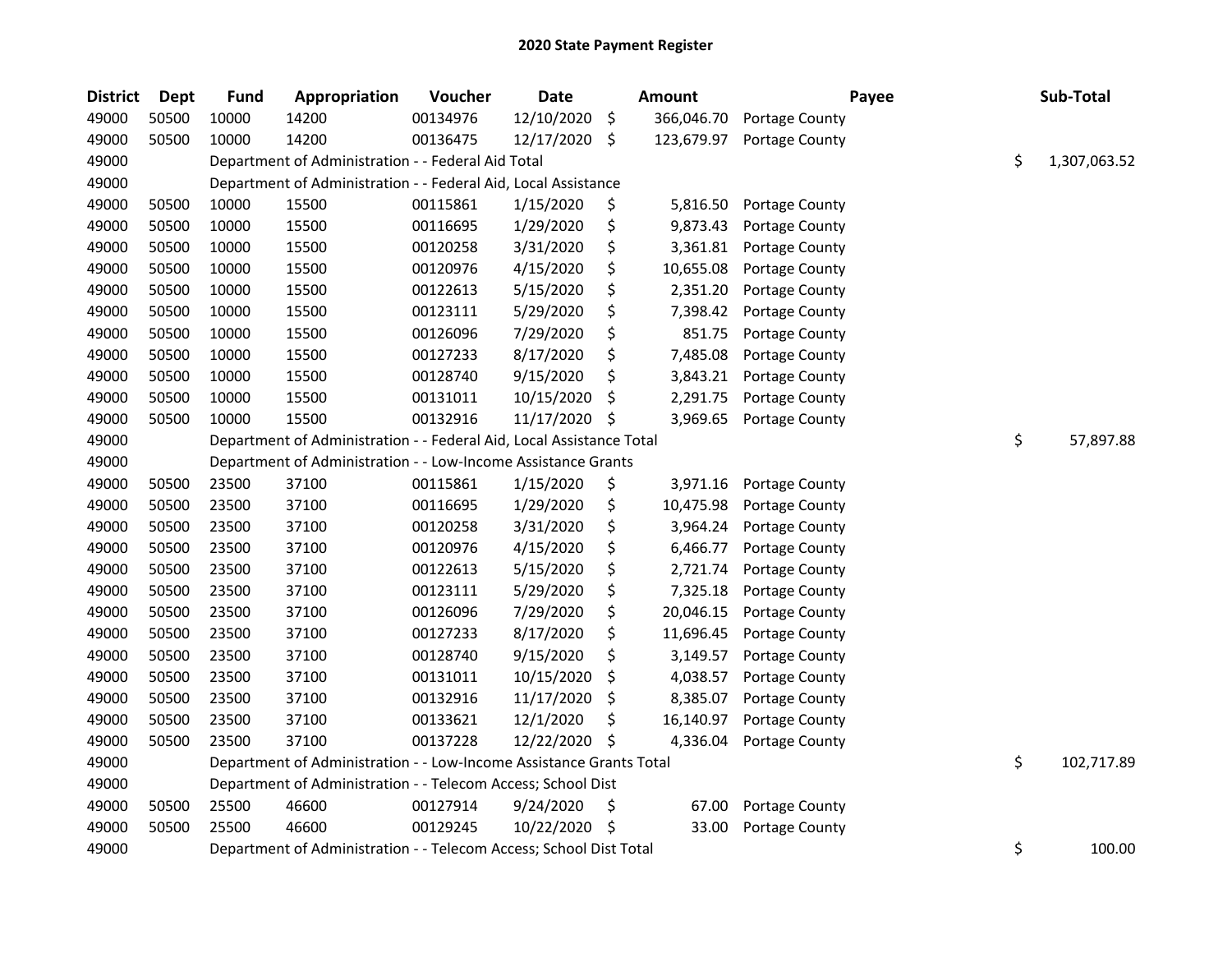| <b>District</b> | <b>Dept</b> | <b>Fund</b> | Appropriation                                                                                     | Voucher  | <b>Date</b>   |    | Amount     | Payee                                                                                                   | Sub-Total        |
|-----------------|-------------|-------------|---------------------------------------------------------------------------------------------------|----------|---------------|----|------------|---------------------------------------------------------------------------------------------------------|------------------|
| 49000           |             |             | Department of Administration - - Land Information Program; Loca                                   |          |               |    |            |                                                                                                         |                  |
| 49000           | 50500       | 26900       | 17300                                                                                             | 00117365 | 2/13/2020     | Ş  | 1,000.00   | Portage County                                                                                          |                  |
| 49000           | 50500       | 26900       | 17300                                                                                             | 00119444 | 4/10/2020     | \$ | 19,392.00  | Portage County                                                                                          |                  |
| 49000           | 50500       | 26900       | 17300                                                                                             | 00119557 | 4/30/2020     | \$ | 25,000.00  | Portage County                                                                                          |                  |
| 49000           | 50500       | 26900       | 17300                                                                                             | 00120823 | 4/20/2020     | \$ | 20,000.00  | Portage County                                                                                          |                  |
| 49000           |             |             | Department of Administration - - Land Information Program; Loca Total                             |          |               |    |            |                                                                                                         | \$<br>65,392.00  |
| 49000           |             |             | Elections Commission - - 2018 Hava Election Security                                              |          |               |    |            |                                                                                                         |                  |
| 49000           | 51000       | 22000       | 18200                                                                                             | 00004315 | 8/24/2020     | \$ | 52,233.20  | Portage County                                                                                          |                  |
| 49000           | 51000       | 22000       | 18200                                                                                             | 00004969 | 12/14/2020 \$ |    | 7,794.21   | Portage County                                                                                          |                  |
| 49000           |             |             | Elections Commission - - 2018 Hava Election Security Total                                        |          |               |    |            |                                                                                                         | \$<br>60,027.41  |
| 49000           |             |             | Public Defender Board - - Trial Representation                                                    |          |               |    |            |                                                                                                         |                  |
| 49000           | 55000       | 10000       | 10300                                                                                             | 00268674 | 12/4/2020     | \$ | 12.25      | Portage County                                                                                          |                  |
| 49000           |             |             | Public Defender Board - - Trial Representation Total                                              |          |               |    |            |                                                                                                         | \$<br>12.25      |
| 49000           |             |             | Public Defender Board - - Transcript, Discovery and Records Provided to the Public Defender Board |          |               |    |            |                                                                                                         |                  |
| 49000           | 55000       | 10000       | 10600                                                                                             | 00228592 | 1/3/2020      | \$ | 4,931.80   | Portage County                                                                                          |                  |
| 49000           | 55000       | 10000       | 10600                                                                                             | 00250119 | 6/8/2020      | \$ | 59.59      | Portage County                                                                                          |                  |
| 49000           | 55000       | 10000       | 10600                                                                                             | 00260333 | 9/2/2020      | \$ | 15.00      | Portage County                                                                                          |                  |
| 49000           | 55000       | 10000       | 10600                                                                                             | 00270865 | 12/15/2020    | \$ | 1,854.00   | Portage County                                                                                          |                  |
| 49000           |             |             |                                                                                                   |          |               |    |            | Public Defender Board - - Transcript, Discovery and Records Provided to the Public Defender Board Total | \$<br>6,860.39   |
| 49000           |             |             | Department of Revenue - - Warrants and Satisfactions                                              |          |               |    |            |                                                                                                         |                  |
| 49000           | 56600       | 10000       | 10100                                                                                             | 00156853 | 2/14/2020     | \$ | 905.00     | Portage County                                                                                          |                  |
| 49000           | 56600       | 10000       | 10100                                                                                             | 00181390 | 10/2/2020     | \$ | 665.00     | Portage County                                                                                          |                  |
| 49000           |             |             | Department of Revenue - - Warrants and Satisfactions Total                                        |          |               |    |            |                                                                                                         | \$<br>1,570.00   |
| 49000           |             |             | Circuit Courts - - Circuit Court Costs                                                            |          |               |    |            |                                                                                                         |                  |
| 49000           | 62500       | 10000       | 10500                                                                                             | 00001784 | 1/17/2020     | \$ | 123,024.00 | Portage County                                                                                          |                  |
| 49000           | 62500       | 10000       | 10500                                                                                             | 00001978 | 7/17/2020     | \$ | 198,855.00 | Portage County                                                                                          |                  |
| 49000           |             |             | Circuit Courts - - Circuit Court Costs Total                                                      |          |               |    |            |                                                                                                         | \$<br>321,879.00 |
| 49000           |             |             | Circuit Courts - - Court Interpreters                                                             |          |               |    |            |                                                                                                         |                  |
| 49000           | 62500       | 10000       | 12100                                                                                             | 00002053 | 11/19/2020 \$ |    | 539.97     | Portage County                                                                                          |                  |
| 49000           |             |             | Circuit Courts - - Court Interpreters Total                                                       |          |               |    |            |                                                                                                         | \$<br>539.97     |
| 49000           |             |             | Supreme Court - - Federal Aid                                                                     |          |               |    |            |                                                                                                         |                  |
| 49000           | 68000       | 10000       | 24100                                                                                             | 00011500 | 11/25/2020 \$ |    | 1,435.30   | Portage County                                                                                          |                  |
| 49000           |             |             | Supreme Court - - Federal Aid Total                                                               |          |               |    |            |                                                                                                         | \$<br>1,435.30   |
| 49000           |             |             | Shared Revenue and Tax Relief - - County And Municipal Aid                                        |          |               |    |            |                                                                                                         |                  |
| 49000           | 83500       | 10000       | 10500                                                                                             | 00068731 | 7/27/2020     | \$ | 260,934.49 | Portage County                                                                                          |                  |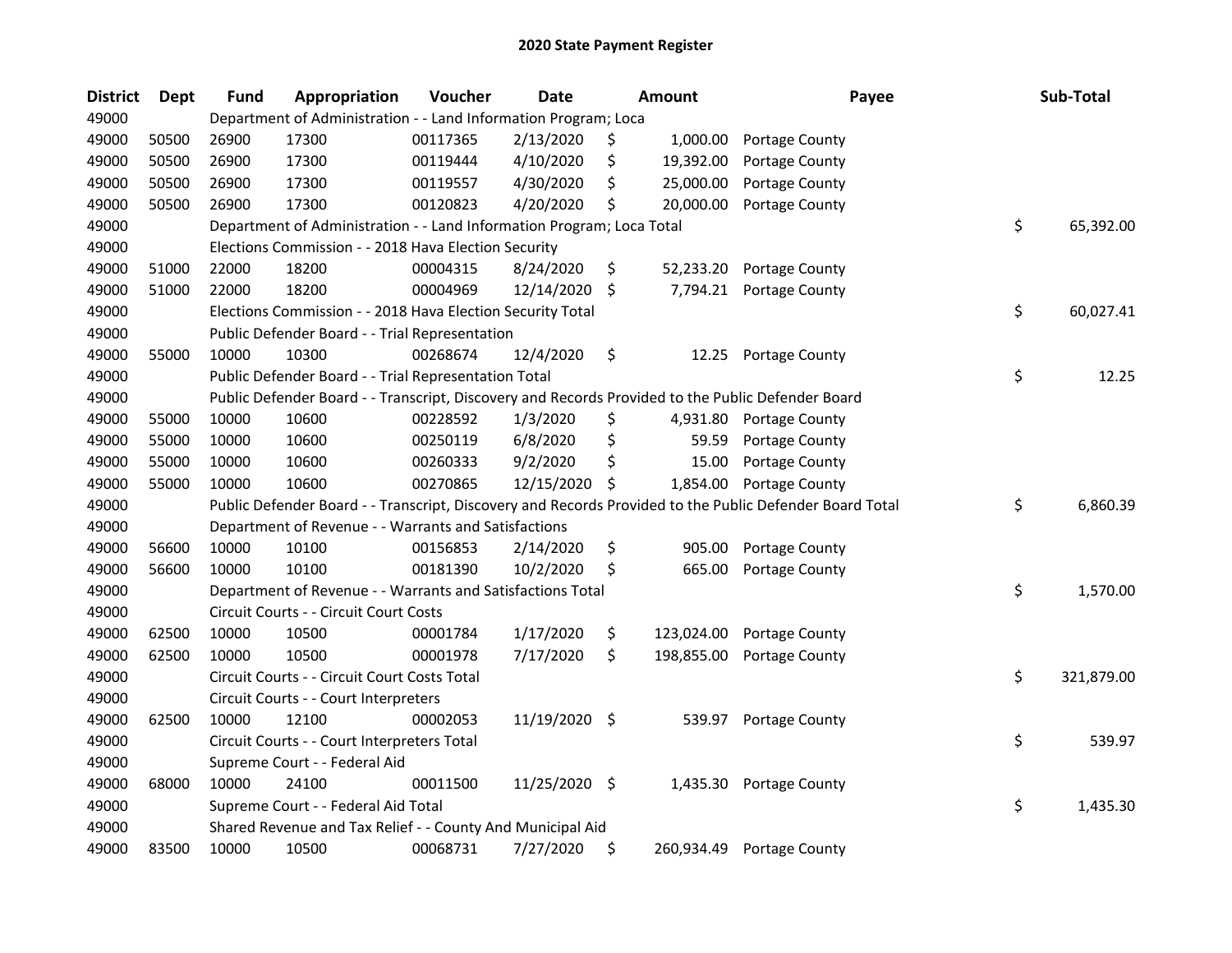| <b>District</b> | Dept  | <b>Fund</b> | Appropriation                                                         | <b>Voucher</b> | Date       |    | Amount       | Payee          |     | Sub-Total     |
|-----------------|-------|-------------|-----------------------------------------------------------------------|----------------|------------|----|--------------|----------------|-----|---------------|
| 49000           | 83500 | 10000       | 10500                                                                 | 00072699       | 11/16/2020 | \$ | 1,405,501.76 | Portage County |     |               |
| 49000           |       |             | Shared Revenue and Tax Relief - - County And Municipal Aid Total      |                |            |    |              |                | Ś.  | 1,666,436.25  |
| 49000           |       |             | Shared Revenue and Tax Relief - - Exempt Computer Aid                 |                |            |    |              |                |     |               |
| 49000           | 83500 | 10000       | 10900                                                                 | 00064621       | 7/27/2020  | S. | 227,795.51   | Portage County |     |               |
| 49000           |       |             | Shared Revenue and Tax Relief - - Exempt Computer Aid Total           |                |            |    |              |                | \$. | 227,795.51    |
| 49000           |       |             | Shared Revenue and Tax Relief - - Utility Aid                         |                |            |    |              |                |     |               |
| 49000           | 83500 | 10000       | 11000                                                                 | 00068731       | 7/27/2020  | S. | 26,021.63    | Portage County |     |               |
| 49000           | 83500 | 10000       | 11000                                                                 | 00072699       | 11/16/2020 | -S | 174,130.09   | Portage County |     |               |
| 49000           |       |             | Shared Revenue and Tax Relief - - Utility Aid Total                   |                |            |    |              |                | \$  | 200,151.72    |
| 49000           |       |             | Shared Revenue and Tax Relief - - Personal Property Aid               |                |            |    |              |                |     |               |
| 49000           | 83500 | 10000       | 11100                                                                 | 00059984       | 5/4/2020   | S. | 173,271.82   | Portage County |     |               |
| 49000           |       |             | Shared Revenue and Tax Relief - - Personal Property Aid Total         |                |            |    |              |                | \$  | 173,271.82    |
| 49000           |       |             | Shared Revenue and Tax Relief - - School Lvy Tx/First Dollar Cr       |                |            |    |              |                |     |               |
| 49000           | 83500 | 10000       | 30200                                                                 | 00063996       | 7/27/2020  | S. | 1,191,387.02 | Portage County |     |               |
| 49000           | 83500 | 10000       | 30200                                                                 | 00067388       | 7/27/2020  | S. | 6,062,579.73 | Portage County |     |               |
| 49000           |       |             | Shared Revenue and Tax Relief - - School Lvy Tx/First Dollar Cr Total |                |            |    |              |                | Ś.  | 7,253,966.75  |
| 49000           |       |             | Shared Revenue and Tax Relief - - Lottery & Gaming Credit             |                |            |    |              |                |     |               |
| 49000           | 83500 | 52100       | 36300                                                                 | 00055719       | 3/23/2020  | S. | 2,385,537.46 | Portage County |     |               |
| 49000           |       |             | Shared Revenue and Tax Relief - - Lottery & Gaming Credit Total       |                |            |    |              |                | \$. | 2,385,537.46  |
| 49000 Total     |       |             |                                                                       |                |            |    |              |                |     | 29,090,807.12 |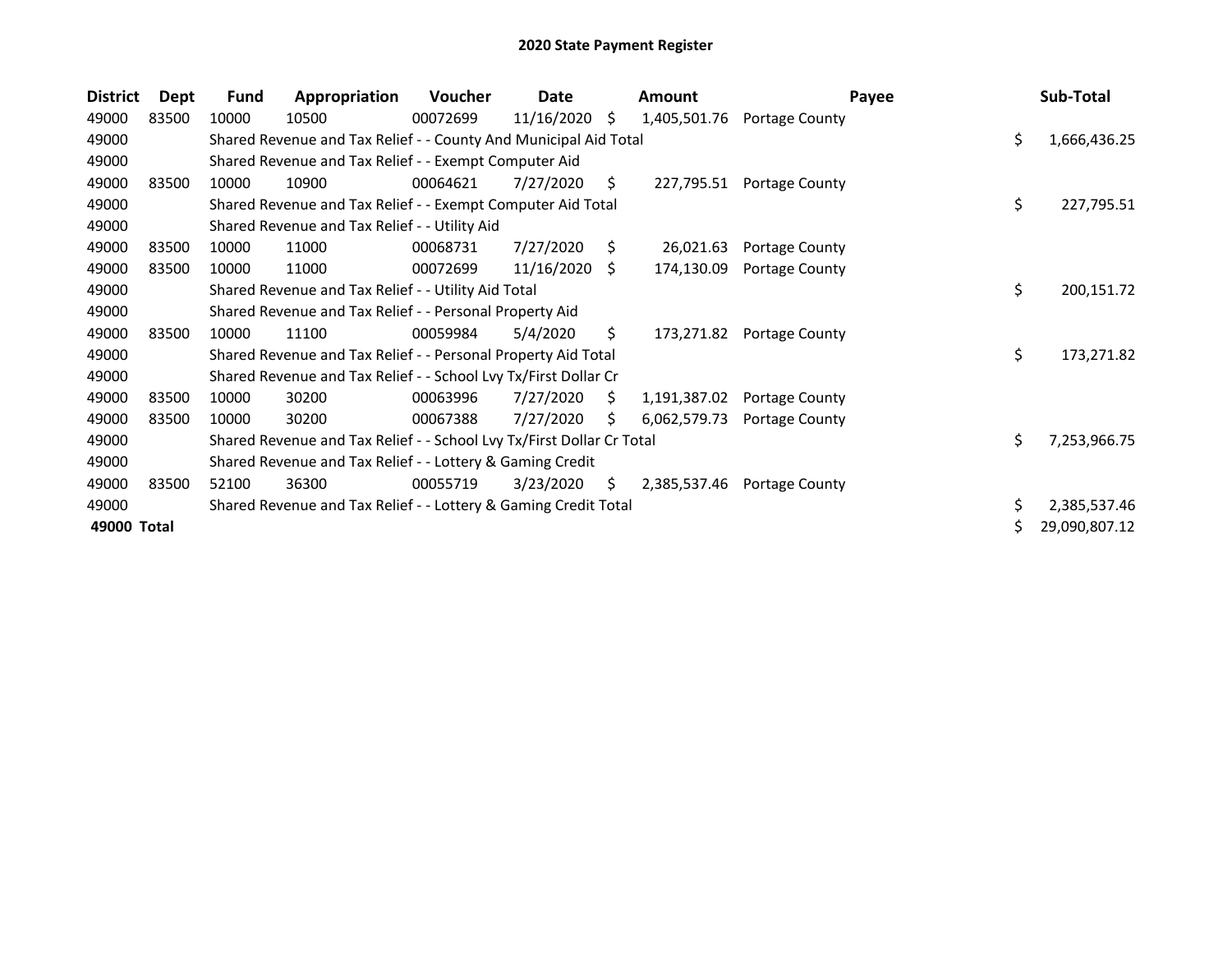| <b>District</b> | Dept  | Fund  | Appropriation                                                      | Voucher  | Date          |     | <b>Amount</b> | Payee                   | Sub-Total        |
|-----------------|-------|-------|--------------------------------------------------------------------|----------|---------------|-----|---------------|-------------------------|------------------|
| 49002           |       |       | Dept of Safety & Prof Services - - Fire Dues Distribution          |          |               |     |               |                         |                  |
| 49002           | 16500 | 10000 | 22500                                                              | 00036770 | 7/20/2020     | \$  |               | 3,020.09 Town Of Alban  |                  |
| 49002           |       |       | Dept of Safety & Prof Services - - Fire Dues Distribution Total    |          |               |     |               |                         | \$<br>3,020.09   |
| 49002           |       |       | Dept of Natural Resources - - Aids In Lieu Of Taxes - Gener        |          |               |     |               |                         |                  |
| 49002           | 37000 | 10000 | 50300                                                              | 00386202 | 1/29/2020     | \$  |               | 26,580.11 Town Of Alban |                  |
| 49002           | 37000 | 10000 | 50300                                                              | 00386203 | 1/29/2020     | \$  | 6,387.41      | Town Of Alban           |                  |
| 49002           | 37000 | 10000 | 50300                                                              | 00404615 | 4/21/2020     | \$  |               | 687.20 Town Of Alban    |                  |
| 49002           |       |       | Dept of Natural Resources - - Aids In Lieu Of Taxes - Gener Total  |          |               |     |               |                         | \$<br>33,654.72  |
| 49002           |       |       | Dept of Natural Resources - - Resaids - Cnty Forst, Cl & Mfl       |          |               |     |               |                         |                  |
| 49002           | 37000 | 21200 | 57100                                                              | 00417577 | 6/18/2020     | \$  |               | 844.18 Town Of Alban    |                  |
| 49002           |       |       | Dept of Natural Resources - - Resaids - Cnty Forst, Cl & Mfl Total |          |               |     |               |                         | \$<br>844.18     |
| 49002           |       |       | Dept of Natural Resources - - Aids In Lieu Of Taxes - Sum S        |          |               |     |               |                         |                  |
| 49002           | 37000 | 21200 | 57900                                                              | 00404616 | 4/21/2020     | \$, |               | 69.93 Town Of Alban     |                  |
| 49002           |       |       | Dept of Natural Resources - - Aids In Lieu Of Taxes - Sum S Total  |          |               |     |               |                         | \$<br>69.93      |
| 49002           |       |       | WI Dept of Transportation - - Trns Aids To Mnc.-Sf                 |          |               |     |               |                         |                  |
| 49002           | 39500 | 21100 | 19100                                                              | 00476717 | 1/6/2020      | \$  |               | 26,799.03 Town Of Alban |                  |
| 49002           | 39500 | 21100 | 19100                                                              | 00506572 | 4/6/2020      | \$  |               | 26,799.03 Town Of Alban |                  |
| 49002           | 39500 | 21100 | 19100                                                              | 00543564 | 7/6/2020      | \$  |               | 26,799.03 Town Of Alban |                  |
| 49002           | 39500 | 21100 | 19100                                                              | 00586390 | 10/5/2020     | \$  |               | 26,799.03 Town Of Alban |                  |
| 49002           |       |       | WI Dept of Transportation - - Trns Aids To Mnc.-Sf Total           |          |               |     |               |                         | \$<br>107,196.12 |
| 49002           |       |       | Department of Administration - - Federal Aid                       |          |               |     |               |                         |                  |
| 49002           | 50500 | 10000 | 14200                                                              | 00134977 | 12/10/2020 \$ |     |               | 8,438.71 Town Of Alban  |                  |
| 49002           |       |       | Department of Administration - - Federal Aid Total                 |          |               |     |               |                         | \$<br>8,438.71   |
| 49002           |       |       | Elections Commission - - 2018 Hava Election Security               |          |               |     |               |                         |                  |
| 49002           | 51000 | 22000 | 18200                                                              | 00003834 | 7/13/2020     | \$  |               | 809.40 Town Of Alban    |                  |
| 49002           |       |       | Elections Commission - - 2018 Hava Election Security Total         |          |               |     |               |                         | \$<br>809.40     |
| 49002           |       |       | Shared Revenue and Tax Relief - - County And Municipal Aid         |          |               |     |               |                         |                  |
| 49002           | 83500 | 10000 | 10500                                                              | 00068704 | 7/27/2020     | \$, |               | 2,550.57 Town Of Alban  |                  |
| 49002           | 83500 | 10000 | 10500                                                              | 00072672 | 11/16/2020    | \$, |               | 14,453.25 Town Of Alban |                  |
| 49002           |       |       | Shared Revenue and Tax Relief - - County And Municipal Aid Total   |          |               |     |               |                         | \$<br>17,003.82  |
| 49002           |       |       | Shared Revenue and Tax Relief - - Exempt Computer Aid              |          |               |     |               |                         |                  |
| 49002           | 83500 | 10000 | 10900                                                              | 00065805 | 7/27/2020     | \$  | 4.16          | Town Of Alban           |                  |
| 49002           |       |       | Shared Revenue and Tax Relief - - Exempt Computer Aid Total        |          |               |     |               |                         | \$<br>4.16       |
| 49002           |       |       | Shared Revenue and Tax Relief - - Utility Aid                      |          |               |     |               |                         |                  |
| 49002           | 83500 | 10000 | 11000                                                              | 00068704 | 7/27/2020     | \$  |               | 1,768.96 Town Of Alban  |                  |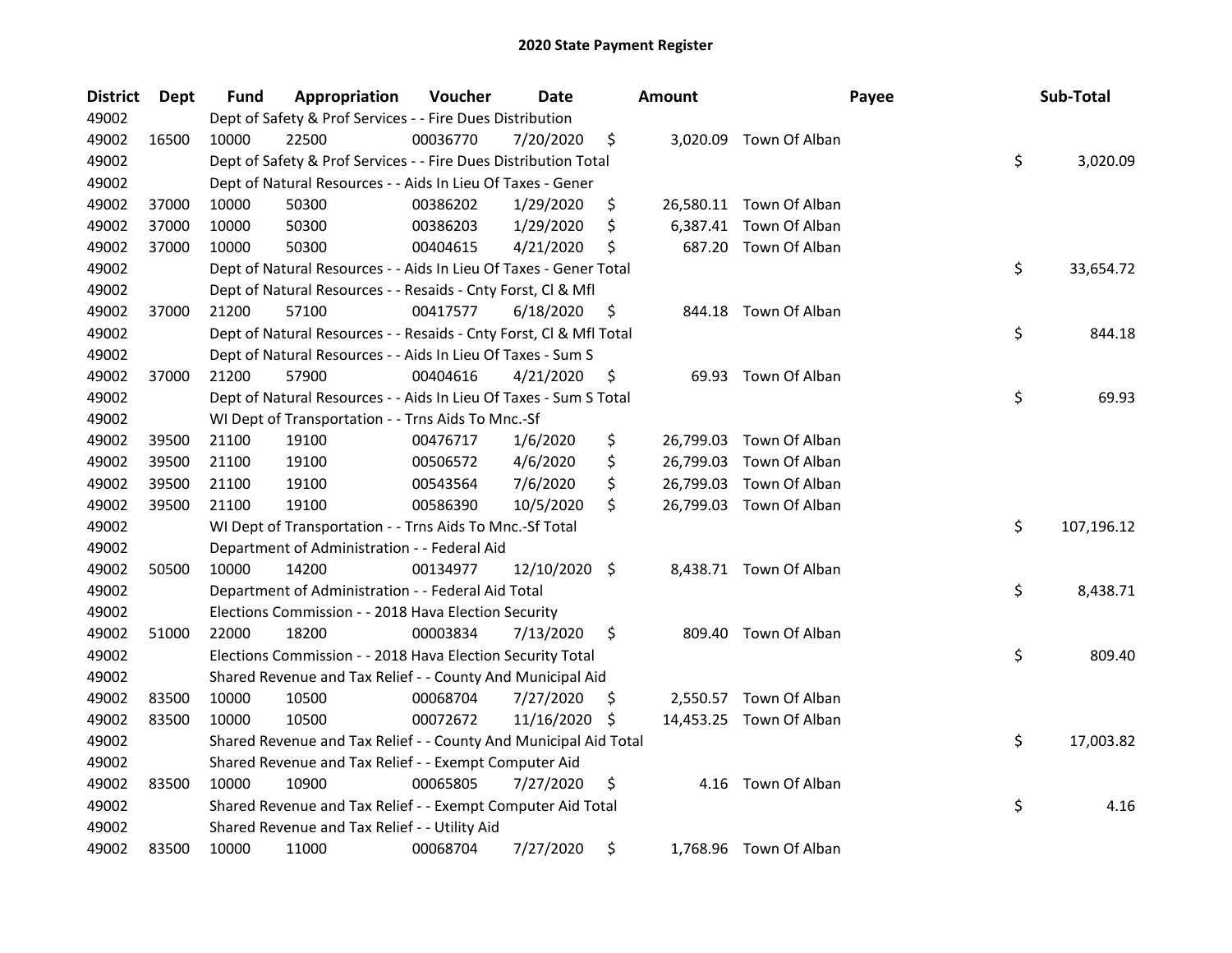| <b>District</b> | Dept  | <b>Fund</b> | Appropriation                                                 | <b>Voucher</b> | Date       | Amount    |               | Pavee | Sub-Total  |
|-----------------|-------|-------------|---------------------------------------------------------------|----------------|------------|-----------|---------------|-------|------------|
| 49002           | 83500 | 10000       | 11000                                                         | 00072672       | 11/16/2020 | 10,176.40 | Town Of Alban |       |            |
| 49002           |       |             | Shared Revenue and Tax Relief - - Utility Aid Total           |                |            |           |               |       | 11,945.36  |
| 49002           |       |             | Shared Revenue and Tax Relief - - Personal Property Aid       |                |            |           |               |       |            |
| 49002           | 83500 | 10000       | 11100                                                         | 00061202       | 5/4/2020   | 4.947.88  | Town Of Alban |       |            |
| 49002           |       |             | Shared Revenue and Tax Relief - - Personal Property Aid Total |                |            |           |               |       | 4.947.88   |
| 49002 Total     |       |             |                                                               |                |            |           |               |       | 187,934.37 |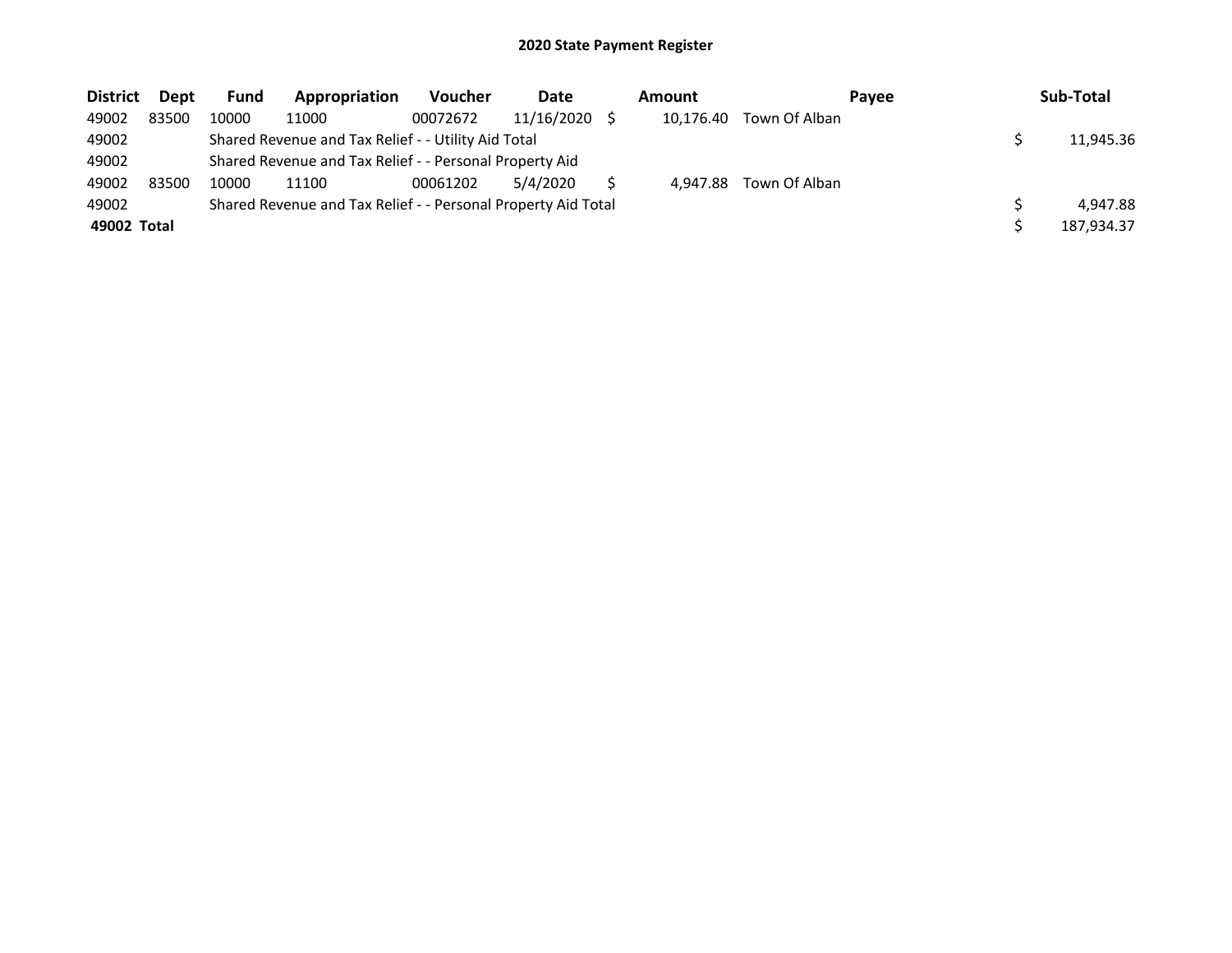| <b>District</b> | <b>Dept</b> | <b>Fund</b> | Appropriation                                                      | Voucher  | Date       |     | <b>Amount</b> | Payee                    | Sub-Total        |
|-----------------|-------------|-------------|--------------------------------------------------------------------|----------|------------|-----|---------------|--------------------------|------------------|
| 49004           |             |             | Dept of Safety & Prof Services - - Fire Dues Distribution          |          |            |     |               |                          |                  |
| 49004           | 16500       | 10000       | 22500                                                              | 00036771 | 7/20/2020  | \$  |               | 2,136.54 Town Of Almond  |                  |
| 49004           |             |             | Dept of Safety & Prof Services - - Fire Dues Distribution Total    |          |            |     |               |                          | \$<br>2,136.54   |
| 49004           |             |             | Dept of Natural Resources - - Aids In Lieu Of Taxes - Gener        |          |            |     |               |                          |                  |
| 49004           | 37000       | 10000       | 50300                                                              | 00386180 | 1/29/2020  | \$  |               | 8,428.12 Town Of Almond  |                  |
| 49004           |             |             | Dept of Natural Resources - - Aids In Lieu Of Taxes - Gener Total  |          |            |     |               |                          | \$<br>8,428.12   |
| 49004           |             |             | Dept of Natural Resources - - Resaids - Cnty Forst, Cl & Mfl       |          |            |     |               |                          |                  |
| 49004           | 37000       | 21200       | 57100                                                              | 00417578 | 6/18/2020  | \$, | 553.80        | Town Of Almond           |                  |
| 49004           |             |             | Dept of Natural Resources - - Resaids - Cnty Forst, Cl & Mfl Total |          |            |     |               |                          | \$<br>553.80     |
| 49004           |             |             | WI Dept of Transportation - - Trns Aids To Mnc.-Sf                 |          |            |     |               |                          |                  |
| 49004           | 39500       | 21100       | 19100                                                              | 00476718 | 1/6/2020   | \$  |               | 32,777.73 Town Of Almond |                  |
| 49004           | 39500       | 21100       | 19100                                                              | 00506573 | 4/6/2020   | \$  | 32,777.73     | Town Of Almond           |                  |
| 49004           | 39500       | 21100       | 19100                                                              | 00543565 | 7/6/2020   | \$  |               | 32,777.73 Town Of Almond |                  |
| 49004           | 39500       | 21100       | 19100                                                              | 00586391 | 10/5/2020  | \$  |               | 32,777.73 Town Of Almond |                  |
| 49004           |             |             | WI Dept of Transportation - - Trns Aids To Mnc.-Sf Total           |          |            |     |               |                          | \$<br>131,110.92 |
| 49004           |             |             | Elections Commission - - 2018 Hava Election Security               |          |            |     |               |                          |                  |
| 49004           | 51000       | 22000       | 18200                                                              | 00003363 | 6/24/2020  | \$  | 689.50        | <b>Town Of Almond</b>    |                  |
| 49004           | 51000       | 22000       | 18200                                                              | 00004368 | 9/9/2020   | \$  | 600.00        | Town Of Almond           |                  |
| 49004           |             |             | Elections Commission - - 2018 Hava Election Security Total         |          |            |     |               |                          | \$<br>1,289.50   |
| 49004           |             |             | Shared Revenue and Tax Relief - - County And Municipal Aid         |          |            |     |               |                          |                  |
| 49004           | 83500       | 10000       | 10500                                                              | 00068705 | 7/27/2020  | \$  |               | 2,542.62 Town Of Almond  |                  |
| 49004           | 83500       | 10000       | 10500                                                              | 00072673 | 11/16/2020 | \$  | 14,408.17     | Town Of Almond           |                  |
| 49004           |             |             | Shared Revenue and Tax Relief - - County And Municipal Aid Total   |          |            |     |               |                          | \$<br>16,950.79  |
| 49004           |             |             | Shared Revenue and Tax Relief - - Exempt Computer Aid              |          |            |     |               |                          |                  |
| 49004           | 83500       | 10000       | 10900                                                              | 00065806 | 7/27/2020  | \$  |               | 2,727.00 Town Of Almond  |                  |
| 49004           |             |             | Shared Revenue and Tax Relief - - Exempt Computer Aid Total        |          |            |     |               |                          | \$<br>2,727.00   |
| 49004           |             |             | Shared Revenue and Tax Relief - - Personal Property Aid            |          |            |     |               |                          |                  |
| 49004           | 83500       | 10000       | 11100                                                              | 00061203 | 5/4/2020   | \$  |               | 2,725.74 Town Of Almond  |                  |
| 49004           |             |             | Shared Revenue and Tax Relief - - Personal Property Aid Total      |          |            |     |               |                          | \$<br>2,725.74   |
| 49004 Total     |             |             |                                                                    |          |            |     |               |                          | \$<br>165,922.41 |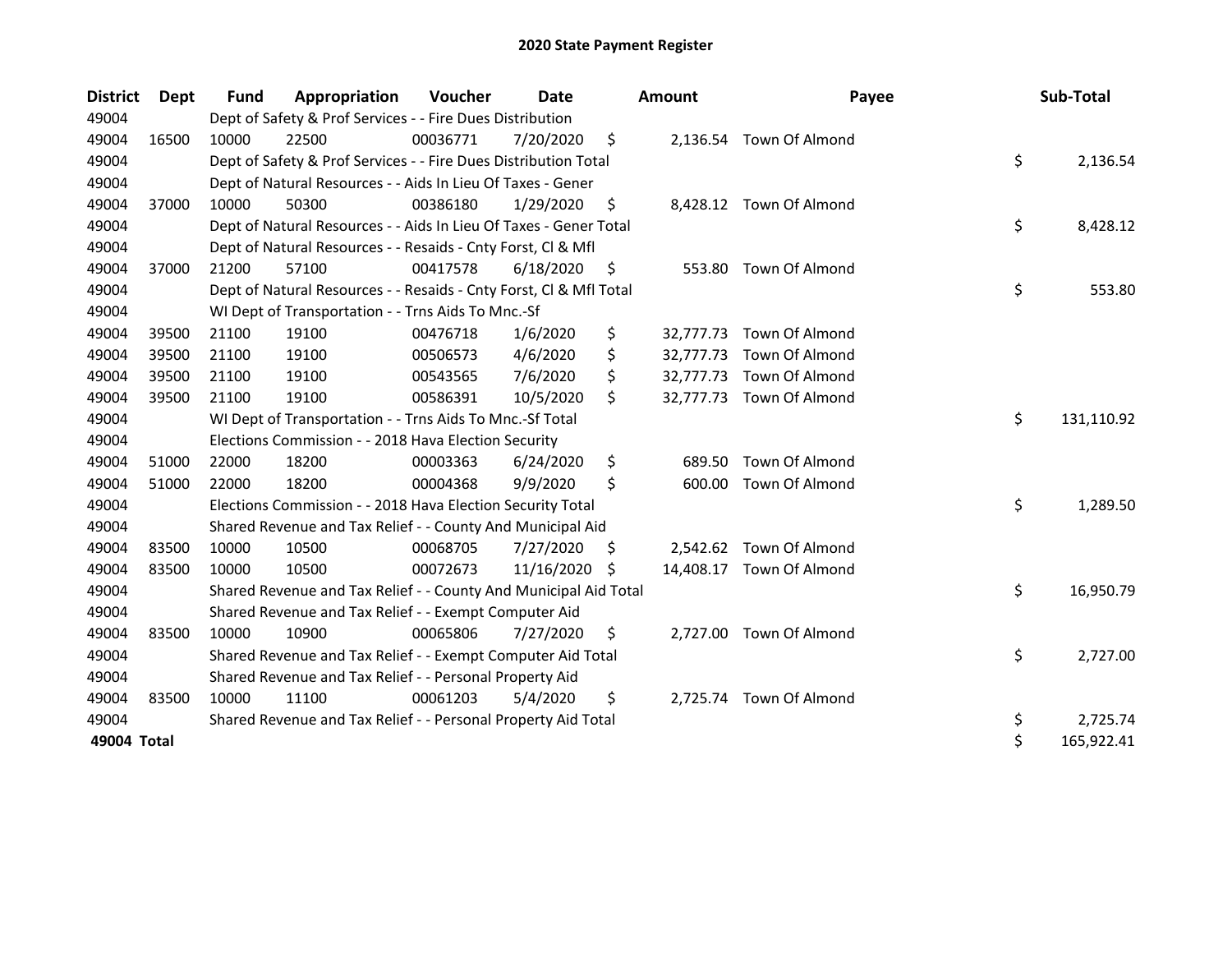| <b>District</b> | <b>Dept</b> | Fund  | Appropriation                                                          | Voucher  | Date       |     | <b>Amount</b> | Payee                     | Sub-Total        |
|-----------------|-------------|-------|------------------------------------------------------------------------|----------|------------|-----|---------------|---------------------------|------------------|
| 49006           |             |       | Dept of Safety & Prof Services - - Fire Dues Distribution              |          |            |     |               |                           |                  |
| 49006           | 16500       | 10000 | 22500                                                                  | 00036772 | 7/20/2020  | \$  |               | 5,954.75 Town Of Amherst  |                  |
| 49006           |             |       | Dept of Safety & Prof Services - - Fire Dues Distribution Total        |          |            |     |               |                           | \$<br>5,954.75   |
| 49006           |             |       | Dept of Natural Resources - - Aids In Lieu Of Taxes - Gener            |          |            |     |               |                           |                  |
| 49006           | 37000       | 10000 | 50300                                                                  | 00386143 | 1/29/2020  | \$  |               | 1,748.00 Town Of Amherst  |                  |
| 49006           | 37000       | 10000 | 50300                                                                  | 00386144 | 1/29/2020  | \$  | 1,786.99      | Town Of Amherst           |                  |
| 49006           | 37000       | 10000 | 50300                                                                  | 00403746 | 4/21/2020  | \$  | 64.85         | Town Of Amherst           |                  |
| 49006           |             |       | Dept of Natural Resources - - Aids In Lieu Of Taxes - Gener Total      |          |            |     |               |                           | \$<br>3,599.84   |
| 49006           |             |       | Dept of Natural Resources - - Resaids - Cnty Forst, Cl & Mfl           |          |            |     |               |                           |                  |
| 49006           | 37000       | 21200 | 57100                                                                  | 00417579 | 6/18/2020  | \$  |               | 546.85 Town Of Amherst    |                  |
| 49006           |             |       | Dept of Natural Resources - - Resaids - Cnty Forst, Cl & Mfl Total     |          |            |     |               |                           | \$<br>546.85     |
| 49006           |             |       | Dept of Natural Resources - - Aids In Lieu Of Taxes - Sum S            |          |            |     |               |                           |                  |
| 49006           | 37000       | 21200 | 57900                                                                  | 00403747 | 4/21/2020  | \$  |               | 4.12 Town Of Amherst      |                  |
| 49006           |             |       | Dept of Natural Resources - - Aids In Lieu Of Taxes - Sum S Total      |          |            |     |               |                           | \$<br>4.12       |
| 49006           |             |       | WI Dept of Transportation - - Trns Aids To Mnc.-Sf                     |          |            |     |               |                           |                  |
| 49006           | 39500       | 21100 | 19100                                                                  | 00476719 | 1/6/2020   | \$  | 36,686.88     | Town Of Amherst           |                  |
| 49006           | 39500       | 21100 | 19100                                                                  | 00506574 | 4/6/2020   | \$  | 36,686.88     | Town Of Amherst           |                  |
| 49006           | 39500       | 21100 | 19100                                                                  | 00543566 | 7/6/2020   | \$  | 36,686.88     | Town Of Amherst           |                  |
| 49006           | 39500       | 21100 | 19100                                                                  | 00586392 | 10/5/2020  | \$  |               | 36,686.88 Town Of Amherst |                  |
| 49006           |             |       | WI Dept of Transportation - - Trns Aids To Mnc.-Sf Total               |          |            |     |               |                           | \$<br>146,747.52 |
| 49006           |             |       | Department of Military Affairs - - Federal Aid, Local Assistance       |          |            |     |               |                           |                  |
| 49006           | 46500       | 10000 | 34200                                                                  | 00081457 | 8/11/2020  | \$  |               | 14,395.78 Town Of Amherst |                  |
| 49006           |             |       | Department of Military Affairs - - Federal Aid, Local Assistance Total |          |            |     |               |                           | \$<br>14,395.78  |
| 49006           |             |       | Elections Commission - - 2018 Hava Election Security                   |          |            |     |               |                           |                  |
| 49006           | 51000       | 22000 | 18200                                                                  | 00003900 | 7/20/2020  | \$  |               | 1,228.50 Town Of Amherst  |                  |
| 49006           |             |       | Elections Commission - - 2018 Hava Election Security Total             |          |            |     |               |                           | \$<br>1,228.50   |
| 49006           |             |       | Shared Revenue and Tax Relief - - County And Municipal Aid             |          |            |     |               |                           |                  |
| 49006           | 83500       | 10000 | 10500                                                                  | 00068706 | 7/27/2020  | \$. |               | 3,822.38 Town Of Amherst  |                  |
| 49006           | 83500       | 10000 | 10500                                                                  | 00072674 | 11/16/2020 | S   |               | 21,660.13 Town Of Amherst |                  |
| 49006           |             |       | Shared Revenue and Tax Relief - - County And Municipal Aid Total       |          |            |     |               |                           | \$<br>25,482.51  |
| 49006           |             |       | Shared Revenue and Tax Relief - - Exempt Computer Aid                  |          |            |     |               |                           |                  |
| 49006           | 83500       | 10000 | 10900                                                                  | 00065807 | 7/27/2020  | \$  |               | 275.41 Town Of Amherst    |                  |
| 49006           |             |       | Shared Revenue and Tax Relief - - Exempt Computer Aid Total            |          |            |     |               |                           | \$<br>275.41     |
| 49006           |             |       | Shared Revenue and Tax Relief - - Utility Aid                          |          |            |     |               |                           |                  |
| 49006           | 83500       | 10000 | 11000                                                                  | 00068706 | 7/27/2020  | \$  |               | 115.16 Town Of Amherst    |                  |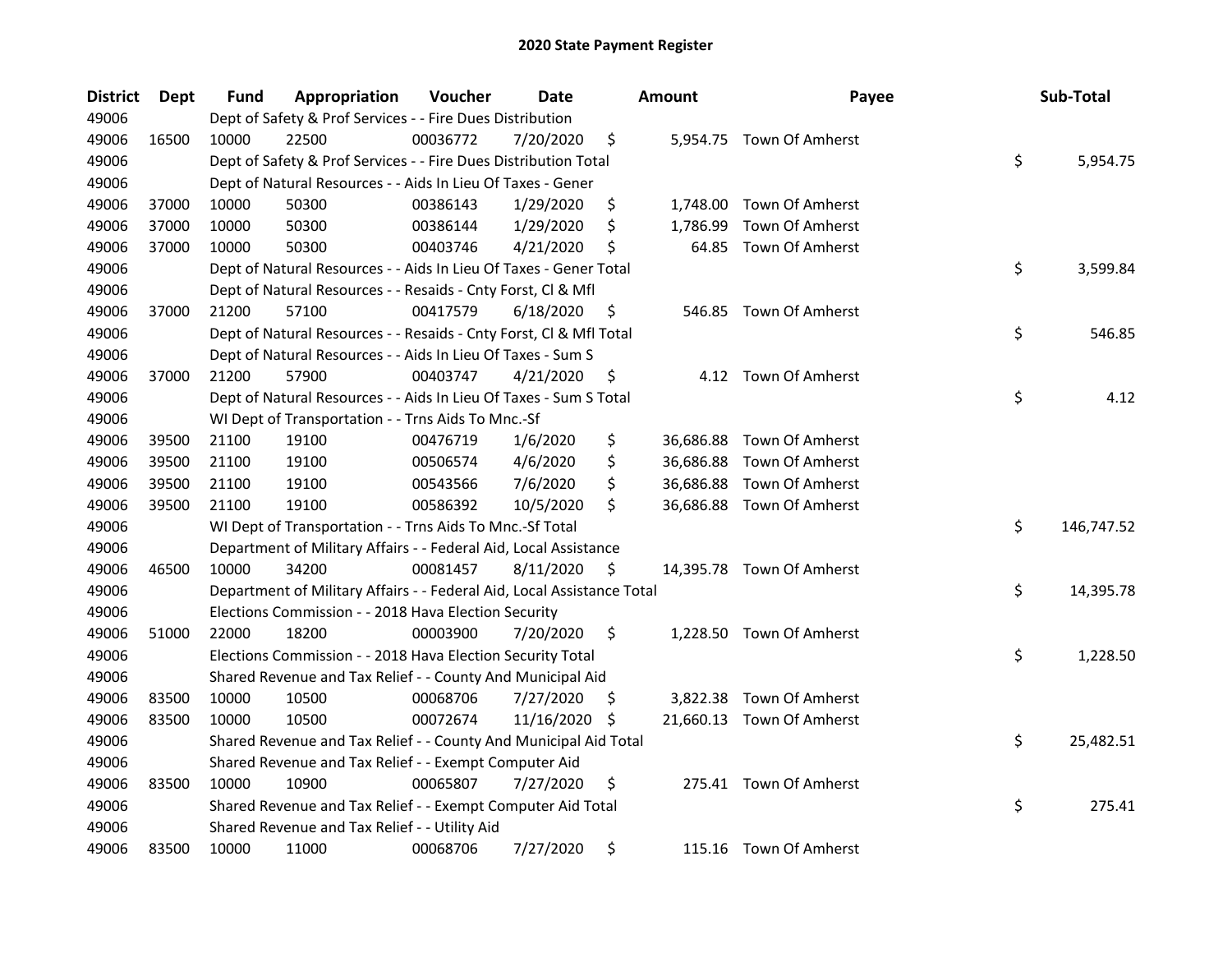| <b>District</b> | Dept  | <b>Fund</b> | Appropriation                                                 | <b>Voucher</b> | Date       | Amount | <b>Pavee</b>    | Sub-Total  |
|-----------------|-------|-------------|---------------------------------------------------------------|----------------|------------|--------|-----------------|------------|
| 49006           | 83500 | 10000       | 11000                                                         | 00072674       | 11/16/2020 | 673.51 | Town Of Amherst |            |
| 49006           |       |             | Shared Revenue and Tax Relief - - Utility Aid Total           |                |            |        |                 | 788.67     |
| 49006           |       |             | Shared Revenue and Tax Relief - - Personal Property Aid       |                |            |        |                 |            |
| 49006           | 83500 | 10000       | 11100                                                         | 00061204       | 5/4/2020   | 647.00 | Town Of Amherst |            |
| 49006           |       |             | Shared Revenue and Tax Relief - - Personal Property Aid Total |                |            |        |                 | 647.00     |
| 49006 Total     |       |             |                                                               |                |            |        |                 | 199,670.95 |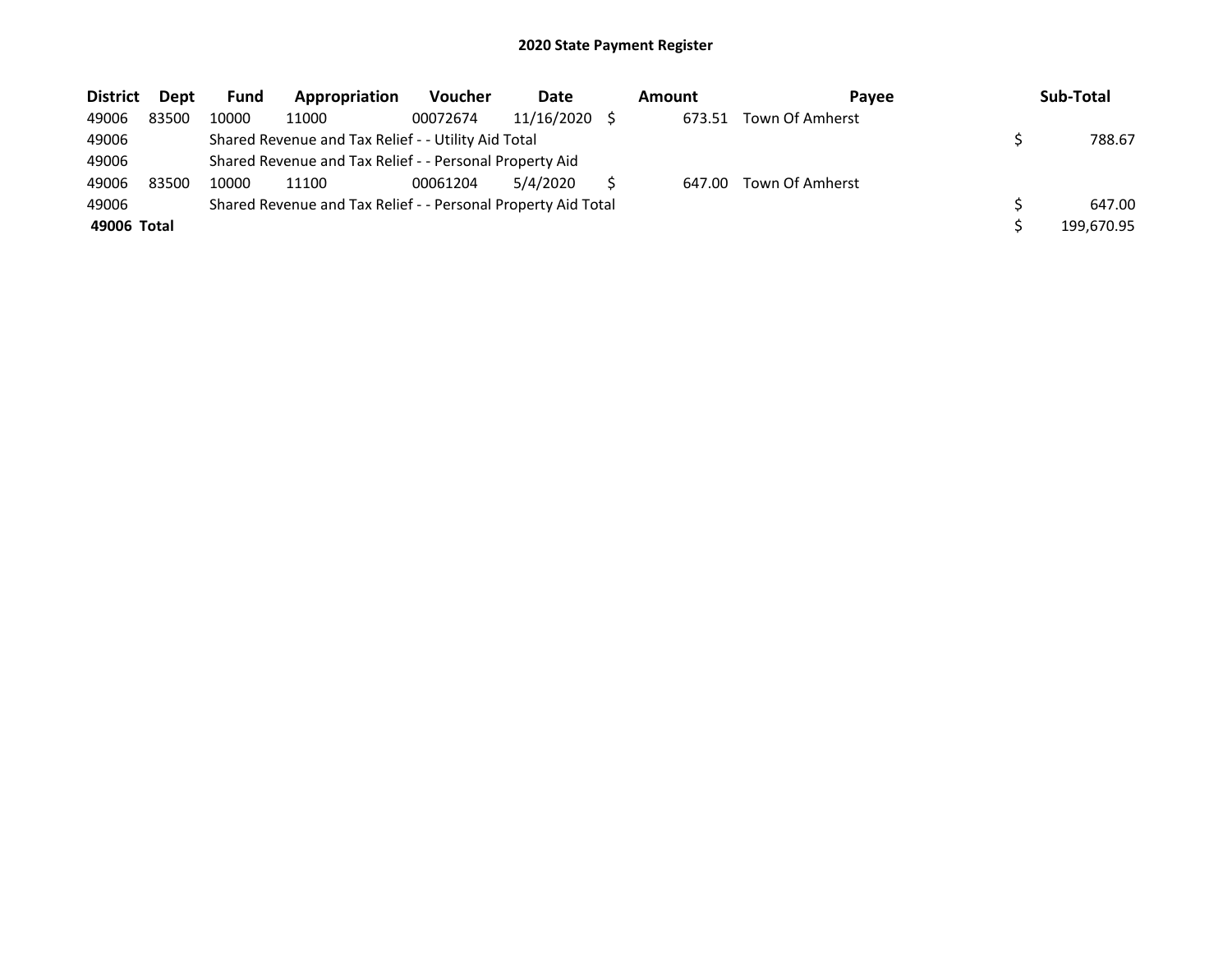| <b>District</b> | Dept  | <b>Fund</b> | Appropriation                                                      | Voucher  | <b>Date</b>   |     | <b>Amount</b> | Payee                     | Sub-Total        |
|-----------------|-------|-------------|--------------------------------------------------------------------|----------|---------------|-----|---------------|---------------------------|------------------|
| 49008           |       |             | Dept of Safety & Prof Services - - Fire Dues Distribution          |          |               |     |               |                           |                  |
| 49008           | 16500 | 10000       | 22500                                                              | 00036773 | 7/20/2020     | \$  |               | 2,179.41 Town Of Belmont  |                  |
| 49008           |       |             | Dept of Safety & Prof Services - - Fire Dues Distribution Total    |          |               |     |               |                           | \$<br>2,179.41   |
| 49008           |       |             | Dept of Natural Resources - - Aids In Lieu Of Taxes - Gener        |          |               |     |               |                           |                  |
| 49008           | 37000 | 10000       | 50300                                                              | 00386193 | 1/29/2020     | \$  |               | 3,632.47 Town Of Belmont  |                  |
| 49008           | 37000 | 10000       | 50300                                                              | 00386194 | 1/29/2020     | \$  | 6,789.83      | Town Of Belmont           |                  |
| 49008           | 37000 | 10000       | 50300                                                              | 00404439 | 4/21/2020     | \$  | 1,439.59      | Town Of Belmont           |                  |
| 49008           | 37000 | 10000       | 50300                                                              | 00404440 | 4/21/2020     | \$  |               | 676.59 Town Of Belmont    |                  |
| 49008           |       |             | Dept of Natural Resources - - Aids In Lieu Of Taxes - Gener Total  |          |               |     |               |                           | \$<br>12,538.48  |
| 49008           |       |             | Dept of Natural Resources - - Resaids - Cnty Forst, Cl & Mfl       |          |               |     |               |                           |                  |
| 49008           | 37000 | 21200       | 57100                                                              | 00417580 | 6/18/2020     | \$  |               | 758.64 Town Of Belmont    |                  |
| 49008           |       |             | Dept of Natural Resources - - Resaids - Cnty Forst, Cl & Mfl Total |          |               |     |               |                           | \$<br>758.64     |
| 49008           |       |             | Dept of Natural Resources - - Aids In Lieu Of Taxes - Sum S        |          |               |     |               |                           |                  |
| 49008           | 37000 | 21200       | 57900                                                              | 00404438 | 4/21/2020     | \$. | 160.67        | Town Of Belmont           |                  |
| 49008           | 37000 | 21200       | 57900                                                              | 00404441 | 4/21/2020     | \$  | 19.68         | Town Of Belmont           |                  |
| 49008           |       |             | Dept of Natural Resources - - Aids In Lieu Of Taxes - Sum S Total  |          |               |     |               |                           | \$<br>180.35     |
| 49008           |       |             | WI Dept of Transportation - - Trns Aids To Mnc.-Sf                 |          |               |     |               |                           |                  |
| 49008           | 39500 | 21100       | 19100                                                              | 00476720 | 1/6/2020      | \$  |               | 27,022.41 Town Of Belmont |                  |
| 49008           | 39500 | 21100       | 19100                                                              | 00506575 | 4/6/2020      | \$  |               | 27,022.41 Town Of Belmont |                  |
| 49008           | 39500 | 21100       | 19100                                                              | 00543567 | 7/6/2020      | \$  |               | 27,022.41 Town Of Belmont |                  |
| 49008           | 39500 | 21100       | 19100                                                              | 00586393 | 10/5/2020     | \$  |               | 27,022.41 Town Of Belmont |                  |
| 49008           |       |             | WI Dept of Transportation - - Trns Aids To Mnc.-Sf Total           |          |               |     |               |                           | \$<br>108,089.64 |
| 49008           |       |             | Department of Administration - - Federal Aid                       |          |               |     |               |                           |                  |
| 49008           | 50500 | 10000       | 14200                                                              | 00134978 | 12/10/2020 \$ |     |               | 5,243.21 Town Of Belmont  |                  |
| 49008           |       |             | Department of Administration - - Federal Aid Total                 |          |               |     |               |                           | \$<br>5,243.21   |
| 49008           |       |             | Elections Commission - - 2018 Hava Election Security               |          |               |     |               |                           |                  |
| 49008           | 51000 | 22000       | 18200                                                              | 00004029 | 8/3/2020      | \$  |               | 634.50 Town Of Belmont    |                  |
| 49008           |       |             | Elections Commission - - 2018 Hava Election Security Total         |          |               |     |               |                           | \$<br>634.50     |
| 49008           |       |             | Shared Revenue and Tax Relief - - County And Municipal Aid         |          |               |     |               |                           |                  |
| 49008           | 83500 | 10000       | 10500                                                              | 00068707 | 7/27/2020     | \$  |               | 2,200.07 Town Of Belmont  |                  |
| 49008           | 83500 | 10000       | 10500                                                              | 00072675 | 11/16/2020    | S   |               | 12,467.06 Town Of Belmont |                  |
| 49008           |       |             | Shared Revenue and Tax Relief - - County And Municipal Aid Total   |          |               |     |               |                           | \$<br>14,667.13  |
| 49008           |       |             | Shared Revenue and Tax Relief - - Exempt Computer Aid              |          |               |     |               |                           |                  |
| 49008           | 83500 | 10000       | 10900                                                              | 00065808 | 7/27/2020     | \$  | 1.03          | Town Of Belmont           |                  |
| 49008           |       |             | Shared Revenue and Tax Relief - - Exempt Computer Aid Total        |          |               |     |               |                           | \$<br>1.03       |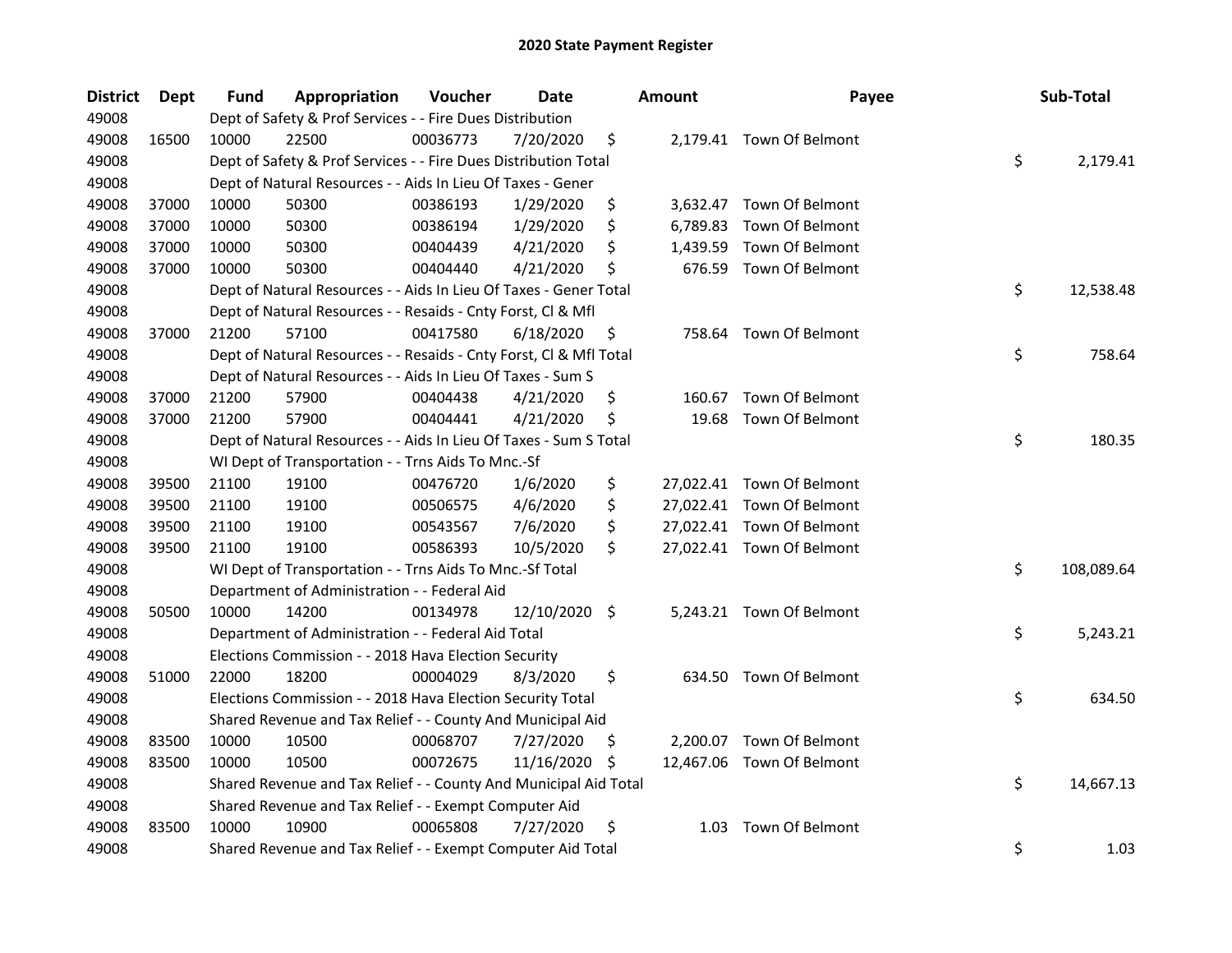| <b>District</b> | Dept  | Fund  | Appropriation                                                       | <b>Voucher</b> | Date     | Amount | Payee           | Sub-Total  |
|-----------------|-------|-------|---------------------------------------------------------------------|----------------|----------|--------|-----------------|------------|
| 49008           |       |       | Shared Revenue and Tax Relief - - Personal Property Aid             |                |          |        |                 |            |
| 49008           | 83500 | 10000 | 11100                                                               | 00061205       | 5/4/2020 | 30.59  | Town Of Belmont |            |
| 49008           |       |       | Shared Revenue and Tax Relief - - Personal Property Aid Total       |                |          |        |                 | 30.59      |
| 49008           |       |       | Shared Revenue and Tax Relief - - Payments For Municipal Svcs       |                |          |        |                 |            |
| 49008           | 83500 | 10000 | 50100                                                               | 00054727       | 2/3/2020 | 35.22  | Town Of Belmont |            |
| 49008           |       |       | Shared Revenue and Tax Relief - - Payments For Municipal Svcs Total |                |          |        |                 | 35.22      |
| 49008 Total     |       |       |                                                                     |                |          |        |                 | 144.358.20 |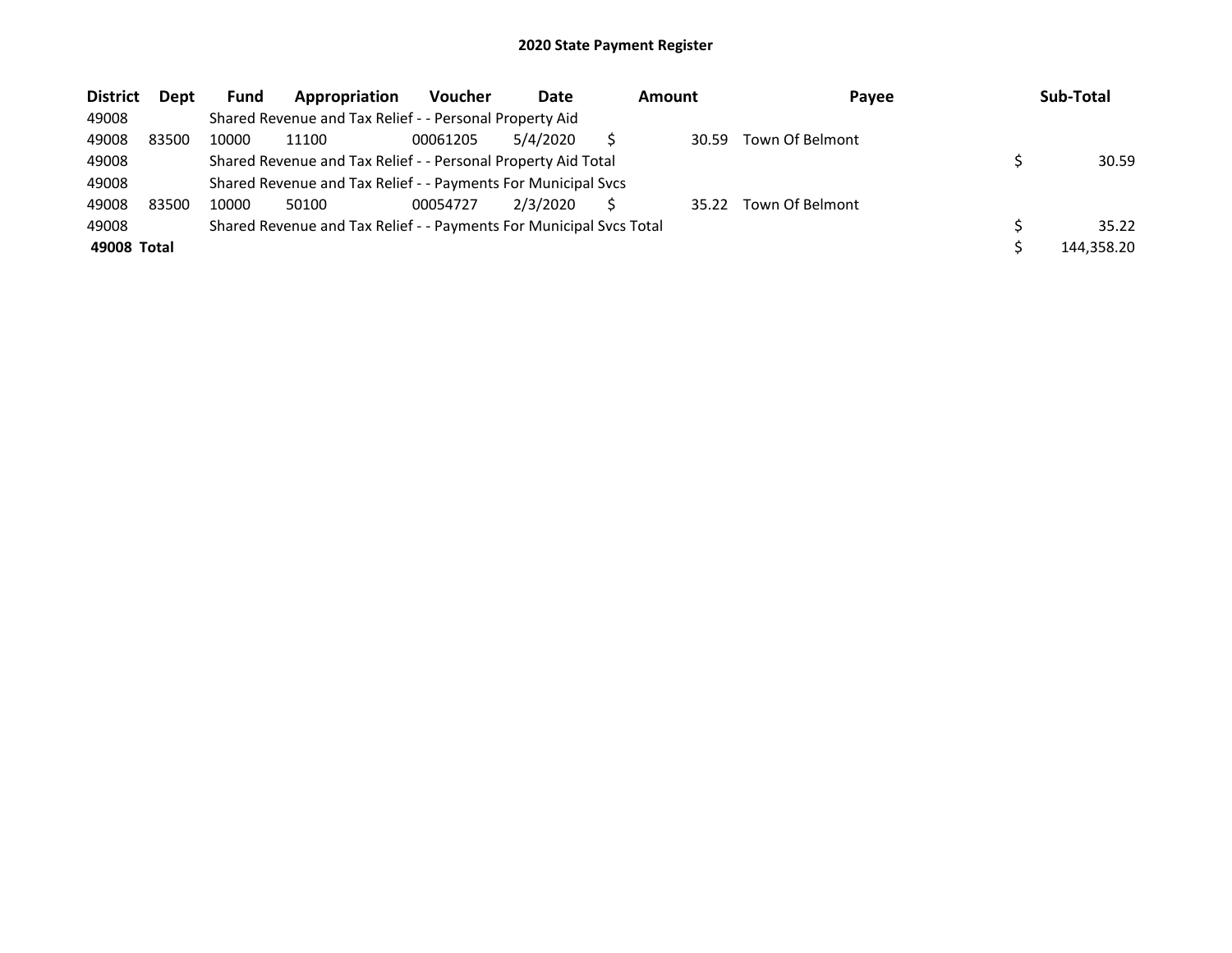| <b>District</b> | <b>Dept</b> | Fund  | Appropriation                                                        | Voucher  | Date          |     | <b>Amount</b> | Payee                         | Sub-Total        |
|-----------------|-------------|-------|----------------------------------------------------------------------|----------|---------------|-----|---------------|-------------------------------|------------------|
| 49010           |             |       | Dept of Safety & Prof Services - - Fire Dues Distribution            |          |               |     |               |                               |                  |
| 49010           | 16500       | 10000 | 22500                                                                | 00036774 | 7/20/2020     | \$  |               | 4,206.84 Town Of Buena Vista  |                  |
| 49010           |             |       | Dept of Safety & Prof Services - - Fire Dues Distribution Total      |          |               |     |               |                               | \$<br>4,206.84   |
| 49010           |             |       | Dept of Natural Resources - - Aids In Lieu Of Taxes - Gener          |          |               |     |               |                               |                  |
| 49010           | 37000       | 10000 | 50300                                                                | 00386163 | 1/29/2020     | \$  |               | 14,651.06 Town Of Buena Vista |                  |
| 49010           | 37000       | 10000 | 50300                                                                | 00404013 | 4/21/2020     | \$  |               | 2,364.97 Town Of Buena Vista  |                  |
| 49010           |             |       | Dept of Natural Resources - - Aids In Lieu Of Taxes - Gener Total    |          |               |     |               |                               | \$<br>17,016.03  |
| 49010           |             |       | Dept of Natural Resources - - Resaids - Cnty Forst, Cl & Mfl         |          |               |     |               |                               |                  |
| 49010           | 37000       | 21200 | 57100                                                                | 00417581 | 6/18/2020     | \$  |               | 611.94 Town Of Buena Vista    |                  |
| 49010           |             |       | Dept of Natural Resources - - Resaids - Cnty Forst, Cl & Mfl Total   |          |               |     |               |                               | \$<br>611.94     |
| 49010           |             |       | WI Dept of Transportation - - Trns Aids To Mnc.-Sf                   |          |               |     |               |                               |                  |
| 49010           | 39500       | 21100 | 19100                                                                | 00476721 | 1/6/2020      | \$  |               | 44,522.71 Town Of Buena Vista |                  |
| 49010           | 39500       | 21100 | 19100                                                                | 00506576 | 4/6/2020      | \$  |               | 44,522.71 Town Of Buena Vista |                  |
| 49010           | 39500       | 21100 | 19100                                                                | 00543568 | 7/6/2020      | \$  |               | 44,522.71 Town Of Buena Vista |                  |
| 49010           | 39500       | 21100 | 19100                                                                | 00586394 | 10/5/2020     | \$  |               | 44,522.74 Town Of Buena Vista |                  |
| 49010           |             |       | WI Dept of Transportation - - Trns Aids To Mnc.-Sf Total             |          |               |     |               |                               | \$<br>178,090.87 |
| 49010           |             |       | WI Dept of Transportation - - Supplemental Transportation Aids       |          |               |     |               |                               |                  |
| 49010           | 39500       | 21100 | 19600                                                                | 00477548 | 1/6/2020      | \$  |               | 27,848.63 Town Of Buena Vista |                  |
| 49010           |             |       | WI Dept of Transportation - - Supplemental Transportation Aids Total |          |               |     |               |                               | \$<br>27,848.63  |
| 49010           |             |       | Department of Administration - - Federal Aid                         |          |               |     |               |                               |                  |
| 49010           | 50500       | 10000 | 14200                                                                | 00134979 | 12/10/2020 \$ |     |               | 2,790.97 Town Of Buena Vista  |                  |
| 49010           |             |       | Department of Administration - - Federal Aid Total                   |          |               |     |               |                               | \$<br>2,790.97   |
| 49010           |             |       | Elections Commission - - 2018 Hava Election Security                 |          |               |     |               |                               |                  |
| 49010           | 51000       | 22000 | 18200                                                                | 00004656 | 9/18/2020     | \$  |               | 1,019.50 Town Of Buena Vista  |                  |
| 49010           |             |       | Elections Commission - - 2018 Hava Election Security Total           |          |               |     |               |                               | \$<br>1,019.50   |
| 49010           |             |       | Shared Revenue and Tax Relief - - County And Municipal Aid           |          |               |     |               |                               |                  |
| 49010           | 83500       | 10000 | 10500                                                                | 00068708 | 7/27/2020     | \$, |               | 4,417.96 Town Of Buena Vista  |                  |
| 49010           | 83500       | 10000 | 10500                                                                | 00072676 | 11/16/2020    | \$  |               | 25,035.10 Town Of Buena Vista |                  |
| 49010           |             |       | Shared Revenue and Tax Relief - - County And Municipal Aid Total     |          |               |     |               |                               | \$<br>29,453.06  |
| 49010           |             |       | Shared Revenue and Tax Relief - - Exempt Computer Aid                |          |               |     |               |                               |                  |
| 49010           | 83500       | 10000 | 10900                                                                | 00065809 | 7/27/2020     | \$  |               | 7.27 Town Of Buena Vista      |                  |
| 49010           |             |       | Shared Revenue and Tax Relief - - Exempt Computer Aid Total          |          |               |     |               |                               | \$<br>7.27       |
| 49010           |             |       | Shared Revenue and Tax Relief - - Utility Aid                        |          |               |     |               |                               |                  |
| 49010           | 83500       | 10000 | 11000                                                                | 00068708 | 7/27/2020     | \$  | 260.15        | Town Of Buena Vista           |                  |
| 49010           | 83500       | 10000 | 11000                                                                | 00072676 | 11/16/2020    | \$  |               | 1,641.84 Town Of Buena Vista  |                  |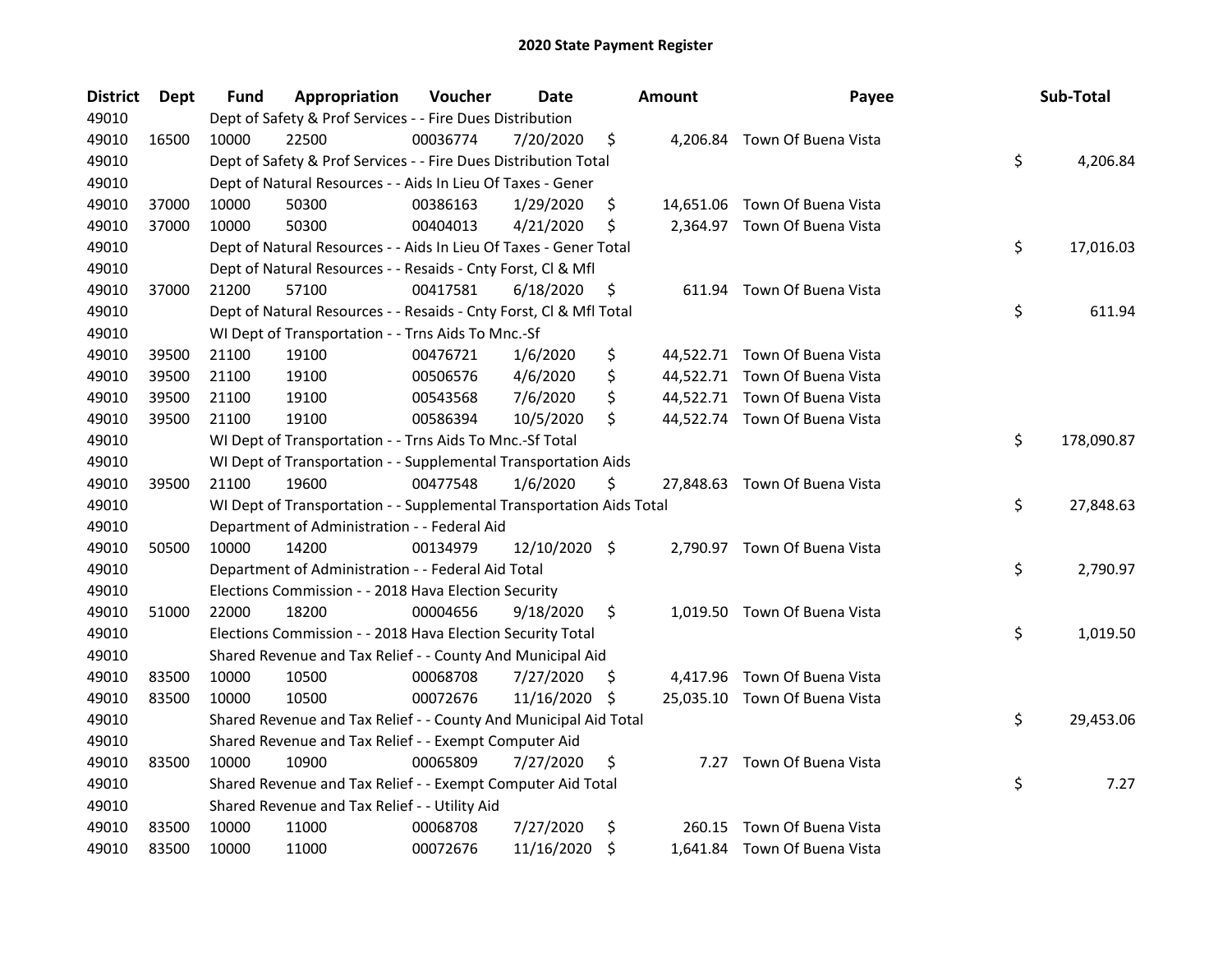| <b>District</b> | Dept  | <b>Fund</b> | Appropriation                                                 | <b>Voucher</b> | Date     | <b>Amount</b> | Payee               | Sub-Total  |
|-----------------|-------|-------------|---------------------------------------------------------------|----------------|----------|---------------|---------------------|------------|
| 49010           |       |             | Shared Revenue and Tax Relief - - Utility Aid Total           |                |          |               |                     | 1.901.99   |
| 49010           |       |             | Shared Revenue and Tax Relief - - Personal Property Aid       |                |          |               |                     |            |
| 49010           | 83500 | 10000       | 11100                                                         | 00061206       | 5/4/2020 | 49.44         | Town Of Buena Vista |            |
| 49010           |       |             | Shared Revenue and Tax Relief - - Personal Property Aid Total |                |          |               |                     | 49.44      |
| 49010 Total     |       |             |                                                               |                |          |               |                     | 262,996.54 |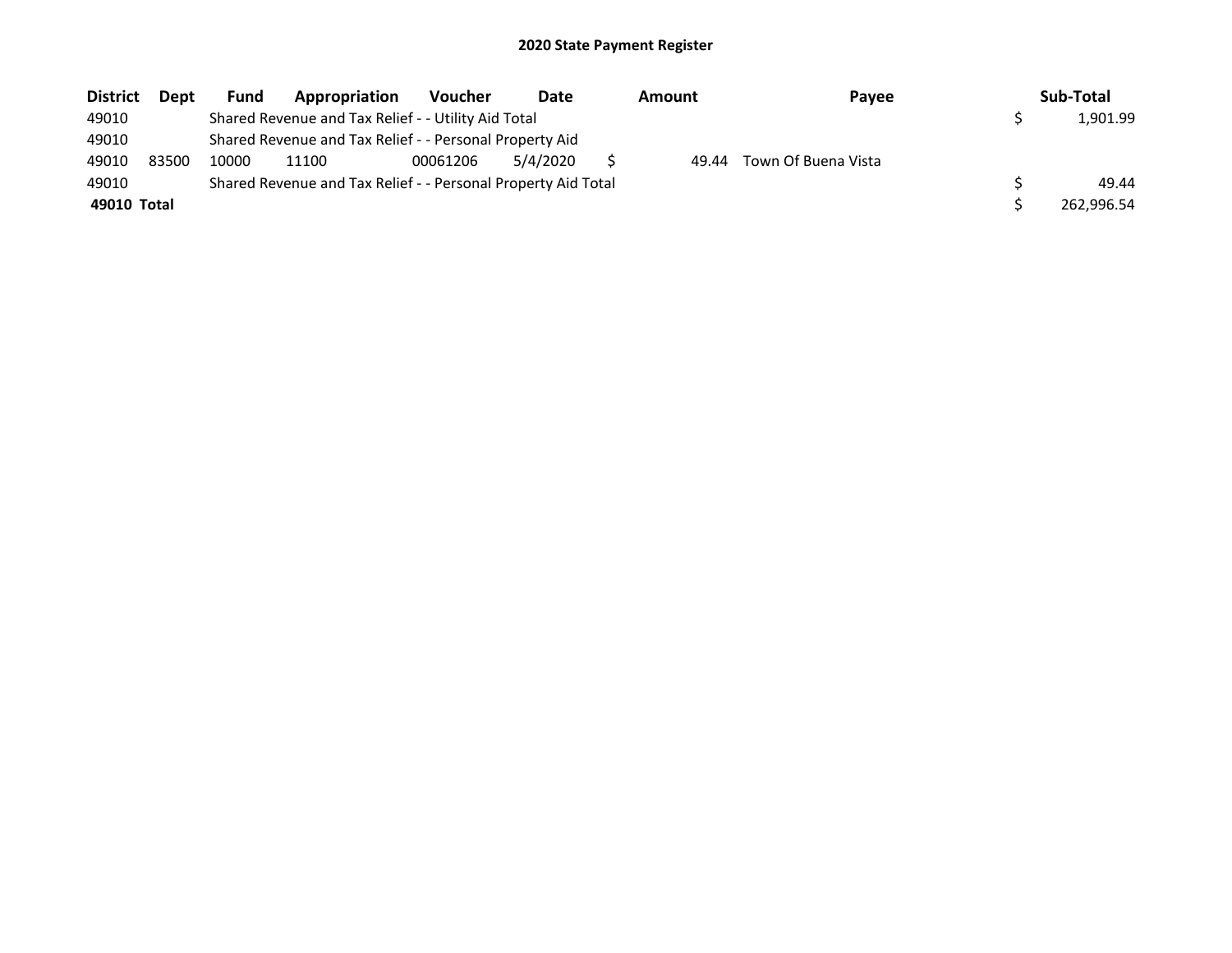| <b>District</b> | Dept  | Fund  | Appropriation                                                      | Voucher  | Date       |     | <b>Amount</b> | Payee                    | Sub-Total        |
|-----------------|-------|-------|--------------------------------------------------------------------|----------|------------|-----|---------------|--------------------------|------------------|
| 49012           |       |       | Dept of Safety & Prof Services - - Fire Dues Distribution          |          |            |     |               |                          |                  |
| 49012           | 16500 | 10000 | 22500                                                              | 00036775 | 7/20/2020  | \$  |               | 6,162.40 Town Of Carson  |                  |
| 49012           |       |       | Dept of Safety & Prof Services - - Fire Dues Distribution Total    |          |            |     |               |                          | \$<br>6,162.40   |
| 49012           |       |       | Dept of Natural Resources - - Aids In Lieu Of Taxes - Gener        |          |            |     |               |                          |                  |
| 49012           | 37000 | 10000 | 50300                                                              | 00386162 | 1/29/2020  | \$  |               | 26,385.35 Town Of Carson |                  |
| 49012           | 37000 | 10000 | 50300                                                              | 00403994 | 4/21/2020  | \$  | 356.16        | Town Of Carson           |                  |
| 49012           |       |       | Dept of Natural Resources - - Aids In Lieu Of Taxes - Gener Total  |          |            |     |               |                          | \$<br>26,741.51  |
| 49012           |       |       | Dept of Natural Resources - - Resaids - Cnty Forst, Cl & Mfl       |          |            |     |               |                          |                  |
| 49012           | 37000 | 21200 | 57100                                                              | 00417582 | 6/18/2020  | \$  |               | 312.59 Town Of Carson    |                  |
| 49012           |       |       | Dept of Natural Resources - - Resaids - Cnty Forst, Cl & Mfl Total |          |            |     |               |                          | \$<br>312.59     |
| 49012           |       |       | Dept of Natural Resources - - Fin Asst For Responsible Units       |          |            |     |               |                          |                  |
| 49012           | 37000 | 27400 | 67000                                                              | 00413070 | 5/29/2020  | \$  |               | 2,852.98 Town Of Carson  |                  |
| 49012           |       |       | Dept of Natural Resources - - Fin Asst For Responsible Units Total |          |            |     |               |                          | \$<br>2,852.98   |
| 49012           |       |       | WI Dept of Transportation - - Trns Aids To Mnc.-Sf                 |          |            |     |               |                          |                  |
| 49012           | 39500 | 21100 | 19100                                                              | 00476722 | 1/6/2020   | \$  |               | 41,088.78 Town Of Carson |                  |
| 49012           | 39500 | 21100 | 19100                                                              | 00506577 | 4/6/2020   | \$  |               | 41,088.78 Town Of Carson |                  |
| 49012           | 39500 | 21100 | 19100                                                              | 00543569 | 7/6/2020   | \$  |               | 41,088.78 Town Of Carson |                  |
| 49012           | 39500 | 21100 | 19100                                                              | 00586395 | 10/5/2020  | \$  |               | 41,088.78 Town Of Carson |                  |
| 49012           |       |       | WI Dept of Transportation - - Trns Aids To Mnc.-Sf Total           |          |            |     |               |                          | \$<br>164,355.12 |
| 49012           |       |       | Elections Commission - - 2018 Hava Election Security               |          |            |     |               |                          |                  |
| 49012           | 51000 | 22000 | 18200                                                              | 00003796 | 7/9/2020   | \$  |               | 1,197.70 Town Of Carson  |                  |
| 49012           |       |       | Elections Commission - - 2018 Hava Election Security Total         |          |            |     |               |                          | \$<br>1,197.70   |
| 49012           |       |       | Shared Revenue and Tax Relief - - County And Municipal Aid         |          |            |     |               |                          |                  |
| 49012           | 83500 | 10000 | 10500                                                              | 00068709 | 7/27/2020  | \$. |               | 2,631.21 Town Of Carson  |                  |
| 49012           | 83500 | 10000 | 10500                                                              | 00072677 | 11/16/2020 | -\$ |               | 14,910.17 Town Of Carson |                  |
| 49012           |       |       | Shared Revenue and Tax Relief - - County And Municipal Aid Total   |          |            |     |               |                          | \$<br>17,541.38  |
| 49012           |       |       | Shared Revenue and Tax Relief - - Exempt Computer Aid              |          |            |     |               |                          |                  |
| 49012           | 83500 | 10000 | 10900                                                              | 00065810 | 7/27/2020  | \$  |               | 14.55 Town Of Carson     |                  |
| 49012           |       |       | Shared Revenue and Tax Relief - - Exempt Computer Aid Total        |          |            |     |               |                          | \$<br>14.55      |
| 49012           |       |       | Shared Revenue and Tax Relief - - Utility Aid                      |          |            |     |               |                          |                  |
| 49012           | 83500 | 10000 | 11000                                                              | 00068709 | 7/27/2020  | \$  |               | 65.27 Town Of Carson     |                  |
| 49012           | 83500 | 10000 | 11000                                                              | 00072677 | 11/16/2020 | \$  |               | 577.27 Town Of Carson    |                  |
| 49012           |       |       | Shared Revenue and Tax Relief - - Utility Aid Total                |          |            |     |               |                          | \$<br>642.54     |
| 49012           |       |       | Shared Revenue and Tax Relief - - Personal Property Aid            |          |            |     |               |                          |                  |
| 49012           | 83500 | 10000 | 11100                                                              | 00061207 | 5/4/2020   | \$  |               | 1,183.18 Town Of Carson  |                  |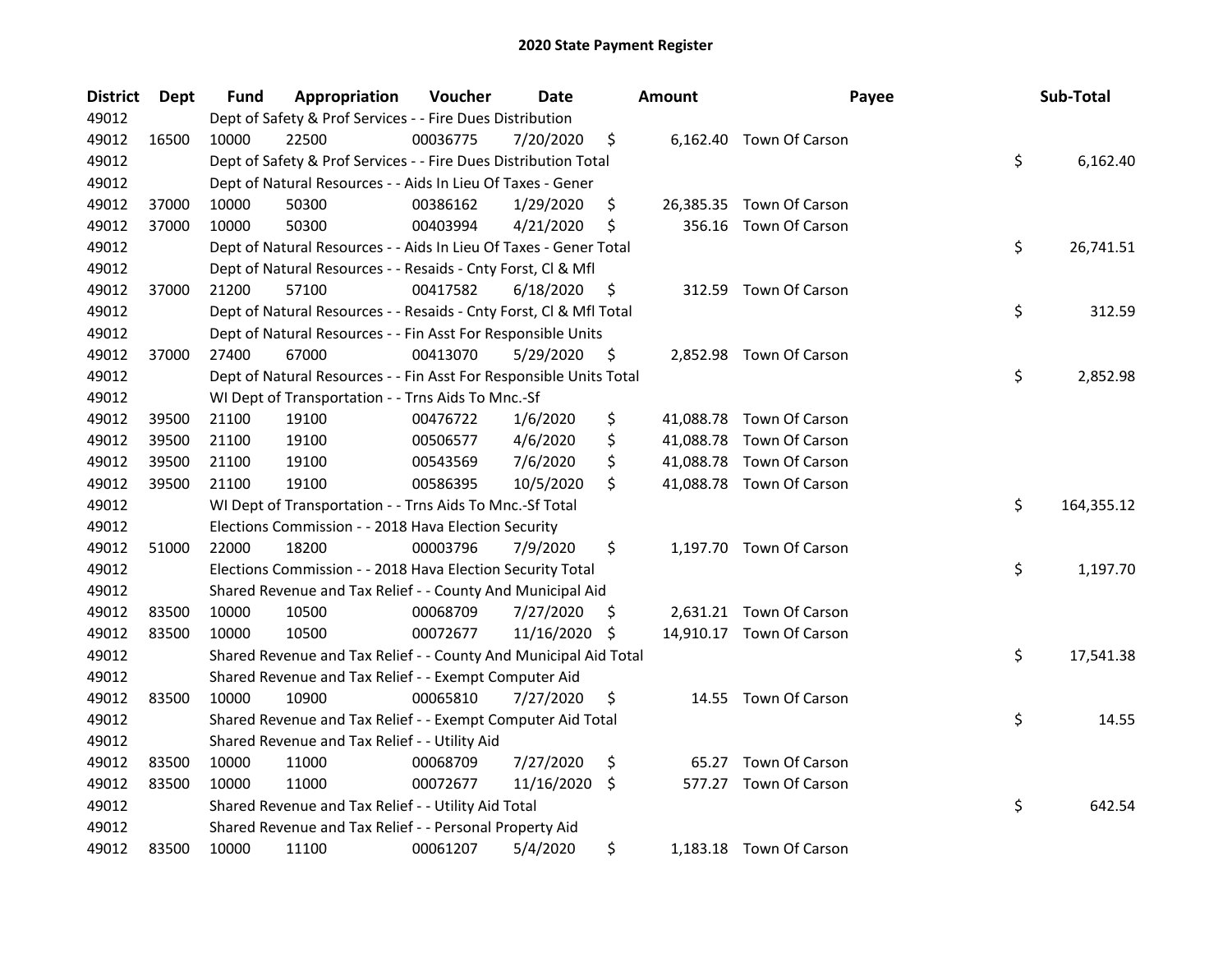| District Dept | Fund | <b>Appropriation</b>                                          | Voucher | Date | Amount | Payee | Sub-Total  |
|---------------|------|---------------------------------------------------------------|---------|------|--------|-------|------------|
| 49012         |      | Shared Revenue and Tax Relief - - Personal Property Aid Total |         |      |        |       | 1.183.18   |
| 49012 Total   |      |                                                               |         |      |        |       | 221,003.95 |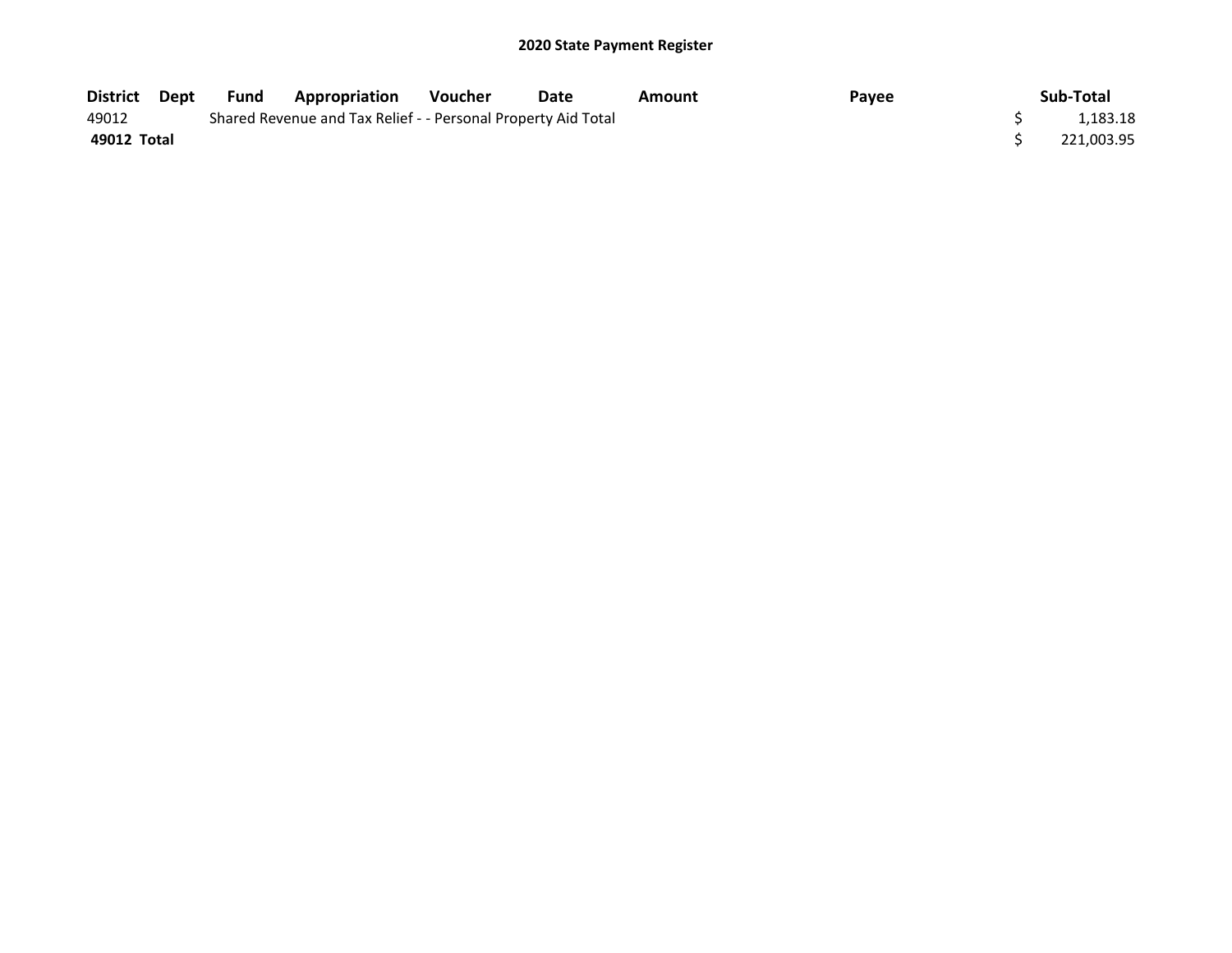| <b>District</b> | Dept  | <b>Fund</b> | Appropriation                                                          | Voucher  | <b>Date</b>   |     | Amount    | Payee                   | Sub-Total        |
|-----------------|-------|-------------|------------------------------------------------------------------------|----------|---------------|-----|-----------|-------------------------|------------------|
| 49014           |       |             | Dept of Safety & Prof Services - - Fire Dues Distribution              |          |               |     |           |                         |                  |
| 49014           | 16500 | 10000       | 22500                                                                  | 00036776 | 7/20/2020     | \$  |           | 4,072.36 Town Of Dewey  |                  |
| 49014           |       |             | Dept of Safety & Prof Services - - Fire Dues Distribution Total        |          |               |     |           |                         | \$<br>4,072.36   |
| 49014           |       |             | Dept of Natural Resources - - Aids In Lieu Of Taxes - Gener            |          |               |     |           |                         |                  |
| 49014           | 37000 | 10000       | 50300                                                                  | 00386185 | 1/29/2020     | \$  |           | 10,009.15 Town Of Dewey |                  |
| 49014           | 37000 | 10000       | 50300                                                                  | 00404354 | 4/21/2020     | \$  |           | 2,941.49 Town Of Dewey  |                  |
| 49014           |       |             | Dept of Natural Resources - - Aids In Lieu Of Taxes - Gener Total      |          |               |     |           |                         | \$<br>12,950.64  |
| 49014           |       |             | Dept of Natural Resources - - Resaids - Cnty Forst, Cl & Mfl           |          |               |     |           |                         |                  |
| 49014           | 37000 | 21200       | 57100                                                                  | 00417583 | 6/18/2020     | \$  |           | 1,196.29 Town Of Dewey  |                  |
| 49014           |       |             | Dept of Natural Resources - - Resaids - Cnty Forst, Cl & Mfl Total     |          |               |     |           |                         | \$<br>1,196.29   |
| 49014           |       |             | WI Dept of Transportation - - Trns Aids To Mnc.-Sf                     |          |               |     |           |                         |                  |
| 49014           | 39500 | 21100       | 19100                                                                  | 00476723 | 1/6/2020      | \$  |           | 33,802.65 Town Of Dewey |                  |
| 49014           | 39500 | 21100       | 19100                                                                  | 00506578 | 4/6/2020      | \$  |           | 33,802.65 Town Of Dewey |                  |
| 49014           | 39500 | 21100       | 19100                                                                  | 00543570 | 7/6/2020      | \$  | 33,802.65 | Town Of Dewey           |                  |
| 49014           | 39500 | 21100       | 19100                                                                  | 00586396 | 10/5/2020     | \$  |           | 33,802.65 Town Of Dewey |                  |
| 49014           |       |             | WI Dept of Transportation - - Trns Aids To Mnc.-Sf Total               |          |               |     |           |                         | \$<br>135,210.60 |
| 49014           |       |             | Department of Military Affairs - - Disaster Recovery Aid               |          |               |     |           |                         |                  |
| 49014           | 46500 | 10000       | 30500                                                                  | 00080164 | 7/8/2020      | \$  |           | 1,005.07 Town Of Dewey  |                  |
| 49014           |       |             | Department of Military Affairs - - Disaster Recovery Aid Total         |          |               |     |           |                         | \$<br>1,005.07   |
| 49014           |       |             | Department of Military Affairs - - Federal Aid, Local Assistance       |          |               |     |           |                         |                  |
| 49014           | 46500 | 10000       | 34200                                                                  | 00080164 | 7/8/2020      | \$  |           | 14,444.20 Town Of Dewey |                  |
| 49014           |       |             | Department of Military Affairs - - Federal Aid, Local Assistance Total |          |               |     |           |                         | \$<br>14,444.20  |
| 49014           |       |             | Department of Administration - - Federal Aid                           |          |               |     |           |                         |                  |
| 49014           | 50500 | 10000       | 14200                                                                  | 00134980 | 12/10/2020 \$ |     |           | 12,501.82 Town Of Dewey |                  |
| 49014           |       |             | Department of Administration - - Federal Aid Total                     |          |               |     |           |                         | \$<br>12,501.82  |
| 49014           |       |             | Elections Commission - - 2018 Hava Election Security                   |          |               |     |           |                         |                  |
| 49014           | 51000 | 22000       | 18200                                                                  | 00003763 | 7/6/2020      | \$  |           | 941.40 Town Of Dewey    |                  |
| 49014           |       |             | Elections Commission - - 2018 Hava Election Security Total             |          |               |     |           |                         | \$<br>941.40     |
| 49014           |       |             | Shared Revenue and Tax Relief - - County And Municipal Aid             |          |               |     |           |                         |                  |
| 49014           | 83500 | 10000       | 10500                                                                  | 00068710 | 7/27/2020     | \$, |           | 2,181.02 Town Of Dewey  |                  |
| 49014           | 83500 | 10000       | 10500                                                                  | 00072678 | 11/16/2020    | -\$ |           | 12,359.09 Town Of Dewey |                  |
| 49014           |       |             | Shared Revenue and Tax Relief - - County And Municipal Aid Total       |          |               |     |           |                         | \$<br>14,540.11  |
| 49014           |       |             | Shared Revenue and Tax Relief - - Exempt Computer Aid                  |          |               |     |           |                         |                  |
| 49014           | 83500 | 10000       | 10900                                                                  | 00065811 | 7/27/2020     | \$  |           | 32.22 Town Of Dewey     |                  |
| 49014           |       |             | Shared Revenue and Tax Relief - - Exempt Computer Aid Total            |          |               |     |           |                         | \$<br>32.22      |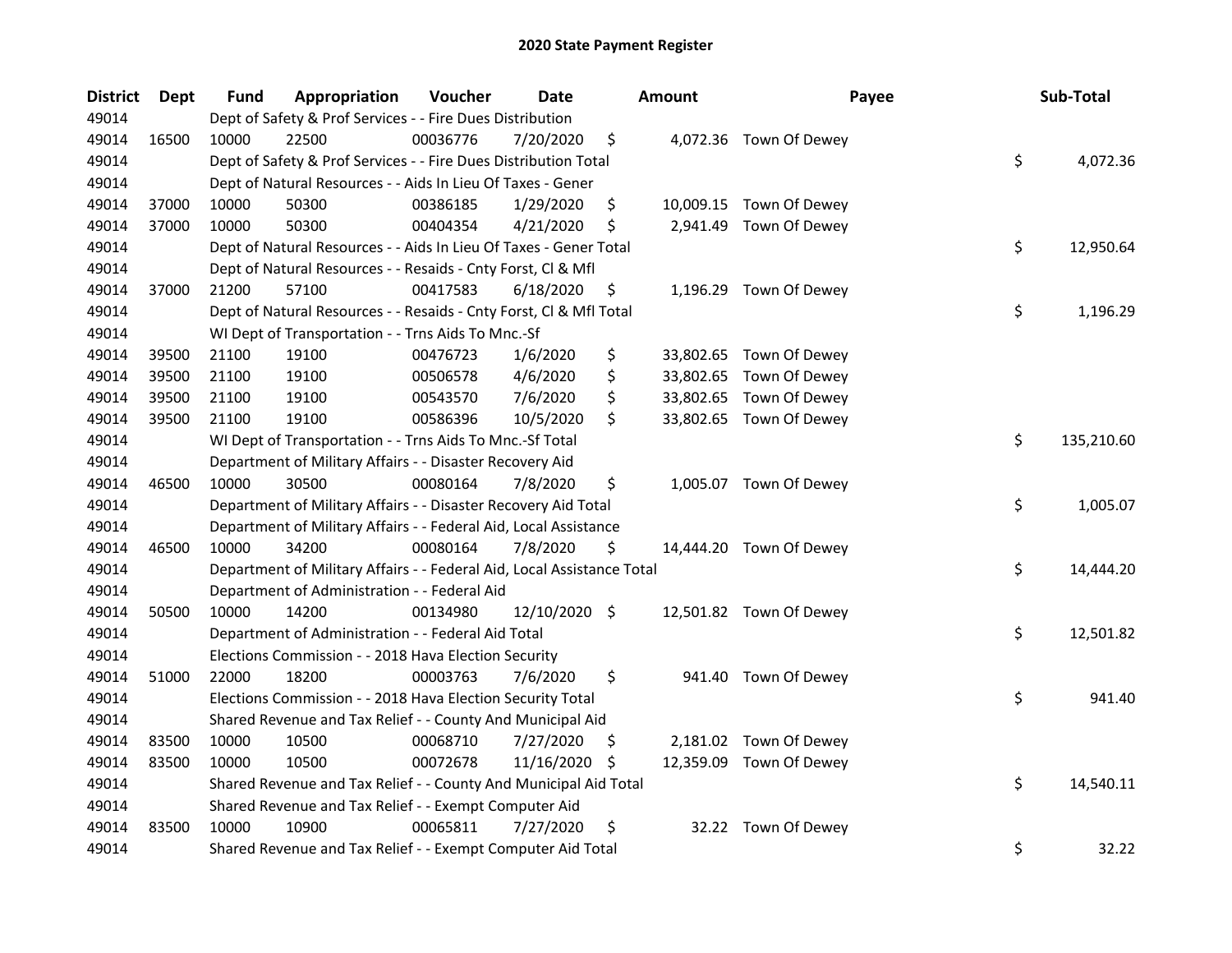| <b>District</b> | Dept  | <b>Fund</b> | Appropriation                                                   | Voucher  | Date       |              | <b>Amount</b> | Payee         | Sub-Total  |
|-----------------|-------|-------------|-----------------------------------------------------------------|----------|------------|--------------|---------------|---------------|------------|
| 49014           |       |             | Shared Revenue and Tax Relief - - Utility Aid                   |          |            |              |               |               |            |
| 49014           | 83500 | 10000       | 11000                                                           | 00068710 | 7/27/2020  |              | 170.24        | Town Of Dewey |            |
| 49014           | 83500 | 10000       | 11000                                                           | 00072678 | 11/16/2020 | - \$         | 1.122.78      | Town Of Dewey |            |
| 49014           |       |             | Shared Revenue and Tax Relief - - Utility Aid Total             |          |            |              |               |               | 1,293.02   |
| 49014           |       |             | Shared Revenue and Tax Relief - - Personal Property Aid         |          |            |              |               |               |            |
| 49014           | 83500 | 10000       | 11100                                                           | 00061208 | 5/4/2020   | Ś            | 706.22        | Town Of Dewey |            |
| 49014           |       |             | Shared Revenue and Tax Relief - - Personal Property Aid Total   |          |            |              |               |               | 706.22     |
| 49014           |       |             | Shared Revenue and Tax Relief - - Lottery & Gaming Credit       |          |            |              |               |               |            |
| 49014           | 83500 | 52100       | 36300                                                           | 00055469 | 3/23/2020  | <sup>S</sup> | 836.03        | Town Of Dewey |            |
| 49014           |       |             | Shared Revenue and Tax Relief - - Lottery & Gaming Credit Total |          |            |              |               |               | 836.03     |
| 49014 Total     |       |             |                                                                 |          |            |              |               |               | 199,729.98 |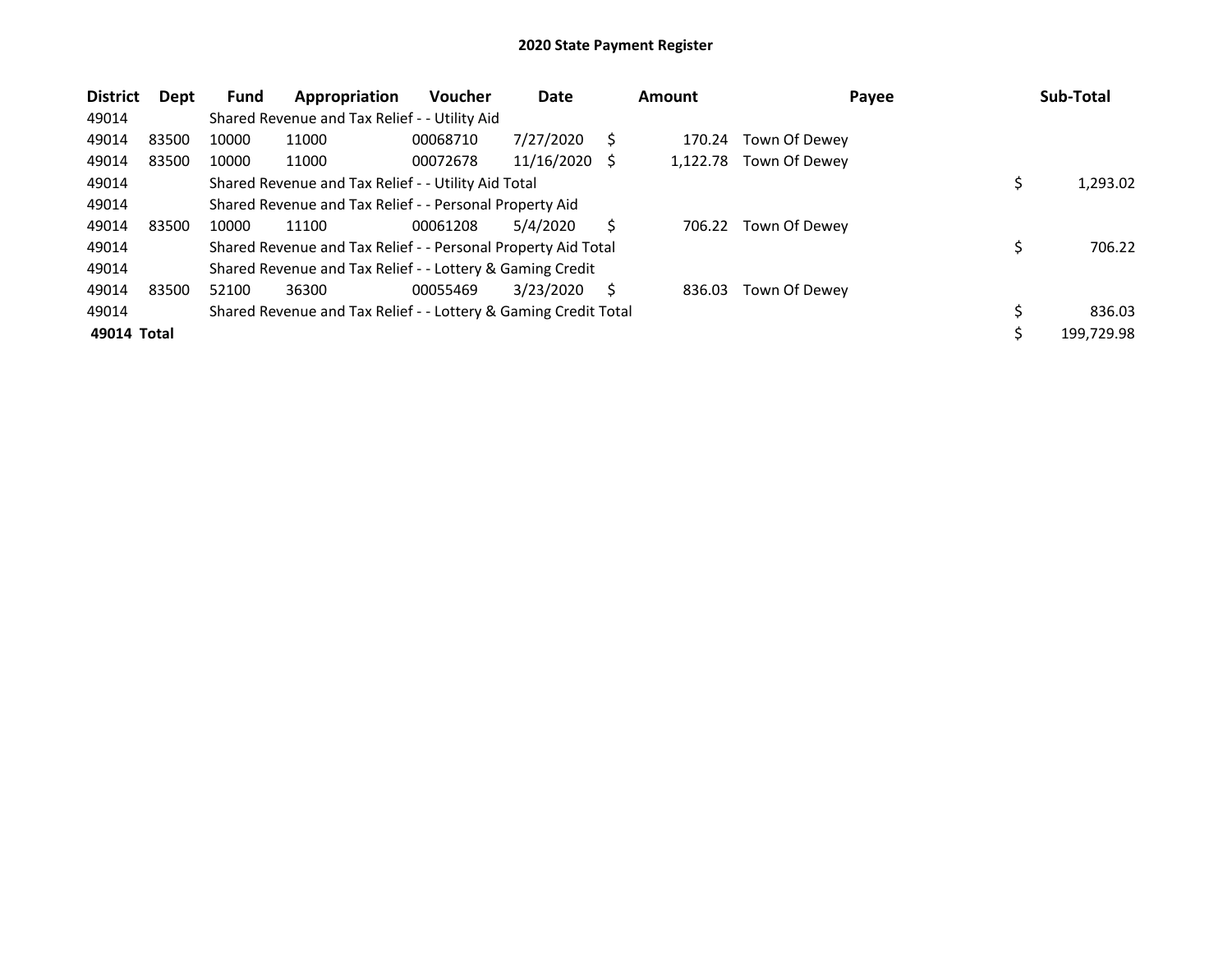| <b>District</b> | <b>Dept</b> | Fund  | Appropriation                                                        | Voucher  | <b>Date</b> |     | <b>Amount</b> | Payee                        | Sub-Total        |
|-----------------|-------------|-------|----------------------------------------------------------------------|----------|-------------|-----|---------------|------------------------------|------------------|
| 49016           |             |       | Dept of Safety & Prof Services - - Fire Dues Distribution            |          |             |     |               |                              |                  |
| 49016           | 16500       | 10000 | 22500                                                                | 00036777 | 7/20/2020   | \$  |               | 3,982.43 Town Of Eau Pleine  |                  |
| 49016           |             |       | Dept of Safety & Prof Services - - Fire Dues Distribution Total      |          |             |     |               |                              | \$<br>3,982.43   |
| 49016           |             |       | Dept of Natural Resources - - Aids In Lieu Of Taxes - Gener          |          |             |     |               |                              |                  |
| 49016           | 37000       | 10000 | 50300                                                                | 00386177 | 1/29/2020   | \$  |               | 2,258.60 Town Of Eau Pleine  |                  |
| 49016           | 37000       | 10000 | 50300                                                                | 00386178 | 1/29/2020   | \$  | 56,056.34     | Town Of Eau Pleine           |                  |
| 49016           | 37000       | 10000 | 50300                                                                | 00404294 | 4/21/2020   | \$  |               | 1,623.30 Town Of Eau Pleine  |                  |
| 49016           |             |       | Dept of Natural Resources - - Aids In Lieu Of Taxes - Gener Total    |          |             |     |               |                              | \$<br>59,938.24  |
| 49016           |             |       | Dept of Natural Resources - - Resaids - Cnty Forst, Cl & Mfl         |          |             |     |               |                              |                  |
| 49016           | 37000       | 21200 | 57100                                                                | 00417584 | 6/18/2020   | \$  |               | 244.25 Town Of Eau Pleine    |                  |
| 49016           |             |       | Dept of Natural Resources - - Resaids - Cnty Forst, Cl & Mfl Total   |          |             |     |               |                              | \$<br>244.25     |
| 49016           |             |       | Dept of Natural Resources - - Aids In Lieu Of Taxes - Sum S          |          |             |     |               |                              |                  |
| 49016           | 37000       | 21200 | 57900                                                                | 00404295 | 4/21/2020   | \$, |               | 4,665.57 Town Of Eau Pleine  |                  |
| 49016           |             |       | Dept of Natural Resources - - Aids In Lieu Of Taxes - Sum S Total    |          |             |     |               |                              | \$<br>4,665.57   |
| 49016           |             |       | Dept of Natural Resources - - Fin Asst For Responsible Units         |          |             |     |               |                              |                  |
| 49016           | 37000       | 27400 | 67000                                                                | 00412965 | 5/29/2020   | \$  |               | 1,209.01 Town Of Eau Pleine  |                  |
| 49016           |             |       | Dept of Natural Resources - - Fin Asst For Responsible Units Total   |          |             |     |               |                              | \$<br>1,209.01   |
| 49016           |             |       | WI Dept of Transportation - - Trns Aids To Mnc.-Sf                   |          |             |     |               |                              |                  |
| 49016           | 39500       | 21100 | 19100                                                                | 00476724 | 1/6/2020    | \$  |               | 34,436.90 Town Of Eau Pleine |                  |
| 49016           | 39500       | 21100 | 19100                                                                | 00506579 | 4/6/2020    | \$  |               | 34,436.90 Town Of Eau Pleine |                  |
| 49016           | 39500       | 21100 | 19100                                                                | 00543571 | 7/6/2020    | \$  |               | 34,436.90 Town Of Eau Pleine |                  |
| 49016           | 39500       | 21100 | 19100                                                                | 00586397 | 10/5/2020   | \$  |               | 34,436.90 Town Of Eau Pleine |                  |
| 49016           |             |       | WI Dept of Transportation - - Trns Aids To Mnc.-Sf Total             |          |             |     |               |                              | \$<br>137,747.60 |
| 49016           |             |       | WI Dept of Transportation - - Supplemental Transportation Aids       |          |             |     |               |                              |                  |
| 49016           | 39500       | 21100 | 19600                                                                | 00477549 | 1/6/2020    | \$  |               | 21,385.41 Town Of Eau Pleine |                  |
| 49016           |             |       | WI Dept of Transportation - - Supplemental Transportation Aids Total |          |             |     |               |                              | \$<br>21,385.41  |
| 49016           |             |       | WI Dept of Transportation - - Loc Rd Imp Prg St Fd                   |          |             |     |               |                              |                  |
| 49016           | 39500       | 21100 | 27800                                                                | 00624496 | 12/9/2020   | \$  |               | 40,384.84 Town Of Eau Pleine |                  |
| 49016           |             |       | WI Dept of Transportation - - Loc Rd Imp Prg St Fd Total             |          |             |     |               |                              | \$<br>40,384.84  |
| 49016           |             |       | Department of Administration - - Federal Aid                         |          |             |     |               |                              |                  |
| 49016           | 50500       | 10000 | 14200                                                                | 00134981 | 12/10/2020  | \$  |               | 3,394.50 Town Of Eau Pleine  |                  |
| 49016           |             |       | Department of Administration - - Federal Aid Total                   |          |             |     |               |                              | \$<br>3,394.50   |
| 49016           |             |       | Elections Commission - - 2018 Hava Election Security                 |          |             |     |               |                              |                  |
| 49016           | 51000       | 22000 | 18200                                                                | 00003930 | 7/24/2020   | \$  |               | 917.20 Town Of Eau Pleine    |                  |
| 49016           |             |       | Elections Commission - - 2018 Hava Election Security Total           |          |             |     |               |                              | \$<br>917.20     |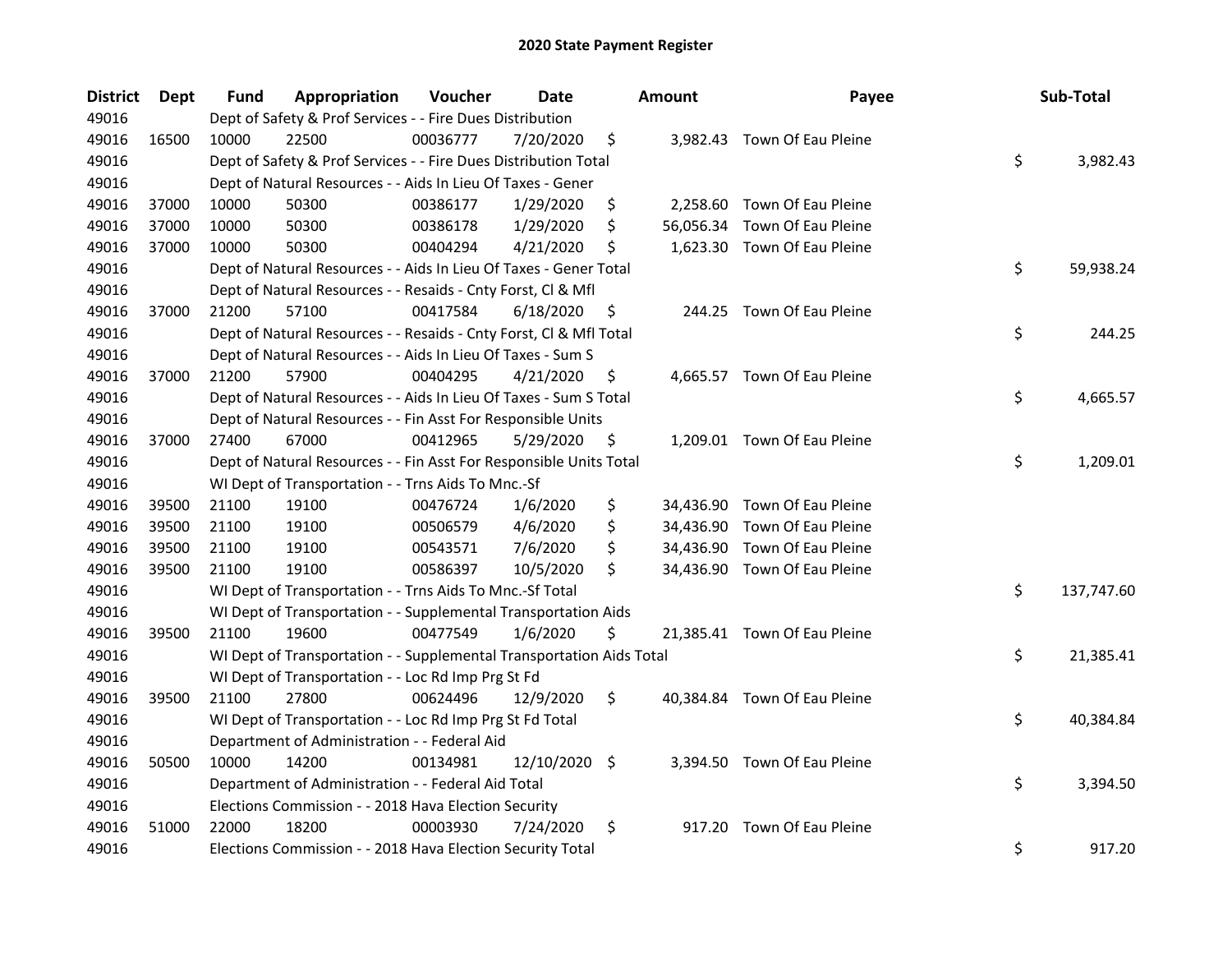| <b>District</b> | Dept  | Fund  | Appropriation                                                    | <b>Voucher</b> | Date       |    | <b>Amount</b> | Payee              | Sub-Total        |
|-----------------|-------|-------|------------------------------------------------------------------|----------------|------------|----|---------------|--------------------|------------------|
| 49016           |       |       | Shared Revenue and Tax Relief - - County And Municipal Aid       |                |            |    |               |                    |                  |
| 49016           | 83500 | 10000 | 10500                                                            | 00068711       | 7/27/2020  | S  | 4.208.51      | Town Of Eau Pleine |                  |
| 49016           | 83500 | 10000 | 10500                                                            | 00072679       | 11/16/2020 | -S | 23,848.24     | Town Of Eau Pleine |                  |
| 49016           |       |       | Shared Revenue and Tax Relief - - County And Municipal Aid Total |                |            |    |               |                    | \$<br>28,056.75  |
| 49016           |       |       | Shared Revenue and Tax Relief - - Exempt Computer Aid            |                |            |    |               |                    |                  |
| 49016           | 83500 | 10000 | 10900                                                            | 00065812       | 7/27/2020  | S. | 60.27         | Town Of Eau Pleine |                  |
| 49016           |       |       | Shared Revenue and Tax Relief - - Exempt Computer Aid Total      |                |            |    |               |                    | \$<br>60.27      |
| 49016           |       |       | Shared Revenue and Tax Relief - - Utility Aid                    |                |            |    |               |                    |                  |
| 49016           | 83500 | 10000 | 11000                                                            | 00068711       | 7/27/2020  | S. | 1.902.63      | Town Of Eau Pleine |                  |
| 49016           | 83500 | 10000 | 11000                                                            | 00072679       | 11/16/2020 | -S | 10,794.93     | Town Of Eau Pleine |                  |
| 49016           |       |       | Shared Revenue and Tax Relief - - Utility Aid Total              |                |            |    |               |                    | \$<br>12,697.56  |
| 49016           |       |       | Shared Revenue and Tax Relief - - Personal Property Aid          |                |            |    |               |                    |                  |
| 49016           | 83500 | 10000 | 11100                                                            | 00061209       | 5/4/2020   | Ś. | 385.16        | Town Of Eau Pleine |                  |
| 49016           |       |       | Shared Revenue and Tax Relief - - Personal Property Aid Total    |                |            |    |               |                    | \$<br>385.16     |
| 49016 Total     |       |       |                                                                  |                |            |    |               |                    | \$<br>315,068.79 |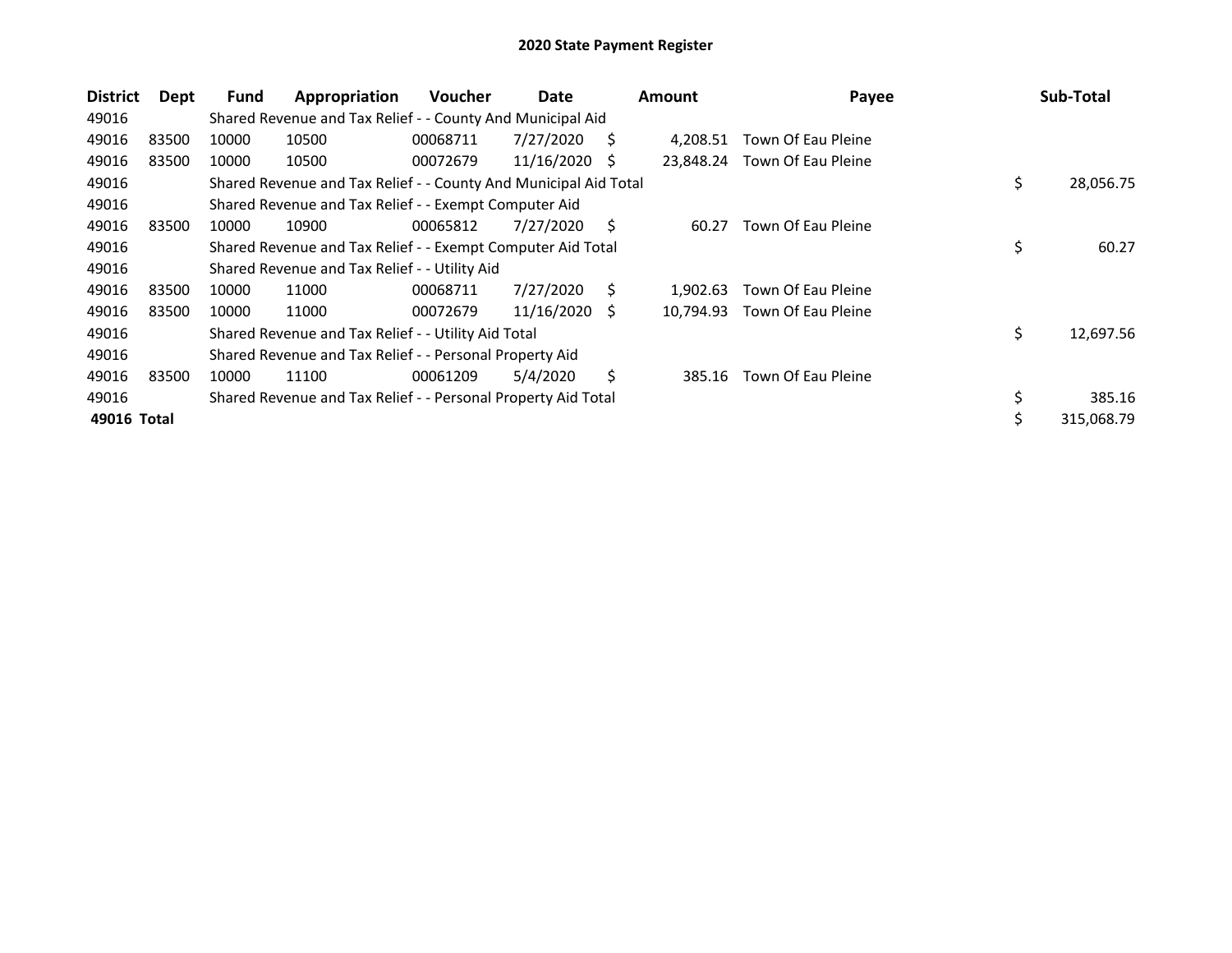| <b>District</b> | <b>Dept</b> | Fund  | Appropriation                                                        | Voucher  | <b>Date</b>   |     | <b>Amount</b> | Payee                    | Sub-Total        |
|-----------------|-------------|-------|----------------------------------------------------------------------|----------|---------------|-----|---------------|--------------------------|------------------|
| 49018           |             |       | Dept of Safety & Prof Services - - Fire Dues Distribution            |          |               |     |               |                          |                  |
| 49018           | 16500       | 10000 | 22500                                                                | 00036778 | 7/20/2020     | \$  |               | 6,670.53 Town Of Grant   |                  |
| 49018           |             |       | Dept of Safety & Prof Services - - Fire Dues Distribution Total      |          |               |     |               |                          | \$<br>6,670.53   |
| 49018           |             |       | Dept of Natural Resources - - Aids In Lieu Of Taxes - Gener          |          |               |     |               |                          |                  |
| 49018           | 37000       | 10000 | 50300                                                                | 00386141 | 1/29/2020     | \$  |               | 12,361.31 Town Of Grant  |                  |
| 49018           | 37000       | 10000 | 50300                                                                | 00403737 | 4/21/2020     | \$  |               | 2,715.48 Town Of Grant   |                  |
| 49018           |             |       | Dept of Natural Resources - - Aids In Lieu Of Taxes - Gener Total    |          |               |     |               |                          | \$<br>15,076.79  |
| 49018           |             |       | Dept of Natural Resources - - Resaids - Cnty Forst, Cl & Mfl         |          |               |     |               |                          |                  |
| 49018           | 37000       | 21200 | 57100                                                                | 00417585 | 6/18/2020     | \$  |               | 870.01 Town Of Grant     |                  |
| 49018           |             |       | Dept of Natural Resources - - Resaids - Cnty Forst, Cl & Mfl Total   |          |               |     |               |                          | \$<br>870.01     |
| 49018           |             |       | Dept of Natural Resources - - Fin Asst For Responsible Units         |          |               |     |               |                          |                  |
| 49018           | 37000       | 27400 | 67000                                                                | 00413495 | 5/29/2020     | \$  |               | 1,653.56 Town Of Grant   |                  |
| 49018           |             |       | Dept of Natural Resources - - Fin Asst For Responsible Units Total   |          |               |     |               |                          | \$<br>1,653.56   |
| 49018           |             |       | Dept of Natural Resources - - Recycling Consolidation Grants         |          |               |     |               |                          |                  |
| 49018           | 37000       | 27400 | 67300                                                                | 00413495 | 5/29/2020     | \$. |               | 495.72 Town Of Grant     |                  |
| 49018           |             |       | Dept of Natural Resources - - Recycling Consolidation Grants Total   |          |               |     |               |                          | \$<br>495.72     |
| 49018           |             |       | WI Dept of Transportation - - Trns Aids To Mnc.-Sf                   |          |               |     |               |                          |                  |
| 49018           | 39500       | 21100 | 19100                                                                | 00476725 | 1/6/2020      | \$  |               | 70,947.23 Town Of Grant  |                  |
| 49018           | 39500       | 21100 | 19100                                                                | 00506580 | 4/6/2020      | \$  | 70,947.23     | Town Of Grant            |                  |
| 49018           | 39500       | 21100 | 19100                                                                | 00543572 | 7/6/2020      | \$  |               | 70,947.23 Town Of Grant  |                  |
| 49018           | 39500       | 21100 | 19100                                                                | 00586398 | 10/5/2020     | \$  |               | 70,947.24 Town Of Grant  |                  |
| 49018           |             |       | WI Dept of Transportation - - Trns Aids To Mnc.-Sf Total             |          |               |     |               |                          | \$<br>283,788.93 |
| 49018           |             |       | WI Dept of Transportation - - Supplemental Transportation Aids       |          |               |     |               |                          |                  |
| 49018           | 39500       | 21100 | 19600                                                                | 00477550 | 1/6/2020      | \$  |               | 46,446.39 Town Of Grant  |                  |
| 49018           |             |       | WI Dept of Transportation - - Supplemental Transportation Aids Total |          |               |     |               |                          | \$<br>46,446.39  |
| 49018           |             |       | WI Dept of Transportation - - Local Rds, Grants Sf                   |          |               |     |               |                          |                  |
| 49018           | 39500       | 21100 | 27000                                                                | 00601466 | 10/19/2020 \$ |     |               | 386,486.94 Town Of Grant |                  |
| 49018           |             |       | WI Dept of Transportation - - Local Rds, Grants Sf Total             |          |               |     |               |                          | \$<br>386,486.94 |
| 49018           |             |       | Shared Revenue and Tax Relief - - County And Municipal Aid           |          |               |     |               |                          |                  |
| 49018           | 83500       | 10000 | 10500                                                                | 00068712 | 7/27/2020     | \$  |               | 5,435.50 Town Of Grant   |                  |
| 49018           | 83500       | 10000 | 10500                                                                | 00072680 | 11/16/2020    | \$. |               | 30,801.19 Town Of Grant  |                  |
| 49018           |             |       | Shared Revenue and Tax Relief - - County And Municipal Aid Total     |          |               |     |               |                          | \$<br>36,236.69  |
| 49018           |             |       | Shared Revenue and Tax Relief - - Exempt Computer Aid                |          |               |     |               |                          |                  |
| 49018           | 83500       | 10000 | 10900                                                                | 00065813 | 7/27/2020     | \$  | 49.89         | Town Of Grant            |                  |
| 49018           |             |       | Shared Revenue and Tax Relief - - Exempt Computer Aid Total          |          |               |     |               |                          | \$<br>49.89      |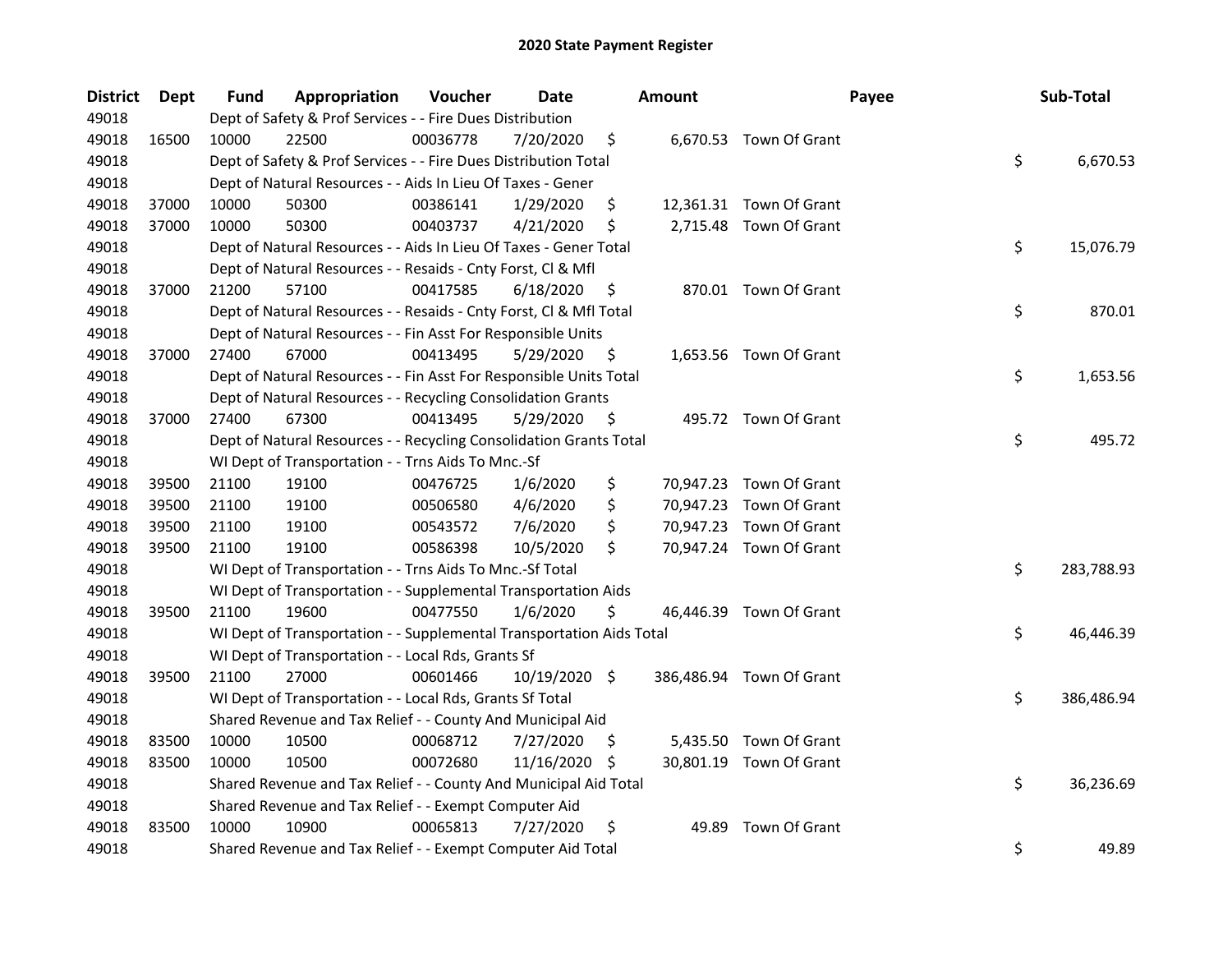| <b>District</b> | <b>Dept</b> | <b>Fund</b> | Appropriation                                                 | <b>Voucher</b> | Date       |     | <b>Amount</b> | Payee         | Sub-Total  |
|-----------------|-------------|-------------|---------------------------------------------------------------|----------------|------------|-----|---------------|---------------|------------|
| 49018           |             |             | Shared Revenue and Tax Relief - - Utility Aid                 |                |            |     |               |               |            |
| 49018           | 83500       | 10000       | 11000                                                         | 00068712       | 7/27/2020  |     | 62.08         | Town Of Grant |            |
| 49018           | 83500       | 10000       | 11000                                                         | 00072680       | 11/16/2020 | - S | 349.47        | Town Of Grant |            |
| 49018           |             |             | Shared Revenue and Tax Relief - - Utility Aid Total           |                |            |     |               |               | 411.55     |
| 49018           |             |             | Shared Revenue and Tax Relief - - Personal Property Aid       |                |            |     |               |               |            |
| 49018           | 83500       | 10000       | 11100                                                         | 00061210       | 5/4/2020   | S   | 308.97        | Town Of Grant |            |
| 49018           |             |             | Shared Revenue and Tax Relief - - Personal Property Aid Total |                |            |     |               |               | 308.97     |
| 49018 Total     |             |             |                                                               |                |            |     |               |               | 778,495.97 |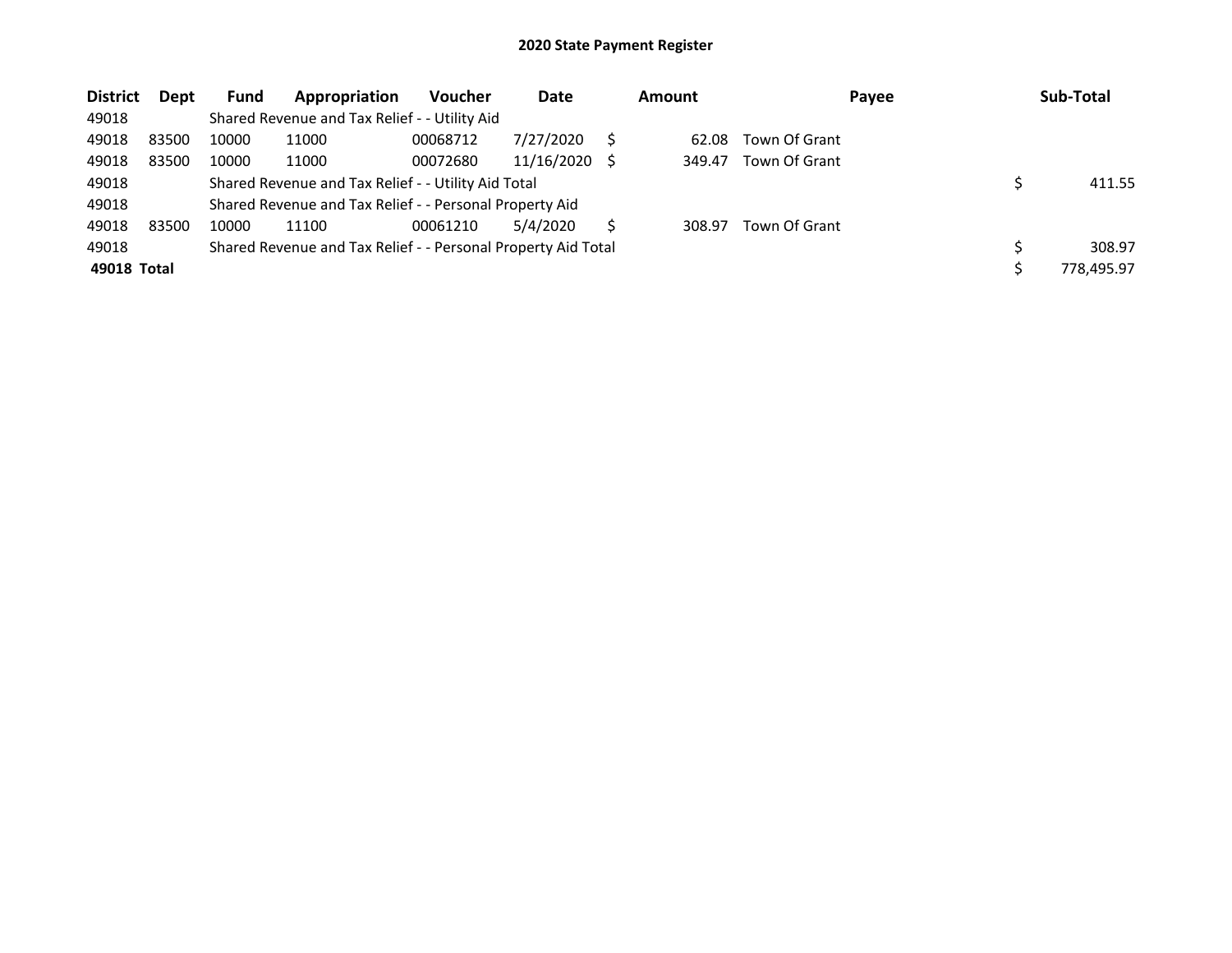| <b>District</b> | <b>Dept</b> | <b>Fund</b> | Appropriation                                                      | Voucher  | <b>Date</b>   |     | <b>Amount</b> |                           | Payee | Sub-Total          |
|-----------------|-------------|-------------|--------------------------------------------------------------------|----------|---------------|-----|---------------|---------------------------|-------|--------------------|
| 49020           |             |             | Dept of Safety & Prof Services - - Fire Dues Distribution          |          |               |     |               |                           |       |                    |
| 49020           | 16500       | 10000       | 22500                                                              | 00036779 | 7/20/2020     | \$  |               | 19,287.15 Town Of Hull    |       |                    |
| 49020           |             |             | Dept of Safety & Prof Services - - Fire Dues Distribution Total    |          |               |     |               |                           |       | \$<br>19,287.15    |
| 49020           |             |             | Dept of Natural Resources - - Resaids - Cnty Forst, Cl & Mfl       |          |               |     |               |                           |       |                    |
| 49020           | 37000       | 21200       | 57100                                                              | 00417586 | 6/18/2020     | \$  |               | 428.99 Town Of Hull       |       |                    |
| 49020           |             |             | Dept of Natural Resources - - Resaids - Cnty Forst, Cl & Mfl Total |          |               |     |               |                           |       | \$<br>428.99       |
| 49020           |             |             | Dept of Natural Resources - - Rec & Resource Aids, Fed             |          |               |     |               |                           |       |                    |
| 49020           | 37000       | 21200       | 58300                                                              | 00421221 | 7/7/2020      | \$  |               | 1,309.18 Town Of Hull     |       |                    |
| 49020           |             |             | Dept of Natural Resources - - Rec & Resource Aids, Fed Total       |          |               |     |               |                           |       | \$<br>1,309.18     |
| 49020           |             |             | Dept of Natural Resources - - Resaids - Urban Forestry Grant       |          |               |     |               |                           |       |                    |
| 49020           | 37000       | 21200       | 58700                                                              | 00379983 | 1/2/2020      | \$  |               | 3,610.96 Town Of Hull     |       |                    |
| 49020           |             |             | Dept of Natural Resources - - Resaids - Urban Forestry Grant Total |          |               |     |               |                           |       | \$<br>3,610.96     |
| 49020           |             |             | WI Dept of Transportation - - Trns Aids To Mnc.-Sf                 |          |               |     |               |                           |       |                    |
| 49020           | 39500       | 21100       | 19100                                                              | 00476726 | 1/6/2020      | \$  |               | 53,125.02 Town Of Hull    |       |                    |
| 49020           | 39500       | 21100       | 19100                                                              | 00506581 | 4/6/2020      | \$  |               | 53,125.02 Town Of Hull    |       |                    |
| 49020           | 39500       | 21100       | 19100                                                              | 00543573 | 7/6/2020      | \$  |               | 53,125.02 Town Of Hull    |       |                    |
| 49020           | 39500       | 21100       | 19100                                                              | 00586399 | 10/5/2020     | \$  |               | 53,125.02 Town Of Hull    |       |                    |
| 49020           |             |             | WI Dept of Transportation - - Trns Aids To Mnc.-Sf Total           |          |               |     |               |                           |       | \$<br>212,500.08   |
| 49020           |             |             | WI Dept of Transportation - - Local Rds, Grants Sf                 |          |               |     |               |                           |       |                    |
| 49020           | 39500       | 21100       | 27000                                                              | 00508200 | 3/25/2020     | \$  |               | 1,220,781.12 Town Of Hull |       |                    |
| 49020           |             |             | WI Dept of Transportation - - Local Rds, Grants Sf Total           |          |               |     |               |                           |       | \$<br>1,220,781.12 |
| 49020           |             |             | Department of Administration - - Federal Aid                       |          |               |     |               |                           |       |                    |
| 49020           | 50500       | 10000       | 14200                                                              | 00134982 | 12/10/2020 \$ |     |               | 30,477.00 Town Of Hull    |       |                    |
| 49020           |             |             | Department of Administration - - Federal Aid Total                 |          |               |     |               |                           |       | \$<br>30,477.00    |
| 49020           |             |             | Elections Commission - - 2018 Hava Election Security               |          |               |     |               |                           |       |                    |
| 49020           | 51000       | 22000       | 18200                                                              | 00004580 | 9/18/2020     | \$  |               | 4,149.00 Town Of Hull     |       |                    |
| 49020           |             |             | Elections Commission - - 2018 Hava Election Security Total         |          |               |     |               |                           |       | \$<br>4,149.00     |
| 49020           |             |             | Shared Revenue and Tax Relief - - County And Municipal Aid         |          |               |     |               |                           |       |                    |
| 49020           | 83500       | 10000       | 10500                                                              | 00068713 | 7/27/2020     | S   |               | 23,325.53 Town Of Hull    |       |                    |
| 49020           | 83500       | 10000       | 10500                                                              | 00072681 | 11/16/2020    | \$. |               | 132,178.00 Town Of Hull   |       |                    |
| 49020           |             |             | Shared Revenue and Tax Relief - - County And Municipal Aid Total   |          |               |     |               |                           |       | \$<br>155,503.53   |
| 49020           |             |             | Shared Revenue and Tax Relief - - Exempt Computer Aid              |          |               |     |               |                           |       |                    |
| 49020           | 83500       | 10000       | 10900                                                              | 00065814 | 7/27/2020     | \$  |               | 123.67 Town Of Hull       |       |                    |
| 49020           |             |             | Shared Revenue and Tax Relief - - Exempt Computer Aid Total        |          |               |     |               |                           |       | \$<br>123.67       |
| 49020           |             |             | Shared Revenue and Tax Relief - - Utility Aid                      |          |               |     |               |                           |       |                    |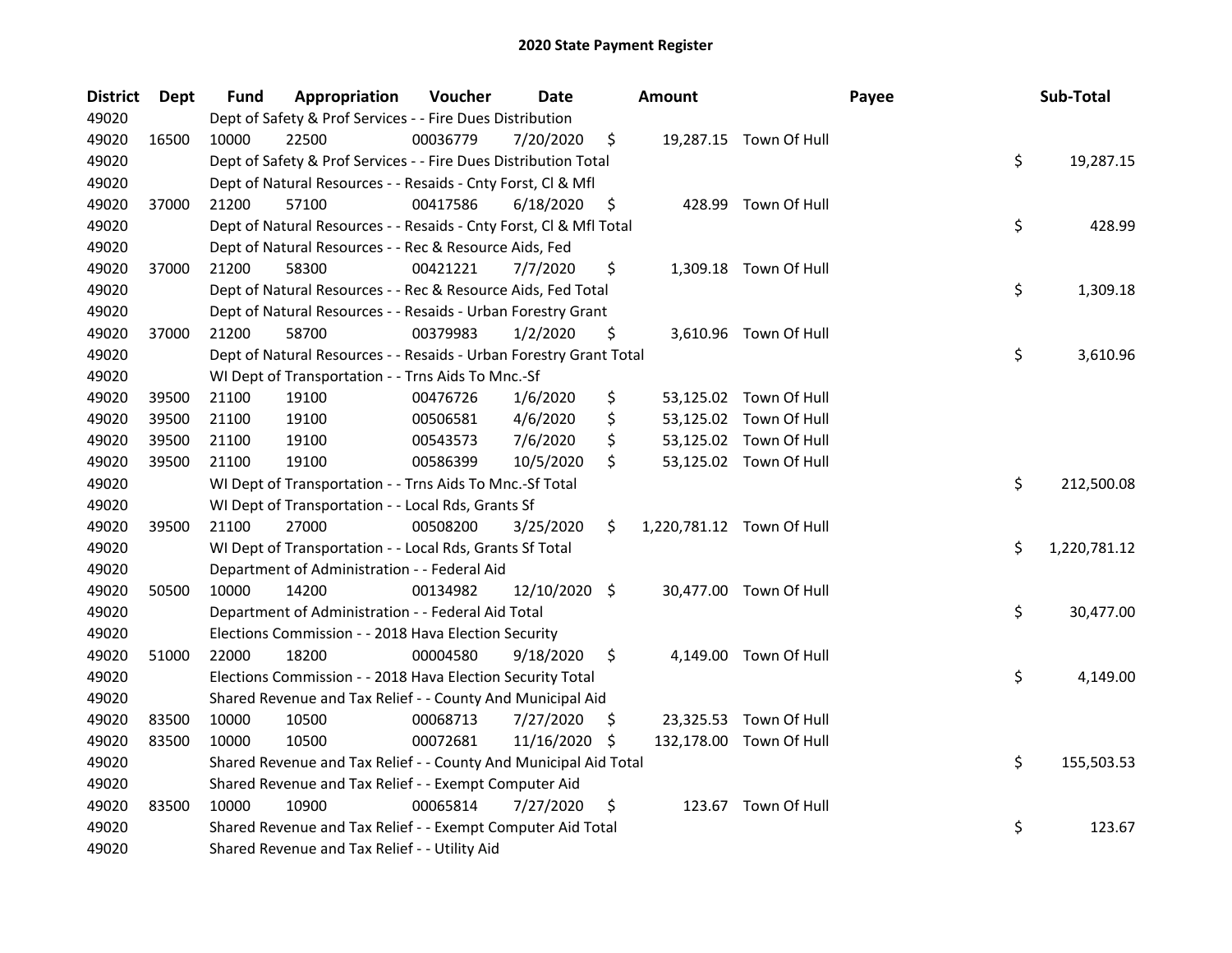| <b>District</b> | Dept  | Fund  | Appropriation                                                                 | <b>Voucher</b> | Date       |    | <b>Amount</b> |              | Payee | Sub-Total          |
|-----------------|-------|-------|-------------------------------------------------------------------------------|----------------|------------|----|---------------|--------------|-------|--------------------|
| 49020           | 83500 | 10000 | 11000                                                                         | 00068713       | 7/27/2020  | S  | 362.69        | Town Of Hull |       |                    |
| 49020           | 83500 | 10000 | 11000                                                                         | 00072681       | 11/16/2020 | S  | 1,829.13      | Town Of Hull |       |                    |
| 49020           |       |       | Shared Revenue and Tax Relief - - Utility Aid Total                           |                |            |    |               |              |       | \$<br>2,191.82     |
| 49020           |       |       | Shared Revenue and Tax Relief - - Personal Property Aid                       |                |            |    |               |              |       |                    |
| 49020           | 83500 | 10000 | 11100                                                                         | 00061211       | 5/4/2020   | S  | 4,736.71      | Town Of Hull |       |                    |
| 49020           |       |       | Shared Revenue and Tax Relief - - Personal Property Aid Total                 |                |            |    |               |              |       | \$<br>4,736.71     |
| 49020           |       |       | Shared Revenue and Tax Relief - - State Aid; Video Service Provider Fee       |                |            |    |               |              |       |                    |
| 49020           | 83500 | 10000 | 11200                                                                         | 00064362       | 7/27/2020  | S. | 9,488.40      | Town Of Hull |       |                    |
| 49020           |       |       | Shared Revenue and Tax Relief - - State Aid; Video Service Provider Fee Total |                |            |    |               |              |       | \$<br>9,488.40     |
| 49020           |       |       | Shared Revenue and Tax Relief - - Lottery & Gaming Credit                     |                |            |    |               |              |       |                    |
| 49020           | 83500 | 52100 | 36300                                                                         | 00055470       | 3/23/2020  | Ś. | 9.300.00      | Town Of Hull |       |                    |
| 49020           |       |       | Shared Revenue and Tax Relief - - Lottery & Gaming Credit Total               |                |            |    |               |              |       | 9,300.00           |
| 49020 Total     |       |       |                                                                               |                |            |    |               |              |       | \$<br>1,673,887.61 |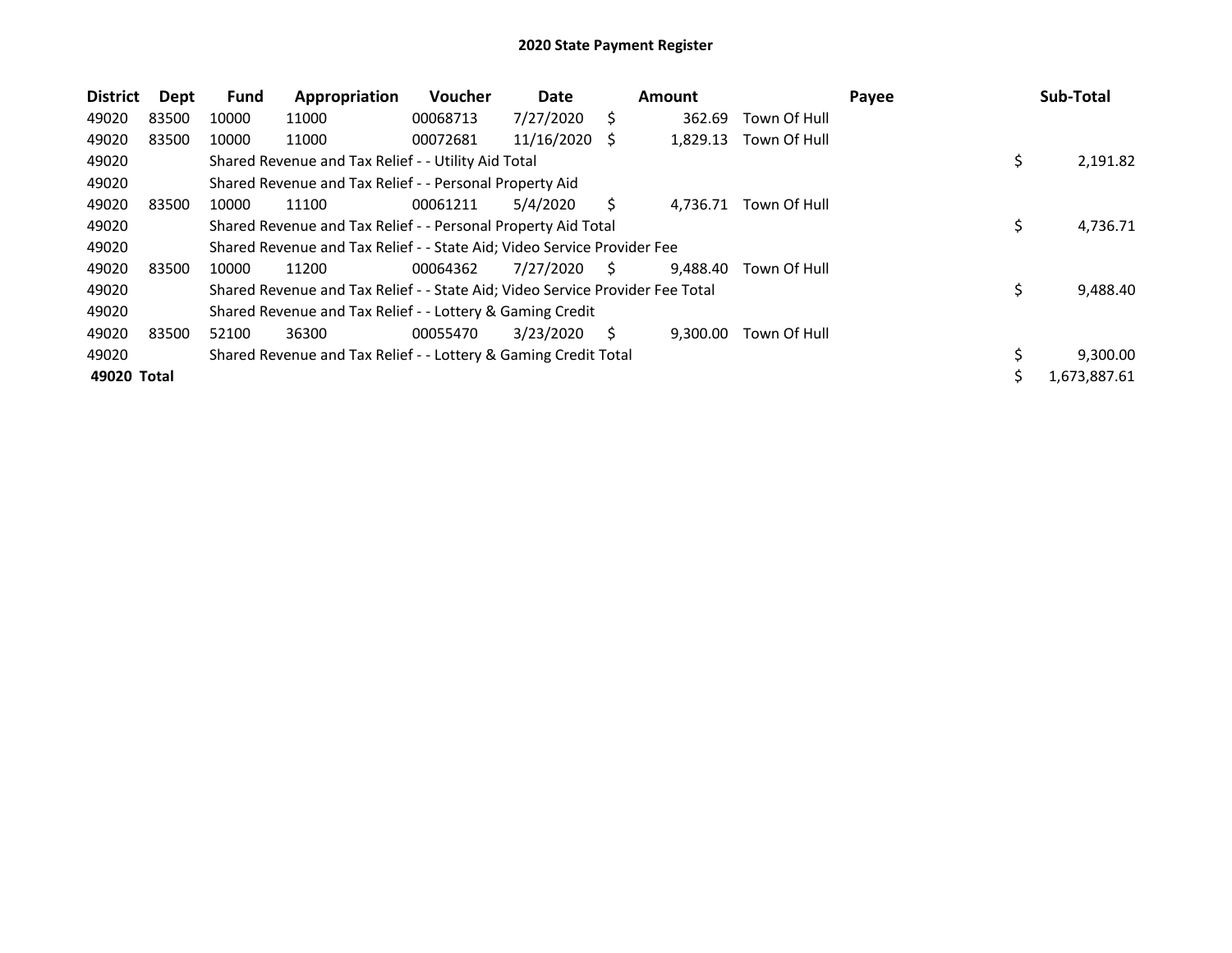| <b>District</b> | Dept  | <b>Fund</b> | Appropriation                                                          | Voucher  | <b>Date</b>   | <b>Amount</b>  | Payee                    | Sub-Total        |
|-----------------|-------|-------------|------------------------------------------------------------------------|----------|---------------|----------------|--------------------------|------------------|
| 49022           |       |             | Dept of Safety & Prof Services - - Fire Dues Distribution              |          |               |                |                          |                  |
| 49022           | 16500 | 10000       | 22500                                                                  | 00036780 | 7/20/2020     | \$             | 5,458.87 Town Of Lanark  |                  |
| 49022           |       |             | Dept of Safety & Prof Services - - Fire Dues Distribution Total        |          |               |                |                          | \$<br>5,458.87   |
| 49022           |       |             | Dept of Natural Resources - - Aids In Lieu Of Taxes - Gener            |          |               |                |                          |                  |
| 49022           | 37000 | 10000       | 50300                                                                  | 00386228 | 1/29/2020     | \$             | 2,972.59 Town Of Lanark  |                  |
| 49022           | 37000 | 10000       | 50300                                                                  | 00405415 | 4/21/2020     | \$<br>20.00    | Town Of Lanark           |                  |
| 49022           | 37000 | 10000       | 50300                                                                  | 00405416 | 4/21/2020     | \$             | 37.81 Town Of Lanark     |                  |
| 49022           |       |             | Dept of Natural Resources - - Aids In Lieu Of Taxes - Gener Total      |          |               |                |                          | \$<br>3,030.40   |
| 49022           |       |             | Dept of Natural Resources - - Resaids - Cnty Forst, Cl & Mfl           |          |               |                |                          |                  |
| 49022           | 37000 | 21200       | 57100                                                                  | 00417587 | 6/18/2020     | \$<br>1,005.00 | Town Of Lanark           |                  |
| 49022           |       |             | Dept of Natural Resources - - Resaids - Cnty Forst, Cl & Mfl Total     |          |               |                |                          | \$<br>1,005.00   |
| 49022           |       |             | WI Dept of Transportation - - Trns Aids To Mnc.-Sf                     |          |               |                |                          |                  |
| 49022           | 39500 | 21100       | 19100                                                                  | 00476727 | 1/6/2020      | \$             | 22,633.65 Town Of Lanark |                  |
| 49022           | 39500 | 21100       | 19100                                                                  | 00506582 | 4/6/2020      | \$             | 22,633.65 Town Of Lanark |                  |
| 49022           | 39500 | 21100       | 19100                                                                  | 00543574 | 7/6/2020      | \$             | 22,633.65 Town Of Lanark |                  |
| 49022           | 39500 | 21100       | 19100                                                                  | 00586400 | 10/5/2020     | \$             | 22,633.65 Town Of Lanark |                  |
| 49022           |       |             | WI Dept of Transportation - - Trns Aids To Mnc.-Sf Total               |          |               |                |                          | \$<br>90,534.60  |
| 49022           |       |             | Department of Military Affairs - - Disaster Recovery Aid               |          |               |                |                          |                  |
| 49022           | 46500 | 10000       | 30500                                                                  | 00086921 | 12/18/2020 \$ |                | 3,581.04 Town Of Lanark  |                  |
| 49022           |       |             | Department of Military Affairs - - Disaster Recovery Aid Total         |          |               |                |                          | \$<br>3,581.04   |
| 49022           |       |             | Department of Military Affairs - - Federal Aid, Local Assistance       |          |               |                |                          |                  |
| 49022           | 46500 | 10000       | 34200                                                                  | 00086921 | 12/18/2020 \$ |                | 21,486.26 Town Of Lanark |                  |
| 49022           |       |             | Department of Military Affairs - - Federal Aid, Local Assistance Total |          |               |                |                          | \$<br>21,486.26  |
| 49022           |       |             | Shared Revenue and Tax Relief - - County And Municipal Aid             |          |               |                |                          |                  |
| 49022           | 83500 | 10000       | 10500                                                                  | 00068714 | 7/27/2020     | \$             | 3,251.95 Town Of Lanark  |                  |
| 49022           | 83500 | 10000       | 10500                                                                  | 00072682 | 11/16/2020 \$ |                | 18,427.71 Town Of Lanark |                  |
| 49022           |       |             | Shared Revenue and Tax Relief - - County And Municipal Aid Total       |          |               |                |                          | \$<br>21,679.66  |
| 49022           |       |             | Shared Revenue and Tax Relief - - Exempt Computer Aid                  |          |               |                |                          |                  |
| 49022           | 83500 | 10000       | 10900                                                                  | 00065815 | 7/27/2020     | \$             | 3.11 Town Of Lanark      |                  |
| 49022           |       |             | Shared Revenue and Tax Relief - - Exempt Computer Aid Total            |          |               |                |                          | \$<br>3.11       |
| 49022           |       |             | Shared Revenue and Tax Relief - - Personal Property Aid                |          |               |                |                          |                  |
| 49022           | 83500 | 10000       | 11100                                                                  | 00061212 | 5/4/2020      | \$             | 37.05 Town Of Lanark     |                  |
| 49022           |       |             | Shared Revenue and Tax Relief - - Personal Property Aid Total          |          |               |                |                          | \$<br>37.05      |
| 49022 Total     |       |             |                                                                        |          |               |                |                          | \$<br>146,815.99 |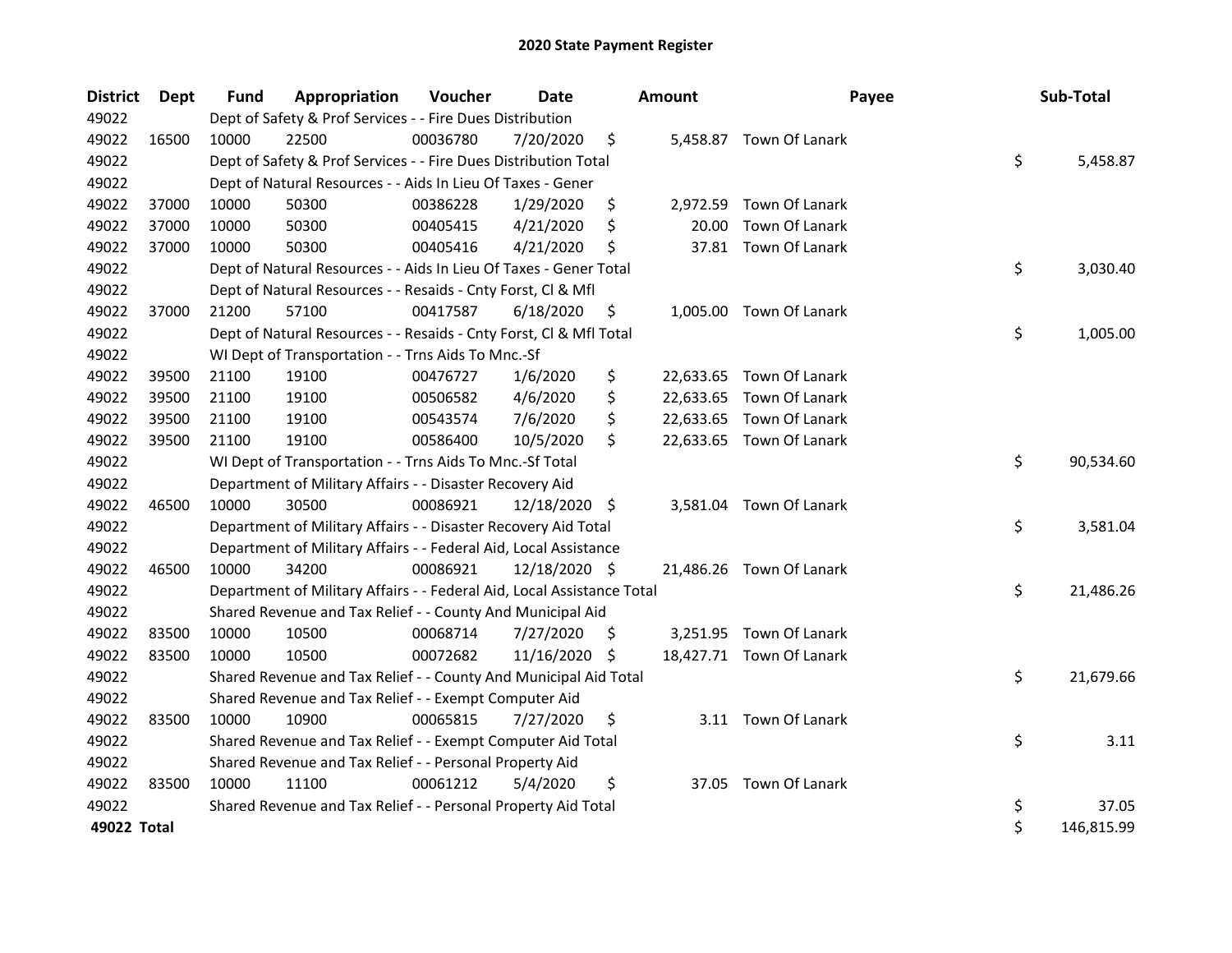| <b>District</b> | Dept  | <b>Fund</b> | Appropriation                                                      | Voucher  | Date       |     | <b>Amount</b> | Payee                     | Sub-Total        |
|-----------------|-------|-------------|--------------------------------------------------------------------|----------|------------|-----|---------------|---------------------------|------------------|
| 49024           |       |             | Dept of Safety & Prof Services - - Fire Dues Distribution          |          |            |     |               |                           |                  |
| 49024           | 16500 | 10000       | 22500                                                              | 00036781 | 7/20/2020  | \$  |               | 4,454.68 Town Of Linwood  |                  |
| 49024           |       |             | Dept of Safety & Prof Services - - Fire Dues Distribution Total    |          |            |     |               |                           | \$<br>4,454.68   |
| 49024           |       |             | Dept of Natural Resources - - Resaids - Cnty Forst, Cl & Mfl       |          |            |     |               |                           |                  |
| 49024           | 37000 | 21200       | 57100                                                              | 00417588 | 6/18/2020  | \$  |               | 702.14 Town Of Linwood    |                  |
| 49024           |       |             | Dept of Natural Resources - - Resaids - Cnty Forst, Cl & Mfl Total |          |            |     |               |                           | \$<br>702.14     |
| 49024           |       |             | WI Dept of Transportation - - Trns Aids To Mnc.-Sf                 |          |            |     |               |                           |                  |
| 49024           | 39500 | 21100       | 19100                                                              | 00476728 | 1/6/2020   | \$  | 26,739.90     | Town Of Linwood           |                  |
| 49024           | 39500 | 21100       | 19100                                                              | 00506583 | 4/6/2020   | \$  |               | 26,739.90 Town Of Linwood |                  |
| 49024           | 39500 | 21100       | 19100                                                              | 00543575 | 7/6/2020   | \$  |               | 26,739.90 Town Of Linwood |                  |
| 49024           | 39500 | 21100       | 19100                                                              | 00586401 | 10/5/2020  | \$  |               | 26,739.90 Town Of Linwood |                  |
| 49024           |       |             | WI Dept of Transportation - - Trns Aids To Mnc.-Sf Total           |          |            |     |               |                           | \$<br>106,959.60 |
| 49024           |       |             | Elections Commission - - 2018 Hava Election Security               |          |            |     |               |                           |                  |
| 49024           | 51000 | 22000       | 18200                                                              | 00004301 | 8/27/2020  | \$  |               | 1,023.90 Town Of Linwood  |                  |
| 49024           |       |             | Elections Commission - - 2018 Hava Election Security Total         |          |            |     |               |                           | \$<br>1,023.90   |
| 49024           |       |             | Shared Revenue and Tax Relief - - County And Municipal Aid         |          |            |     |               |                           |                  |
| 49024           | 83500 | 10000       | 10500                                                              | 00068715 | 7/27/2020  | \$, | 2,946.65      | Town Of Linwood           |                  |
| 49024           | 83500 | 10000       | 10500                                                              | 00072683 | 11/16/2020 | -S  |               | 16,697.71 Town Of Linwood |                  |
| 49024           |       |             | Shared Revenue and Tax Relief - - County And Municipal Aid Total   |          |            |     |               |                           | \$<br>19,644.36  |
| 49024           |       |             | Shared Revenue and Tax Relief - - Exempt Computer Aid              |          |            |     |               |                           |                  |
| 49024           | 83500 | 10000       | 10900                                                              | 00065816 | 7/27/2020  | \$  | 14.55         | Town Of Linwood           |                  |
| 49024           |       |             | Shared Revenue and Tax Relief - - Exempt Computer Aid Total        |          |            |     |               |                           | \$<br>14.55      |
| 49024           |       |             | Shared Revenue and Tax Relief - - Utility Aid                      |          |            |     |               |                           |                  |
| 49024           | 83500 | 10000       | 11000                                                              | 00068715 | 7/27/2020  | \$  | 133.22        | Town Of Linwood           |                  |
| 49024           | 83500 | 10000       | 11000                                                              | 00072683 | 11/16/2020 | -S  | 898.33        | Town Of Linwood           |                  |
| 49024           |       |             | Shared Revenue and Tax Relief - - Utility Aid Total                |          |            |     |               |                           | \$<br>1,031.55   |
| 49024           |       |             | Shared Revenue and Tax Relief - - Personal Property Aid            |          |            |     |               |                           |                  |
| 49024           | 83500 | 10000       | 11100                                                              | 00061213 | 5/4/2020   | \$  | 621.49        | Town Of Linwood           |                  |
| 49024           |       |             | Shared Revenue and Tax Relief - - Personal Property Aid Total      |          |            |     |               |                           | \$<br>621.49     |
| 49024 Total     |       |             |                                                                    |          |            |     |               |                           | \$<br>134,452.27 |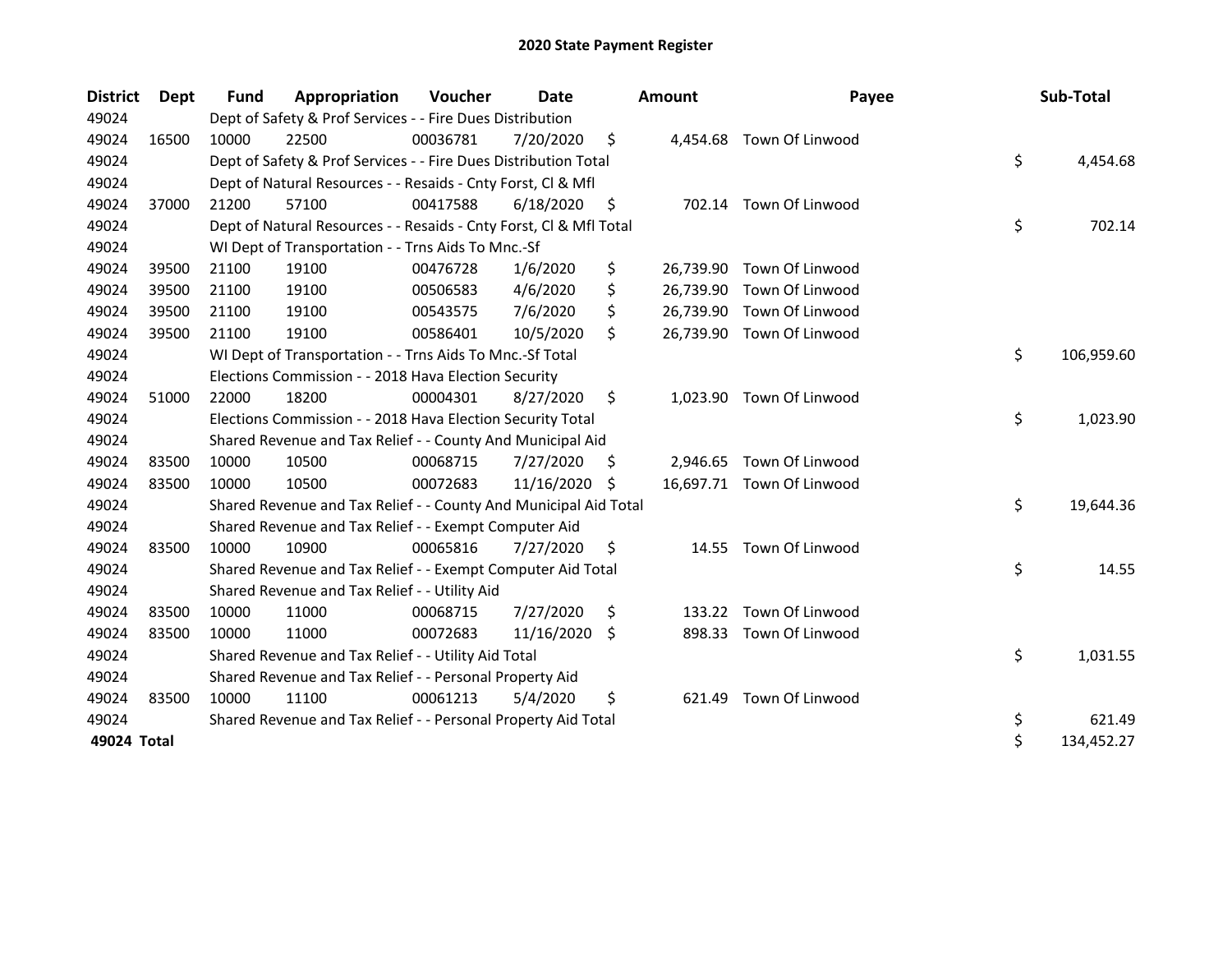| <b>District</b> | Dept  | <b>Fund</b> | Appropriation                                                        | Voucher  | <b>Date</b> |     | <b>Amount</b> | Payee             | Sub-Total       |
|-----------------|-------|-------------|----------------------------------------------------------------------|----------|-------------|-----|---------------|-------------------|-----------------|
| 49026           |       |             | Dept of Safety & Prof Services - - Fire Dues Distribution            |          |             |     |               |                   |                 |
| 49026           | 16500 | 10000       | 22500                                                                | 00036782 | 7/20/2020   | \$  | 3,106.19      | New Hope, Town of |                 |
| 49026           |       |             | Dept of Safety & Prof Services - - Fire Dues Distribution Total      |          |             |     |               |                   | \$<br>3,106.19  |
| 49026           |       |             | Dept of Natural Resources - - Aids In Lieu Of Taxes - Gener          |          |             |     |               |                   |                 |
| 49026           | 37000 | 10000       | 50300                                                                | 00386229 | 1/29/2020   | \$  | 2,443.87      | New Hope, Town of |                 |
| 49026           | 37000 | 10000       | 50300                                                                | 00405423 | 4/21/2020   | \$  | 502.19        | New Hope, Town of |                 |
| 49026           | 37000 | 10000       | 50300                                                                | 00405424 | 4/21/2020   | \$  | 222.56        | New Hope, Town of |                 |
| 49026           |       |             | Dept of Natural Resources - - Aids In Lieu Of Taxes - Gener Total    |          |             |     |               |                   | \$<br>3,168.62  |
| 49026           |       |             | Dept of Natural Resources - - Resaids - Cnty Forst, Cl & Mfl         |          |             |     |               |                   |                 |
| 49026           | 37000 | 21200       | 57100                                                                | 00417589 | 6/18/2020   | \$  | 595.02        | New Hope, Town of |                 |
| 49026           |       |             | Dept of Natural Resources - - Resaids - Cnty Forst, Cl & Mfl Total   |          |             |     |               |                   | \$<br>595.02    |
| 49026           |       |             | Dept of Natural Resources - - Aids In Lieu Of Taxes - Sum S          |          |             |     |               |                   |                 |
| 49026           | 37000 | 21200       | 57900                                                                | 00405422 | 4/21/2020   | \$, | 453.29        | New Hope, Town of |                 |
| 49026           |       |             | Dept of Natural Resources - - Aids In Lieu Of Taxes - Sum S Total    |          |             |     |               |                   | \$<br>453.29    |
| 49026           |       |             | Dept of Natural Resources - - Fin Asst For Responsible Units         |          |             |     |               |                   |                 |
| 49026           | 37000 | 27400       | 67000                                                                | 00412712 | 5/29/2020   | \$  | 927.75        | New Hope, Town of |                 |
| 49026           |       |             | Dept of Natural Resources - - Fin Asst For Responsible Units Total   |          |             |     |               |                   | \$<br>927.75    |
| 49026           |       |             | WI Dept of Transportation - - Trns Aids To Mnc.-Sf                   |          |             |     |               |                   |                 |
| 49026           | 39500 | 21100       | 19100                                                                | 00476729 | 1/6/2020    | \$  | 21,435.51     | New Hope, Town of |                 |
| 49026           | 39500 | 21100       | 19100                                                                | 00506584 | 4/6/2020    | \$  | 21,435.51     | New Hope, Town of |                 |
| 49026           | 39500 | 21100       | 19100                                                                | 00543576 | 7/6/2020    | \$  | 21,435.51     | New Hope, Town of |                 |
| 49026           | 39500 | 21100       | 19100                                                                | 00586402 | 10/5/2020   | \$  | 21,435.52     | New Hope, Town of |                 |
| 49026           |       |             | WI Dept of Transportation - - Trns Aids To Mnc.-Sf Total             |          |             |     |               |                   | \$<br>85,742.05 |
| 49026           |       |             | WI Dept of Transportation - - Supplemental Transportation Aids       |          |             |     |               |                   |                 |
| 49026           | 39500 | 21100       | 19600                                                                | 00477551 | 1/6/2020    | \$  | 14,390.25     | New Hope, Town of |                 |
| 49026           |       |             | WI Dept of Transportation - - Supplemental Transportation Aids Total |          |             |     |               |                   | \$<br>14,390.25 |
| 49026           |       |             | Elections Commission - - 2018 Hava Election Security                 |          |             |     |               |                   |                 |
| 49026           | 51000 | 22000       | 18200                                                                | 00003668 | 7/1/2020    | \$  | 773.10        | New Hope, Town of |                 |
| 49026           |       |             | Elections Commission - - 2018 Hava Election Security Total           |          |             |     |               |                   | \$<br>773.10    |
| 49026           |       |             | Shared Revenue and Tax Relief - - County And Municipal Aid           |          |             |     |               |                   |                 |
| 49026           | 83500 | 10000       | 10500                                                                | 00068716 | 7/27/2020   | \$  | 1,545.25      | New Hope, Town of |                 |
| 49026           | 83500 | 10000       | 10500                                                                | 00072684 | 11/16/2020  | -S  | 8,756.43      | New Hope, Town of |                 |
| 49026           |       |             | Shared Revenue and Tax Relief - - County And Municipal Aid Total     |          |             |     |               |                   | \$<br>10,301.68 |
| 49026           |       |             | Shared Revenue and Tax Relief - - Personal Property Aid              |          |             |     |               |                   |                 |
| 49026           | 83500 | 10000       | 11100                                                                | 00061214 | 5/4/2020    | \$  | 35.35         | New Hope, Town of |                 |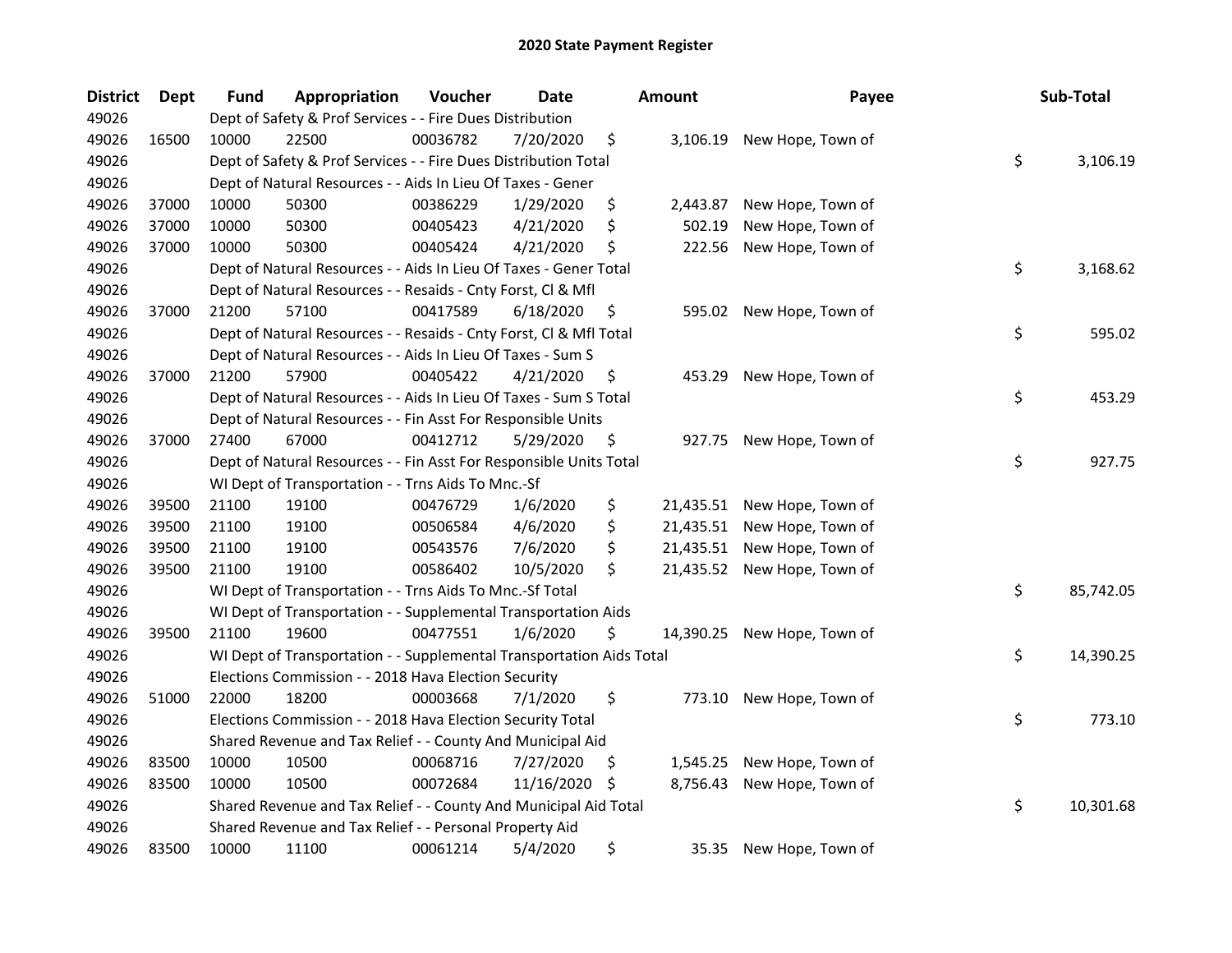| <b>District</b> | Dept  | Fund  | Appropriation                                                       | <b>Voucher</b> | Date     | Amount |        | Payee             | Sub-Total  |
|-----------------|-------|-------|---------------------------------------------------------------------|----------------|----------|--------|--------|-------------------|------------|
| 49026           |       |       | Shared Revenue and Tax Relief - - Personal Property Aid Total       |                |          |        |        |                   | 35.35      |
| 49026           |       |       | Shared Revenue and Tax Relief - - Payments For Municipal Svcs       |                |          |        |        |                   |            |
| 49026           | 83500 | 10000 | 50100                                                               | 00054969       | 2/3/2020 |        | 649.41 | New Hope, Town of |            |
| 49026           |       |       | Shared Revenue and Tax Relief - - Payments For Municipal Svcs Total |                |          |        |        |                   | 649.41     |
| 49026 Total     |       |       |                                                                     |                |          |        |        |                   | 120.142.71 |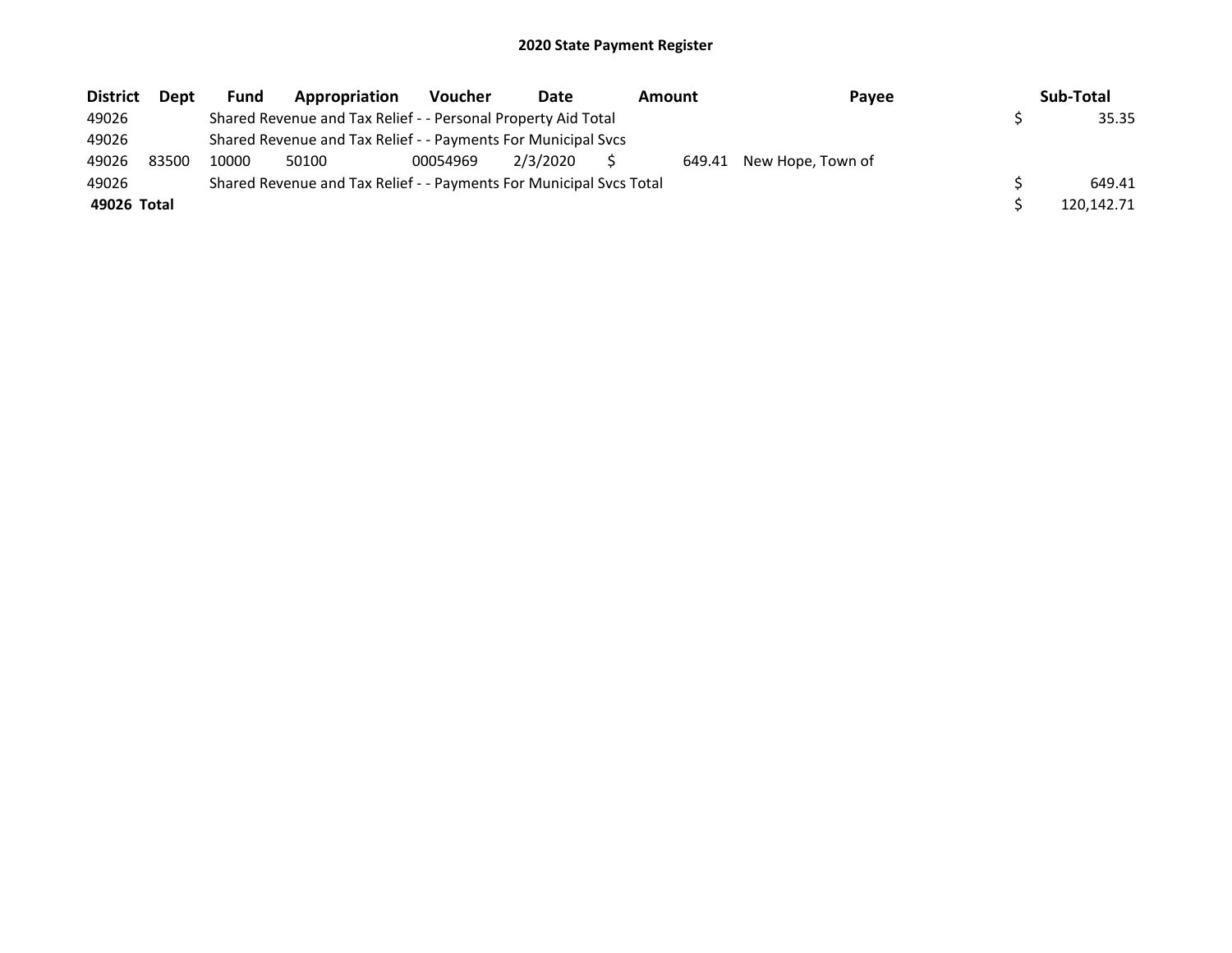| <b>District</b> | Dept  | Fund  | Appropriation                                                        | Voucher  | Date          |     | <b>Amount</b> | Payee                        | Sub-Total        |
|-----------------|-------|-------|----------------------------------------------------------------------|----------|---------------|-----|---------------|------------------------------|------------------|
| 49028           |       |       | Dept of Safety & Prof Services - - Fire Dues Distribution            |          |               |     |               |                              |                  |
| 49028           | 16500 | 10000 | 22500                                                                | 00036783 | 7/20/2020     | \$  |               | 2,179.94 Town Of Pine Grove  |                  |
| 49028           |       |       | Dept of Safety & Prof Services - - Fire Dues Distribution Total      |          |               |     |               |                              | \$<br>2,179.94   |
| 49028           |       |       | Dept of Natural Resources - - Aids In Lieu Of Taxes - Gener          |          |               |     |               |                              |                  |
| 49028           | 37000 | 10000 | 50300                                                                | 00386153 | 1/29/2020     | \$  |               | 32,061.60 Town Of Pine Grove |                  |
| 49028           | 37000 | 10000 | 50300                                                                | 00403869 | 4/21/2020     | \$  | 50.11         | Town Of Pine Grove           |                  |
| 49028           | 37000 | 10000 | 50300                                                                | 00403870 | 4/21/2020     | \$  |               | 1,223.90 Town Of Pine Grove  |                  |
| 49028           |       |       | Dept of Natural Resources - - Aids In Lieu Of Taxes - Gener Total    |          |               |     |               |                              | \$<br>33,335.61  |
| 49028           |       |       | Dept of Natural Resources - - Resaids - Cnty Forst, Cl & Mfl         |          |               |     |               |                              |                  |
| 49028           | 37000 | 21200 | 57100                                                                | 00417590 | 6/18/2020     | \$  |               | 84.16 Town Of Pine Grove     |                  |
| 49028           |       |       | Dept of Natural Resources - - Resaids - Cnty Forst, Cl & Mfl Total   |          |               |     |               |                              | \$<br>84.16      |
| 49028           |       |       | WI Dept of Transportation - - Trns Aids To Mnc.-Sf                   |          |               |     |               |                              |                  |
| 49028           | 39500 | 21100 | 19100                                                                | 00476730 | 1/6/2020      | \$  |               | 41,516.97 Town Of Pine Grove |                  |
| 49028           | 39500 | 21100 | 19100                                                                | 00506585 | 4/6/2020      | \$  |               | 41,516.97 Town Of Pine Grove |                  |
| 49028           | 39500 | 21100 | 19100                                                                | 00543577 | 7/6/2020      | \$  |               | 41,516.97 Town Of Pine Grove |                  |
| 49028           | 39500 | 21100 | 19100                                                                | 00586403 | 10/5/2020     | \$  |               | 41,516.99 Town Of Pine Grove |                  |
| 49028           |       |       | WI Dept of Transportation - - Trns Aids To Mnc.-Sf Total             |          |               |     |               |                              | \$<br>166,067.90 |
| 49028           |       |       | WI Dept of Transportation - - Supplemental Transportation Aids       |          |               |     |               |                              |                  |
| 49028           | 39500 | 21100 | 19600                                                                | 00477552 | 1/6/2020      | \$  |               | 25,452.92 Town Of Pine Grove |                  |
| 49028           |       |       | WI Dept of Transportation - - Supplemental Transportation Aids Total |          |               |     |               |                              | \$<br>25,452.92  |
| 49028           |       |       | WI Dept of Transportation - - Hwy Mgmt & Opers Sf                    |          |               |     |               |                              |                  |
| 49028           | 39500 | 21100 | 36500                                                                | 00601506 | 11/13/2020 \$ |     |               | 250.00 Town Of Pine Grove    |                  |
| 49028           |       |       | WI Dept of Transportation - - Hwy Mgmt & Opers Sf Total              |          |               |     |               |                              | \$<br>250.00     |
| 49028           |       |       | Elections Commission - - 2018 Hava Election Security                 |          |               |     |               |                              |                  |
| 49028           | 51000 | 22000 | 18200                                                                | 00004203 | 8/17/2020     | \$  |               | 669.70 Town Of Pine Grove    |                  |
| 49028           |       |       | Elections Commission - - 2018 Hava Election Security Total           |          |               |     |               |                              | \$<br>669.70     |
| 49028           |       |       | Shared Revenue and Tax Relief - - County And Municipal Aid           |          |               |     |               |                              |                  |
| 49028           | 83500 | 10000 | 10500                                                                | 00068717 | 7/27/2020     | \$, |               | 7,022.25 Town Of Pine Grove  |                  |
| 49028           | 83500 | 10000 | 10500                                                                | 00072685 | 11/16/2020    | S   |               | 39,792.75 Town Of Pine Grove |                  |
| 49028           |       |       | Shared Revenue and Tax Relief - - County And Municipal Aid Total     |          |               |     |               |                              | \$<br>46,815.00  |
| 49028           |       |       | Shared Revenue and Tax Relief - - Exempt Computer Aid                |          |               |     |               |                              |                  |
| 49028           | 83500 | 10000 | 10900                                                                | 00065817 | 7/27/2020     | \$  |               | 1,532.90 Town Of Pine Grove  |                  |
| 49028           |       |       | Shared Revenue and Tax Relief - - Exempt Computer Aid Total          |          |               |     |               |                              | \$<br>1,532.90   |
| 49028           |       |       | Shared Revenue and Tax Relief - - Personal Property Aid              |          |               |     |               |                              |                  |
| 49028           | 83500 | 10000 | 11100                                                                | 00061215 | 5/4/2020      | \$  |               | 2,947.09 Town Of Pine Grove  |                  |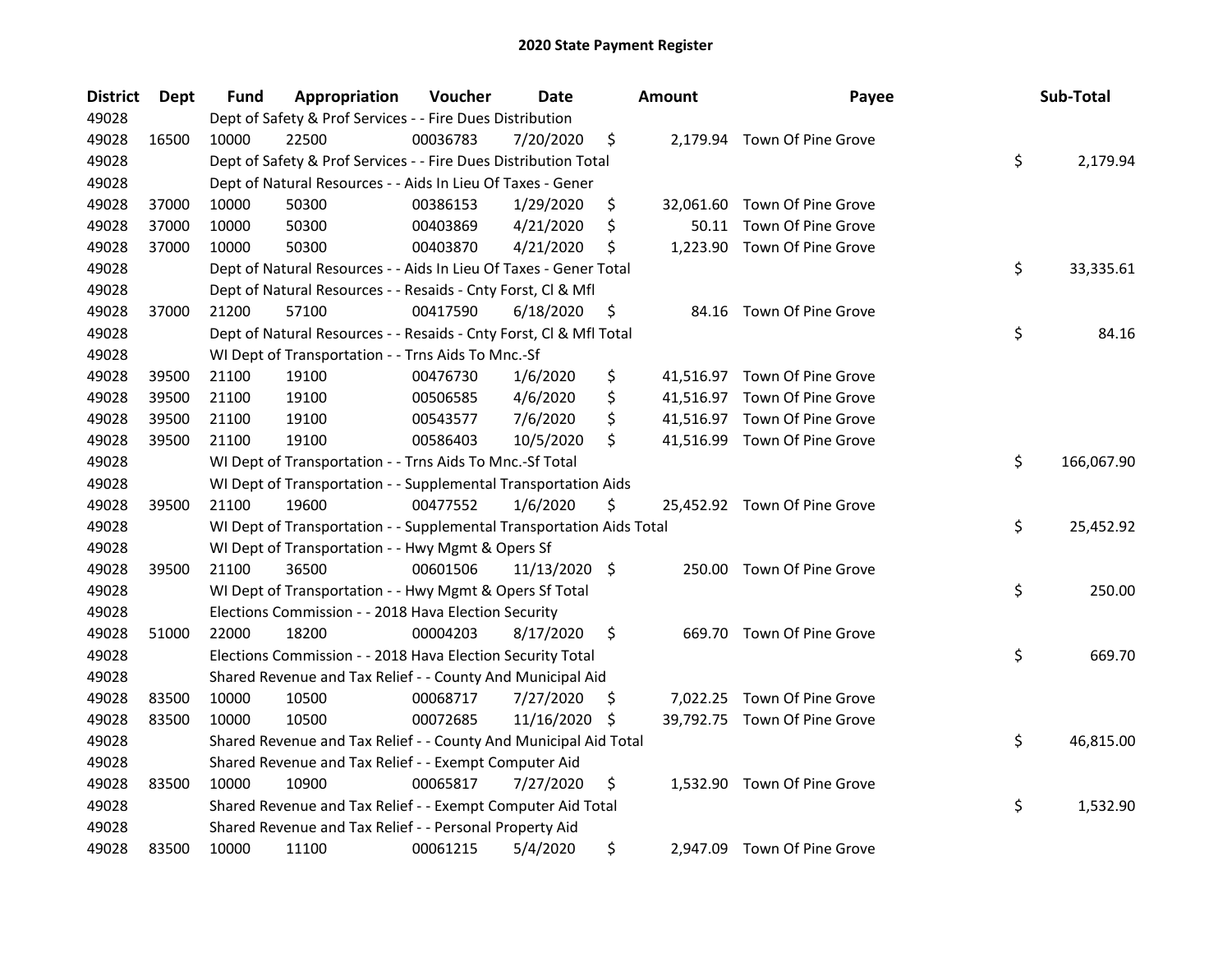| <b>District</b> | Dept  | Fund  | Appropriation                                                   | <b>Voucher</b> | Date      | <b>Amount</b> | Payee              | Sub-Total  |
|-----------------|-------|-------|-----------------------------------------------------------------|----------------|-----------|---------------|--------------------|------------|
| 49028           |       |       | Shared Revenue and Tax Relief - - Personal Property Aid Total   |                |           |               |                    | 2,947.09   |
| 49028           |       |       | Shared Revenue and Tax Relief - - Lottery & Gaming Credit       |                |           |               |                    |            |
| 49028           | 83500 | 52100 | 36300                                                           | 00055471       | 3/23/2020 | 479.52        | Town Of Pine Grove |            |
| 49028           |       |       | Shared Revenue and Tax Relief - - Lottery & Gaming Credit Total |                |           |               |                    | 479.52     |
| 49028 Total     |       |       |                                                                 |                |           |               |                    | 279.814.74 |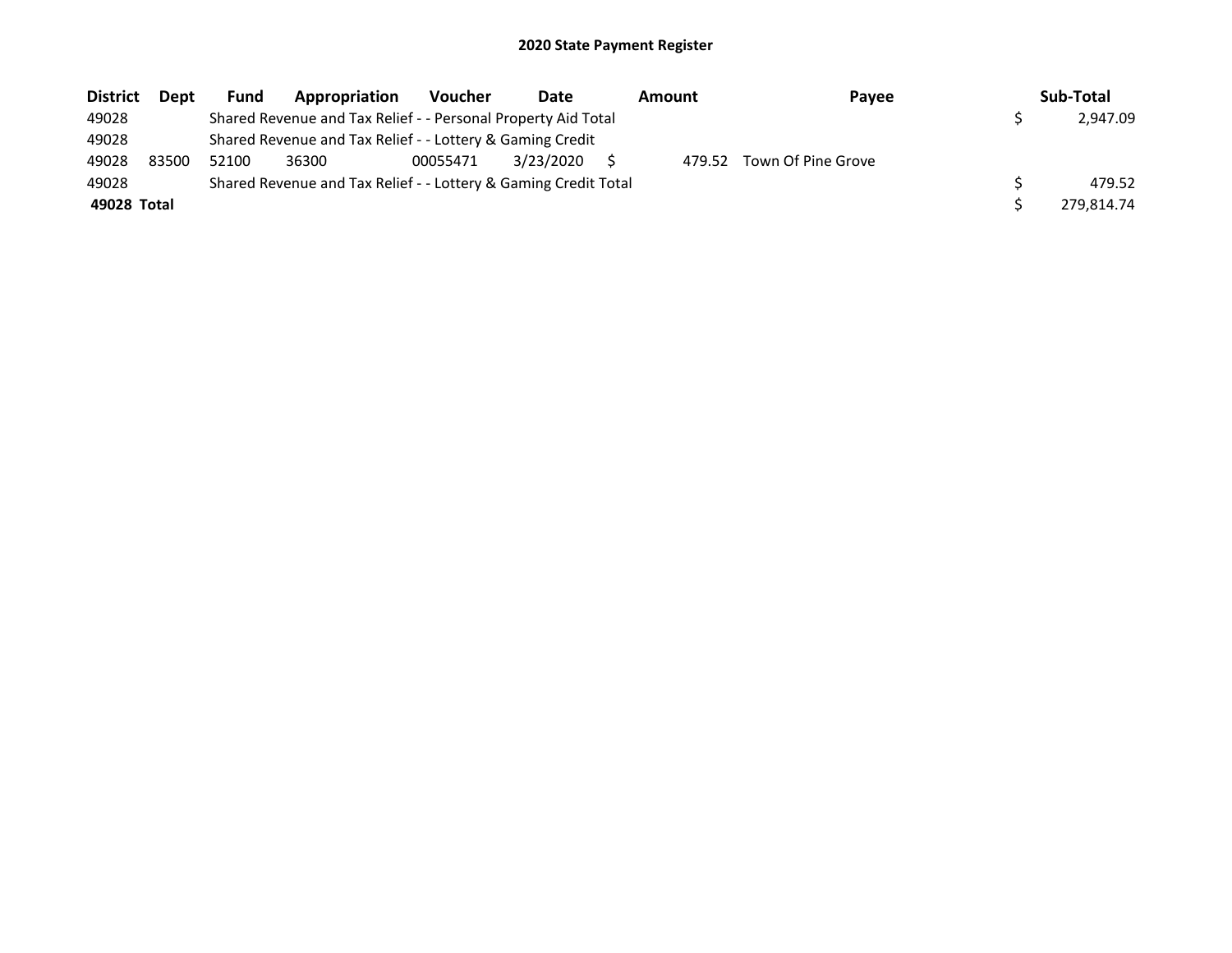| <b>District</b> | Dept  | Fund  | Appropriation                                                      | Voucher  | Date          |     | <b>Amount</b> | Payee                    | Sub-Total        |
|-----------------|-------|-------|--------------------------------------------------------------------|----------|---------------|-----|---------------|--------------------------|------------------|
| 49030           |       |       | Dept of Safety & Prof Services - - Fire Dues Distribution          |          |               |     |               |                          |                  |
| 49030           | 16500 | 10000 | 22500                                                              | 00036784 | 7/17/2020     | \$  |               | 7,695.58 Town Of Plover  |                  |
| 49030           |       |       | Dept of Safety & Prof Services - - Fire Dues Distribution Total    |          |               |     |               |                          | \$<br>7,695.58   |
| 49030           |       |       | Dept of Natural Resources - - Aids In Lieu Of Taxes - Gener        |          |               |     |               |                          |                  |
| 49030           | 37000 | 10000 | 50300                                                              | 00386211 | 1/28/2020     | \$  |               | 473.50 Town Of Plover    |                  |
| 49030           | 37000 | 10000 | 50300                                                              | 00404932 | 4/21/2020     | \$  | 461.94        | Town Of Plover           |                  |
| 49030           | 37000 | 10000 | 50300                                                              | 00404933 | 4/21/2020     | \$  |               | 178.27 Town Of Plover    |                  |
| 49030           |       |       | Dept of Natural Resources - - Aids In Lieu Of Taxes - Gener Total  |          |               |     |               |                          | \$<br>1,113.71   |
| 49030           |       |       | Dept of Natural Resources - - Resaids - Cnty Forst, Cl & Mfl       |          |               |     |               |                          |                  |
| 49030           | 37000 | 21200 | 57100                                                              | 00417591 | 6/18/2020     | \$  |               | 228.70 Town Of Plover    |                  |
| 49030           |       |       | Dept of Natural Resources - - Resaids - Cnty Forst, Cl & Mfl Total |          |               |     |               |                          | \$<br>228.70     |
| 49030           |       |       | Dept of Natural Resources - - Aids In Lieu Of Taxes - Sum S        |          |               |     |               |                          |                  |
| 49030           | 37000 | 21200 | 57900                                                              | 00404934 | 4/21/2020     | \$, | 84.58         | Town Of Plover           |                  |
| 49030           |       |       | Dept of Natural Resources - - Aids In Lieu Of Taxes - Sum S Total  |          |               |     |               |                          | \$<br>84.58      |
| 49030           |       |       | WI Dept of Transportation - - Trns Aids To Mnc.-Sf                 |          |               |     |               |                          |                  |
| 49030           | 39500 | 21100 | 19100                                                              | 00476731 | 1/6/2020      | \$  |               | 46,265.94 Town Of Plover |                  |
| 49030           | 39500 | 21100 | 19100                                                              | 00506586 | 4/6/2020      | \$  |               | 46,265.94 Town Of Plover |                  |
| 49030           | 39500 | 21100 | 19100                                                              | 00543578 | 7/6/2020      | \$  | 46,265.94     | Town Of Plover           |                  |
| 49030           | 39500 | 21100 | 19100                                                              | 00586404 | 10/5/2020     | \$  |               | 46,265.94 Town Of Plover |                  |
| 49030           |       |       | WI Dept of Transportation - - Trns Aids To Mnc.-Sf Total           |          |               |     |               |                          | \$<br>185,063.76 |
| 49030           |       |       | Department of Administration - - Federal Aid                       |          |               |     |               |                          |                  |
| 49030           | 50500 | 10000 | 14200                                                              | 00134983 | 12/9/2020     | \$  |               | 9,778.47 Town Of Plover  |                  |
| 49030           |       |       | Department of Administration - - Federal Aid Total                 |          |               |     |               |                          | \$<br>9,778.47   |
| 49030           |       |       | Elections Commission - - 2018 Hava Election Security               |          |               |     |               |                          |                  |
| 49030           | 51000 | 22000 | 18200                                                              | 00004610 | 9/17/2020     | \$  |               | 1,274.70 Town Of Plover  |                  |
| 49030           |       |       | Elections Commission - - 2018 Hava Election Security Total         |          |               |     |               |                          | \$<br>1,274.70   |
| 49030           |       |       | Shared Revenue and Tax Relief - - County And Municipal Aid         |          |               |     |               |                          |                  |
| 49030           | 83500 | 10000 | 10500                                                              | 00068718 | 7/27/2020     | \$. |               | 3,975.74 Town Of Plover  |                  |
| 49030           | 83500 | 10000 | 10500                                                              | 00072686 | 11/16/2020    | \$. |               | 25,969.74 Town Of Plover |                  |
| 49030           |       |       | Shared Revenue and Tax Relief - - County And Municipal Aid Total   |          |               |     |               |                          | \$<br>29,945.48  |
| 49030           |       |       | Shared Revenue and Tax Relief - - Exempt Computer Aid              |          |               |     |               |                          |                  |
| 49030           | 83500 | 10000 | 10900                                                              | 00065818 | 7/27/2020     | \$  | 248.38        | Town Of Plover           |                  |
| 49030           |       |       | Shared Revenue and Tax Relief - - Exempt Computer Aid Total        |          |               |     |               |                          | \$<br>248.38     |
| 49030           |       |       | Shared Revenue and Tax Relief - - Utility Aid                      |          |               |     |               |                          |                  |
| 49030           | 83500 | 10000 | 11000                                                              | 00072686 | 11/16/2020 \$ |     |               | 20,321.12 Town Of Plover |                  |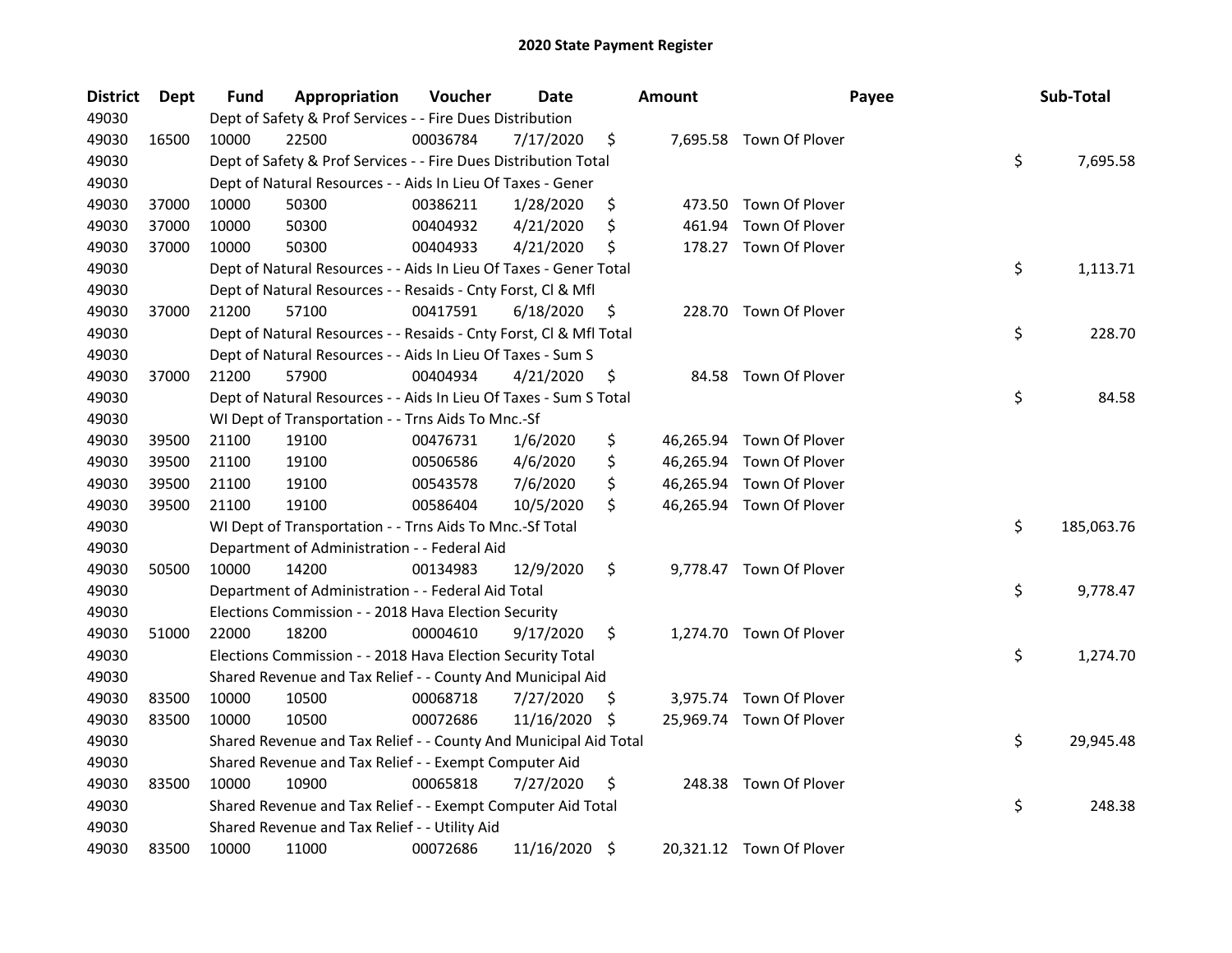| <b>District</b> | Dept  | Fund  | Appropriation                                                                 | <b>Voucher</b> | Date      |    | <b>Amount</b> | Payee          | Sub-Total       |
|-----------------|-------|-------|-------------------------------------------------------------------------------|----------------|-----------|----|---------------|----------------|-----------------|
| 49030           |       |       | Shared Revenue and Tax Relief - - Utility Aid Total                           |                |           |    |               |                | \$<br>20,321.12 |
| 49030           |       |       | Shared Revenue and Tax Relief - - Personal Property Aid                       |                |           |    |               |                |                 |
| 49030           | 83500 | 10000 | 11100                                                                         | 00061216       | 5/4/2020  | S  | 881.12        | Town Of Plover |                 |
| 49030           |       |       | Shared Revenue and Tax Relief - - Personal Property Aid Total                 |                |           |    |               |                | \$<br>881.12    |
| 49030           |       |       | Shared Revenue and Tax Relief - - State Aid; Video Service Provider Fee       |                |           |    |               |                |                 |
| 49030           | 83500 | 10000 | 11200                                                                         | 00064363       | 7/27/2020 | S. | 2.092.24      | Town Of Plover |                 |
| 49030           |       |       | Shared Revenue and Tax Relief - - State Aid; Video Service Provider Fee Total |                |           |    |               |                | \$<br>2,092.24  |
| 49030           |       |       | Shared Revenue and Tax Relief - - Payments For Municipal Svcs                 |                |           |    |               |                |                 |
| 49030           | 83500 | 10000 | 50100                                                                         | 00054873       | 2/3/2020  | S. | 89.41         | Town Of Plover |                 |
| 49030           |       |       | Shared Revenue and Tax Relief - - Payments For Municipal Svcs Total           |                |           |    |               |                | \$<br>89.41     |
| 49030           |       |       | Shared Revenue and Tax Relief - - Lottery & Gaming Credit                     |                |           |    |               |                |                 |
| 49030           | 83500 | 52100 | 36300                                                                         | 00055472       | 3/23/2020 | S  | 2,163.60      | Town Of Plover |                 |
| 49030           |       |       | Shared Revenue and Tax Relief - - Lottery & Gaming Credit Total               |                |           |    |               |                | \$<br>2,163.60  |
| 49030 Total     |       |       |                                                                               |                |           |    |               |                | 260,980.85      |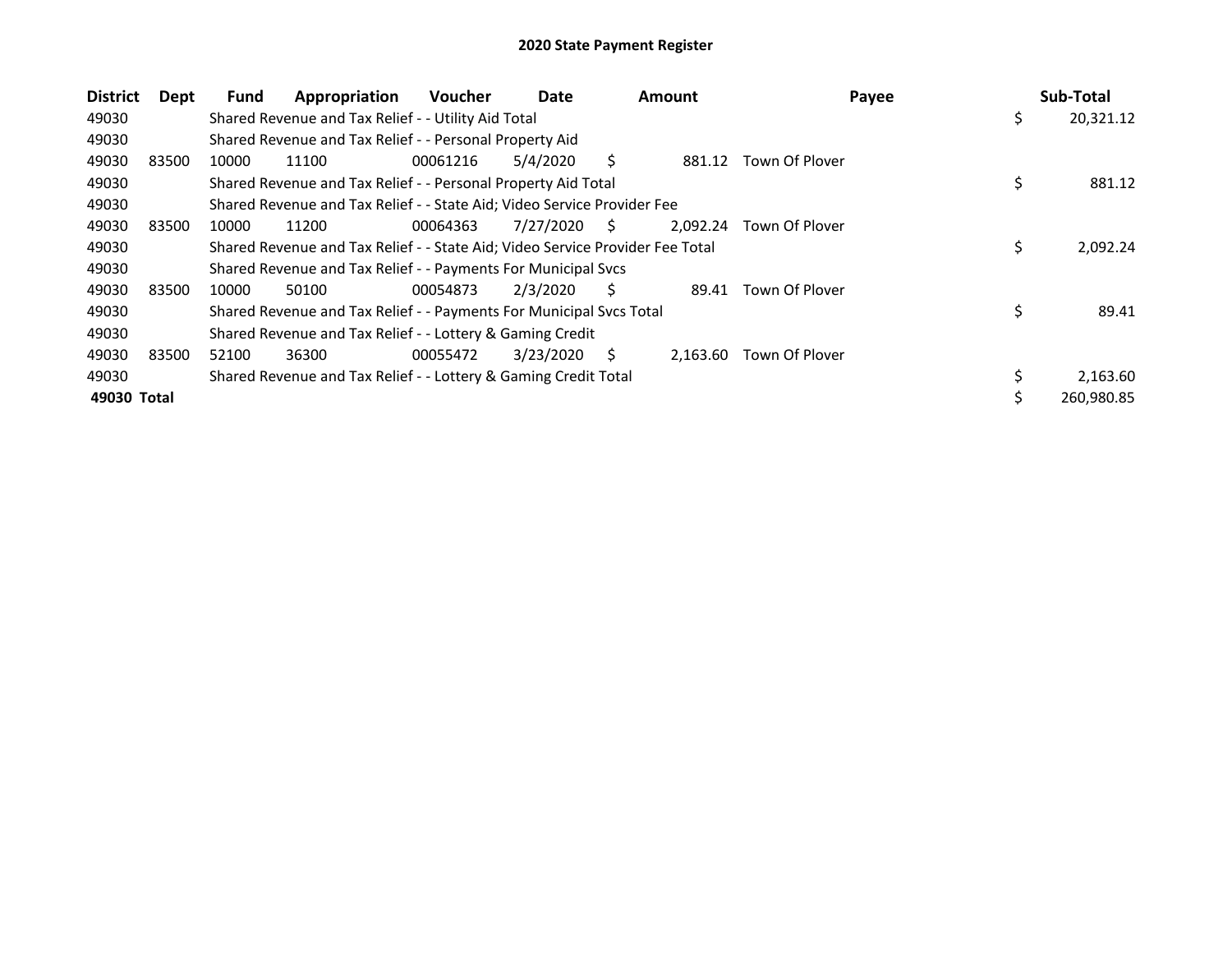| <b>District</b> | <b>Dept</b> | Fund  | Appropriation                                                          | Voucher  | <b>Date</b>   |     | <b>Amount</b> | Payee                    | Sub-Total        |
|-----------------|-------------|-------|------------------------------------------------------------------------|----------|---------------|-----|---------------|--------------------------|------------------|
| 49032           |             |       | Dept of Safety & Prof Services - - Fire Dues Distribution              |          |               |     |               |                          |                  |
| 49032           | 16500       | 10000 | 22500                                                                  | 00036785 | 7/20/2020     | \$  |               | 7,939.57 Town Of Sharon  |                  |
| 49032           |             |       | Dept of Safety & Prof Services - - Fire Dues Distribution Total        |          |               |     |               |                          | \$<br>7,939.57   |
| 49032           |             |       | Dept of Natural Resources - - Aids In Lieu Of Taxes - Gener            |          |               |     |               |                          |                  |
| 49032           | 37000       | 10000 | 50300                                                                  | 00386186 | 1/29/2020     | \$  |               | 2,769.72 Town Of Sharon  |                  |
| 49032           | 37000       | 10000 | 50300                                                                  | 00404370 | 4/21/2020     | \$  |               | 141.96 Town Of Sharon    |                  |
| 49032           |             |       | Dept of Natural Resources - - Aids In Lieu Of Taxes - Gener Total      |          |               |     |               |                          | \$<br>2,911.68   |
| 49032           |             |       | Dept of Natural Resources - - Resaids - Cnty Forst, Cl & Mfl           |          |               |     |               |                          |                  |
| 49032           | 37000       | 21200 | 57100                                                                  | 00417592 | 6/18/2020     | \$, |               | 1,108.69 Town Of Sharon  |                  |
| 49032           |             |       | Dept of Natural Resources - - Resaids - Cnty Forst, Cl & Mfl Total     |          |               |     |               |                          | \$<br>1,108.69   |
| 49032           |             |       | Dept of Natural Resources - - Aids In Lieu Of Taxes - Sum S            |          |               |     |               |                          |                  |
| 49032           | 37000       | 21200 | 57900                                                                  | 00404371 | 4/21/2020     | \$  |               | 16.49 Town Of Sharon     |                  |
| 49032           |             |       | Dept of Natural Resources - - Aids In Lieu Of Taxes - Sum S Total      |          |               |     |               |                          | \$<br>16.49      |
| 49032           |             |       | WI Dept of Transportation - - Trns Aids To Mnc.-Sf                     |          |               |     |               |                          |                  |
| 49032           | 39500       | 21100 | 19100                                                                  | 00476732 | 1/6/2020      | \$  |               | 45,234.45 Town Of Sharon |                  |
| 49032           | 39500       | 21100 | 19100                                                                  | 00506587 | 4/6/2020      | \$  |               | 45,234.45 Town Of Sharon |                  |
| 49032           | 39500       | 21100 | 19100                                                                  | 00543579 | 7/6/2020      | \$  |               | 45,234.45 Town Of Sharon |                  |
| 49032           | 39500       | 21100 | 19100                                                                  | 00586405 | 10/5/2020     | \$  |               | 45,234.45 Town Of Sharon |                  |
| 49032           |             |       | WI Dept of Transportation - - Trns Aids To Mnc.-Sf Total               |          |               |     |               |                          | \$<br>180,937.80 |
| 49032           |             |       | Department of Military Affairs - - Disaster Recovery Aid               |          |               |     |               |                          |                  |
| 49032           | 46500       | 10000 | 30500                                                                  | 00078335 | 6/8/2020      | \$  |               | 857.75 Town Of Sharon    |                  |
| 49032           |             |       | Department of Military Affairs - - Disaster Recovery Aid Total         |          |               |     |               |                          | \$<br>857.75     |
| 49032           |             |       | Department of Military Affairs - - Federal Aid, Local Assistance       |          |               |     |               |                          |                  |
| 49032           | 46500       | 10000 | 34200                                                                  | 00078335 | 6/8/2020      | \$  |               | 5,146.49 Town Of Sharon  |                  |
| 49032           |             |       | Department of Military Affairs - - Federal Aid, Local Assistance Total |          |               |     |               |                          | \$<br>5,146.49   |
| 49032           |             |       | Department of Administration - - Federal Aid                           |          |               |     |               |                          |                  |
| 49032           | 50500       | 10000 | 14200                                                                  | 00134984 | 12/10/2020 \$ |     |               | 10,987.01 Town Of Sharon |                  |
| 49032           |             |       | Department of Administration - - Federal Aid Total                     |          |               |     |               |                          | \$<br>10,987.01  |
| 49032           |             |       | Elections Commission - - 2018 Hava Election Security                   |          |               |     |               |                          |                  |
| 49032           | 51000       | 22000 | 18200                                                                  | 00003310 | 6/24/2020     | \$  |               | 1,791.70 Town Of Sharon  |                  |
| 49032           |             |       | Elections Commission - - 2018 Hava Election Security Total             |          |               |     |               |                          | \$<br>1,791.70   |
| 49032           |             |       | Shared Revenue and Tax Relief - - County And Municipal Aid             |          |               |     |               |                          |                  |
| 49032           | 83500       | 10000 | 10500                                                                  | 00068719 | 7/27/2020     | \$, |               | 5,566.46 Town Of Sharon  |                  |
| 49032           | 83500       | 10000 | 10500                                                                  | 00072687 | 11/16/2020    | -\$ | 31,543.28     | Town Of Sharon           |                  |
| 49032           |             |       | Shared Revenue and Tax Relief - - County And Municipal Aid Total       |          |               |     |               |                          | \$<br>37,109.74  |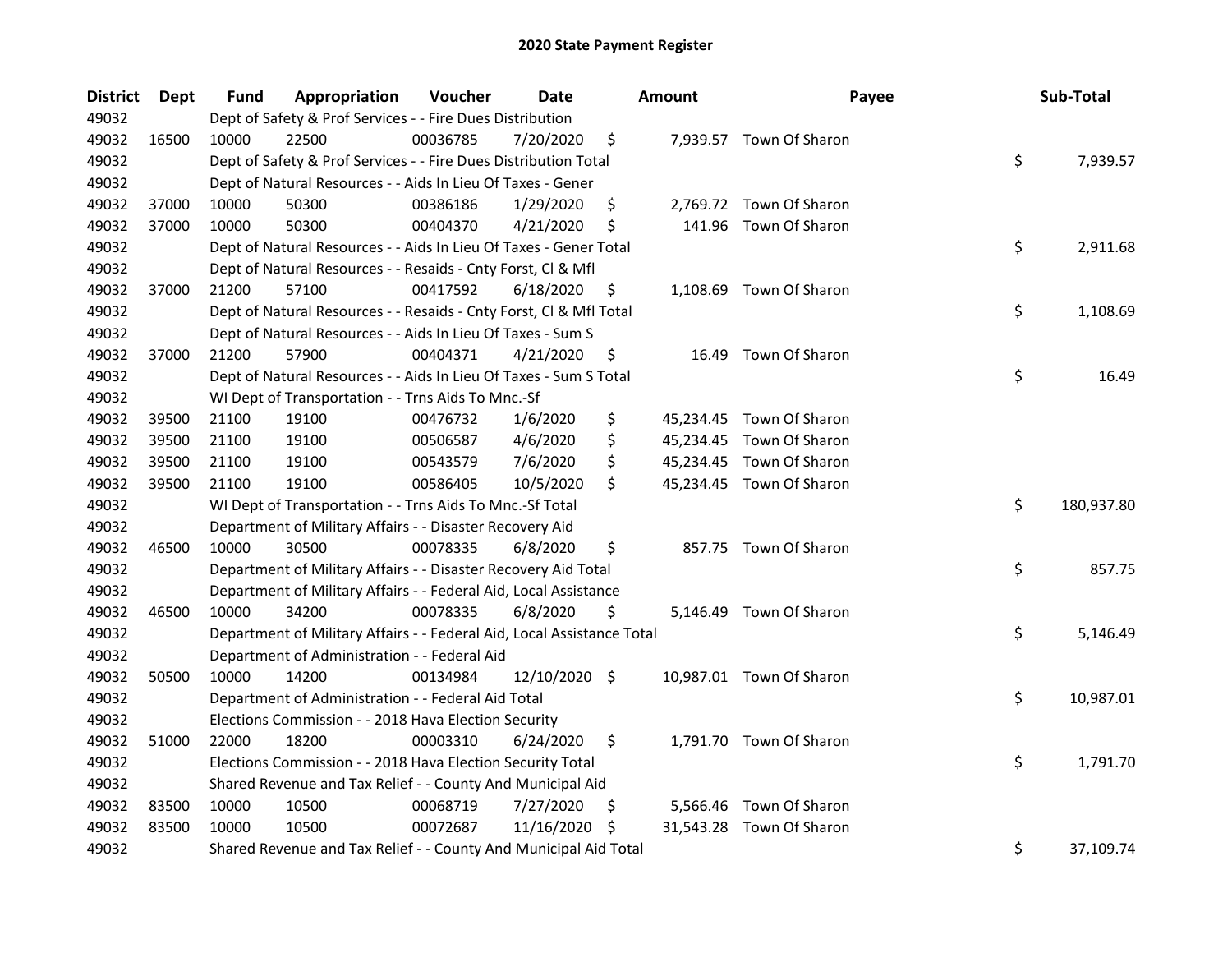| <b>District</b> | Dept  | <b>Fund</b> | Appropriation                                                 | <b>Voucher</b> | Date      | <b>Amount</b> | Payee          | Sub-Total  |
|-----------------|-------|-------------|---------------------------------------------------------------|----------------|-----------|---------------|----------------|------------|
| 49032           |       |             | Shared Revenue and Tax Relief - - Exempt Computer Aid         |                |           |               |                |            |
| 49032           | 83500 | 10000       | 10900                                                         | 00065819       | 7/27/2020 | 11.43         | Town Of Sharon |            |
| 49032           |       |             | Shared Revenue and Tax Relief - - Exempt Computer Aid Total   |                |           |               |                | 11.43      |
| 49032           |       |             | Shared Revenue and Tax Relief - - Personal Property Aid       |                |           |               |                |            |
| 49032           | 83500 | 10000       | 11100                                                         | 00061217       | 5/4/2020  | 416.70        | Town Of Sharon |            |
| 49032           |       |             | Shared Revenue and Tax Relief - - Personal Property Aid Total |                |           |               |                | 416.70     |
| 49032 Total     |       |             |                                                               |                |           |               |                | 249,235.05 |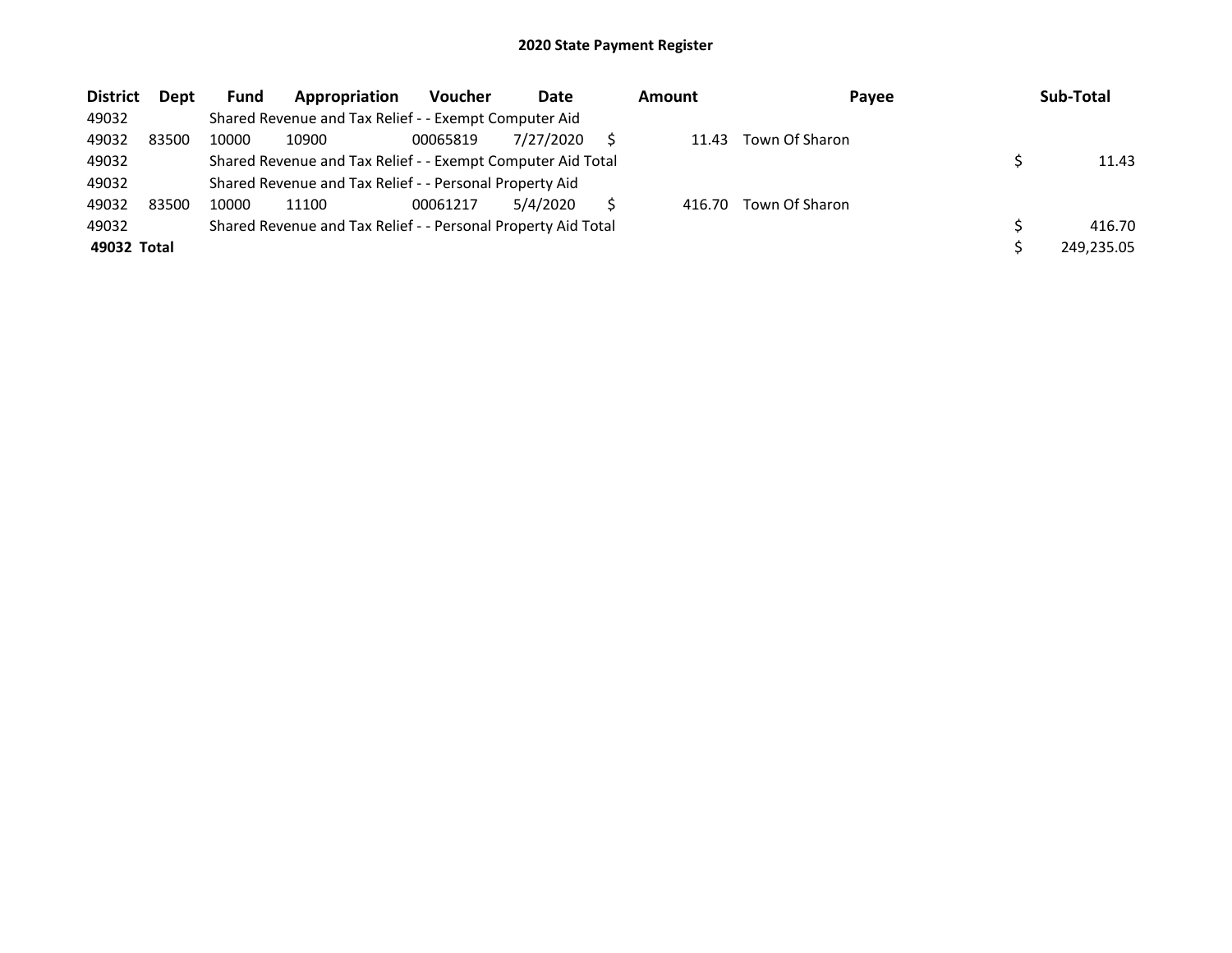| <b>District</b> | <b>Dept</b> | Fund  | Appropriation                                                          | Voucher  | <b>Date</b>   | <b>Amount</b>  | Payee                      | Sub-Total        |
|-----------------|-------------|-------|------------------------------------------------------------------------|----------|---------------|----------------|----------------------------|------------------|
| 49034           |             |       | Dept of Safety & Prof Services - - Fire Dues Distribution              |          |               |                |                            |                  |
| 49034           | 16500       | 10000 | 22500                                                                  | 00036786 | 7/20/2020     | \$             | 12,218.67 Town Of Stockton |                  |
| 49034           |             |       | Dept of Safety & Prof Services - - Fire Dues Distribution Total        |          |               |                |                            | \$<br>12,218.67  |
| 49034           |             |       | Dept of Natural Resources - - Aids In Lieu Of Taxes - Gener            |          |               |                |                            |                  |
| 49034           | 37000       | 10000 | 50300                                                                  | 00386179 | 1/29/2020     | \$             | 3,035.77 Town Of Stockton  |                  |
| 49034           | 37000       | 10000 | 50300                                                                  | 00404310 | 4/21/2020     | \$<br>37.05    | Town Of Stockton           |                  |
| 49034           |             |       | Dept of Natural Resources - - Aids In Lieu Of Taxes - Gener Total      |          |               |                |                            | \$<br>3,072.82   |
| 49034           |             |       | Dept of Natural Resources - - Resaids - Cnty Forst, Cl & Mfl           |          |               |                |                            |                  |
| 49034           | 37000       | 21200 | 57100                                                                  | 00417593 | 6/18/2020     | \$             | 363.80 Town Of Stockton    |                  |
| 49034           |             |       | Dept of Natural Resources - - Resaids - Cnty Forst, Cl & Mfl Total     |          |               |                |                            | \$<br>363.80     |
| 49034           |             |       | Dept of Natural Resources - - Aids In Lieu Of Taxes - Sum S            |          |               |                |                            |                  |
| 49034           | 37000       | 21200 | 57900                                                                  | 00404311 | 4/21/2020     | \$<br>26.84    | Town Of Stockton           |                  |
| 49034           |             |       | Dept of Natural Resources - - Aids In Lieu Of Taxes - Sum S Total      |          |               |                |                            | \$<br>26.84      |
| 49034           |             |       | Dept of Natural Resources - - Rec & Resource Aids, Fed                 |          |               |                |                            |                  |
| 49034           | 37000       | 21200 | 58300                                                                  | 00395812 | 3/19/2020     | \$             | 2,800.00 Town Of Stockton  |                  |
| 49034           |             |       | Dept of Natural Resources - - Rec & Resource Aids, Fed Total           |          |               |                |                            | \$<br>2,800.00   |
| 49034           |             |       | Dept of Natural Resources - - Fin Asst For Responsible Units           |          |               |                |                            |                  |
| 49034           | 37000       | 27400 | 67000                                                                  | 00412497 | 5/29/2020     | \$<br>5,263.09 | Town Of Stockton           |                  |
| 49034           |             |       | Dept of Natural Resources - - Fin Asst For Responsible Units Total     |          |               |                |                            | \$<br>5,263.09   |
| 49034           |             |       | WI Dept of Transportation - - Trns Aids To Mnc.-Sf                     |          |               |                |                            |                  |
| 49034           | 39500       | 21100 | 19100                                                                  | 00476733 | 1/6/2020      | \$             | 57,296.97 Town Of Stockton |                  |
| 49034           | 39500       | 21100 | 19100                                                                  | 00506588 | 4/6/2020      | \$             | 57,296.97 Town Of Stockton |                  |
| 49034           | 39500       | 21100 | 19100                                                                  | 00543580 | 7/6/2020      | \$             | 57,296.97 Town Of Stockton |                  |
| 49034           | 39500       | 21100 | 19100                                                                  | 00586406 | 10/5/2020     | \$             | 57,296.97 Town Of Stockton |                  |
| 49034           |             |       | WI Dept of Transportation - - Trns Aids To Mnc.-Sf Total               |          |               |                |                            | \$<br>229,187.88 |
| 49034           |             |       | Department of Military Affairs - - Disaster Recovery Aid               |          |               |                |                            |                  |
| 49034           | 46500       | 10000 | 30500                                                                  | 00081002 | 7/30/2020     | \$             | 7,170.44 Town Of Stockton  |                  |
| 49034           |             |       | Department of Military Affairs - - Disaster Recovery Aid Total         |          |               |                |                            | \$<br>7,170.44   |
| 49034           |             |       | Department of Military Affairs - - Federal Aid, Local Assistance       |          |               |                |                            |                  |
| 49034           | 46500       | 10000 | 34200                                                                  | 00081002 | 7/30/2020     | \$             | 60,840.18 Town Of Stockton |                  |
| 49034           |             |       | Department of Military Affairs - - Federal Aid, Local Assistance Total |          |               |                |                            | \$<br>60,840.18  |
| 49034           |             |       | Department of Administration - - Federal Aid                           |          |               |                |                            |                  |
| 49034           | 50500       | 10000 | 14200                                                                  | 00134985 | 12/10/2020 \$ |                | 7,895.94 Town Of Stockton  |                  |
| 49034           |             |       | Department of Administration - - Federal Aid Total                     |          |               |                |                            | \$<br>7,895.94   |
| 49034           |             |       | Elections Commission - - 2018 Hava Election Security                   |          |               |                |                            |                  |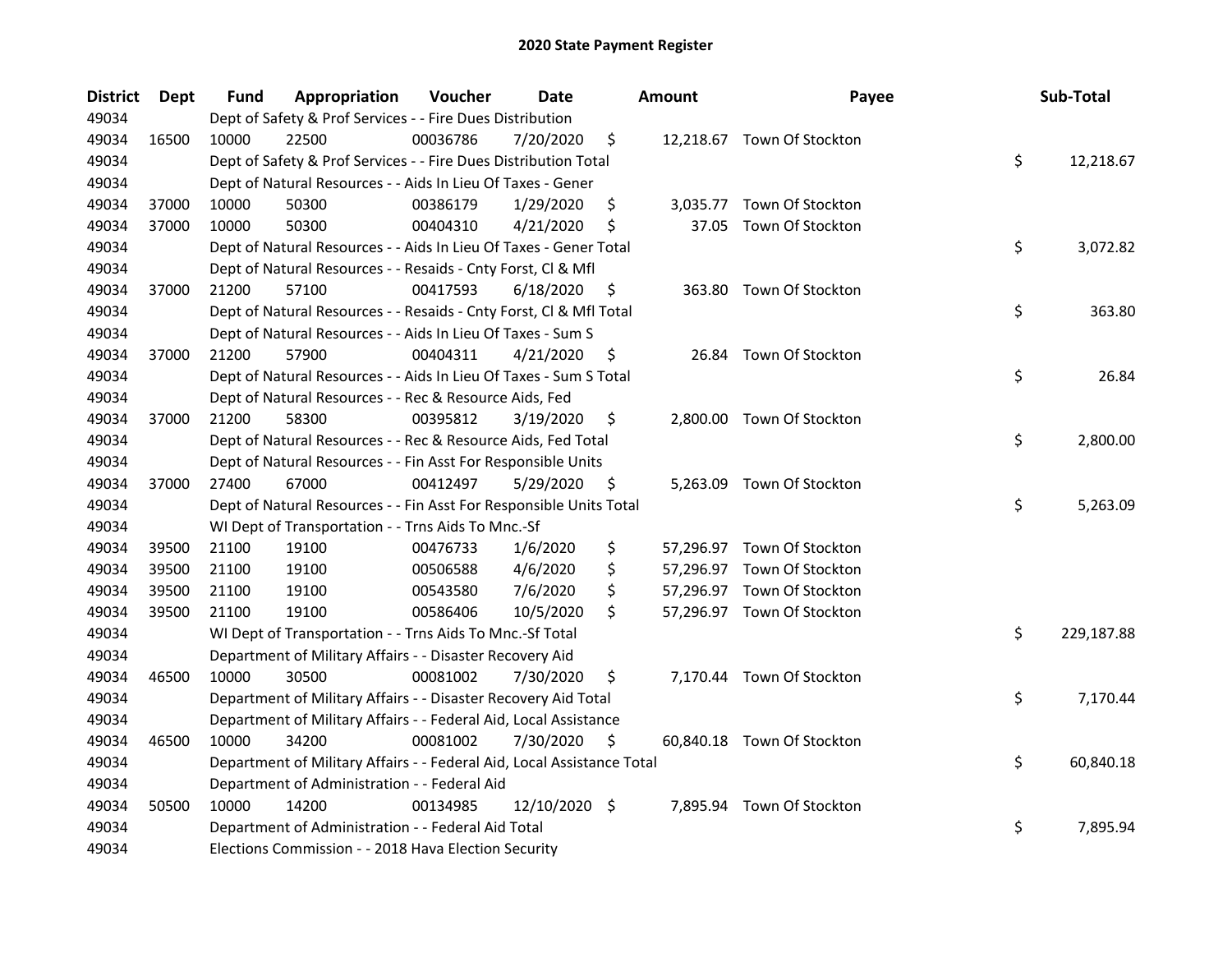| <b>District</b> | Dept  | <b>Fund</b> | Appropriation                                                                 | <b>Voucher</b> | Date       |    | <b>Amount</b> | Payee                      | Sub-Total        |
|-----------------|-------|-------------|-------------------------------------------------------------------------------|----------------|------------|----|---------------|----------------------------|------------------|
| 49034           | 51000 | 22000       | 18200                                                                         | 00003307       | 6/24/2020  | \$ | 2,371.40      | Town Of Stockton           |                  |
| 49034           |       |             | Elections Commission - - 2018 Hava Election Security Total                    |                |            |    |               |                            | \$<br>2,371.40   |
| 49034           |       |             | Shared Revenue and Tax Relief - - County And Municipal Aid                    |                |            |    |               |                            |                  |
| 49034           | 83500 | 10000       | 10500                                                                         | 00068720       | 7/27/2020  | S  | 6.741.96      | Town Of Stockton           |                  |
| 49034           | 83500 | 10000       | 10500                                                                         | 00072688       | 11/16/2020 | S  |               | 38,204.43 Town Of Stockton |                  |
| 49034           |       |             | Shared Revenue and Tax Relief - - County And Municipal Aid Total              |                |            |    |               |                            | \$<br>44,946.39  |
| 49034           |       |             | Shared Revenue and Tax Relief - - Exempt Computer Aid                         |                |            |    |               |                            |                  |
| 49034           | 83500 | 10000       | 10900                                                                         | 00065820       | 7/27/2020  | S. | 230.71        | Town Of Stockton           |                  |
| 49034           |       |             | Shared Revenue and Tax Relief - - Exempt Computer Aid Total                   |                |            |    |               |                            | \$<br>230.71     |
| 49034           |       |             | Shared Revenue and Tax Relief - - Utility Aid                                 |                |            |    |               |                            |                  |
| 49034           | 83500 | 10000       | 11000                                                                         | 00068720       | 7/27/2020  | \$ | 1,851.47      | Town Of Stockton           |                  |
| 49034           | 83500 | 10000       | 11000                                                                         | 00072688       | 11/16/2020 | S. |               | 10,521.76 Town Of Stockton |                  |
| 49034           |       |             | Shared Revenue and Tax Relief - - Utility Aid Total                           |                |            |    |               |                            | \$<br>12,373.23  |
| 49034           |       |             | Shared Revenue and Tax Relief - - Personal Property Aid                       |                |            |    |               |                            |                  |
| 49034           | 83500 | 10000       | 11100                                                                         | 00061218       | 5/4/2020   | Ŝ. | 7.327.22      | Town Of Stockton           |                  |
| 49034           |       |             | Shared Revenue and Tax Relief - - Personal Property Aid Total                 |                |            |    |               |                            | \$<br>7,327.22   |
| 49034           |       |             | Shared Revenue and Tax Relief - - State Aid; Video Service Provider Fee       |                |            |    |               |                            |                  |
| 49034           | 83500 | 10000       | 11200                                                                         | 00064364       | 7/27/2020  | S. | 1.057.92      | Town Of Stockton           |                  |
| 49034           |       |             | Shared Revenue and Tax Relief - - State Aid; Video Service Provider Fee Total |                |            |    |               |                            | \$<br>1,057.92   |
| 49034           |       |             | Shared Revenue and Tax Relief - - Lottery & Gaming Credit                     |                |            |    |               |                            |                  |
| 49034           | 83500 | 52100       | 36300                                                                         | 00055473       | 3/23/2020  | \$ |               | 2,316.24 Town Of Stockton  |                  |
| 49034           |       |             | Shared Revenue and Tax Relief - - Lottery & Gaming Credit Total               |                |            |    |               |                            | \$<br>2,316.24   |
| 49034 Total     |       |             |                                                                               |                |            |    |               |                            | \$<br>399,462.77 |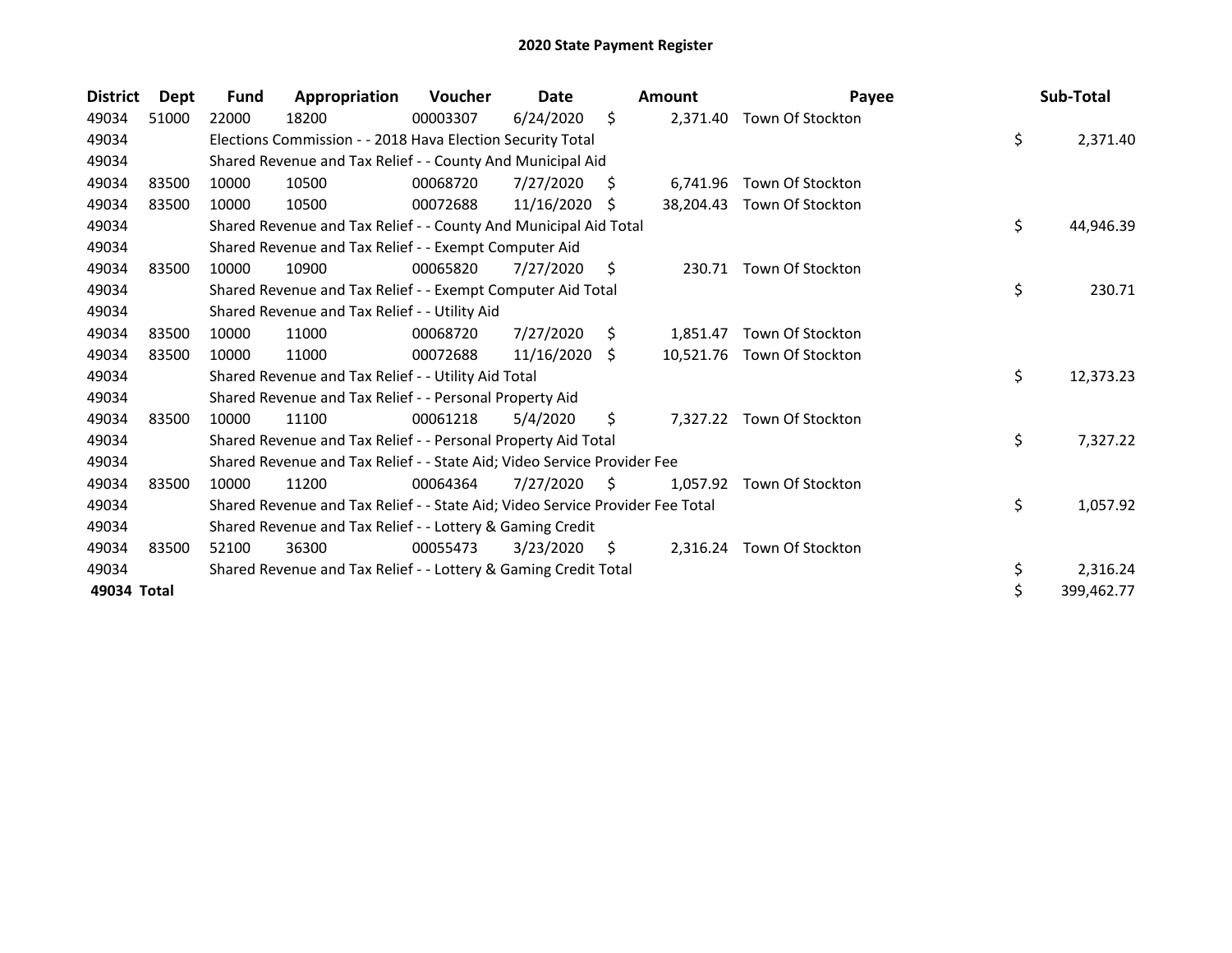| <b>District</b> | Dept  | <b>Fund</b> | Appropriation                                                      | Voucher  | <b>Date</b>   |     | <b>Amount</b> | Payee                       | Sub-Total        |
|-----------------|-------|-------------|--------------------------------------------------------------------|----------|---------------|-----|---------------|-----------------------------|------------------|
| 49101           |       |             | Dept of Safety & Prof Services - - Fire Dues Distribution          |          |               |     |               |                             |                  |
| 49101           | 16500 | 10000       | 22500                                                              | 00036787 | 7/20/2020     | \$  |               | 1,067.74 Village Of Almond  |                  |
| 49101           |       |             | Dept of Safety & Prof Services - - Fire Dues Distribution Total    |          |               |     |               |                             | \$<br>1,067.74   |
| 49101           |       |             | Dept of Natural Resources - - Fin Asst For Responsible Units       |          |               |     |               |                             |                  |
| 49101           | 37000 | 27400       | 67000                                                              | 00413499 | 5/29/2020     | \$  |               | 2,433.87 Village Of Almond  |                  |
| 49101           |       |             | Dept of Natural Resources - - Fin Asst For Responsible Units Total |          |               |     |               |                             | \$<br>2,433.87   |
| 49101           |       |             | WI Dept of Transportation - - Trns Aids To Mnc.-Sf                 |          |               |     |               |                             |                  |
| 49101           | 39500 | 21100       | 19100                                                              | 00476734 | 1/6/2020      | \$  | 4,586.79      | Village Of Almond           |                  |
| 49101           | 39500 | 21100       | 19100                                                              | 00506589 | 4/6/2020      | \$  | 4,586.79      | Village Of Almond           |                  |
| 49101           | 39500 | 21100       | 19100                                                              | 00543581 | 7/6/2020      | \$  | 4,586.79      | Village Of Almond           |                  |
| 49101           | 39500 | 21100       | 19100                                                              | 00586407 | 10/5/2020     | \$  | 4,586.79      | Village Of Almond           |                  |
| 49101           |       |             | WI Dept of Transportation - - Trns Aids To Mnc.-Sf Total           |          |               |     |               |                             | \$<br>18,347.16  |
| 49101           |       |             | Department of Administration - - Federal Aid                       |          |               |     |               |                             |                  |
| 49101           | 50500 | 10000       | 14200                                                              | 00132245 | 11/13/2020 \$ |     | 2,052.80      | Village Of Almond           |                  |
| 49101           | 50500 | 10000       | 14200                                                              | 00134986 | 12/10/2020    | \$  | 4,824.20      | Village Of Almond           |                  |
| 49101           |       |             | Department of Administration - - Federal Aid Total                 |          |               |     |               |                             | \$<br>6,877.00   |
| 49101           |       |             | Elections Commission - - 2018 Hava Election Security               |          |               |     |               |                             |                  |
| 49101           | 51000 | 22000       | 18200                                                              | 00003353 | 6/24/2020     | \$  | 414.50        | Village Of Almond           |                  |
| 49101           |       |             | Elections Commission - - 2018 Hava Election Security Total         |          |               |     |               |                             | \$<br>414.50     |
| 49101           |       |             | Shared Revenue and Tax Relief - - County And Municipal Aid         |          |               |     |               |                             |                  |
| 49101           | 83500 | 10000       | 10500                                                              | 00068721 | 7/27/2020     | \$. |               | 15,383.76 Village Of Almond |                  |
| 49101           | 83500 | 10000       | 10500                                                              | 00072689 | 11/16/2020    | S   |               | 87,174.62 Village Of Almond |                  |
| 49101           |       |             | Shared Revenue and Tax Relief - - County And Municipal Aid Total   |          |               |     |               |                             | \$<br>102,558.38 |
| 49101           |       |             | Shared Revenue and Tax Relief - - Exempt Computer Aid              |          |               |     |               |                             |                  |
| 49101           | 83500 | 10000       | 10900                                                              | 00065821 | 7/27/2020     | \$  | 398.03        | Village Of Almond           |                  |
| 49101           |       |             | Shared Revenue and Tax Relief - - Exempt Computer Aid Total        |          |               |     |               |                             | \$<br>398.03     |
| 49101           |       |             | Shared Revenue and Tax Relief - - Personal Property Aid            |          |               |     |               |                             |                  |
| 49101           | 83500 | 10000       | 11100                                                              | 00061219 | 5/4/2020      | \$  |               | 151.55 Village Of Almond    |                  |
| 49101           |       |             | Shared Revenue and Tax Relief - - Personal Property Aid Total      |          |               |     |               |                             | \$<br>151.55     |
| 49101 Total     |       |             |                                                                    |          |               |     |               |                             | \$<br>132,248.23 |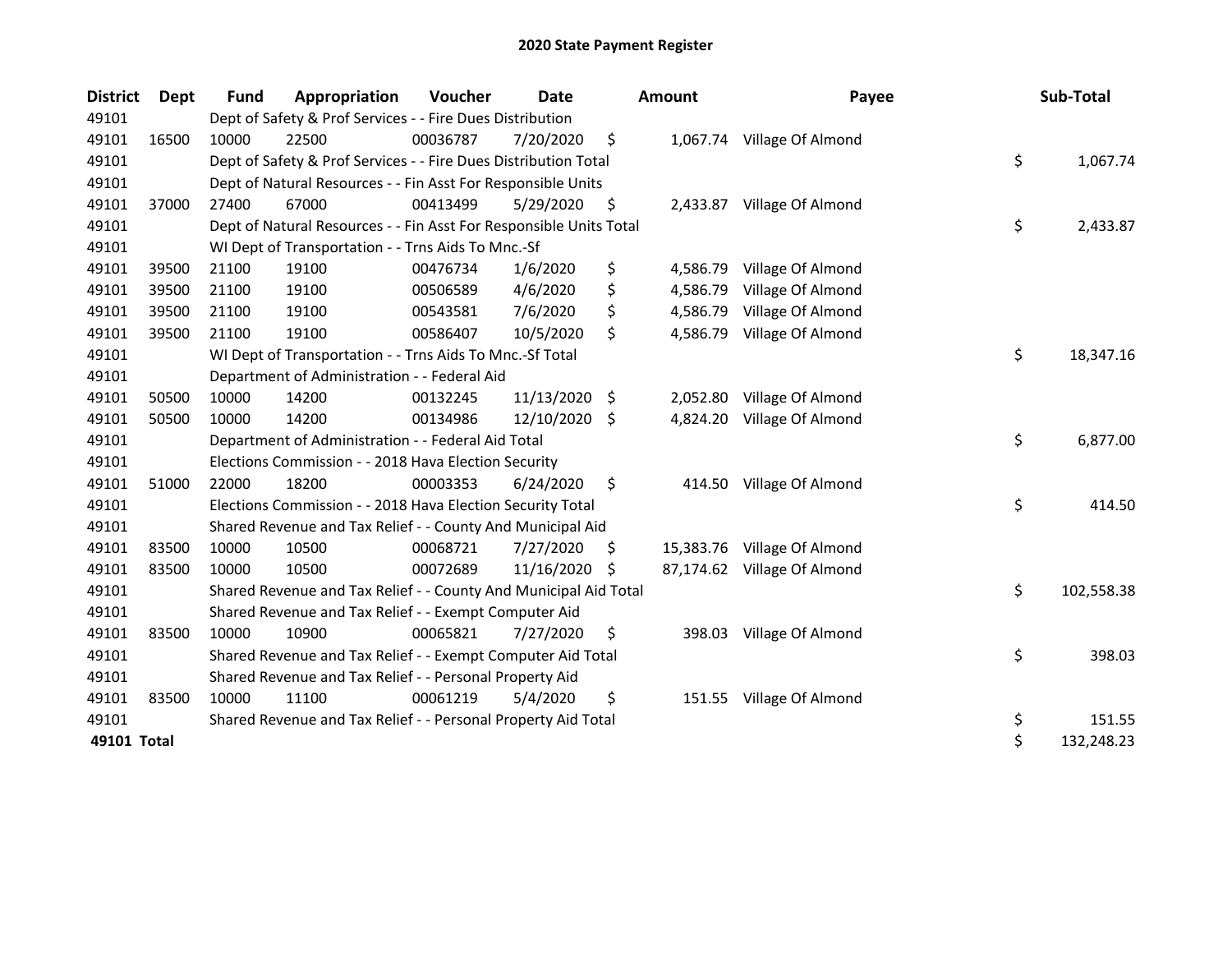| <b>District</b> | Dept  | <b>Fund</b> | Appropriation                                                          | Voucher  | <b>Date</b>   |     | <b>Amount</b> | Payee                         | Sub-Total        |
|-----------------|-------|-------------|------------------------------------------------------------------------|----------|---------------|-----|---------------|-------------------------------|------------------|
| 49102           |       |             | Dept of Safety & Prof Services - - Fire Dues Distribution              |          |               |     |               |                               |                  |
| 49102           | 16500 | 10000       | 22500                                                                  | 00036788 | 7/20/2020     | \$  |               | 3,163.44 Village Of Amherst   |                  |
| 49102           |       |             | Dept of Safety & Prof Services - - Fire Dues Distribution Total        |          |               |     |               |                               | \$<br>3,163.44   |
| 49102           |       |             | Dept of Natural Resources - - Resaids - Cnty Forst, Cl & Mfl           |          |               |     |               |                               |                  |
| 49102           | 37000 | 21200       | 57100                                                                  | 00417594 | 6/18/2020     | \$  |               | 3.90 Village Of Amherst       |                  |
| 49102           |       |             | Dept of Natural Resources - - Resaids - Cnty Forst, Cl & Mfl Total     |          |               |     |               |                               | \$<br>3.90       |
| 49102           |       |             | WI Dept of Transportation - - Trns Aids To Mnc.-Sf                     |          |               |     |               |                               |                  |
| 49102           | 39500 | 21100       | 19100                                                                  | 00476735 | 1/6/2020      | \$  |               | 8,924.10 Village Of Amherst   |                  |
| 49102           | 39500 | 21100       | 19100                                                                  | 00506590 | 4/6/2020      | \$  | 8,924.10      | Village Of Amherst            |                  |
| 49102           | 39500 | 21100       | 19100                                                                  | 00543582 | 7/6/2020      | \$  |               | 8,924.10 Village Of Amherst   |                  |
| 49102           | 39500 | 21100       | 19100                                                                  | 00586408 | 10/5/2020     | \$  |               | 8,924.13 Village Of Amherst   |                  |
| 49102           |       |             | WI Dept of Transportation - - Trns Aids To Mnc.-Sf Total               |          |               |     |               |                               | \$<br>35,696.43  |
| 49102           |       |             | WI Dept of Transportation - - Loc Rd Imp Prg St Fd                     |          |               |     |               |                               |                  |
| 49102           | 39500 | 21100       | 27800                                                                  | 00583938 | 9/16/2020     | \$  |               | 21,196.52 Village Of Amherst  |                  |
| 49102           |       |             | WI Dept of Transportation - - Loc Rd Imp Prg St Fd Total               |          |               |     |               |                               | \$<br>21,196.52  |
| 49102           |       |             | Department of Military Affairs - - Disaster Recovery Aid               |          |               |     |               |                               |                  |
| 49102           | 46500 | 10000       | 30500                                                                  | 00078336 | 6/8/2020      | \$  |               | 5,815.63 Village Of Amherst   |                  |
| 49102           |       |             | Department of Military Affairs - - Disaster Recovery Aid Total         |          |               |     |               |                               | \$<br>5,815.63   |
| 49102           |       |             | Department of Military Affairs - - Federal Aid, Local Assistance       |          |               |     |               |                               |                  |
| 49102           | 46500 | 10000       | 34200                                                                  | 00078336 | 6/8/2020      | \$  |               | 34,893.75 Village Of Amherst  |                  |
| 49102           |       |             | Department of Military Affairs - - Federal Aid, Local Assistance Total |          |               |     |               |                               | \$<br>34,893.75  |
| 49102           |       |             | Department of Administration - - Federal Aid                           |          |               |     |               |                               |                  |
| 49102           | 50500 | 10000       | 14200                                                                  | 00134987 | 12/10/2020 \$ |     |               | 6,632.46 Village Of Amherst   |                  |
| 49102           |       |             | Department of Administration - - Federal Aid Total                     |          |               |     |               |                               | \$<br>6,632.46   |
| 49102           |       |             | Elections Commission - - 2018 Hava Election Security                   |          |               |     |               |                               |                  |
| 49102           | 51000 | 22000       | 18200                                                                  | 00003336 | 6/24/2020     | \$  |               | 940.30 Village Of Amherst     |                  |
| 49102           |       |             | Elections Commission - - 2018 Hava Election Security Total             |          |               |     |               |                               | \$<br>940.30     |
| 49102           |       |             | Shared Revenue and Tax Relief - - County And Municipal Aid             |          |               |     |               |                               |                  |
| 49102           | 83500 | 10000       | 10500                                                                  | 00068722 | 7/27/2020     | \$  |               | 19,914.53 Village Of Amherst  |                  |
| 49102           | 83500 | 10000       | 10500                                                                  | 00072690 | 11/16/2020    | -\$ |               | 112,849.01 Village Of Amherst |                  |
| 49102           |       |             | Shared Revenue and Tax Relief - - County And Municipal Aid Total       |          |               |     |               |                               | \$<br>132,763.54 |
| 49102           |       |             | Shared Revenue and Tax Relief - - Exempt Computer Aid                  |          |               |     |               |                               |                  |
| 49102           | 83500 | 10000       | 10900                                                                  | 00065822 | 7/27/2020     | \$  |               | 6,604.02 Village Of Amherst   |                  |
| 49102           |       |             | Shared Revenue and Tax Relief - - Exempt Computer Aid Total            |          |               |     |               |                               | \$<br>6,604.02   |
| 49102           |       |             | Shared Revenue and Tax Relief - - Personal Property Aid                |          |               |     |               |                               |                  |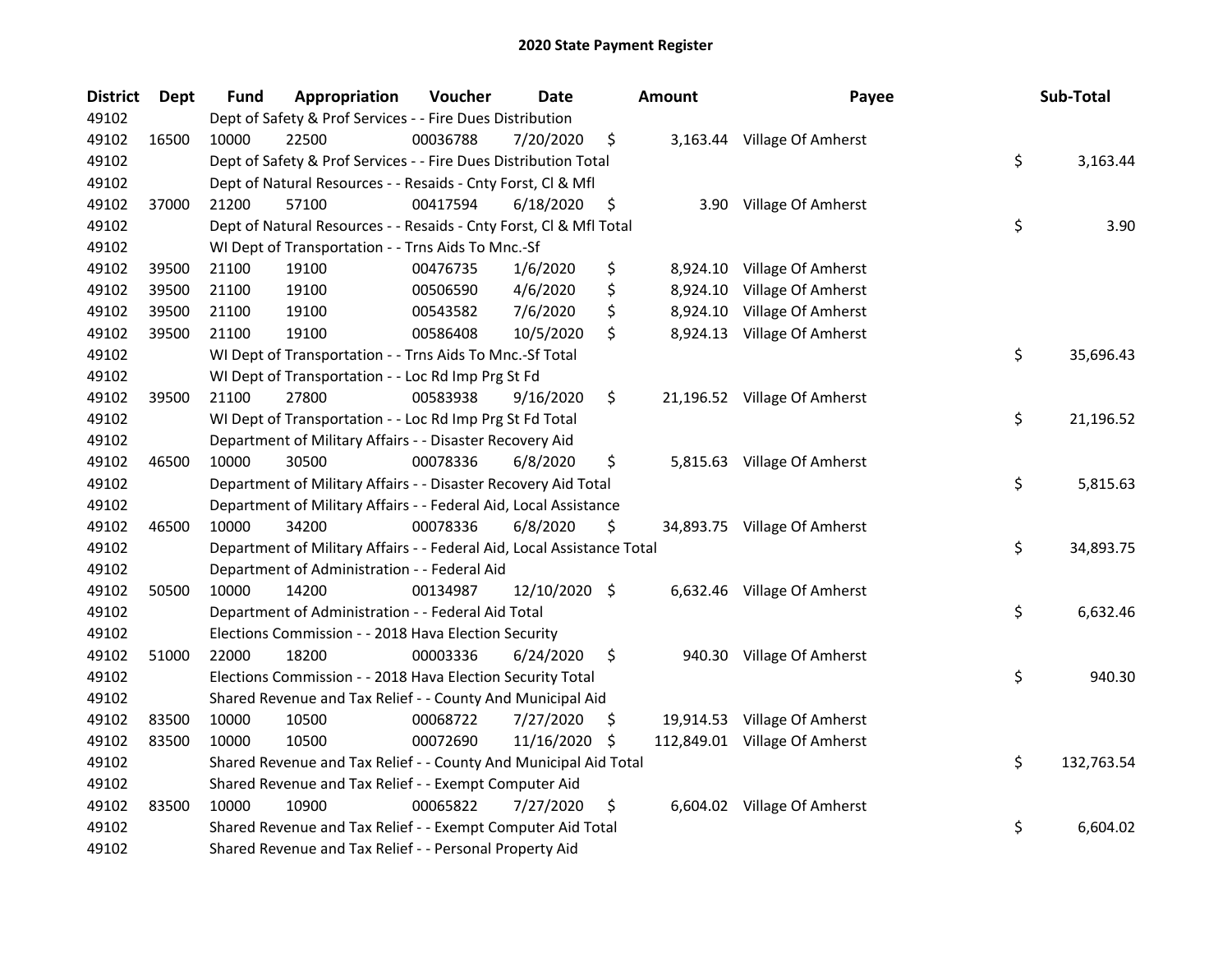| District Dept |       | <b>Fund</b> | <b>Appropriation</b>                                          | <b>Voucher</b> | Date        | Amount | <b>Pavee</b>                | Sub-Total  |
|---------------|-------|-------------|---------------------------------------------------------------|----------------|-------------|--------|-----------------------------|------------|
| 49102         | 83500 | 10000       | 11100                                                         | 00061220       | 5/4/2020 \$ |        | 1,692.76 Village Of Amherst |            |
| 49102         |       |             | Shared Revenue and Tax Relief - - Personal Property Aid Total |                |             |        |                             | 1.692.76   |
| 49102 Total   |       |             |                                                               |                |             |        |                             | 249,402.75 |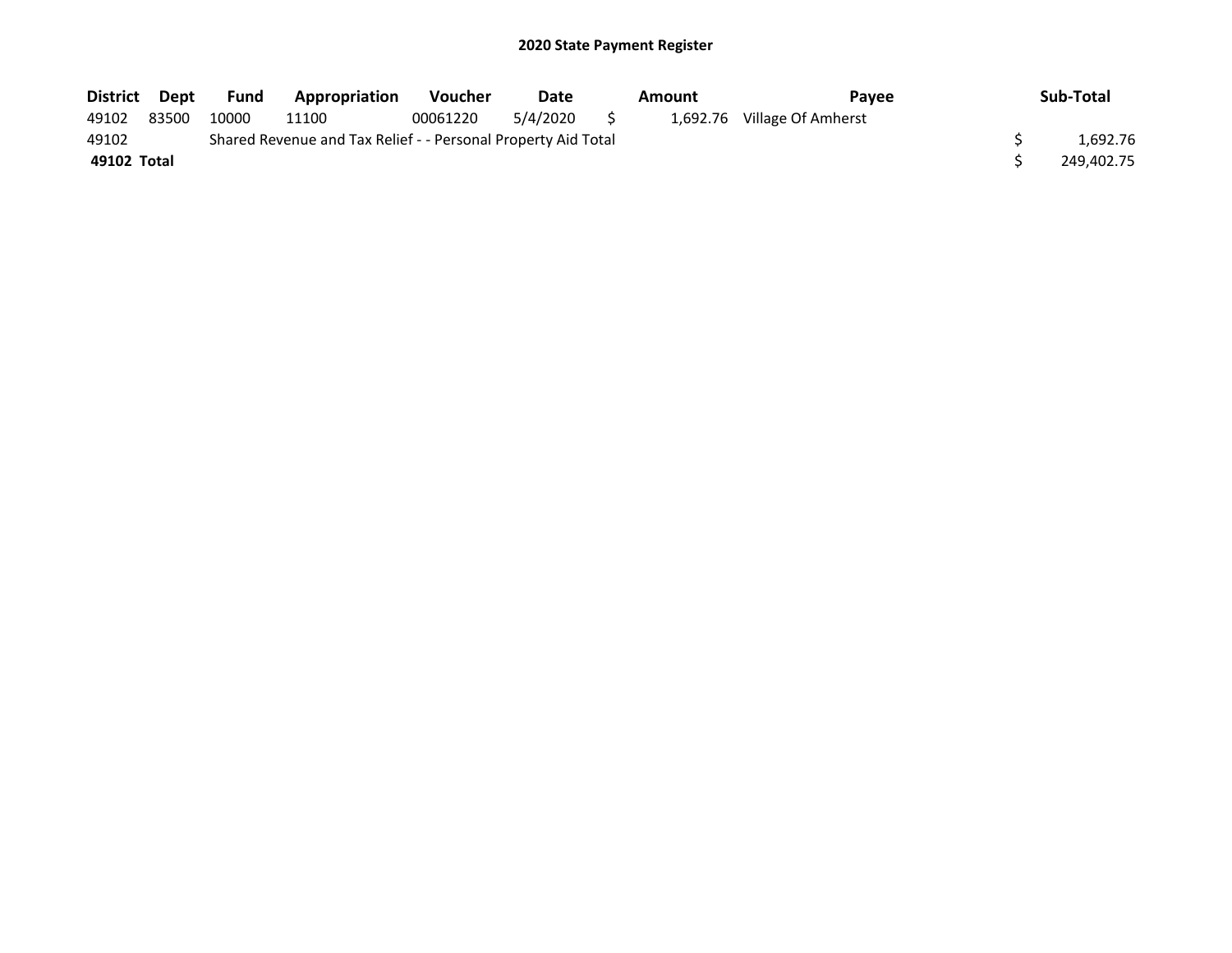| <b>District</b> | <b>Dept</b> | Fund  | Appropriation                                                     | <b>Voucher</b> | Date       |    | <b>Amount</b> | Payee                                | Sub-Total       |
|-----------------|-------------|-------|-------------------------------------------------------------------|----------------|------------|----|---------------|--------------------------------------|-----------------|
| 49103           |             |       | Dept of Safety & Prof Services - - Fire Dues Distribution         |                |            |    |               |                                      |                 |
| 49103           | 16500       | 10000 | 22500                                                             | 00036789       | 7/20/2020  | \$ | 1,462.66      | Village of Amherst Junction          |                 |
| 49103           |             |       | Dept of Safety & Prof Services - - Fire Dues Distribution Total   |                |            |    |               |                                      | \$<br>1,462.66  |
| 49103           |             |       | Dept of Natural Resources - - Aids In Lieu Of Taxes - Gener       |                |            |    |               |                                      |                 |
| 49103           | 37000       | 10000 | 50300                                                             | 00386226       | 1/29/2020  | \$ |               | 1,077.18 Village of Amherst Junction |                 |
| 49103           |             |       | Dept of Natural Resources - - Aids In Lieu Of Taxes - Gener Total |                |            |    |               |                                      | \$<br>1,077.18  |
| 49103           |             |       | WI Dept of Transportation - - Trns Aids To Mnc.-Sf                |                |            |    |               |                                      |                 |
| 49103           | 39500       | 21100 | 19100                                                             | 00476736       | 1/6/2020   | \$ | 2,395.65      | Village of Amherst Junction          |                 |
| 49103           | 39500       | 21100 | 19100                                                             | 00506591       | 4/6/2020   | \$ | 2,395.65      | Village of Amherst Junction          |                 |
| 49103           | 39500       | 21100 | 19100                                                             | 00543583       | 7/6/2020   | \$ | 2,395.65      | Village of Amherst Junction          |                 |
| 49103           | 39500       | 21100 | 19100                                                             | 00586409       | 10/5/2020  | \$ | 2,395.67      | Village of Amherst Junction          |                 |
| 49103           |             |       | WI Dept of Transportation - - Trns Aids To Mnc.-Sf Total          |                |            |    |               |                                      | \$<br>9,582.62  |
| 49103           |             |       | Shared Revenue and Tax Relief - - County And Municipal Aid        |                |            |    |               |                                      |                 |
| 49103           | 83500       | 10000 | 10500                                                             | 00068723       | 7/27/2020  | S  | 2,945.52      | Village of Amherst Junction          |                 |
| 49103           | 83500       | 10000 | 10500                                                             | 00072691       | 11/16/2020 | S  | 16,691.27     | Village of Amherst Junction          |                 |
| 49103           |             |       | Shared Revenue and Tax Relief - - County And Municipal Aid Total  |                |            |    |               |                                      | \$<br>19,636.79 |
| 49103           |             |       | Shared Revenue and Tax Relief - - Exempt Computer Aid             |                |            |    |               |                                      |                 |
| 49103           | 83500       | 10000 | 10900                                                             | 00065823       | 7/27/2020  | \$ | 3.11          | Village of Amherst Junction          |                 |
| 49103           |             |       | Shared Revenue and Tax Relief - - Exempt Computer Aid Total       |                |            |    |               |                                      | \$<br>3.11      |
| 49103           |             |       | Shared Revenue and Tax Relief - - Utility Aid                     |                |            |    |               |                                      |                 |
| 49103           | 83500       | 10000 | 11000                                                             | 00068723       | 7/27/2020  | S  | 232.58        | Village of Amherst Junction          |                 |
| 49103           | 83500       | 10000 | 11000                                                             | 00072691       | 11/16/2020 | \$ | 1,331.86      | Village of Amherst Junction          |                 |
| 49103           |             |       | Shared Revenue and Tax Relief - - Utility Aid Total               |                |            |    |               |                                      | \$<br>1,564.44  |
| 49103           |             |       | Shared Revenue and Tax Relief - - Personal Property Aid           |                |            |    |               |                                      |                 |
| 49103           | 83500       | 10000 | 11100                                                             | 00061221       | 5/4/2020   | \$ | 2,637.73      | Village of Amherst Junction          |                 |
| 49103           |             |       | Shared Revenue and Tax Relief - - Personal Property Aid Total     |                |            |    |               |                                      | \$<br>2,637.73  |
| 49103 Total     |             |       |                                                                   |                |            |    |               |                                      | \$<br>35,964.53 |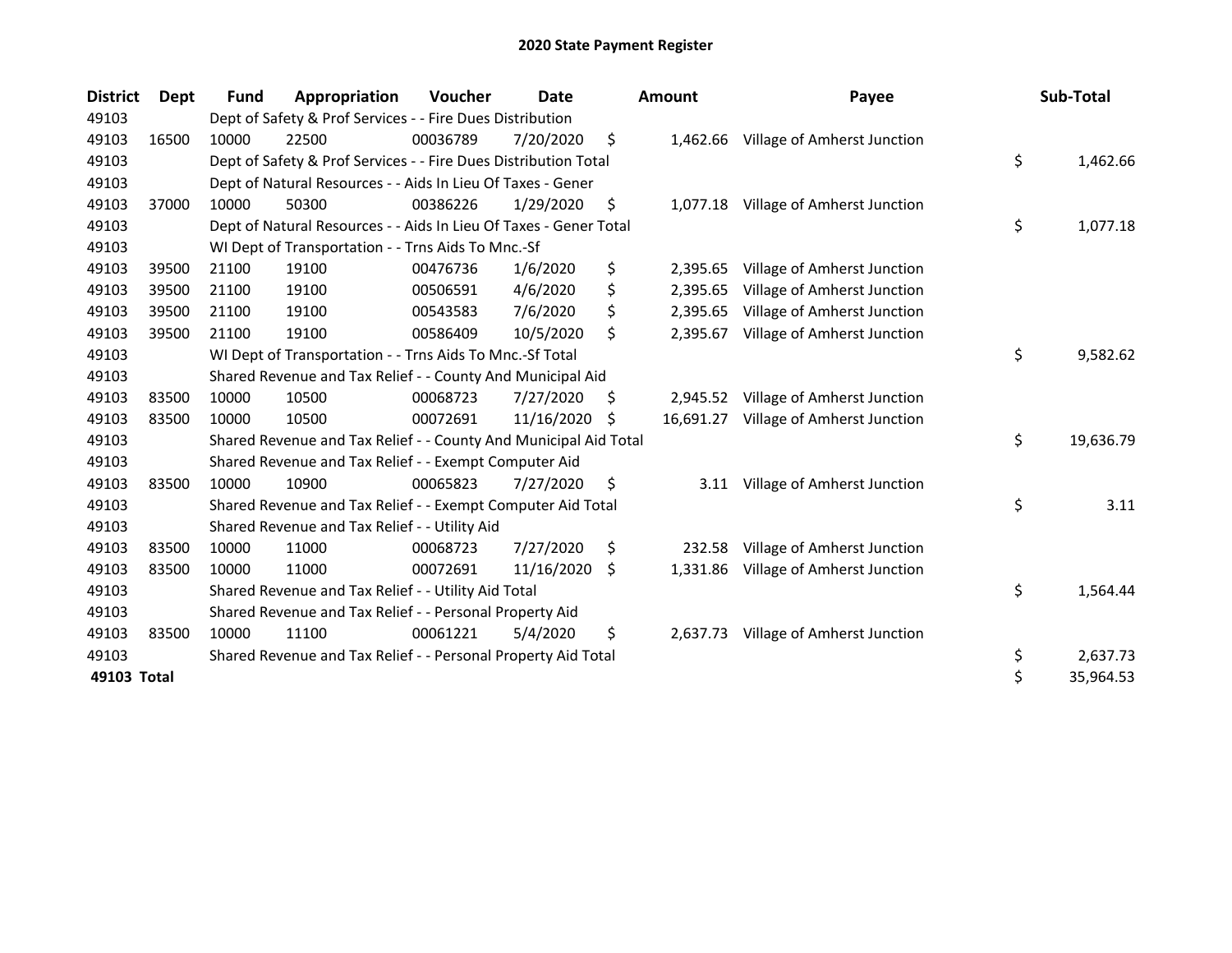| <b>District</b> | Dept  | <b>Fund</b> | Appropriation                                                         | Voucher  | Date          |      | Amount    | Payee                               | Sub-Total        |
|-----------------|-------|-------------|-----------------------------------------------------------------------|----------|---------------|------|-----------|-------------------------------------|------------------|
| 49141           |       |             | Dept of Safety & Prof Services - - Fire Dues Distribution             |          |               |      |           |                                     |                  |
| 49141           | 16500 | 10000       | 22500                                                                 | 00036790 | 7/20/2020     | \$   |           | 858.79 Village of Junction City     |                  |
| 49141           |       |             | Dept of Safety & Prof Services - - Fire Dues Distribution Total       |          |               |      |           |                                     | \$<br>858.79     |
| 49141           |       |             | Dept of Natural Resources - - Fin Asst For Responsible Units          |          |               |      |           |                                     |                  |
| 49141           | 37000 | 27400       | 67000                                                                 | 00412921 | 5/29/2020     | \$   |           | 1,794.50 Village of Junction City   |                  |
| 49141           |       |             | Dept of Natural Resources - - Fin Asst For Responsible Units Total    |          |               |      |           |                                     | \$<br>1,794.50   |
| 49141           |       |             | WI Dept of Transportation - - Trns Aids To Mnc.-Sf                    |          |               |      |           |                                     |                  |
| 49141           | 39500 | 21100       | 19100                                                                 | 00476737 | 1/6/2020      | \$   | 4,802.84  | Village of Junction City            |                  |
| 49141           | 39500 | 21100       | 19100                                                                 | 00506592 | 4/6/2020      | \$   | 4,802.84  | Village of Junction City            |                  |
| 49141           | 39500 | 21100       | 19100                                                                 | 00543584 | 7/6/2020      | \$   | 4,802.84  | Village of Junction City            |                  |
| 49141           | 39500 | 21100       | 19100                                                                 | 00586410 | 10/5/2020     | \$   |           | 4,802.86 Village of Junction City   |                  |
| 49141           |       |             | WI Dept of Transportation - - Trns Aids To Mnc.-Sf Total              |          |               |      |           |                                     | \$<br>19,211.38  |
| 49141           |       |             | Department of Administration - - Federal Aid                          |          |               |      |           |                                     |                  |
| 49141           | 50500 | 10000       | 14200                                                                 | 00134988 | 12/10/2020    | - \$ | 7,105.00  | Village of Junction City            |                  |
| 49141           | 50500 | 10000       | 14200                                                                 | 00136476 | 12/17/2020 \$ |      | 520.36    | Village of Junction City            |                  |
| 49141           |       |             | Department of Administration - - Federal Aid Total                    |          |               |      |           |                                     | \$<br>7,625.36   |
| 49141           |       |             | Shared Revenue and Tax Relief - - Expenditure Restraint Program       |          |               |      |           |                                     |                  |
| 49141           | 83500 | 10000       | 10100                                                                 | 00068724 | 7/27/2020     | \$   |           | 209.92 Village of Junction City     |                  |
| 49141           |       |             | Shared Revenue and Tax Relief - - Expenditure Restraint Program Total |          |               |      |           |                                     | \$<br>209.92     |
| 49141           |       |             | Shared Revenue and Tax Relief - - County And Municipal Aid            |          |               |      |           |                                     |                  |
| 49141           | 83500 | 10000       | 10500                                                                 | 00068724 | 7/27/2020     | \$.  | 22,034.55 | Village of Junction City            |                  |
| 49141           | 83500 | 10000       | 10500                                                                 | 00072692 | 11/16/2020    | \$   |           | 124,862.44 Village of Junction City |                  |
| 49141           |       |             | Shared Revenue and Tax Relief - - County And Municipal Aid Total      |          |               |      |           |                                     | \$<br>146,896.99 |
| 49141           |       |             | Shared Revenue and Tax Relief - - Exempt Computer Aid                 |          |               |      |           |                                     |                  |
| 49141           | 83500 | 10000       | 10900                                                                 | 00065824 | 7/27/2020     | \$   |           | 385.56 Village of Junction City     |                  |
| 49141           |       |             | Shared Revenue and Tax Relief - - Exempt Computer Aid Total           |          |               |      |           |                                     | \$<br>385.56     |
| 49141           |       |             | Shared Revenue and Tax Relief - - Utility Aid                         |          |               |      |           |                                     |                  |
| 49141           | 83500 | 10000       | 11000                                                                 | 00068724 | 7/27/2020     | \$   | 86.94     | Village of Junction City            |                  |
| 49141           | 83500 | 10000       | 11000                                                                 | 00072692 | 11/16/2020    | \$   |           | 504.31 Village of Junction City     |                  |
| 49141           |       |             | Shared Revenue and Tax Relief - - Utility Aid Total                   |          |               |      |           |                                     | \$<br>591.25     |
| 49141           |       |             | Shared Revenue and Tax Relief - - Personal Property Aid               |          |               |      |           |                                     |                  |
| 49141           | 83500 | 10000       | 11100                                                                 | 00061222 | 5/4/2020      | \$   |           | 918.55 Village of Junction City     |                  |
| 49141           |       |             | Shared Revenue and Tax Relief - - Personal Property Aid Total         |          |               |      |           |                                     | \$<br>918.55     |
| 49141           |       |             | Shared Revenue and Tax Relief - - Lottery & Gaming Credit             |          |               |      |           |                                     |                  |
| 49141           | 83500 | 52100       | 36300                                                                 | 00055474 | 3/23/2020     | \$   |           | 221.14 Village of Junction City     |                  |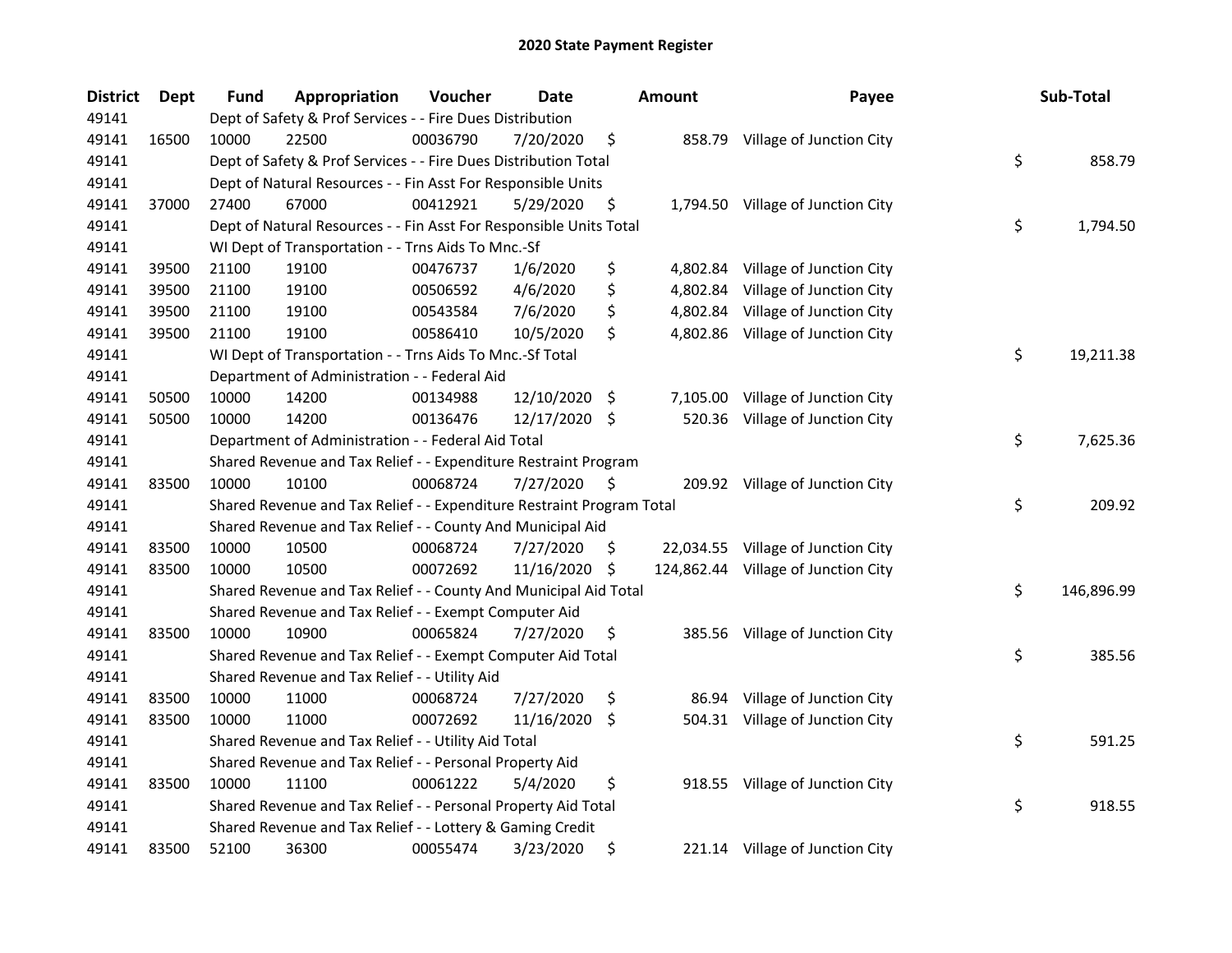| District Dept | Fund | <b>Appropriation</b>                                            | <b>Voucher</b> | Date | Amount | Payee | Sub-Total  |
|---------------|------|-----------------------------------------------------------------|----------------|------|--------|-------|------------|
| 49141         |      | Shared Revenue and Tax Relief - - Lottery & Gaming Credit Total |                |      |        |       | 221.14     |
| 49141 Total   |      |                                                                 |                |      |        |       | 178.713.44 |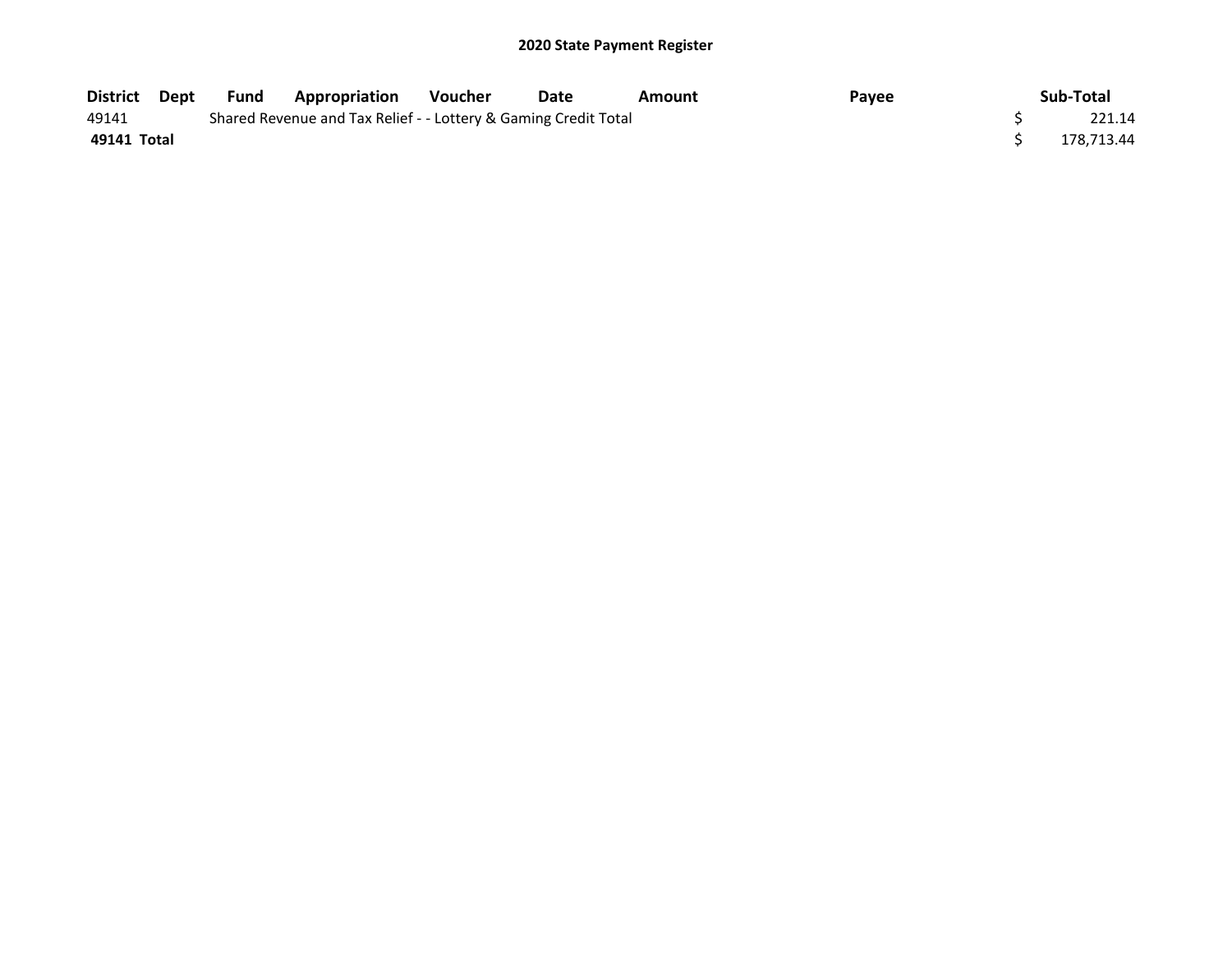| <b>District</b> | Dept  | Fund  | Appropriation                                                     | Voucher  | Date       |    | <b>Amount</b> | Payee                   | Sub-Total       |
|-----------------|-------|-------|-------------------------------------------------------------------|----------|------------|----|---------------|-------------------------|-----------------|
| 49161           |       |       | Dept of Safety & Prof Services - - Fire Dues Distribution         |          |            |    |               |                         |                 |
| 49161           | 16500 | 10000 | 22500                                                             | 00036791 | 7/20/2020  | \$ | 510.70        | Nelsonville, Village of |                 |
| 49161           |       |       | Dept of Safety & Prof Services - - Fire Dues Distribution Total   |          |            |    |               |                         | \$<br>510.70    |
| 49161           |       |       | Dept of Natural Resources - - Aids In Lieu Of Taxes - Gener       |          |            |    |               |                         |                 |
| 49161           | 37000 | 10000 | 50300                                                             | 00386183 | 1/29/2020  | \$ | 1,197.37      | Nelsonville, Village of |                 |
| 49161           | 37000 | 10000 | 50300                                                             | 00404350 | 4/21/2020  | \$ | 65.60         | Nelsonville, Village of |                 |
| 49161           |       |       | Dept of Natural Resources - - Aids In Lieu Of Taxes - Gener Total |          |            |    |               |                         | \$<br>1,262.97  |
| 49161           |       |       | WI Dept of Transportation - - Trns Aids To Mnc.-Sf                |          |            |    |               |                         |                 |
| 49161           | 39500 | 21100 | 19100                                                             | 00476738 | 1/6/2020   | \$ | 1,031.49      | Nelsonville, Village of |                 |
| 49161           | 39500 | 21100 | 19100                                                             | 00506593 | 4/6/2020   | \$ | 1,031.49      | Nelsonville, Village of |                 |
| 49161           | 39500 | 21100 | 19100                                                             | 00543585 | 7/6/2020   | \$ | 1,031.49      | Nelsonville, Village of |                 |
| 49161           | 39500 | 21100 | 19100                                                             | 00586411 | 10/5/2020  | \$ | 1,031.49      | Nelsonville, Village of |                 |
| 49161           |       |       | WI Dept of Transportation - - Trns Aids To Mnc.-Sf Total          |          |            |    |               |                         | \$<br>4,125.96  |
| 49161           |       |       | Elections Commission - - 2018 Hava Election Security              |          |            |    |               |                         |                 |
| 49161           | 51000 | 22000 | 18200                                                             | 00003603 | 6/30/2020  | \$ | 327.60        | Nelsonville, Village of |                 |
| 49161           |       |       | Elections Commission - - 2018 Hava Election Security Total        |          |            |    |               |                         | \$<br>327.60    |
| 49161           |       |       | Shared Revenue and Tax Relief - - County And Municipal Aid        |          |            |    |               |                         |                 |
| 49161           | 83500 | 10000 | 10500                                                             | 00068725 | 7/27/2020  | \$ | 3,652.27      | Nelsonville, Village of |                 |
| 49161           | 83500 | 10000 | 10500                                                             | 00072693 | 11/16/2020 | Ś. | 20,696.17     | Nelsonville, Village of |                 |
| 49161           |       |       | Shared Revenue and Tax Relief - - County And Municipal Aid Total  |          |            |    |               |                         | \$<br>24,348.44 |
| 49161           |       |       | Shared Revenue and Tax Relief - - Exempt Computer Aid             |          |            |    |               |                         |                 |
| 49161           | 83500 | 10000 | 10900                                                             | 00065825 | 7/27/2020  | \$ | 8.32          | Nelsonville, Village of |                 |
| 49161           |       |       | Shared Revenue and Tax Relief - - Exempt Computer Aid Total       |          |            |    |               |                         | \$<br>8.32      |
| 49161           |       |       | Shared Revenue and Tax Relief - - Personal Property Aid           |          |            |    |               |                         |                 |
| 49161           | 83500 | 10000 | 11100                                                             | 00061223 | 5/4/2020   | \$ | 112.27        | Nelsonville, Village of |                 |
| 49161           |       |       | Shared Revenue and Tax Relief - - Personal Property Aid Total     |          |            |    |               |                         | \$<br>112.27    |
| 49161 Total     |       |       |                                                                   |          |            |    |               |                         | \$<br>30,696.26 |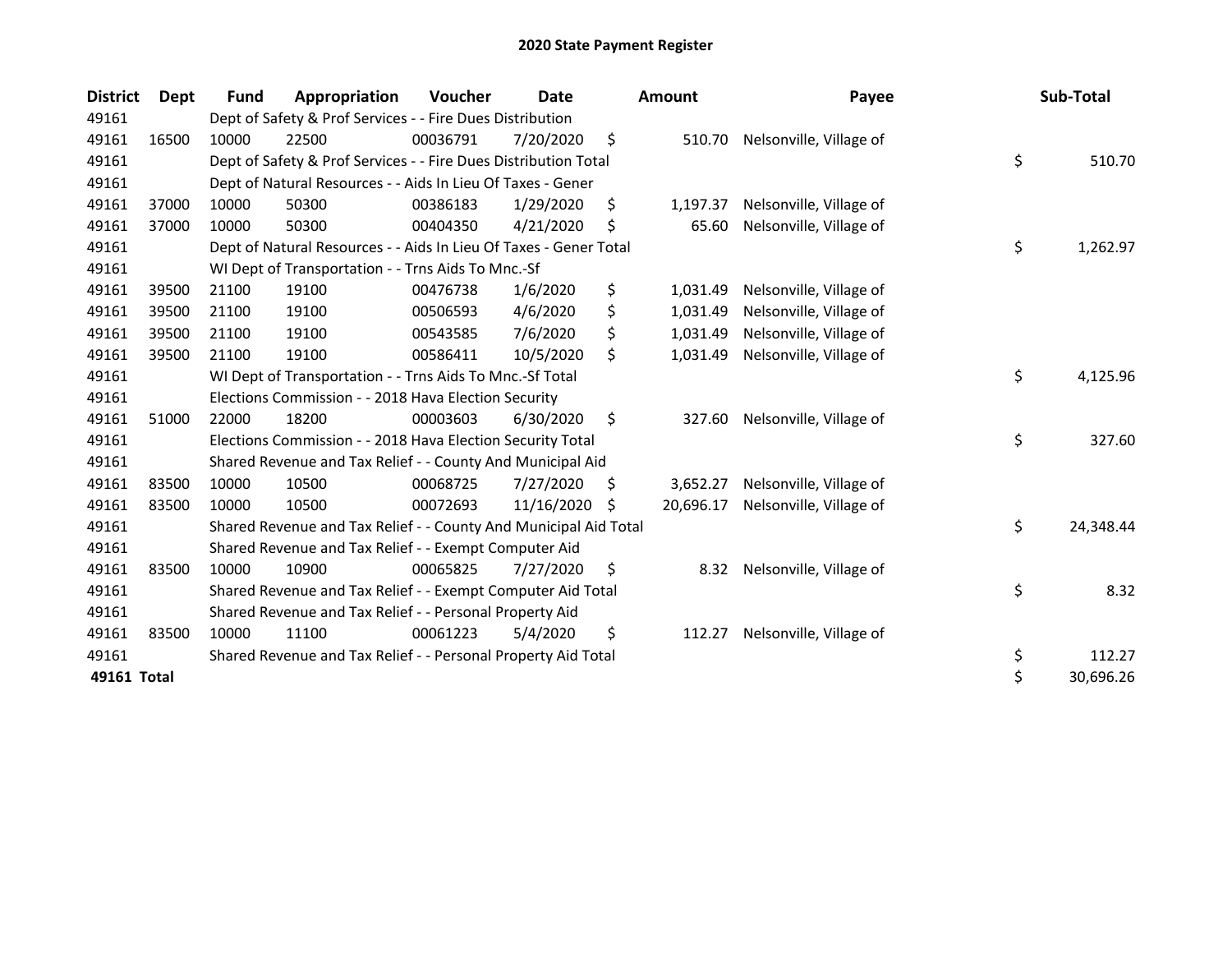| <b>District</b> | <b>Dept</b> | Fund  | Appropriation                                                                 | Voucher  | <b>Date</b> |     | <b>Amount</b> | Payee                           | Sub-Total       |
|-----------------|-------------|-------|-------------------------------------------------------------------------------|----------|-------------|-----|---------------|---------------------------------|-----------------|
| 49171           |             |       | Dept of Safety & Prof Services - - Fire Dues Distribution                     |          |             |     |               |                                 |                 |
| 49171           | 16500       | 10000 | 22500                                                                         | 00036792 | 7/20/2020   | \$  |               | 2,334.09 Village Of Park Ridge  |                 |
| 49171           |             |       | Dept of Safety & Prof Services - - Fire Dues Distribution Total               |          |             |     |               |                                 | \$<br>2,334.09  |
| 49171           |             |       | Dept of Natural Resources - - Rec & Resource Aids, Fed                        |          |             |     |               |                                 |                 |
| 49171           | 37000       | 21200 | 58300                                                                         | 00421227 | 7/7/2020    | \$  |               | 952.16 Village Of Park Ridge    |                 |
| 49171           |             |       | Dept of Natural Resources - - Rec & Resource Aids, Fed Total                  |          |             |     |               |                                 | \$<br>952.16    |
| 49171           |             |       | WI Dept of Transportation - - Trns Aids To Mnc.-Sf                            |          |             |     |               |                                 |                 |
| 49171           | 39500       | 21100 | 19100                                                                         | 00476739 | 1/6/2020    | \$  | 3,081.33      | Village Of Park Ridge           |                 |
| 49171           | 39500       | 21100 | 19100                                                                         | 00506594 | 4/6/2020    | \$  | 3,081.33      | Village Of Park Ridge           |                 |
| 49171           | 39500       | 21100 | 19100                                                                         | 00543586 | 7/6/2020    | \$  | 3,081.33      | Village Of Park Ridge           |                 |
| 49171           | 39500       | 21100 | 19100                                                                         | 00586412 | 10/5/2020   | \$  |               | 3,081.33 Village Of Park Ridge  |                 |
| 49171           |             |       | WI Dept of Transportation - - Trns Aids To Mnc.-Sf Total                      |          |             |     |               |                                 | \$<br>12,325.32 |
| 49171           |             |       | Department of Administration - - Federal Aid                                  |          |             |     |               |                                 |                 |
| 49171           | 50500       | 10000 | 14200                                                                         | 00130126 | 10/2/2020   | \$  | 4,179.66      | Village Of Park Ridge           |                 |
| 49171           | 50500       | 10000 | 14200                                                                         | 00134989 | 12/10/2020  | S   | 3,867.34      | Village Of Park Ridge           |                 |
| 49171           | 50500       | 10000 | 14200                                                                         | 00136477 | 12/17/2020  | -S  | 854.05        | Village Of Park Ridge           |                 |
| 49171           |             |       | Department of Administration - - Federal Aid Total                            |          |             |     |               |                                 | \$<br>8,901.05  |
| 49171           |             |       | Elections Commission - - 2018 Hava Election Security                          |          |             |     |               |                                 |                 |
| 49171           | 51000       | 22000 | 18200                                                                         | 00003547 | 6/30/2020   | \$  |               | 642.20 Village Of Park Ridge    |                 |
| 49171           |             |       | Elections Commission - - 2018 Hava Election Security Total                    |          |             |     |               |                                 | \$<br>642.20    |
| 49171           |             |       | Shared Revenue and Tax Relief - - County And Municipal Aid                    |          |             |     |               |                                 |                 |
| 49171           | 83500       | 10000 | 10500                                                                         | 00068726 | 7/27/2020   | S   |               | 1,901.52 Village Of Park Ridge  |                 |
| 49171           | 83500       | 10000 | 10500                                                                         | 00072694 | 11/16/2020  | -S  |               | 10,775.30 Village Of Park Ridge |                 |
| 49171           |             |       | Shared Revenue and Tax Relief - - County And Municipal Aid Total              |          |             |     |               |                                 | \$<br>12,676.82 |
| 49171           |             |       | Shared Revenue and Tax Relief - - Exempt Computer Aid                         |          |             |     |               |                                 |                 |
| 49171           | 83500       | 10000 | 10900                                                                         | 00065826 | 7/27/2020   | \$  |               | 462.47 Village Of Park Ridge    |                 |
| 49171           |             |       | Shared Revenue and Tax Relief - - Exempt Computer Aid Total                   |          |             |     |               |                                 | \$<br>462.47    |
| 49171           |             |       | Shared Revenue and Tax Relief - - Personal Property Aid                       |          |             |     |               |                                 |                 |
| 49171           | 83500       | 10000 | 11100                                                                         | 00061224 | 5/4/2020    | \$  |               | 269.56 Village Of Park Ridge    |                 |
| 49171           |             |       | Shared Revenue and Tax Relief - - Personal Property Aid Total                 |          |             |     |               |                                 | \$<br>269.56    |
| 49171           |             |       | Shared Revenue and Tax Relief - - State Aid; Video Service Provider Fee       |          |             |     |               |                                 |                 |
| 49171           | 83500       | 10000 | 11200                                                                         | 00064365 | 7/27/2020   | \$, |               | 841.02 Village Of Park Ridge    |                 |
| 49171           |             |       | Shared Revenue and Tax Relief - - State Aid; Video Service Provider Fee Total |          |             |     |               |                                 | \$<br>841.02    |
| 49171 Total     |             |       |                                                                               |          |             |     |               |                                 | \$<br>39,404.69 |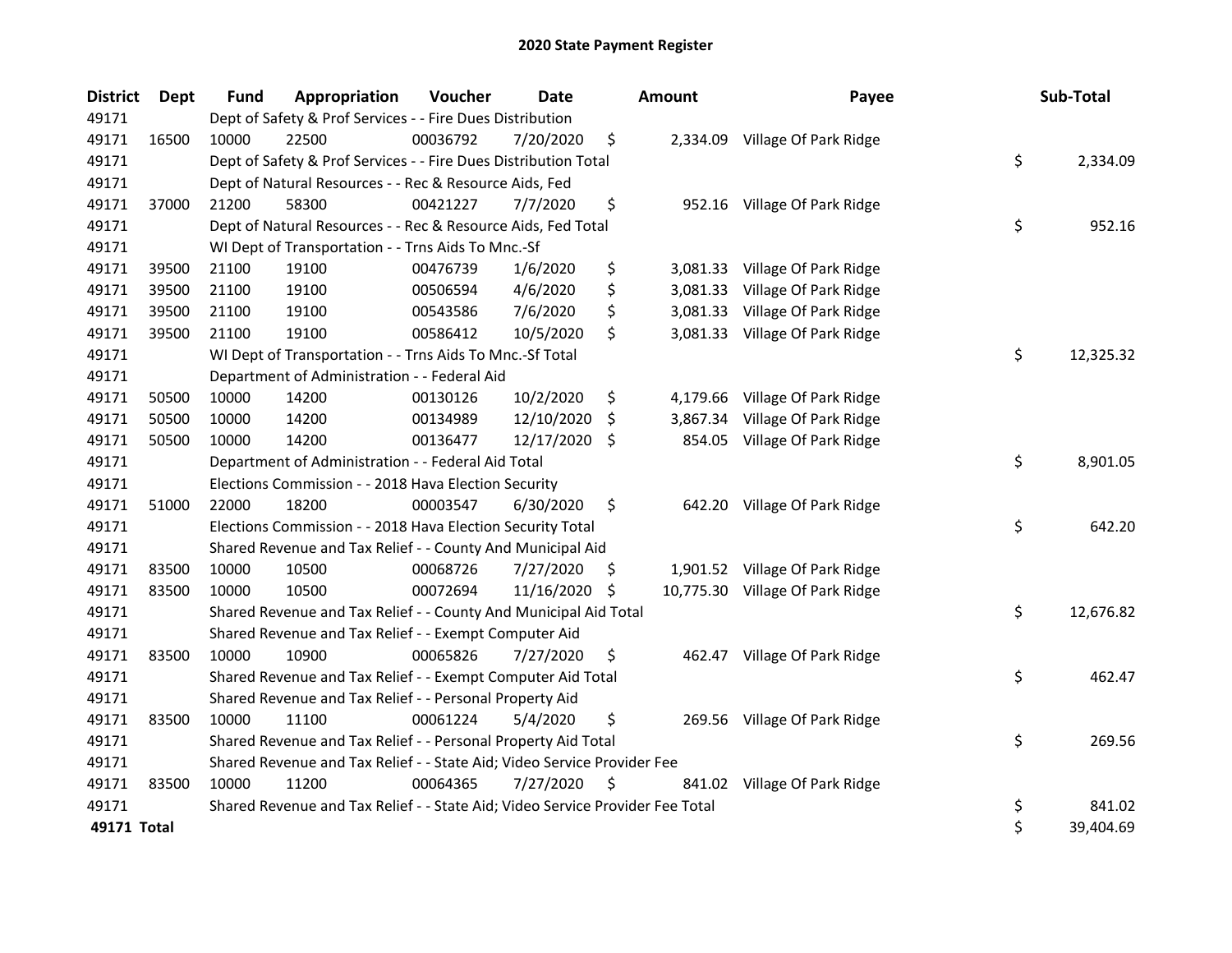| <b>District</b> | Dept  | Fund  | Appropriation                                                      | Voucher  | <b>Date</b> | <b>Amount</b>   | Payee                        | Sub-Total        |
|-----------------|-------|-------|--------------------------------------------------------------------|----------|-------------|-----------------|------------------------------|------------------|
| 49173           |       |       | Dept of Safety & Prof Services - - Fire Dues Distribution          |          |             |                 |                              |                  |
| 49173           | 16500 | 10000 | 22500                                                              | 00036793 | 7/20/2020   | \$              | 52,500.85 Village Of Plover  |                  |
| 49173           |       |       | Dept of Safety & Prof Services - - Fire Dues Distribution Total    |          |             |                 |                              | \$<br>52,500.85  |
| 49173           |       |       | Dept of Natural Resources - - Aids In Lieu Of Taxes - Gener        |          |             |                 |                              |                  |
| 49173           | 37000 | 10000 | 50300                                                              | 00386156 | 1/29/2020   | \$<br>38.16     | Village Of Plover            |                  |
| 49173           | 37000 | 10000 | 50300                                                              | 00386157 | 1/29/2020   | \$              | 5,265.52 Village Of Plover   |                  |
| 49173           |       |       | Dept of Natural Resources - - Aids In Lieu Of Taxes - Gener Total  |          |             |                 |                              | \$<br>5,303.68   |
| 49173           |       |       | Dept of Natural Resources - - Wetland Restoration - Fees; Pa       |          |             |                 |                              |                  |
| 49173           | 37000 | 10000 | 93400                                                              | 00381581 | 1/10/2020   | \$              | 97,059.61 Village Of Plover  |                  |
| 49173           | 37000 | 10000 | 93400                                                              | 00448347 | 12/4/2020   | \$              | 35,871.15 Village Of Plover  |                  |
| 49173           |       |       | Dept of Natural Resources - - Wetland Restoration - Fees; Pa Total |          |             |                 |                              | \$<br>132,930.76 |
| 49173           |       |       | Dept of Natural Resources - - General Program Operations --        |          |             |                 |                              |                  |
| 49173           | 37000 | 21200 | 25400                                                              | 00381678 | 1/9/2020    | \$              | 209.92 Village Of Plover     |                  |
| 49173           | 37000 | 21200 | 25400                                                              | 00400697 | 4/9/2020    | \$<br>159.15    | Village Of Plover            |                  |
| 49173           | 37000 | 21200 | 25400                                                              | 00423567 | 7/9/2020    | \$<br>209.92    | Village Of Plover            |                  |
| 49173           | 37000 | 21200 | 25400                                                              | 00440424 | 10/9/2020   | \$              | 223.92 Village Of Plover     |                  |
| 49173           |       |       | Dept of Natural Resources - - General Program Operations -- Total  |          |             |                 |                              | \$<br>802.91     |
| 49173           |       |       | Dept of Natural Resources - - GPO--State Funds                     |          |             |                 |                              |                  |
| 49173           | 37000 | 21200 | 36100                                                              | 00381678 | 1/9/2020    | \$<br>69.98     | Village Of Plover            |                  |
| 49173           | 37000 | 21200 | 36100                                                              | 00400697 | 4/9/2020    | \$<br>53.05     | Village Of Plover            |                  |
| 49173           | 37000 | 21200 | 36100                                                              | 00423567 | 7/9/2020    | \$<br>69.98     | Village Of Plover            |                  |
| 49173           | 37000 | 21200 | 36100                                                              | 00440424 | 10/9/2020   | \$<br>55.98     | Village Of Plover            |                  |
| 49173           |       |       | Dept of Natural Resources - - GPO--State Funds Total               |          |             |                 |                              | \$<br>248.99     |
| 49173           |       |       | Dept of Natural Resources - - Resaids - Cnty Forst, Cl & Mfl       |          |             |                 |                              |                  |
| 49173           | 37000 | 21200 | 57100                                                              | 00417595 | 6/18/2020   | \$              | 10.14 Village Of Plover      |                  |
| 49173           |       |       | Dept of Natural Resources - - Resaids - Cnty Forst, Cl & Mfl Total |          |             |                 |                              | \$<br>10.14      |
| 49173           |       |       | Dept of Natural Resources - - Rec & Resource Aids, Fed             |          |             |                 |                              |                  |
| 49173           | 37000 | 21200 | 58300                                                              | 00408392 | 5/13/2020   | \$<br>5,489.05  | Village Of Plover            |                  |
| 49173           | 37000 | 21200 | 58300                                                              | 00412421 | 6/1/2020    | \$              | 102,880.05 Village Of Plover |                  |
| 49173           |       |       | Dept of Natural Resources - - Rec & Resource Aids, Fed Total       |          |             |                 |                              | \$<br>108,369.10 |
| 49173           |       |       | WI Dept of Transportation - - Tc, Trns Oper Aid Sf                 |          |             |                 |                              |                  |
| 49173           | 39500 | 21100 | 17700                                                              | 00525633 | 5/14/2020   | \$<br>12,709.00 | Village Of Plover            |                  |
| 49173           | 39500 | 21100 | 17700                                                              | 00574849 | 8/28/2020   | \$<br>38,126.00 | Village Of Plover            |                  |
| 49173           |       |       | WI Dept of Transportation - - Tc, Trns Oper Aid Sf Total           |          |             |                 |                              | \$<br>50,835.00  |
| 49173           |       |       | WI Dept of Transportation - - Trnst/Trns-Rel Aid F                 |          |             |                 |                              |                  |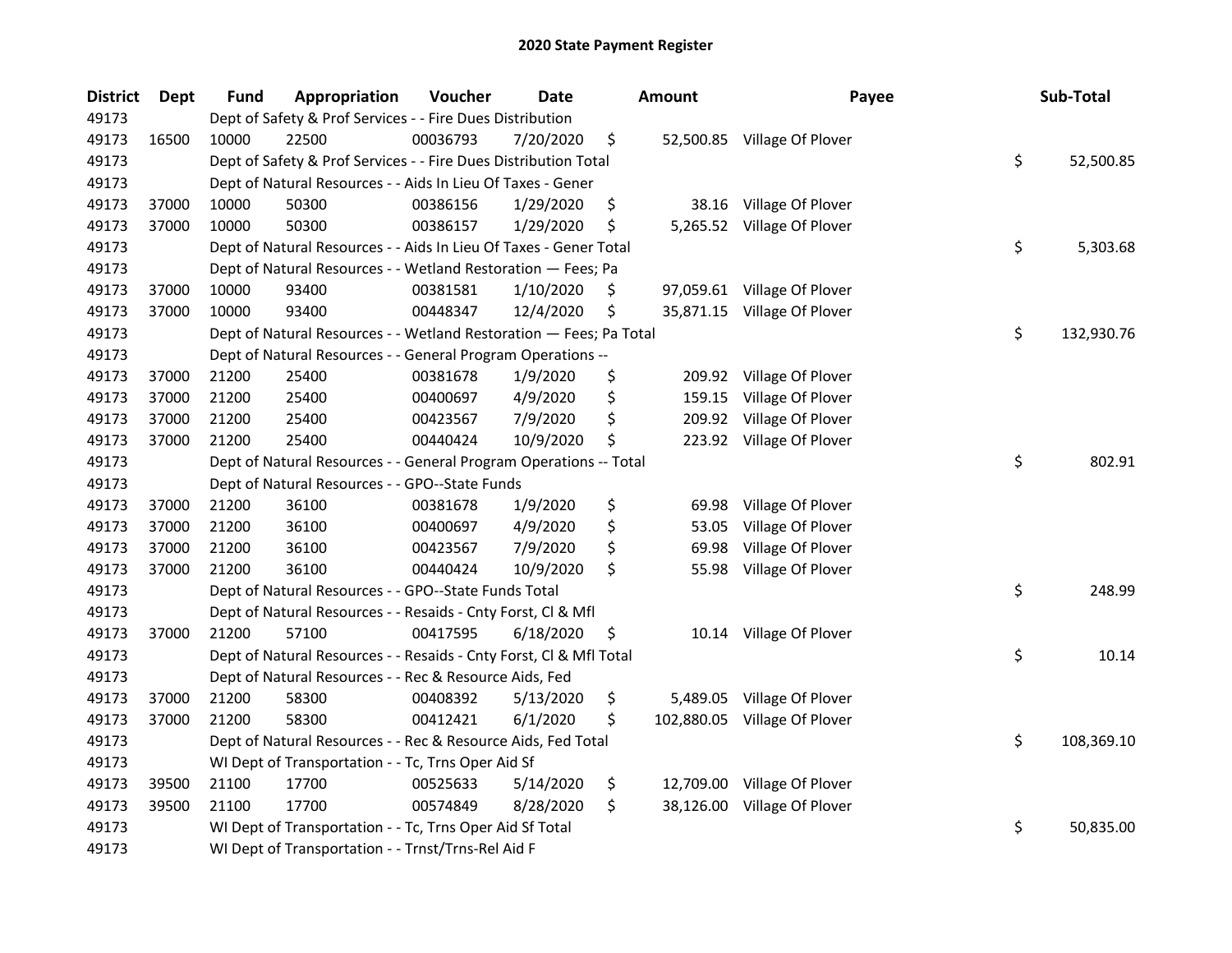| <b>District</b> | <b>Dept</b> | <b>Fund</b> | Appropriation                                                          | Voucher  | Date       |                    | <b>Amount</b> | Payee                        | Sub-Total        |
|-----------------|-------------|-------------|------------------------------------------------------------------------|----------|------------|--------------------|---------------|------------------------------|------------------|
| 49173           | 39500       | 21100       | 18200                                                                  | 00504133 | 3/19/2020  | \$                 | 19,282.85     | Village Of Plover            |                  |
| 49173           | 39500       | 21100       | 18200                                                                  | 00555720 | 7/24/2020  | \$                 | 33,305.08     | Village Of Plover            |                  |
| 49173           | 39500       | 21100       | 18200                                                                  | 00578938 | 9/8/2020   | \$                 |               | 50,431.92 Village Of Plover  |                  |
| 49173           |             |             | WI Dept of Transportation - - Trnst/Trns-Rel Aid F Total               |          |            |                    |               |                              | \$<br>103,019.85 |
| 49173           |             |             | WI Dept of Transportation - - Hwy Sfty Loc Aid Ffd                     |          |            |                    |               |                              |                  |
| 49173           | 39500       | 21100       | 18500                                                                  | 00480183 | 1/10/2020  | \$                 |               | 3,368.74 Village Of Plover   |                  |
| 49173           |             |             | WI Dept of Transportation - - Hwy Sfty Loc Aid Ffd Total               |          |            |                    |               |                              | \$<br>3,368.74   |
| 49173           |             |             | WI Dept of Transportation - - Trns Aids To Mnc.-Sf                     |          |            |                    |               |                              |                  |
| 49173           | 39500       | 21100       | 19100                                                                  | 00476740 | 1/6/2020   | \$                 |               | 194,096.94 Village Of Plover |                  |
| 49173           | 39500       | 21100       | 19100                                                                  | 00506595 | 4/6/2020   | \$                 | 194,096.94    | Village Of Plover            |                  |
| 49173           | 39500       | 21100       | 19100                                                                  | 00543587 | 7/6/2020   | \$                 | 194,096.94    | Village Of Plover            |                  |
| 49173           | 39500       | 21100       | 19100                                                                  | 00586413 | 10/5/2020  | \$                 | 194,096.94    | Village Of Plover            |                  |
| 49173           |             |             | WI Dept of Transportation - - Trns Aids To Mnc.-Sf Total               |          |            |                    |               |                              | \$<br>776,387.76 |
| 49173           |             |             | WI Dept of Transportation - - Trnsprt Alternats Ff                     |          |            |                    |               |                              |                  |
| 49173           | 39500       | 21100       | 22700                                                                  | 00622467 | 12/3/2020  | \$                 |               | 131,083.66 Village Of Plover |                  |
| 49173           |             |             | WI Dept of Transportation - - Trnsprt Alternats Ff Total               |          |            |                    |               |                              | \$<br>131,083.66 |
| 49173           |             |             | Department of Health Services - - Emergency Medical Services, Ai       |          |            |                    |               |                              |                  |
| 49173           | 43500       | 10000       | 11900                                                                  | 00379149 | 9/15/2020  | \$                 | 6,273.39      | Village Of Plover            |                  |
| 49173           |             |             | Department of Health Services - - Emergency Medical Services, Ai Total |          |            |                    |               |                              | \$<br>6,273.39   |
| 49173           |             |             | Department of Justice - - Law Enforcement Train, Local                 |          |            |                    |               |                              |                  |
| 49173           | 45500       | 10000       | 23100                                                                  | 00091821 | 12/9/2020  | \$                 |               | 3,520.00 Village Of Plover   |                  |
| 49173           |             |             | Department of Justice - - Law Enforcement Train, Local Total           |          |            |                    |               |                              | \$<br>3,520.00   |
| 49173           |             |             | Department of Military Affairs - - Disaster Recovery Aid               |          |            |                    |               |                              |                  |
| 49173           | 46500       | 10000       | 30500                                                                  | 00073975 | 2/14/2020  | \$                 | 4,688.59      | Village Of Plover            |                  |
| 49173           | 46500       | 10000       | 30500                                                                  | 00080215 | 7/8/2020   | \$                 | 43,438.78     | Village Of Plover            |                  |
| 49173           | 46500       | 10000       | 30500                                                                  | 00086919 | 12/18/2020 | -S                 |               | 7,893.35 Village Of Plover   |                  |
| 49173           |             |             | Department of Military Affairs - - Disaster Recovery Aid Total         |          |            |                    |               |                              | \$<br>56,020.72  |
| 49173           |             |             | Department of Military Affairs - - Federal Aid, Local Assistance       |          |            |                    |               |                              |                  |
| 49173           | 46500       | 10000       | 34200                                                                  | 00073975 | 2/14/2020  | \$                 |               | 28,131.56 Village Of Plover  |                  |
| 49173           | 46500       | 10000       | 34200                                                                  | 00076921 | 4/24/2020  | \$                 | 47,360.07     | Village Of Plover            |                  |
| 49173           | 46500       | 10000       | 34200                                                                  | 00080215 | 7/8/2020   | \$                 | 260,632.64    | Village Of Plover            |                  |
| 49173           |             |             | Department of Military Affairs - - Federal Aid, Local Assistance Total |          |            |                    |               |                              | \$<br>336,124.27 |
| 49173           |             |             | Department of Administration - - Federal Aid                           |          |            |                    |               |                              |                  |
| 49173           | 50500       | 10000       | 14200                                                                  | 00132246 | 11/13/2020 | $\ddot{\varsigma}$ |               | 18,774.84 Village Of Plover  |                  |
| 49173           | 50500       | 10000       | 14200                                                                  | 00134990 | 12/10/2020 | \$                 |               | 249,455.44 Village Of Plover |                  |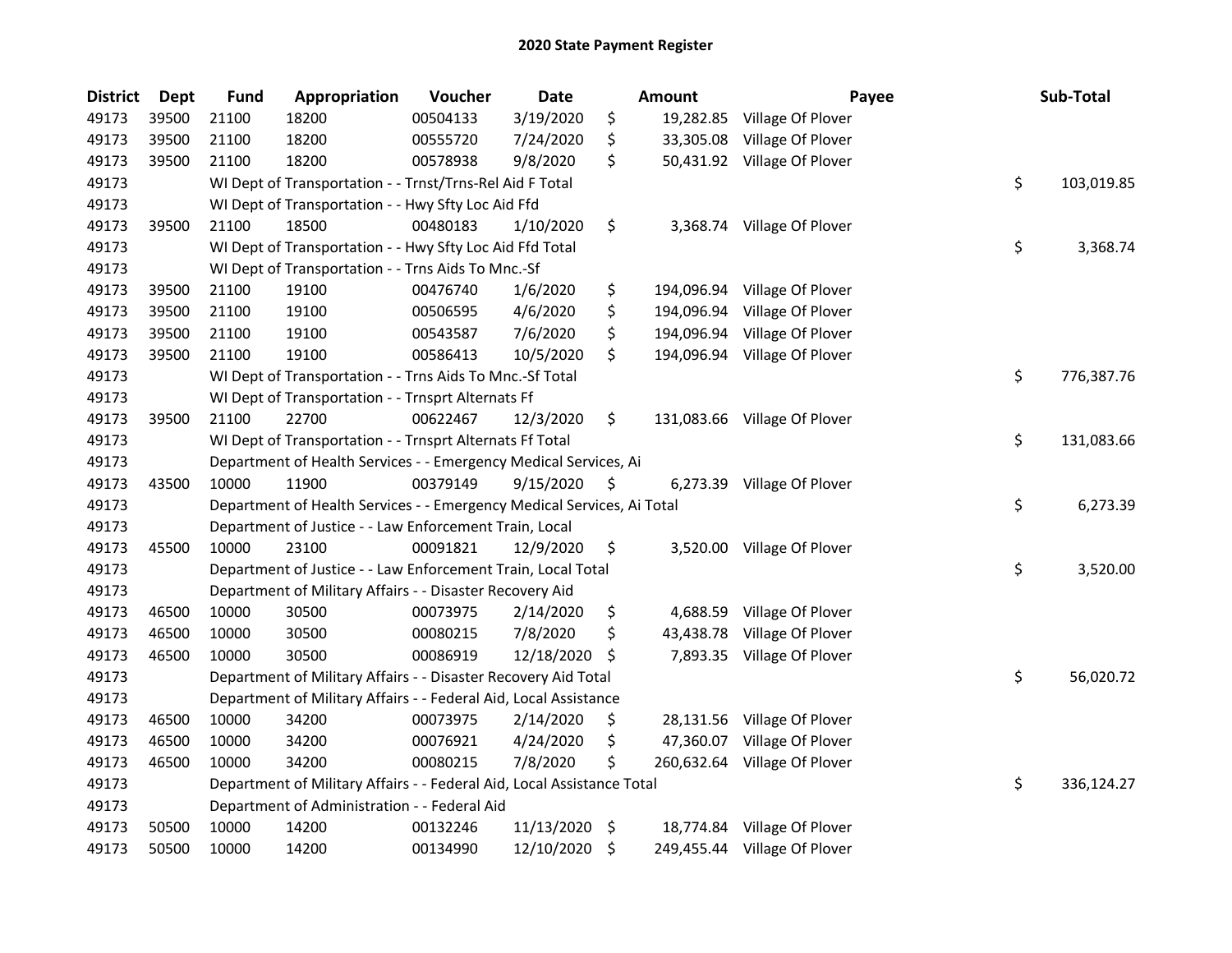| <b>District</b> | Dept  | Fund  | Appropriation                                                       | Voucher  | <b>Date</b> |     | <b>Amount</b> | Payee                       | Sub-Total          |
|-----------------|-------|-------|---------------------------------------------------------------------|----------|-------------|-----|---------------|-----------------------------|--------------------|
| 49173           |       |       | Department of Administration - - Federal Aid Total                  |          |             |     |               |                             | \$<br>268,230.28   |
| 49173           |       |       | Elections Commission - - 2018 Hava Election Security                |          |             |     |               |                             |                    |
| 49173           | 51000 | 22000 | 18200                                                               | 00003884 | 7/16/2020   | \$  | 8,448.90      | Village Of Plover           |                    |
| 49173           |       |       | Elections Commission - - 2018 Hava Election Security Total          |          |             |     |               |                             | \$<br>8,448.90     |
| 49173           |       |       | Shared Revenue and Tax Relief - - County And Municipal Aid          |          |             |     |               |                             |                    |
| 49173           | 83500 | 10000 | 10500                                                               | 00068727 | 7/27/2020   | \$. | 81,925.89     | Village Of Plover           |                    |
| 49173           | 83500 | 10000 | 10500                                                               | 00072695 | 11/16/2020  | \$  | 464,246.71    | Village Of Plover           |                    |
| 49173           |       |       | Shared Revenue and Tax Relief - - County And Municipal Aid Total    |          |             |     |               |                             | \$<br>546,172.60   |
| 49173           |       |       | Shared Revenue and Tax Relief - - Exempt Computer Aid               |          |             |     |               |                             |                    |
| 49173           | 83500 | 10000 | 10900                                                               | 00065827 | 7/27/2020   | \$  | 12,798.43     | Village Of Plover           |                    |
| 49173           | 83500 | 10000 | 10900                                                               | 00067157 | 7/27/2020   | S   | 8,108.08      | Village Of Plover           |                    |
| 49173           |       |       | Shared Revenue and Tax Relief - - Exempt Computer Aid Total         |          |             |     |               |                             | \$<br>20,906.51    |
| 49173           |       |       | Shared Revenue and Tax Relief - - Utility Aid                       |          |             |     |               |                             |                    |
| 49173           | 83500 | 10000 | 11000                                                               | 00068727 | 7/27/2020   | \$  | 2,414.21      | Village Of Plover           |                    |
| 49173           | 83500 | 10000 | 11000                                                               | 00072695 | 11/16/2020  | S.  |               | 14,743.61 Village Of Plover |                    |
| 49173           |       |       | Shared Revenue and Tax Relief - - Utility Aid Total                 |          |             |     |               |                             | \$<br>17,157.82    |
| 49173           |       |       | Shared Revenue and Tax Relief - - Personal Property Aid             |          |             |     |               |                             |                    |
| 49173           | 83500 | 10000 | 11100                                                               | 00061225 | 5/4/2020    | \$  |               | 56,978.04 Village Of Plover |                    |
| 49173           | 83500 | 10000 | 11100                                                               | 00062598 | 5/4/2020    | \$  |               | 43,572.16 Village Of Plover |                    |
| 49173           |       |       | Shared Revenue and Tax Relief - - Personal Property Aid Total       |          |             |     |               |                             | \$<br>100,550.20   |
| 49173           |       |       | Shared Revenue and Tax Relief - - Payments For Municipal Svcs       |          |             |     |               |                             |                    |
| 49173           | 83500 | 10000 | 50100                                                               | 00054665 | 2/3/2020    | \$  |               | 2,457.51 Village Of Plover  |                    |
| 49173           |       |       | Shared Revenue and Tax Relief - - Payments For Municipal Svcs Total |          |             |     |               |                             | \$<br>2,457.51     |
| 49173           |       |       | Shared Revenue and Tax Relief - - Lottery & Gaming Credit           |          |             |     |               |                             |                    |
| 49173           | 83500 | 52100 | 36300                                                               | 00055475 | 3/23/2020   | \$  |               | 10,369.12 Village Of Plover |                    |
| 49173           |       |       | Shared Revenue and Tax Relief - - Lottery & Gaming Credit Total     |          |             |     |               |                             | \$<br>10,369.12    |
| 49173 Total     |       |       |                                                                     |          |             |     |               |                             | \$<br>2,741,092.76 |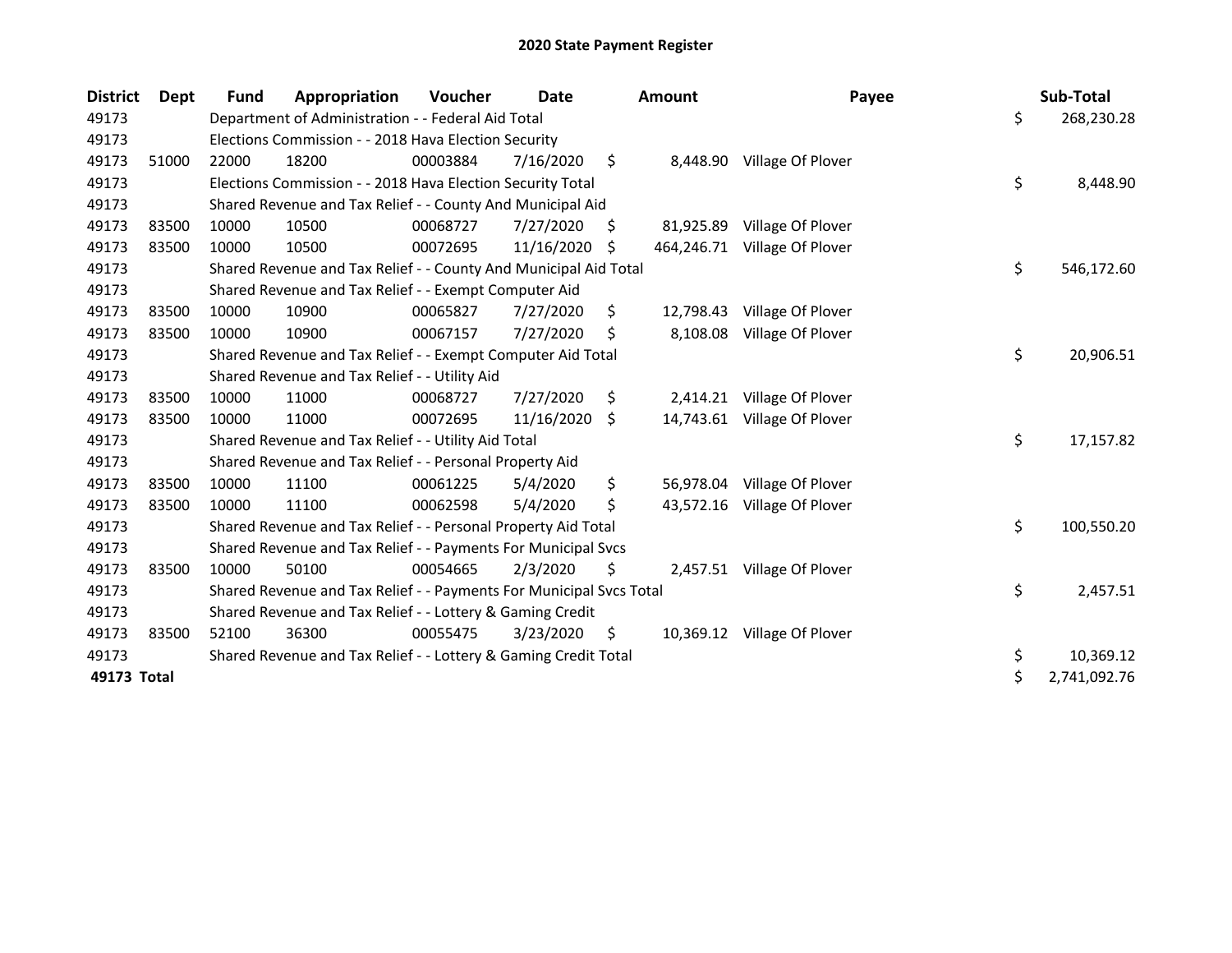| <b>District</b> | <b>Dept</b> | Fund                                                    | Appropriation                                                         | <b>Voucher</b> | Date          |     | <b>Amount</b> | Payee                        |    | Sub-Total  |
|-----------------|-------------|---------------------------------------------------------|-----------------------------------------------------------------------|----------------|---------------|-----|---------------|------------------------------|----|------------|
| 49176           |             |                                                         | Dept of Safety & Prof Services - - Fire Dues Distribution             |                |               |     |               |                              |    |            |
| 49176           | 16500       | 10000                                                   | 22500                                                                 | 00036794       | 7/20/2020     | \$  | 1,050.58      | Village Of Rosholt           |    |            |
| 49176           |             |                                                         | Dept of Safety & Prof Services - - Fire Dues Distribution Total       |                |               |     |               |                              | \$ | 1,050.58   |
| 49176           |             |                                                         | WI Dept of Transportation - - Trns Aids To Mnc.-Sf                    |                |               |     |               |                              |    |            |
| 49176           | 39500       | 21100                                                   | 19100                                                                 | 00476741       | 1/6/2020      | \$  | 7,815.70      | Village Of Rosholt           |    |            |
| 49176           | 39500       | 21100                                                   | 19100                                                                 | 00506596       | 4/6/2020      | \$  | 7,815.70      | Village Of Rosholt           |    |            |
| 49176           | 39500       | 21100                                                   | 19100                                                                 | 00543588       | 7/6/2020      | \$  | 7,815.70      | Village Of Rosholt           |    |            |
| 49176           | 39500       | 21100                                                   | 19100                                                                 | 00586414       | 10/5/2020     | \$  | 7,815.70      | Village Of Rosholt           |    |            |
| 49176           |             |                                                         | WI Dept of Transportation - - Trns Aids To Mnc.-Sf Total              |                |               |     |               |                              | \$ | 31,262.80  |
| 49176           |             |                                                         | Department of Administration - - Federal Aid                          |                |               |     |               |                              |    |            |
| 49176           | 50500       | 10000                                                   | 14200                                                                 | 00134991       | 12/10/2020 \$ |     |               | 7,719.21 Village Of Rosholt  |    |            |
| 49176           |             |                                                         | Department of Administration - - Federal Aid Total                    |                |               |     |               |                              |    | 7,719.21   |
| 49176           |             | Elections Commission - - 2018 Hava Election Security    |                                                                       |                |               |     |               |                              |    |            |
| 49176           | 51000       | 22000                                                   | 18200                                                                 | 00004499       | 9/9/2020      | \$  | 502.50        | Village Of Rosholt           |    |            |
| 49176           |             |                                                         | Elections Commission - - 2018 Hava Election Security Total            |                |               |     |               |                              | \$ | 502.50     |
| 49176           |             |                                                         | Shared Revenue and Tax Relief - - Expenditure Restraint Program       |                |               |     |               |                              |    |            |
| 49176           | 83500       | 10000                                                   | 10100                                                                 | 00068728       | 7/27/2020     | \$. |               | 3,937.76 Village Of Rosholt  |    |            |
| 49176           |             |                                                         | Shared Revenue and Tax Relief - - Expenditure Restraint Program Total |                |               |     |               |                              | \$ | 3,937.76   |
| 49176           |             |                                                         | Shared Revenue and Tax Relief - - County And Municipal Aid            |                |               |     |               |                              |    |            |
| 49176           | 83500       | 10000                                                   | 10500                                                                 | 00068728       | 7/27/2020     | S   |               | 12,438.92 Village Of Rosholt |    |            |
| 49176           | 83500       | 10000                                                   | 10500                                                                 | 00072696       | 11/16/2020    | S   |               | 70,487.22 Village Of Rosholt |    |            |
| 49176           |             |                                                         | Shared Revenue and Tax Relief - - County And Municipal Aid Total      |                |               |     |               |                              | \$ | 82,926.14  |
| 49176           |             |                                                         | Shared Revenue and Tax Relief - - Exempt Computer Aid                 |                |               |     |               |                              |    |            |
| 49176           | 83500       | 10000                                                   | 10900                                                                 | 00065828       | 7/27/2020     | \$  | 525.87        | Village Of Rosholt           |    |            |
| 49176           |             |                                                         | Shared Revenue and Tax Relief - - Exempt Computer Aid Total           |                |               |     |               |                              | \$ | 525.87     |
| 49176           |             | Shared Revenue and Tax Relief - - Personal Property Aid |                                                                       |                |               |     |               |                              |    |            |
| 49176           | 83500       | 10000                                                   | 11100                                                                 | 00061226       | 5/4/2020      | \$  | 3,549.21      | Village Of Rosholt           |    |            |
| 49176           |             |                                                         | Shared Revenue and Tax Relief - - Personal Property Aid Total         |                |               |     |               |                              | \$ | 3,549.21   |
| 49176 Total     |             |                                                         |                                                                       |                |               |     |               |                              | \$ | 131,474.07 |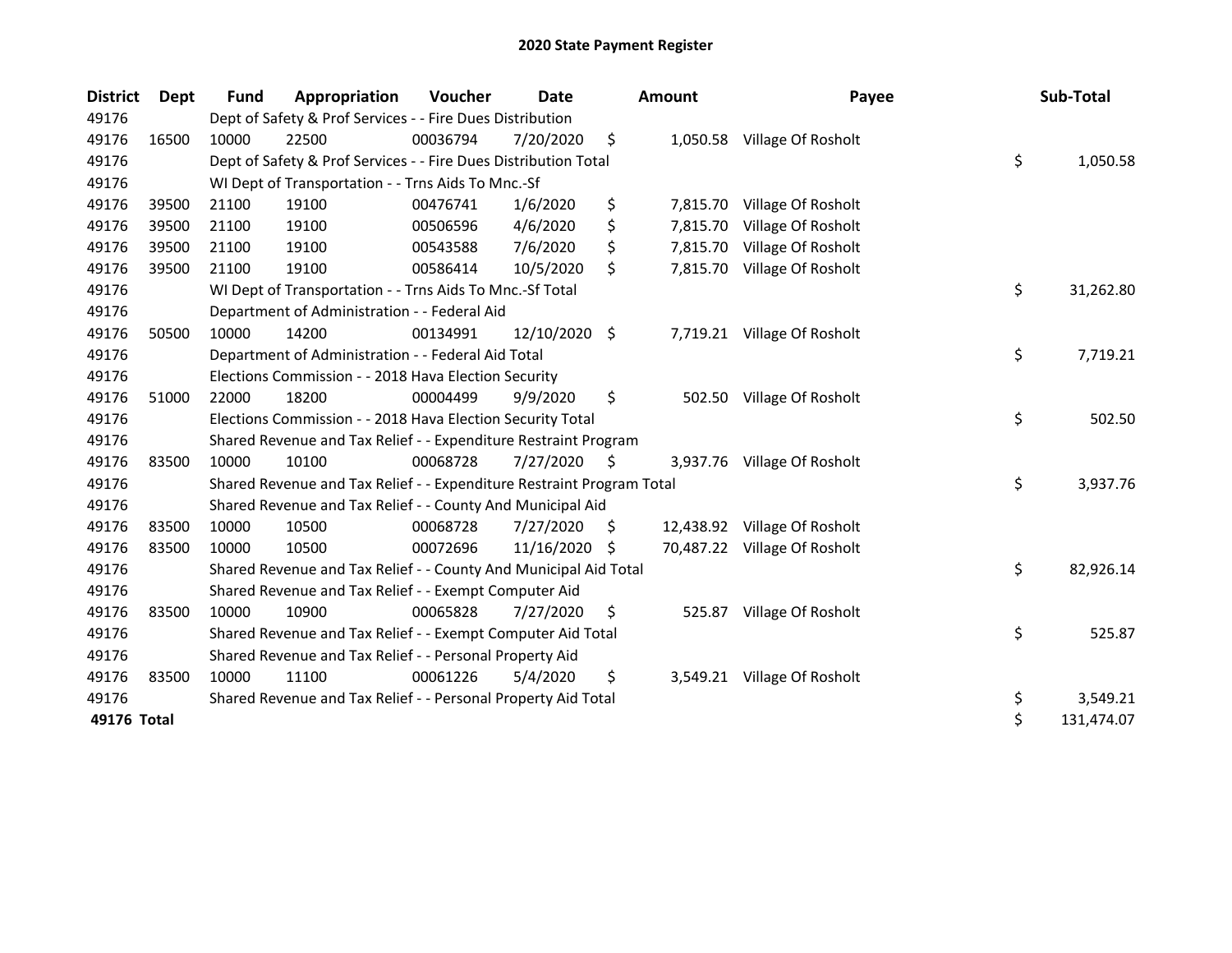| <b>District</b> | Dept  | Fund                                                  | Appropriation                                                          | Voucher  | <b>Date</b> |     | <b>Amount</b> | Payee                        |    | Sub-Total |
|-----------------|-------|-------------------------------------------------------|------------------------------------------------------------------------|----------|-------------|-----|---------------|------------------------------|----|-----------|
| 49191           |       |                                                       | Dept of Safety & Prof Services - - Fire Dues Distribution              |          |             |     |               |                              |    |           |
| 49191           | 16500 | 10000                                                 | 22500                                                                  | 00036795 | 7/17/2020   | \$  |               | 5,638.85 Village Of Whiting  |    |           |
| 49191           |       |                                                       | Dept of Safety & Prof Services - - Fire Dues Distribution Total        |          |             |     |               |                              | \$ | 5,638.85  |
| 49191           |       |                                                       | WI Dept of Transportation - - Trns Aids To Mnc.-Sf                     |          |             |     |               |                              |    |           |
| 49191           | 39500 | 21100                                                 | 19100                                                                  | 00476742 | 1/6/2020    | \$  |               | 14,829.16 Village Of Whiting |    |           |
| 49191           | 39500 | 21100                                                 | 19100                                                                  | 00506597 | 4/6/2020    | \$  | 14,829.16     | Village Of Whiting           |    |           |
| 49191           | 39500 | 21100                                                 | 19100                                                                  | 00543589 | 7/6/2020    | \$  |               | 14,829.16 Village Of Whiting |    |           |
| 49191           | 39500 | 21100                                                 | 19100                                                                  | 00586415 | 10/5/2020   | \$  |               | 14,829.19 Village Of Whiting |    |           |
| 49191           |       |                                                       | WI Dept of Transportation - - Trns Aids To Mnc.-Sf Total               |          |             |     |               |                              | \$ | 59,316.67 |
| 49191           |       |                                                       | WI Dept of Transportation - - St Hwy Rehab, Sf                         |          |             |     |               |                              |    |           |
| 49191           | 39500 | 21100                                                 | 36300                                                                  | 00478629 | 1/3/2020    | \$  | 886.00        | Village Of Whiting           |    |           |
| 49191           | 39500 | 21100                                                 | 36300                                                                  | 00611462 | 12/4/2020   | \$  | 2,877.00      | Village Of Whiting           |    |           |
| 49191           |       |                                                       | WI Dept of Transportation - - St Hwy Rehab, Sf Total                   |          |             |     |               |                              | \$ | 3,763.00  |
| 49191           |       |                                                       | Department of Military Affairs - - Disaster Recovery Aid               |          |             |     |               |                              |    |           |
| 49191           | 46500 | 10000                                                 | 30500                                                                  | 00077625 | 5/14/2020   | \$  | 718.58        | Village Of Whiting           |    |           |
| 49191           | 46500 | 10000                                                 | 30500                                                                  | 00081456 | 8/11/2020   | \$  | 3,912.30      | Village Of Whiting           |    |           |
| 49191           |       |                                                       | Department of Military Affairs - - Disaster Recovery Aid Total         |          |             |     |               |                              | \$ | 4,630.88  |
| 49191           |       |                                                       | Department of Military Affairs - - Federal Aid, Local Assistance       |          |             |     |               |                              |    |           |
| 49191           | 46500 | 10000                                                 | 34200                                                                  | 00077625 | 5/14/2020   | \$  | 10,098.40     | Village Of Whiting           |    |           |
| 49191           | 46500 | 10000                                                 | 34200                                                                  | 00081456 | 8/11/2020   | \$  |               | 23,473.82 Village Of Whiting |    |           |
| 49191           |       |                                                       | Department of Military Affairs - - Federal Aid, Local Assistance Total |          |             |     |               |                              | \$ | 33,572.22 |
| 49191           |       |                                                       | Department of Administration - - Federal Aid                           |          |             |     |               |                              |    |           |
| 49191           | 50500 | 10000                                                 | 14200                                                                  | 00134992 | 12/9/2020   | \$  |               | 33,446.43 Village Of Whiting |    |           |
| 49191           |       |                                                       | Department of Administration - - Federal Aid Total                     |          |             |     |               |                              | \$ | 33,446.43 |
| 49191           |       |                                                       | Elections Commission - - 2018 Hava Election Security                   |          |             |     |               |                              |    |           |
| 49191           | 51000 | 22000                                                 | 18200                                                                  | 00003795 | 7/8/2020    | \$  |               | 1,400.10 Village Of Whiting  |    |           |
| 49191           |       |                                                       | Elections Commission - - 2018 Hava Election Security Total             |          |             |     |               |                              | \$ | 1,400.10  |
| 49191           |       |                                                       | Shared Revenue and Tax Relief - - County And Municipal Aid             |          |             |     |               |                              |    |           |
| 49191           | 83500 | 10000                                                 | 10500                                                                  | 00068729 | 7/27/2020   | S   |               | 10,919.83 Village Of Whiting |    |           |
| 49191           | 83500 | 10000                                                 | 10500                                                                  | 00072697 | 11/16/2020  | \$. |               | 61,879.03 Village Of Whiting |    |           |
| 49191           |       |                                                       | Shared Revenue and Tax Relief - - County And Municipal Aid Total       |          |             |     |               |                              | \$ | 72,798.86 |
| 49191           |       | Shared Revenue and Tax Relief - - Exempt Computer Aid |                                                                        |          |             |     |               |                              |    |           |
| 49191           | 83500 | 10000                                                 | 10900                                                                  | 00065829 | 7/27/2020   | \$  |               | 1,661.77 Village Of Whiting  |    |           |
| 49191           |       |                                                       | Shared Revenue and Tax Relief - - Exempt Computer Aid Total            |          |             |     |               |                              | \$ | 1,661.77  |
| 49191           |       |                                                       | Shared Revenue and Tax Relief - - Utility Aid                          |          |             |     |               |                              |    |           |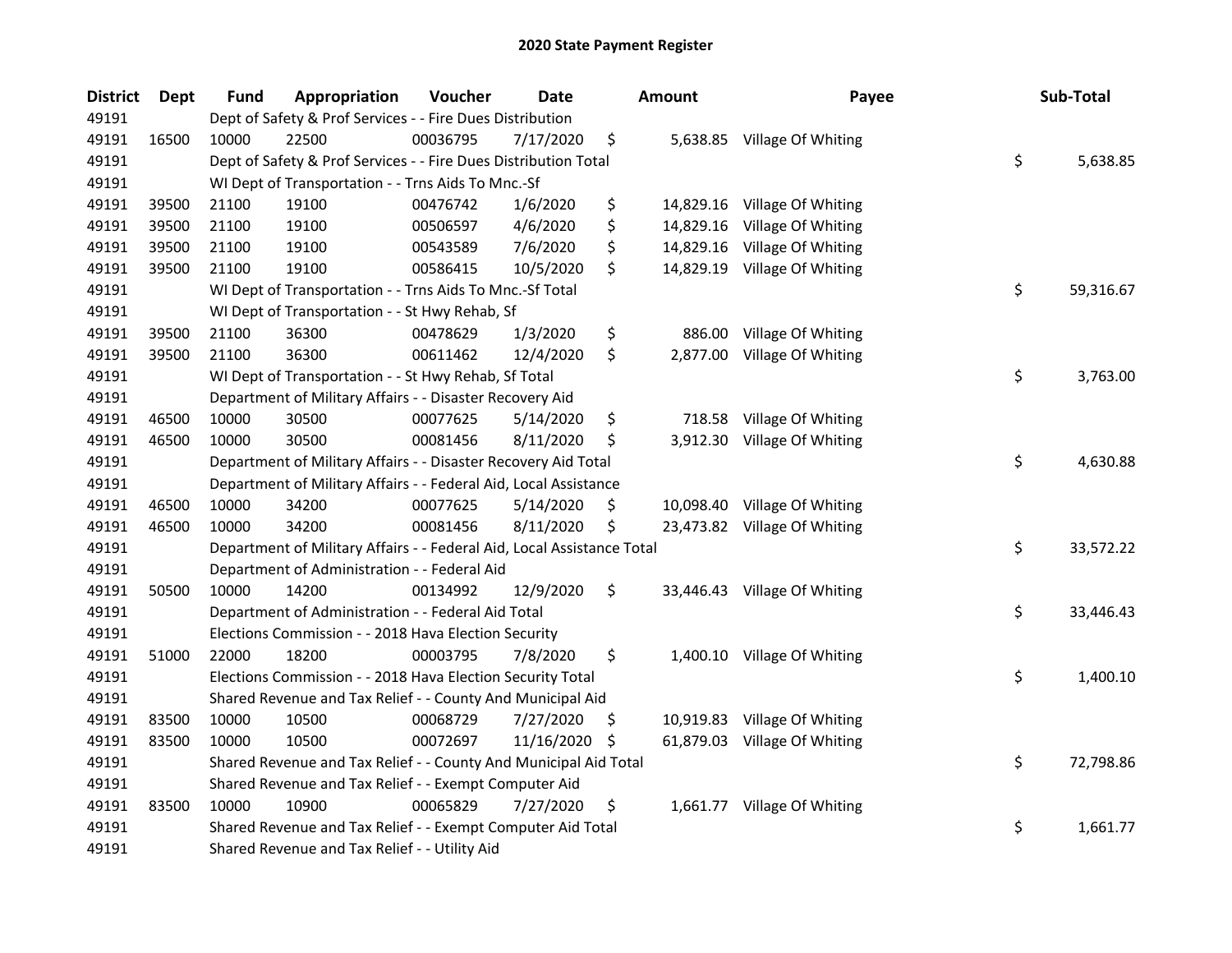| <b>District</b> | Dept  | <b>Fund</b>                                                             | Appropriation                                                                 | <b>Voucher</b> | Date       |    | <b>Amount</b> | Payee              |     | Sub-Total  |
|-----------------|-------|-------------------------------------------------------------------------|-------------------------------------------------------------------------------|----------------|------------|----|---------------|--------------------|-----|------------|
| 49191           | 83500 | 10000                                                                   | 11000                                                                         | 00068729       | 7/27/2020  | S. | 2,857.81      | Village Of Whiting |     |            |
| 49191           | 83500 | 10000                                                                   | 11000                                                                         | 00072697       | 11/16/2020 | -S | 16,426.81     | Village Of Whiting |     |            |
| 49191           |       |                                                                         | Shared Revenue and Tax Relief - - Utility Aid Total                           |                |            |    |               |                    | \$  | 19,284.62  |
| 49191           |       |                                                                         | Shared Revenue and Tax Relief - - Personal Property Aid                       |                |            |    |               |                    |     |            |
| 49191           | 83500 | 10000                                                                   | 11100                                                                         | 00061227       | 5/4/2020   | S. | 2,562.55      | Village Of Whiting |     |            |
| 49191           |       |                                                                         | Shared Revenue and Tax Relief - - Personal Property Aid Total                 |                | 2,562.55   |    |               |                    |     |            |
| 49191           |       | Shared Revenue and Tax Relief - - State Aid; Video Service Provider Fee |                                                                               |                |            |    |               |                    |     |            |
| 49191           | 83500 | 10000                                                                   | 11200                                                                         | 00064366       | 7/27/2020  | S. | 2.712.26      | Village Of Whiting |     |            |
| 49191           |       |                                                                         | Shared Revenue and Tax Relief - - State Aid; Video Service Provider Fee Total |                |            |    |               |                    | \$  | 2,712.26   |
| 49191           |       |                                                                         | Shared Revenue and Tax Relief - - Payments For Municipal Svcs                 |                |            |    |               |                    |     |            |
| 49191           | 83500 | 10000                                                                   | 50100                                                                         | 00054675       | 2/3/2020   | S  | 322.81        | Village Of Whiting |     |            |
| 49191           |       |                                                                         | Shared Revenue and Tax Relief - - Payments For Municipal Svcs Total           |                |            |    |               |                    |     | 322.81     |
| 49191 Total     |       |                                                                         |                                                                               |                |            |    |               |                    | \$. | 241,111.02 |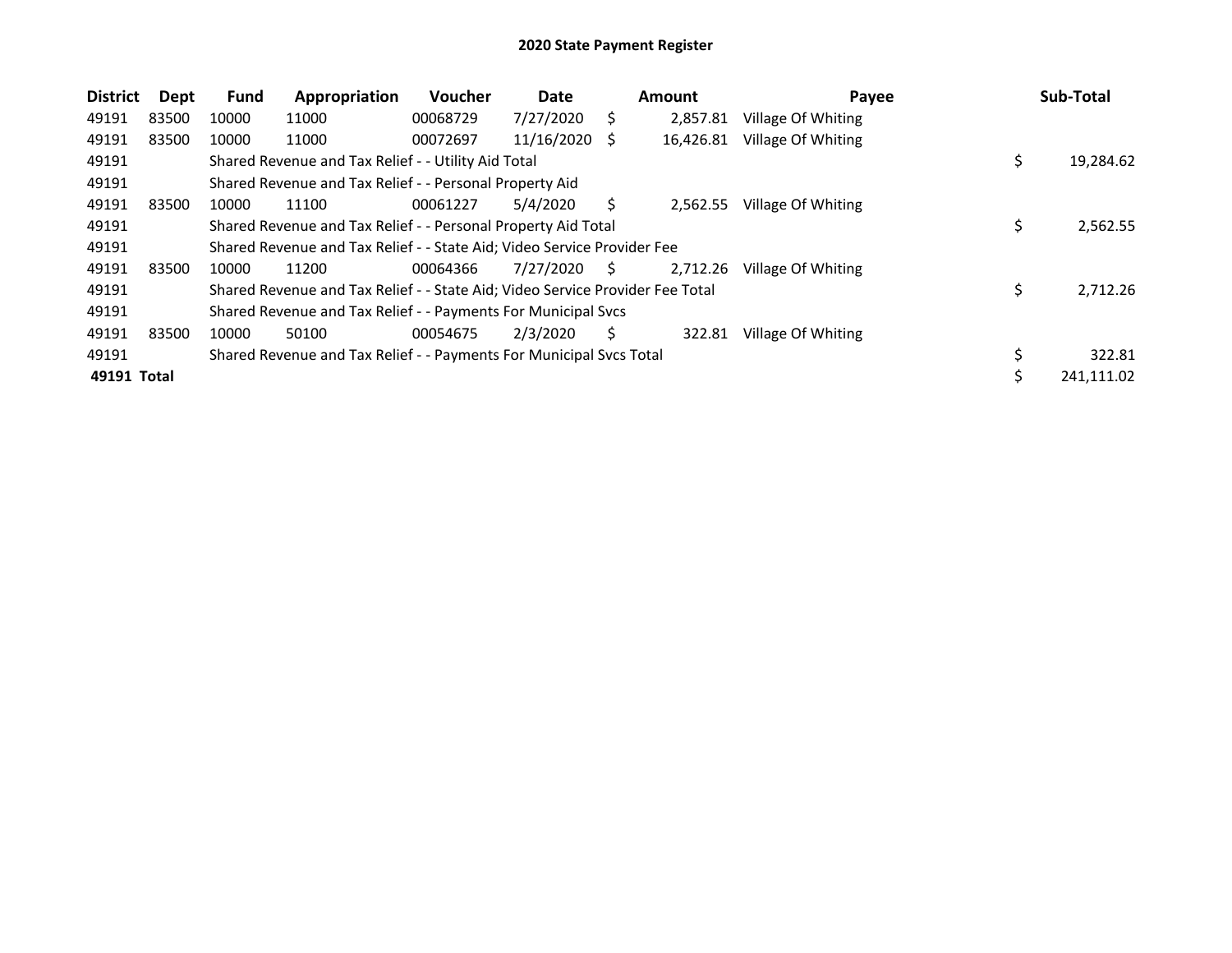| <b>District</b> | <b>Dept</b> | Fund  | Appropriation                                                      | Voucher          | <b>Date</b>    | <b>Amount</b>    | Payee                           | Sub-Total          |
|-----------------|-------------|-------|--------------------------------------------------------------------|------------------|----------------|------------------|---------------------------------|--------------------|
| 49281           |             |       | Dept of Safety & Prof Services - - Fire Dues Distribution          |                  |                |                  |                                 |                    |
| 49281           | 16500       | 10000 | 22500                                                              | 00036796         | 7/17/2020      | \$               | 92,366.74 City Of Stevens Point |                    |
| 49281           |             |       | Dept of Safety & Prof Services - - Fire Dues Distribution Total    |                  |                |                  |                                 | \$<br>92,366.74    |
| 49281           |             |       | Dept of Natural Resources - - Wildlife Abat & Control Grants       |                  |                |                  |                                 |                    |
| 49281           | 37000       | 21200 | 58000                                                              | 00428637         | 8/13/2020      | \$<br>1,264.00   | City Of Stevens Point           |                    |
| 49281           | 37000       | 21200 | 58000                                                              | 00434733         | 9/11/2020      | \$<br>2,500.00   | City Of Stevens Point           |                    |
| 49281           |             |       | Dept of Natural Resources - - Wildlife Abat & Control Grants Total |                  |                |                  |                                 | \$<br>3,764.00     |
| 49281           |             |       | Dept of Natural Resources - - Rec & Resource Aids, Fed             |                  |                |                  |                                 |                    |
| 49281           | 37000       | 21200 | 58300                                                              | 00403289         | 4/21/2020      | \$               | 2,442.54 City Of Stevens Point  |                    |
| 49281           |             |       | Dept of Natural Resources - - Rec & Resource Aids, Fed Total       |                  | \$<br>2,442.54 |                  |                                 |                    |
| 49281           |             |       | WI Dept of Transportation - - Conn Hwy Aids St Fds                 |                  |                |                  |                                 |                    |
| 49281           | 39500       | 21100 | 16200                                                              | 00477422         | 1/6/2020       | \$<br>25,940.20  | City Of Stevens Point           |                    |
| 49281           | 39500       | 21100 | 16200                                                              | 00507277         | 4/6/2020       | \$<br>25,940.20  | City Of Stevens Point           |                    |
| 49281           | 39500       | 21100 | 16200                                                              | 00544269         | 7/6/2020       | \$<br>25,940.20  | City Of Stevens Point           |                    |
| 49281           | 39500       | 21100 | 16200                                                              | 00587095         | 10/5/2020      | \$<br>25,940.21  | City Of Stevens Point           |                    |
| 49281           |             |       | WI Dept of Transportation - - Conn Hwy Aids St Fds Total           | \$<br>103,760.81 |                |                  |                                 |                    |
| 49281           |             |       | WI Dept of Transportation - - Disastr Damag Aid Sf                 |                  |                |                  |                                 |                    |
| 49281           | 39500       | 21100 | 17400                                                              | 00511201         | 4/6/2020       | \$<br>11,823.73  | City Of Stevens Point           |                    |
| 49281           |             |       | WI Dept of Transportation - - Disastr Damag Aid Sf Total           |                  |                |                  |                                 | \$<br>11,823.73    |
| 49281           |             |       | WI Dept of Transportation - - Paratransit Aids, Sf                 |                  |                |                  |                                 |                    |
| 49281           | 39500       | 21100 | 17500                                                              | 00495730         | 2/24/2020      | \$<br>23,304.00  | City Of Stevens Point           |                    |
| 49281           |             |       | WI Dept of Transportation - - Paratransit Aids, Sf Total           |                  |                |                  |                                 | \$<br>23,304.00    |
| 49281           |             |       | WI Dept of Transportation - - Tc, Trns Oper Aid Sf                 |                  |                |                  |                                 |                    |
| 49281           | 39500       | 21100 | 17700                                                              | 00525263         | 5/12/2020      | \$<br>80,555.00  | City Of Stevens Point           |                    |
| 49281           | 39500       | 21100 | 17700                                                              | 00574301         | 8/27/2020      | \$<br>241,666.00 | City Of Stevens Point           |                    |
| 49281           |             |       | WI Dept of Transportation - - Tc, Trns Oper Aid Sf Total           |                  |                |                  |                                 | \$<br>322,221.00   |
| 49281           |             |       | WI Dept of Transportation - - Trnst/Trns-Rel Aid F                 |                  |                |                  |                                 |                    |
| 49281           | 39500       | 21100 | 18200                                                              | 00493969         | 2/18/2020      | \$<br>45,497.60  | City Of Stevens Point           |                    |
| 49281           | 39500       | 21100 | 18200                                                              | 00501007         | 3/10/2020      | \$<br>248,776.50 | City Of Stevens Point           |                    |
| 49281           | 39500       | 21100 | 18200                                                              | 00562146         | 8/5/2020       | \$<br>313,126.42 | City Of Stevens Point           |                    |
| 49281           | 39500       | 21100 | 18200                                                              | 00578294         | 9/4/2020       | \$<br>371,676.00 | City Of Stevens Point           |                    |
| 49281           | 39500       | 21100 | 18200                                                              | 00623103         | 12/4/2020      | \$<br>690,216.00 | City Of Stevens Point           |                    |
| 49281           |             |       | WI Dept of Transportation - - Trnst/Trns-Rel Aid F Total           |                  |                |                  |                                 | \$<br>1,669,292.52 |
| 49281           |             |       | WI Dept of Transportation - - Eldly&Disa Aid Fd Fd                 |                  |                |                  |                                 |                    |
| 49281           | 39500       | 21100 | 18300                                                              | 00495415         | 2/24/2020      | \$<br>41,653.00  | City Of Stevens Point           |                    |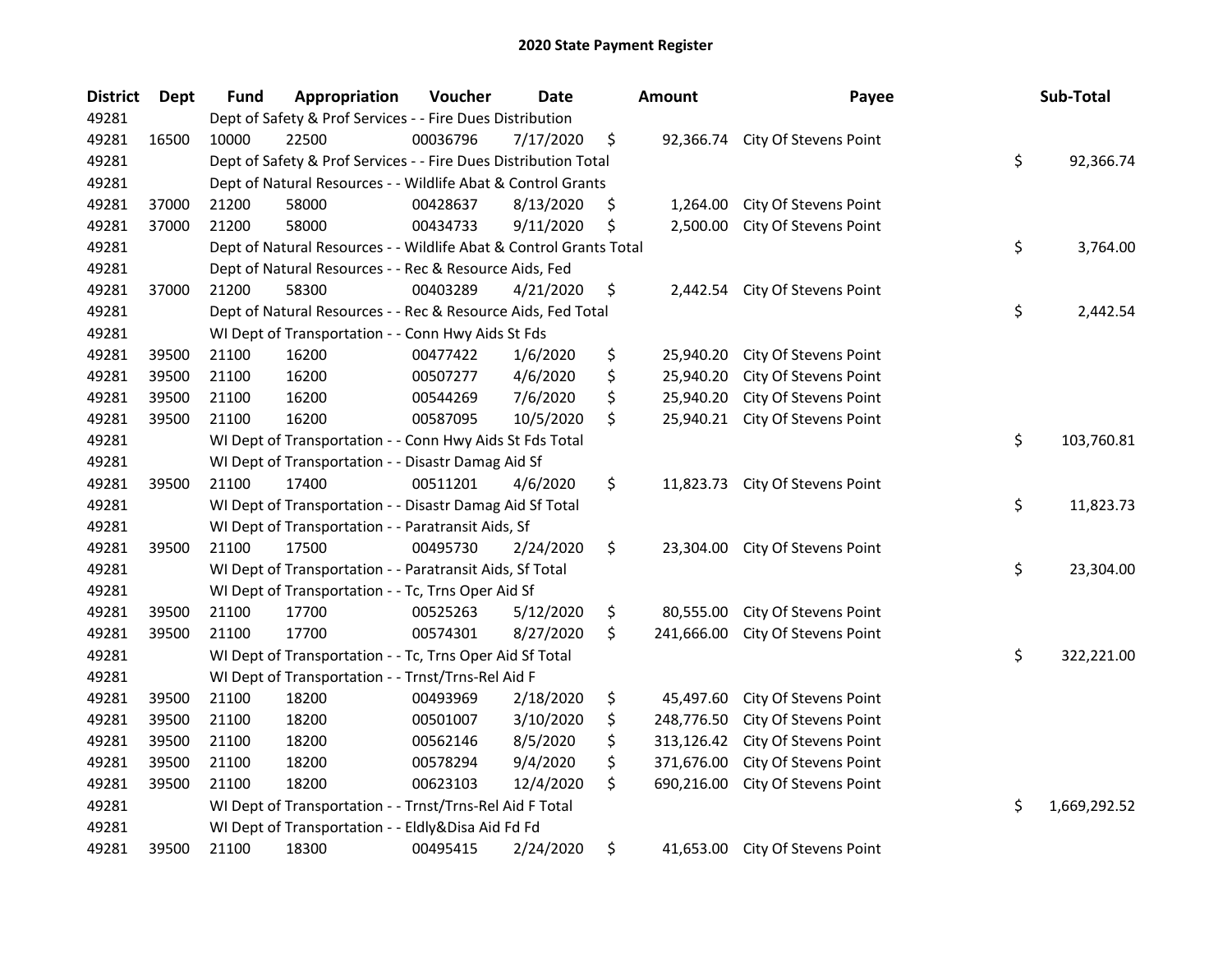| <b>District</b> | Dept  | <b>Fund</b> | Appropriation                                                   | Voucher  | <b>Date</b> | <b>Amount</b>    | Payee                            | Sub-Total          |
|-----------------|-------|-------------|-----------------------------------------------------------------|----------|-------------|------------------|----------------------------------|--------------------|
| 49281           | 39500 | 21100       | 18300                                                           | 00495416 | 2/24/2020   | \$<br>6,992.50   | City Of Stevens Point            |                    |
| 49281           | 39500 | 21100       | 18300                                                           | 00551512 | 7/14/2020   | \$<br>34,938.40  | City Of Stevens Point            |                    |
| 49281           | 39500 | 21100       | 18300                                                           | 00551517 | 7/14/2020   | \$<br>27,473.50  | City Of Stevens Point            |                    |
| 49281           | 39500 | 21100       | 18300                                                           | 00571711 | 8/21/2020   | \$<br>35,968.00  | City Of Stevens Point            |                    |
| 49281           | 39500 | 21100       | 18300                                                           | 00571713 | 8/21/2020   | \$<br>17,241.33  | City Of Stevens Point            |                    |
| 49281           | 39500 | 21100       | 18300                                                           | 00624427 | 12/9/2020   | \$<br>23,291.50  | City Of Stevens Point            |                    |
| 49281           | 39500 | 21100       | 18300                                                           | 00624437 | 12/14/2020  | \$<br>7,790.40   | City Of Stevens Point            |                    |
| 49281           |       |             | WI Dept of Transportation - - Eldly&Disa Aid Fd Fd Total        |          |             |                  |                                  | \$<br>195,348.63   |
| 49281           |       |             | WI Dept of Transportation - - Trns Aids To Mnc.-Sf              |          |             |                  |                                  |                    |
| 49281           | 39500 | 21100       | 19100                                                           | 00476743 | 1/6/2020    | \$<br>423,243.12 | City Of Stevens Point            |                    |
| 49281           | 39500 | 21100       | 19100                                                           | 00506598 | 4/6/2020    | \$<br>423,243.12 | City Of Stevens Point            |                    |
| 49281           | 39500 | 21100       | 19100                                                           | 00543590 | 7/6/2020    | \$<br>423,243.12 | City Of Stevens Point            |                    |
| 49281           | 39500 | 21100       | 19100                                                           | 00586416 | 10/5/2020   | \$<br>423,243.13 | City Of Stevens Point            |                    |
| 49281           |       |             | WI Dept of Transportation - - Trns Aids To Mnc.-Sf Total        |          |             |                  |                                  | \$<br>1,692,972.49 |
| 49281           |       |             | WI Dept of Transportation - - Trnsprt Alternats Lf              |          |             |                  |                                  |                    |
| 49281           | 39500 | 21100       | 22600                                                           | 00484809 | 1/24/2020   | \$               | (1,726.82) City Of Stevens Point |                    |
| 49281           | 39500 | 21100       | 22600                                                           | 00570559 | 8/20/2020   | \$               | (1,283.22) City Of Stevens Point |                    |
| 49281           |       |             | WI Dept of Transportation - - Trnsprt Alternats Lf Total        |          |             |                  |                                  | \$<br>(3,010.04)   |
| 49281           |       |             | WI Dept of Transportation - - Trnsprt Alternats Ff              |          |             |                  |                                  |                    |
| 49281           | 39500 | 21100       | 22700                                                           | 00484809 | 1/24/2020   | \$<br>8,634.12   | City Of Stevens Point            |                    |
| 49281           | 39500 | 21100       | 22700                                                           | 00570559 | 8/20/2020   | \$<br>6,416.17   | City Of Stevens Point            |                    |
| 49281           |       |             | WI Dept of Transportation - - Trnsprt Alternats Ff Total        |          |             |                  |                                  | \$<br>15,050.29    |
| 49281           |       |             | Dept of Workforce Development - - Title Ib Aids State GPR       |          |             |                  |                                  |                    |
| 49281           | 44500 | 10000       | 50900                                                           | 00269595 | 2/10/2020   | \$<br>5.32       | City Of Stevens Point            |                    |
| 49281           | 44500 | 10000       | 50900                                                           | 00270734 | 2/13/2020   | \$<br>5.32       | City Of Stevens Point            |                    |
| 49281           | 44500 | 10000       | 50900                                                           | 00271030 | 2/13/2020   | \$<br>5.32       | City Of Stevens Point            |                    |
| 49281           | 44500 | 10000       | 50900                                                           | 00276990 | 3/23/2020   | \$<br>5.32       | City Of Stevens Point            |                    |
| 49281           | 44500 | 10000       | 50900                                                           | 00277487 | 3/16/2020   | \$<br>5.32       | City Of Stevens Point            |                    |
| 49281           | 44500 | 10000       | 50900                                                           | 00278978 | 3/24/2020   | \$<br>5.32       | City Of Stevens Point            |                    |
| 49281           | 44500 | 10000       | 50900                                                           | 00282274 | 4/27/2020   | \$<br>5.32       | City Of Stevens Point            |                    |
| 49281           | 44500 | 10000       | 50900                                                           | 00282275 | 4/27/2020   | \$<br>5.32       | City Of Stevens Point            |                    |
| 49281           | 44500 | 10000       | 50900                                                           | 00289217 | 6/24/2020   | \$<br>5.32       | City Of Stevens Point            |                    |
| 49281           |       |             | Dept of Workforce Development - - Title Ib Aids State GPR Total |          |             |                  |                                  | \$<br>47.88        |
| 49281           |       |             | Dept of Workforce Development - - Title Ib Aids Federal Prf     |          |             |                  |                                  |                    |
| 49281           | 44500 | 10000       | 54400                                                           | 00269595 | 2/10/2020   | \$<br>19.68      | City Of Stevens Point            |                    |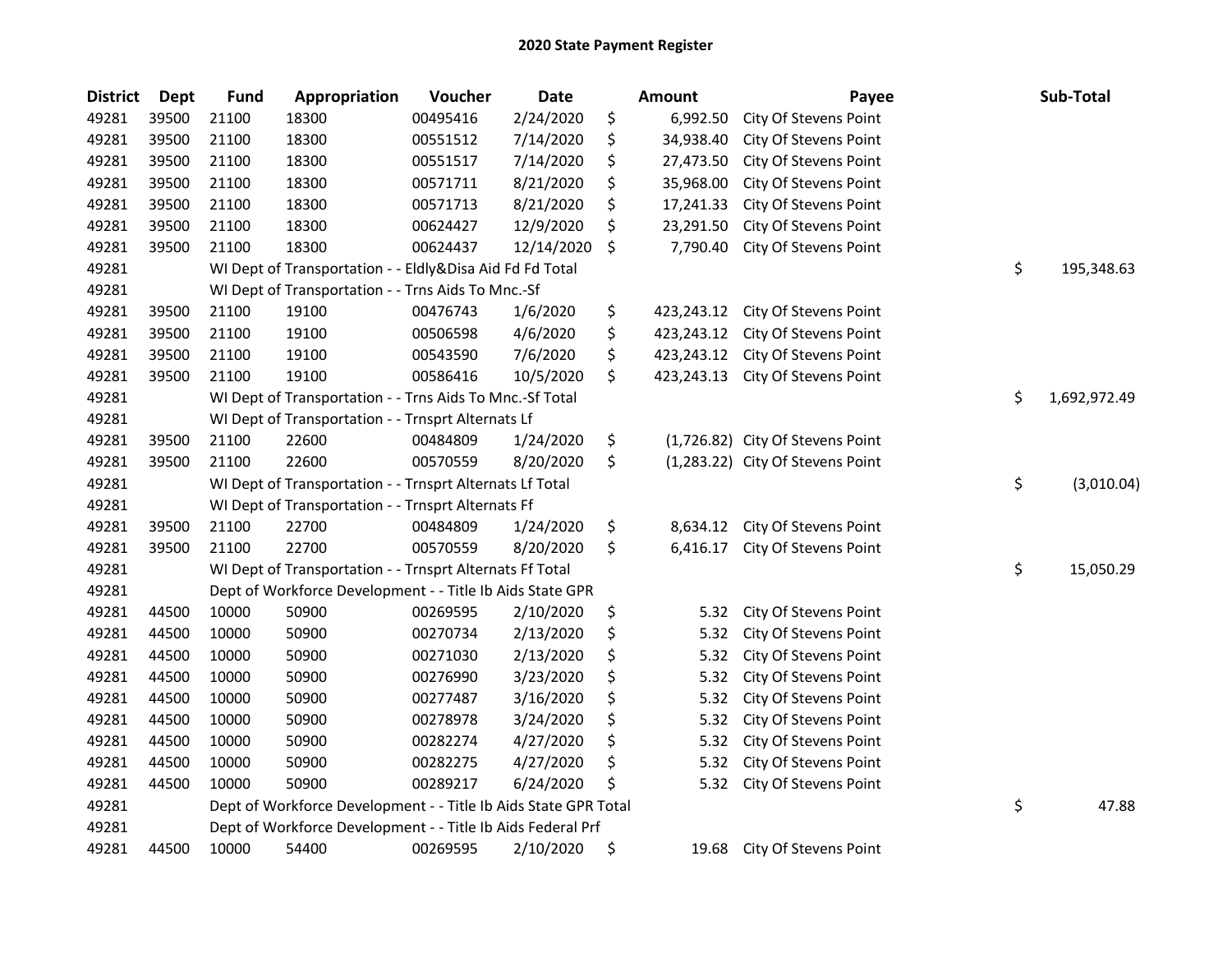| <b>District</b> | <b>Dept</b> | <b>Fund</b>                                                      | Appropriation                                                          | Voucher  | <b>Date</b> |     | Amount       | Payee                            |    | Sub-Total    |
|-----------------|-------------|------------------------------------------------------------------|------------------------------------------------------------------------|----------|-------------|-----|--------------|----------------------------------|----|--------------|
| 49281           | 44500       | 10000                                                            | 54400                                                                  | 00270734 | 2/13/2020   | \$  | 19.68        | City Of Stevens Point            |    |              |
| 49281           | 44500       | 10000                                                            | 54400                                                                  | 00271030 | 2/13/2020   | \$  | 19.68        | City Of Stevens Point            |    |              |
| 49281           | 44500       | 10000                                                            | 54400                                                                  | 00276990 | 3/23/2020   | \$  | 19.68        | City Of Stevens Point            |    |              |
| 49281           | 44500       | 10000                                                            | 54400                                                                  | 00277487 | 3/16/2020   | \$  | 19.68        | City Of Stevens Point            |    |              |
| 49281           | 44500       | 10000                                                            | 54400                                                                  | 00278978 | 3/24/2020   | \$  | 19.68        | City Of Stevens Point            |    |              |
| 49281           | 44500       | 10000                                                            | 54400                                                                  | 00282274 | 4/27/2020   | \$  | 19.68        | City Of Stevens Point            |    |              |
| 49281           | 44500       | 10000                                                            | 54400                                                                  | 00282275 | 4/27/2020   | \$  | 19.68        | City Of Stevens Point            |    |              |
| 49281           | 44500       | 10000                                                            | 54400                                                                  | 00289217 | 6/24/2020   | \$  | 19.68        | City Of Stevens Point            |    |              |
| 49281           |             |                                                                  | Dept of Workforce Development - - Title Ib Aids Federal Prf Total      |          |             |     |              |                                  | \$ | 177.12       |
| 49281           |             |                                                                  | Department of Justice - - Law Enforcement Train, Local                 |          |             |     |              |                                  |    |              |
| 49281           | 45500       | 10000                                                            | 23100                                                                  | 00091694 | 12/8/2020   | \$  |              | 7,200.00 City Of Stevens Point   |    |              |
| 49281           |             |                                                                  | Department of Justice - - Law Enforcement Train, Local Total           |          |             |     |              |                                  | \$ | 7,200.00     |
| 49281           |             |                                                                  | Department of Military Affairs - - Disaster Recovery Aid               |          |             |     |              |                                  |    |              |
| 49281           | 46500       | 10000                                                            | 30500                                                                  | 00083484 | 9/28/2020   | \$  | 19,024.40    | City Of Stevens Point            |    |              |
| 49281           |             |                                                                  | Department of Military Affairs - - Disaster Recovery Aid Total         |          |             |     |              |                                  | \$ | 19,024.40    |
| 49281           |             | Department of Military Affairs - - Federal Aid, Local Assistance |                                                                        |          |             |     |              |                                  |    |              |
| 49281           | 46500       | 10000                                                            | 34200                                                                  | 00083484 | 9/28/2020   | \$  | 114,146.37   | City Of Stevens Point            |    |              |
| 49281           |             |                                                                  | Department of Military Affairs - - Federal Aid, Local Assistance Total |          |             |     |              |                                  | \$ | 114,146.37   |
| 49281           |             |                                                                  | Department of Administration - - Federal Aid                           |          |             |     |              |                                  |    |              |
| 49281           | 50500       | 10000                                                            | 14200                                                                  | 00126717 | 8/11/2020   | \$  | 33,871.88    | City Of Stevens Point            |    |              |
| 49281           | 50500       | 10000                                                            | 14200                                                                  | 00130124 | 10/1/2020   | \$  | 140,885.88   | City Of Stevens Point            |    |              |
| 49281           | 50500       | 10000                                                            | 14200                                                                  | 00134975 | 12/9/2020   | \$  | 274,185.97   | City Of Stevens Point            |    |              |
| 49281           | 50500       | 10000                                                            | 14200                                                                  | 00136474 | 12/16/2020  | -\$ | 45,707.06    | City Of Stevens Point            |    |              |
| 49281           |             |                                                                  | Department of Administration - - Federal Aid Total                     |          |             |     |              |                                  | \$ | 494,650.79   |
| 49281           |             |                                                                  | Elections Commission - - 2018 Hava Election Security                   |          |             |     |              |                                  |    |              |
| 49281           | 51000       | 22000                                                            | 18200                                                                  | 00003385 | 6/25/2020   | \$  | 16,340.30    | City Of Stevens Point            |    |              |
| 49281           |             |                                                                  | Elections Commission - - 2018 Hava Election Security Total             |          |             |     |              |                                  | \$ | 16,340.30    |
| 49281           |             |                                                                  | Shared Revenue and Tax Relief - - Expenditure Restraint Program        |          |             |     |              |                                  |    |              |
| 49281           | 83500       | 10000                                                            | 10100                                                                  | 00068730 | 7/27/2020   | \$  |              | 536,894.21 City Of Stevens Point |    |              |
| 49281           |             |                                                                  | Shared Revenue and Tax Relief - - Expenditure Restraint Program Total  |          |             |     |              |                                  | \$ | 536,894.21   |
| 49281           |             |                                                                  | Shared Revenue and Tax Relief - - County And Municipal Aid             |          |             |     |              |                                  |    |              |
| 49281           | 83500       | 10000                                                            | 10500                                                                  | 00068730 | 7/27/2020   | \$  | 487,298.12   | City Of Stevens Point            |    |              |
| 49281           | 83500       | 10000                                                            | 10500                                                                  | 00072698 | 11/16/2020  | \$  | 2,761,356.00 | City Of Stevens Point            |    |              |
| 49281           |             |                                                                  | Shared Revenue and Tax Relief - - County And Municipal Aid Total       |          |             |     |              |                                  | \$ | 3,248,654.12 |
| 49281           |             | Shared Revenue and Tax Relief - - Exempt Computer Aid            |                                                                        |          |             |     |              |                                  |    |              |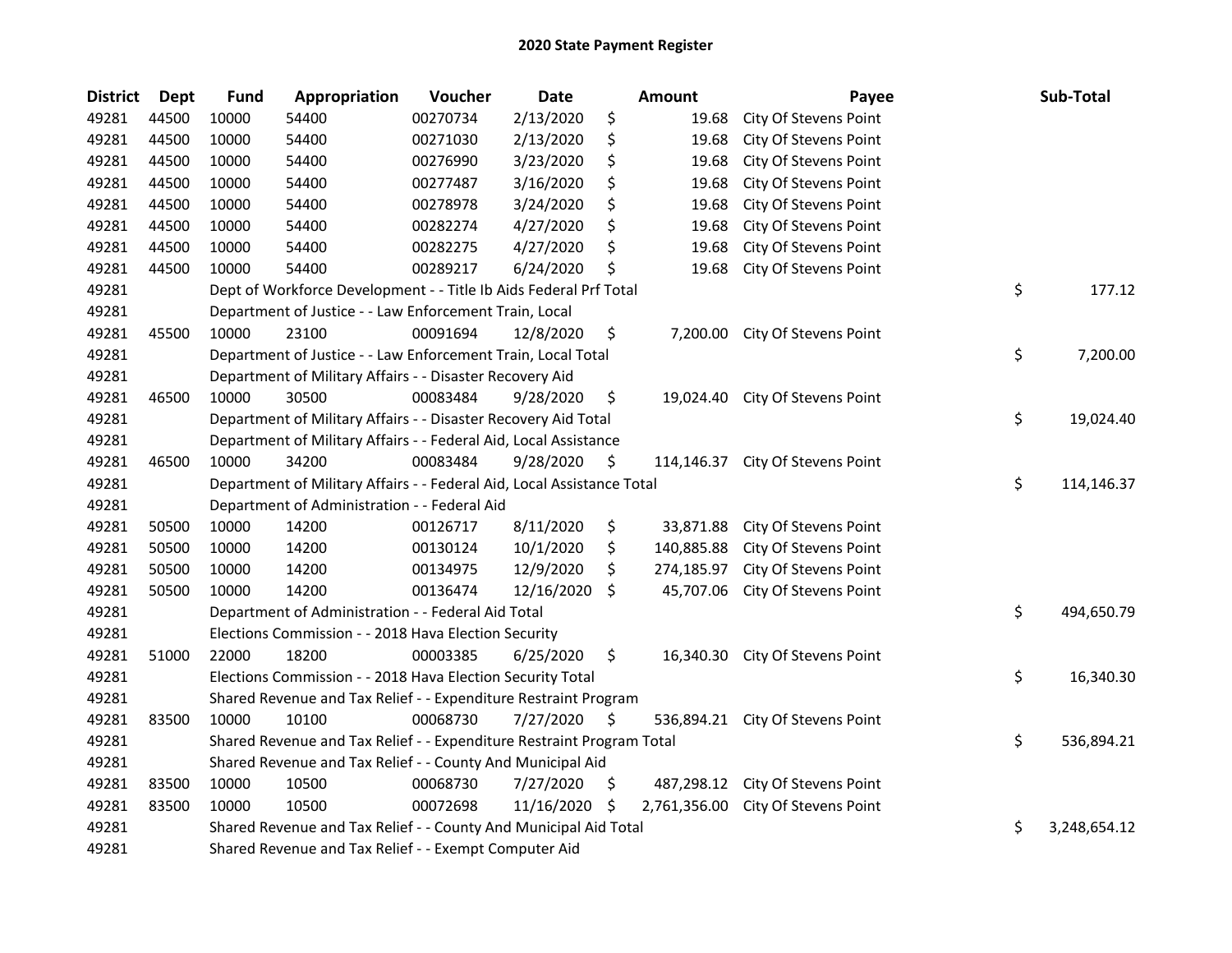| <b>District</b> | Dept  | <b>Fund</b>                                                                   | Appropriation                                                         | <b>Voucher</b> | <b>Date</b>   |            | <b>Amount</b> | Payee                 |    | Sub-Total     |
|-----------------|-------|-------------------------------------------------------------------------------|-----------------------------------------------------------------------|----------------|---------------|------------|---------------|-----------------------|----|---------------|
| 49281           | 83500 | 10000                                                                         | 10900                                                                 | 00065830       | 7/27/2020     | \$         | 342,658.21    | City Of Stevens Point |    |               |
| 49281           | 83500 | 10000                                                                         | 10900                                                                 | 00067158       | 7/27/2020     | \$         | 100,568.23    | City Of Stevens Point |    |               |
| 49281           |       |                                                                               | Shared Revenue and Tax Relief - - Exempt Computer Aid Total           |                |               |            |               |                       | \$ | 443,226.44    |
| 49281           |       |                                                                               | Shared Revenue and Tax Relief - - Utility Aid                         |                |               |            |               |                       |    |               |
| 49281           | 83500 | 10000                                                                         | 11000                                                                 | 00068730       | 7/27/2020     | \$         | 9,404.53      | City Of Stevens Point |    |               |
| 49281           | 83500 | 10000                                                                         | 11000                                                                 | 00072698       | 11/16/2020    | \$         | 82,007.36     | City Of Stevens Point |    |               |
| 49281           |       |                                                                               | Shared Revenue and Tax Relief - - Utility Aid Total                   |                |               |            |               |                       | \$ | 91,411.89     |
| 49281           |       |                                                                               | Shared Revenue and Tax Relief - - Personal Property Aid               |                |               |            |               |                       |    |               |
| 49281           | 83500 | 10000                                                                         | 11100                                                                 | 00061228       | 5/4/2020      | \$         | 105,570.77    | City Of Stevens Point |    |               |
| 49281           | 83500 | 10000                                                                         | 11100                                                                 | 00062599       | 5/4/2020      | Ś.         | 150,823.38    | City Of Stevens Point |    |               |
| 49281           |       |                                                                               | Shared Revenue and Tax Relief - - Personal Property Aid Total         |                | \$            | 256,394.15 |               |                       |    |               |
| 49281           |       | Shared Revenue and Tax Relief - - State Aid; Video Service Provider Fee       |                                                                       |                |               |            |               |                       |    |               |
| 49281           | 83500 | 10000                                                                         | 11200                                                                 | 00064367       | 7/27/2020     | - \$       | 25,820.88     | City Of Stevens Point |    |               |
| 49281           |       | Shared Revenue and Tax Relief - - State Aid; Video Service Provider Fee Total |                                                                       |                |               |            |               |                       |    | 25,820.88     |
| 49281           |       |                                                                               | Shared Revenue and Tax Relief - - School Lvy Tx/First Dollar Cr       |                |               |            |               |                       |    |               |
| 49281           | 83500 | 10000                                                                         | 30200                                                                 | 00063995       | 7/27/2020     | \$         | 475,441.71    | City Of Stevens Point |    |               |
| 49281           | 83500 | 10000                                                                         | 30200                                                                 | 00067387       | 7/27/2020     | \$.        | 2,626,450.08  | City Of Stevens Point |    |               |
| 49281           |       |                                                                               | Shared Revenue and Tax Relief - - School Lvy Tx/First Dollar Cr Total |                |               |            |               |                       | \$ | 3,101,891.79  |
| 49281           |       |                                                                               | Shared Revenue and Tax Relief - - Payments For Municipal Svcs         |                |               |            |               |                       |    |               |
| 49281           | 83500 | 10000                                                                         | 50100                                                                 | 00054807       | 2/3/2020      | \$         | 464,786.18    | City Of Stevens Point |    |               |
| 49281           |       |                                                                               | Shared Revenue and Tax Relief - - Payments For Municipal Svcs Total   |                |               |            |               |                       | \$ | 464,786.18    |
| 49281           |       |                                                                               | Shared Revenue and Tax Relief - - Lottery & Gaming Credit             |                |               |            |               |                       |    |               |
| 49281           | 83500 | 52100                                                                         | 36300                                                                 | 00055476       | 3/23/2020     | \$         | 20,072.16     | City Of Stevens Point |    |               |
| 49281           | 83500 | 52100                                                                         | 36300                                                                 | 00055718       | 3/23/2020     | \$         | 864,714.64    | City Of Stevens Point |    |               |
| 49281           |       |                                                                               | Shared Revenue and Tax Relief - - Lottery & Gaming Credit Total       |                |               |            |               |                       | \$ | 884,786.80    |
| 49281           |       | Miscellaneous Appropriations - - Terminal Tax Distribution                    |                                                                       |                |               |            |               |                       |    |               |
| 49281           | 85500 | 21100                                                                         | 46100                                                                 | 00001317       | 12/10/2020 \$ |            | 797.16        | City Of Stevens Point |    |               |
| 49281           |       |                                                                               | Miscellaneous Appropriations - - Terminal Tax Distribution Total      |                |               |            |               |                       | \$ | 797.16        |
| 49281 Total     |       |                                                                               |                                                                       |                |               |            |               |                       | \$ | 13,835,587.19 |